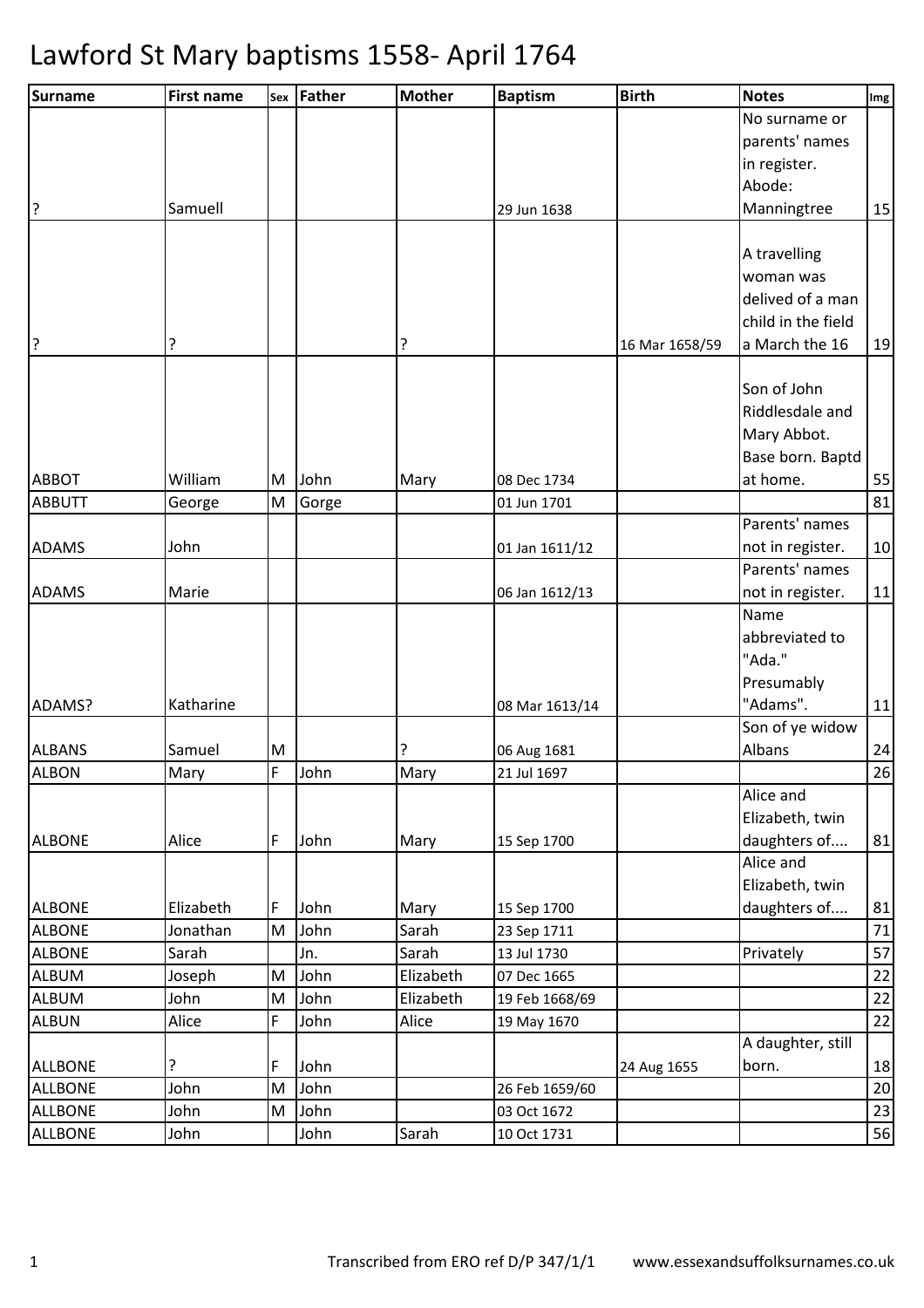| Surname                        | <b>First name</b>   |        | Sex Father        | <b>Mother</b> | <b>Baptism</b>             | <b>Birth</b>   | <b>Notes</b>        | Img      |
|--------------------------------|---------------------|--------|-------------------|---------------|----------------------------|----------------|---------------------|----------|
|                                |                     |        |                   |               |                            |                |                     |          |
|                                |                     |        |                   |               |                            |                |                     |          |
|                                |                     |        |                   |               |                            |                | John Allbum and     |          |
|                                |                     |        |                   |               |                            |                | Ann his wife        |          |
|                                |                     |        |                   |               |                            |                | hade a man child    |          |
|                                |                     |        |                   |               |                            |                | borne unto them     |          |
|                                |                     |        |                   |               |                            |                | the 15 day of       |          |
|                                |                     |        |                   |               |                            |                | August and one      |          |
|                                |                     |        |                   |               |                            |                | the 30 day it was   |          |
|                                |                     |        |                   |               |                            |                | buryed. (Child's    |          |
|                                |                     |        |                   |               |                            |                | name not in         |          |
| ALLBUM                         | ?                   | M      | John              | Ann           |                            | 15 Aug 1657    | register)           | 18       |
| <b>ALLEN</b>                   | Elizabeth           | F      | Sewel             | Elizabeth     | 27 Aug 1712                |                |                     | 70       |
|                                |                     |        |                   |               |                            |                | Mary of Mary        |          |
|                                |                     |        |                   |               |                            |                | Allen, widow.       |          |
| <b>ALLEN</b>                   | Mary                |        |                   | Mary          | 25 Apr 1731                |                | Privately.          | 57       |
|                                |                     |        |                   |               |                            |                |                     |          |
|                                |                     |        |                   |               |                            |                |                     |          |
|                                |                     |        |                   |               |                            |                | No day of month,    |          |
|                                |                     |        |                   |               |                            |                | just month and      |          |
|                                |                     |        |                   |               |                            |                | year given. This    |          |
|                                |                     |        |                   |               |                            |                | is the only entry   |          |
|                                |                     |        |                   |               |                            |                | in the register for |          |
| ANDREWES                       | Gorge               | F      |                   |               | * Aug 1616                 |                | 1616.               | 11       |
| <b>ANEASON</b>                 | Thomasin            |        | John              | Sarah         | 09 Apr 1704                |                | Parents' names      | 78       |
| <b>ANGER</b>                   | John                |        |                   |               | 22 Sep 1605                |                | not in register.    | 9        |
|                                |                     |        |                   |               |                            |                | Parents' names      |          |
| <b>ANGER</b>                   | Mary                |        |                   |               | 02 Oct 1607                |                | not in register.    | 10       |
| <b>ANGER</b>                   | John                | M      | George            | Priscilla     | 09 Jan 1661/62             |                |                     | 21       |
| <b>ANGER</b>                   | William             |        | Gorge             | Priscilla     | 14 Feb 1663/64             |                |                     | 21       |
| <b>ANGIER</b>                  | John                | M      | George            | Priscilla     | 29 Sep 1666                |                |                     | 22       |
| <b>ANGIER</b>                  | Thomas              | M      | George            | Priscilla     | 21 Jan 1668/69             |                |                     | 22       |
| <b>ANKER</b>                   | Mary                | F      | John              |               | 24 Feb 1694/95             |                |                     | 25       |
| <b>ANKERSON</b>                | Christopher         | M      | John              | Sarah         | 14 Aug 1698                |                |                     | 26       |
| ANKERSON                       | Abraham             | M      | John              | Sarah         | 22 Jun 1701                |                |                     | 81       |
| <b>ANNGER</b>                  | Georg               | M      | Georg             | Priscilla     | 24 Feb 1655/56             |                |                     | 18       |
|                                |                     |        |                   |               |                            |                | Birth only, not a   |          |
| <b>ANNGER</b>                  | Robertt             | M      | George            | Priscila      |                            | 10 Mar 1657/58 | baptism             | 19       |
| <b>ANNGER</b><br><b>ARCHER</b> | Priscilla<br>Martha | F<br>F | George<br>William | Priscilla     | 21 Aug 1659<br>03 Apr 1642 |                |                     | 19<br>15 |
| <b>ARCHER</b>                  | John                | M      | William           |               | 24 Dec 1643                |                |                     | 15       |
| <b>ARCHER</b>                  | John                | M      | William           |               | 14 Jun 1646                |                |                     | 16       |
| <b>ARCHER</b>                  | Joseph              | M      | William           |               | 30 Oct 1648                |                |                     | 89       |
| <b>ARCHER</b>                  | Matthew             | M      | William           |               | 08 Apr 1653                |                |                     | 88       |
| <b>ARCHER</b>                  | Dannell             | M      | Wilam             | Kath.         | 15 Jun 1656                |                |                     | 18       |
|                                |                     |        |                   |               |                            |                | Daughter of         |          |
| <b>ARCHER</b>                  | Rebeckah            | F      |                   | ?             | 22 Aug 1658                |                | Widow Archer        | 19       |
| <b>ARCHER</b>                  | Susanna             | F      | Simon             | Susanna       | 19 May 1685                |                |                     | 24       |
|                                |                     |        |                   |               |                            |                |                     |          |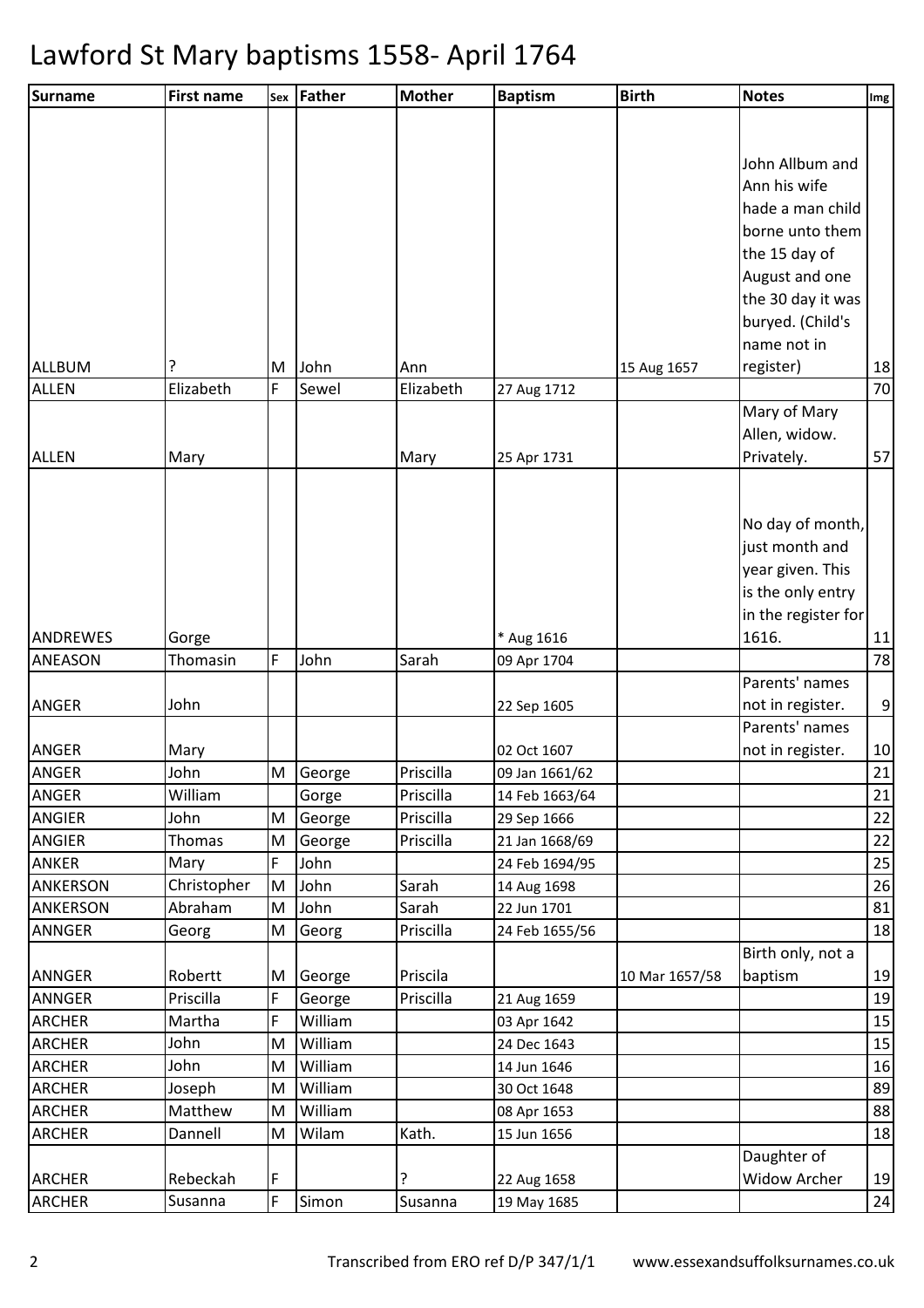| Surname          | <b>First name</b> |   | sex Father | <b>Mother</b> | <b>Baptism</b> | <b>Birth</b>   | <b>Notes</b>                                                                            | Img            |
|------------------|-------------------|---|------------|---------------|----------------|----------------|-----------------------------------------------------------------------------------------|----------------|
| <b>ARCHER</b>    | Anne              | F | Simon      | Susanna       | 27 Feb 1692/93 |                |                                                                                         | 25             |
| <b>ARCHER</b>    | Elizabeth         | F | Simon      | Susanna       | 30 Sep 1694    |                |                                                                                         | 25             |
| <b>ARCHER</b>    | Simon             | M | Simon      | Susanna       | 09 Dec 1695    |                |                                                                                         | 26             |
| <b>ARCHER</b>    | Mary              | F | Simon      | Susanna       | 08 Jun 1697    |                |                                                                                         | 26             |
| <b>ARCHER</b>    | Thomas            | M | Simon      | Susanna       | 12 Dec 1698    |                |                                                                                         | 26             |
| <b>ARCHER</b>    | ?                 |   | Simon      | Susanna       |                | 27 Jan 1702/3  |                                                                                         | 27             |
| <b>ARCHER</b>    | Susannah          | F | Thomas     | Sarah         | 19 May 1723    | 28 Apr 1723    |                                                                                         | 62             |
| <b>ARCHER</b>    | Robert            | M | Thomas     | Sarah         | 16 Apr 1724    |                |                                                                                         | 62             |
| <b>ARCHER</b>    | Simon             |   | Thomas     | Sarah         | 26 Aug 1725    |                |                                                                                         | 59             |
| <b>ARCHER</b>    | Thomas            |   | Thomas     | Sarah         | 15 Mar 1726/27 |                |                                                                                         | 59             |
| <b>ARCHER</b>    | John              |   | Thomas     | Sarah         | 16 Oct 1728    | 23 Sep 1728    |                                                                                         | 58             |
| <b>ARCHER</b>    | Simon             |   | Thos.      | Sarah         | 17 Jan 1729/30 |                | Privately                                                                               | 57             |
| <b>ARCHER</b>    | Thomas            |   | Thos.      | Sarah         | 09 Jun 1731    |                |                                                                                         | 57             |
| <b>ARCHER</b>    | Thomas            |   | Thos.      | Sarah         | 22 Nov 1732    |                | In private.                                                                             | 56             |
| <b>ARCHER</b>    | Sarah             | F | Thos.      | Sarah         | 19 Nov 1735    |                |                                                                                         | 55             |
| <b>ARGENT</b>    | Francis           | M | Francis    |               | 30 Sep 1704    |                |                                                                                         | 77             |
| <b>ARGENT</b>    | Mary              | F | Francis    | Mary          | 23 Feb 1706/7  |                |                                                                                         | 76             |
| ARGENT           | John              | M | Francis    | Mary          | 19 Jun 1708    |                |                                                                                         | 75             |
| <b>ARGENT</b>    | Susanna           | F | Francis    | Mary          | 20 Aug 1710    |                |                                                                                         | 73             |
| <b>ARGENT</b>    | Richard           | M | Francis    | Mary          | 01 Feb 1712/13 |                |                                                                                         | 70             |
|                  |                   |   |            |               |                |                | in register.<br>Undated.<br>Appears in<br>register between<br>baptisms in<br>August and |                |
| <b>ARGENT</b>    | ?                 |   | Francis    | Mary          | $* * 1714$     |                | October.                                                                                | 69             |
| <b>ARGENT</b>    | Mary              | F | Francis    | Mary          | 26 Aug 1750    |                |                                                                                         | 47             |
| <b>ARMSTRONG</b> | Jams              |   | M John     |               |                | 16 Feb 1654/55 | Birth only, not a<br>baptism<br>Parents' names<br>not in register.                      | 18             |
|                  |                   |   |            |               |                |                | Birth only, not a                                                                       |                |
| ARMSTRONG        | John              |   |            |               |                | 17 Apr 1657    | baptism.                                                                                | 18             |
|                  |                   |   |            |               |                |                | John Armstronge<br>had a child borne<br>26 Dec 1653 and                                 |                |
| ARMSTRONGE       | ?                 |   | John       |               |                | 26 Dec 1653    | buryed.                                                                                 | 17             |
|                  |                   |   |            |               |                |                | Parents' names                                                                          |                |
| ARNOLDE          | Thomas            |   |            |               | 19 Jan 1561/62 |                | not in register.                                                                        | $\overline{a}$ |
| <b>ARTHER</b>    | William           | M | William    | Elizabeth     | 18 Aug 1706    | 06 Aug 1706    |                                                                                         | 76             |
| <b>ASKEW</b>     | John              |   | William    | Susanna       | 21 Jan 1727/28 |                |                                                                                         | 58             |
| <b>ATKIN</b>     | Georg             |   |            |               | 12 Jan 1605/6  |                | Parents' names<br>not in register.                                                      | 9              |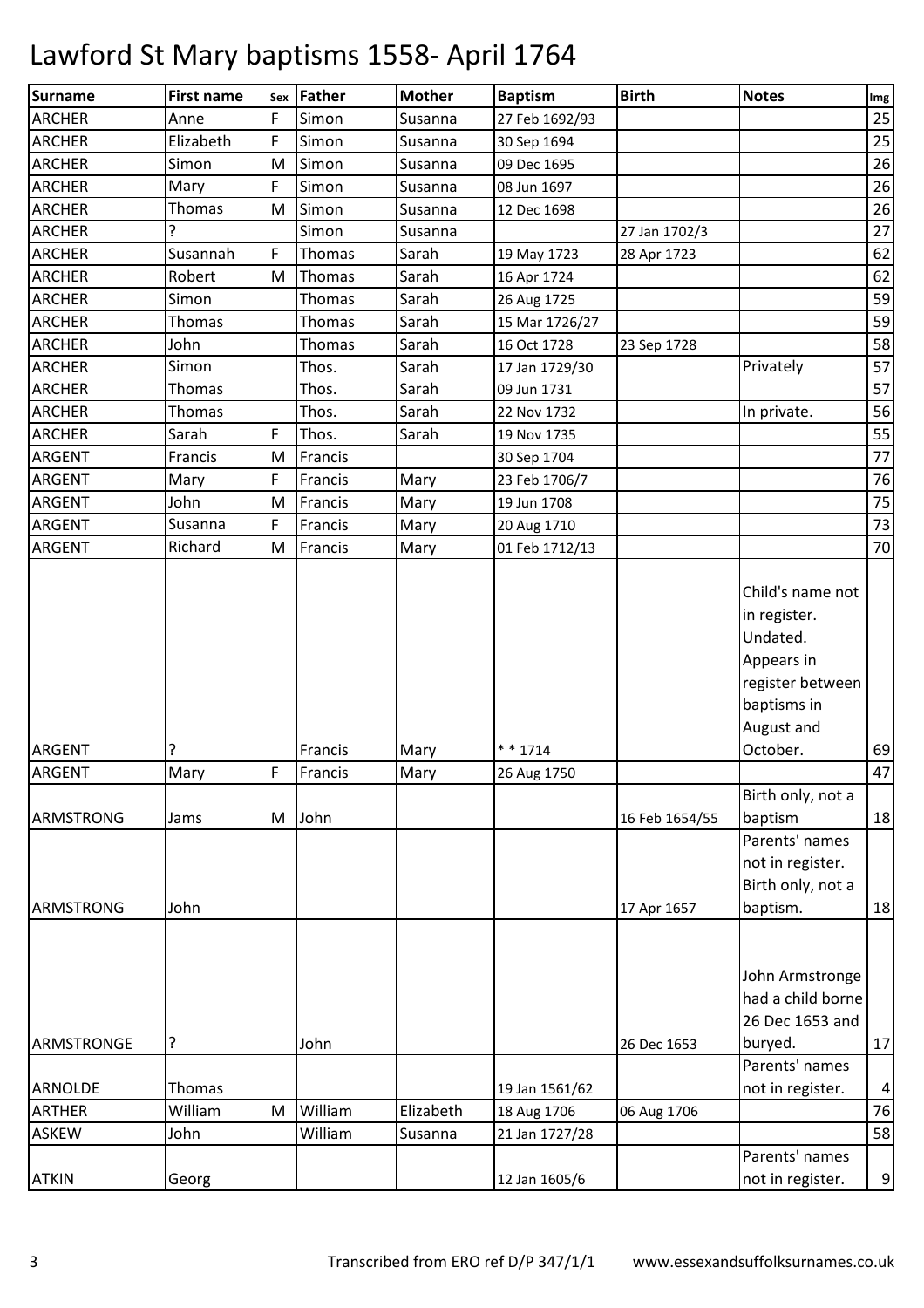| Surname                             | <b>First name</b> |        | sex Father     | <b>Mother</b> | <b>Baptism</b> | <b>Birth</b> | <b>Notes</b>          | Img     |
|-------------------------------------|-------------------|--------|----------------|---------------|----------------|--------------|-----------------------|---------|
|                                     |                   |        |                |               |                |              | Parents' names        |         |
| <b>AUNGER</b>                       | Elizabeth         |        |                |               | 12 Aug 1610    |              | not in register.      | 10      |
|                                     |                   |        |                |               |                |              |                       |         |
|                                     |                   |        |                |               |                |              |                       |         |
|                                     |                   |        |                |               |                |              | End of surname        |         |
|                                     |                   |        |                |               |                |              | lost down the         |         |
|                                     |                   |        |                |               |                |              | side of the page,     |         |
|                                     |                   |        |                |               |                |              | but presumably        |         |
| AYLEWO*                             | Sarah             | F      | John           | <b>Briget</b> | 24 Mar 1632/33 |              | Aylewood.             | 14      |
|                                     |                   |        |                |               |                |              |                       |         |
|                                     |                   |        |                |               |                |              |                       |         |
|                                     |                   |        |                |               |                |              | Willm. B[au]rton      |         |
|                                     |                   |        |                |               |                |              | and Francis his       |         |
|                                     |                   |        |                |               |                |              | sister. Parents'      |         |
|                                     |                   |        |                |               |                |              | names not in          |         |
|                                     |                   |        |                |               |                |              | register.             |         |
|                                     |                   |        |                |               |                |              | <b>Surname Barton</b> |         |
| <b>B[AU]RTON</b>                    | Willm.            | M      |                |               | 03 Feb 1599/00 |              | or Burton?            | $\bf 8$ |
|                                     |                   |        |                |               |                |              |                       |         |
|                                     |                   |        |                |               |                |              | Willm. B[au]rton      |         |
|                                     |                   |        |                |               |                |              | and Francis his       |         |
|                                     |                   |        |                |               |                |              | sister. Parents'      |         |
|                                     |                   |        |                |               |                |              |                       |         |
|                                     |                   |        |                |               |                |              | names not in          |         |
|                                     |                   |        |                |               |                |              | register.             |         |
|                                     |                   |        |                |               |                |              | <b>Surname Barton</b> |         |
| <b>B[AU]RTON</b><br><b>BACKSTER</b> | Francis<br>Martha | F<br>F | John           | Rachell       | 03 Feb 1599/00 |              | or Burton?            | 8<br>17 |
|                                     |                   |        |                |               | 29 Jun 1654    |              |                       |         |
|                                     |                   |        |                |               |                |              | Mr. Edw. Bacon.       |         |
|                                     |                   |        |                |               |                |              | Parents' names        |         |
| <b>BACON</b>                        | Edw.              |        |                |               | 12 Dec 1615    | 28 Nov 1615  | not in register.      | 11      |
| <b>BACON</b>                        | Elizabeth         | F      | Nicholas       | Mary          | 13 Sep 1691    |              |                       | 25      |
|                                     |                   |        |                |               |                |              | A male child of       |         |
|                                     |                   |        |                |               |                |              | Nicolas Bacon         |         |
|                                     |                   |        |                |               |                |              | and Mary his          |         |
|                                     |                   |        |                |               |                |              | wife was born         |         |
| <b>BACON</b>                        | ?                 | M      | Nicolas        | Mary          |                | 07 Jul 1695  | dead July 7th         | 25      |
| <b>BACON</b>                        | Jane              | F      | <b>Nicolas</b> |               | 02 Aug 1696    |              |                       | 26      |
| <b>BACON</b>                        | Nicholas          | M      | Nicholas       | Mary          | 28 Apr 1700    | 19 Apr 1700  |                       | 81      |
| <b>BACON</b>                        | Edmund            | M      | Nicholas       | Mary          | 16 Aug 1702    |              |                       | 79      |
|                                     |                   |        |                |               |                |              | Parents' names        |         |
| <b>BAKER</b>                        | John              |        |                |               | 19 Dec 1613    |              | not in register.      | 11      |
|                                     |                   |        |                |               |                |              | Parents' names        |         |
| <b>BAKER</b>                        | Marie             |        |                |               | 20 Jul 1615    |              | not in register.      | 11      |
|                                     |                   |        |                |               |                |              | Parents' names        |         |
| <b>BAKER</b>                        | Anthony           |        |                |               | 09 Jul 1618    |              | not in register.      | 12      |
|                                     |                   |        |                |               |                |              | Parents' names        |         |
| <b>BAKER</b>                        | Richard           |        | M Christopher  |               | 27 Jun 1619    |              | not in register.      | 12      |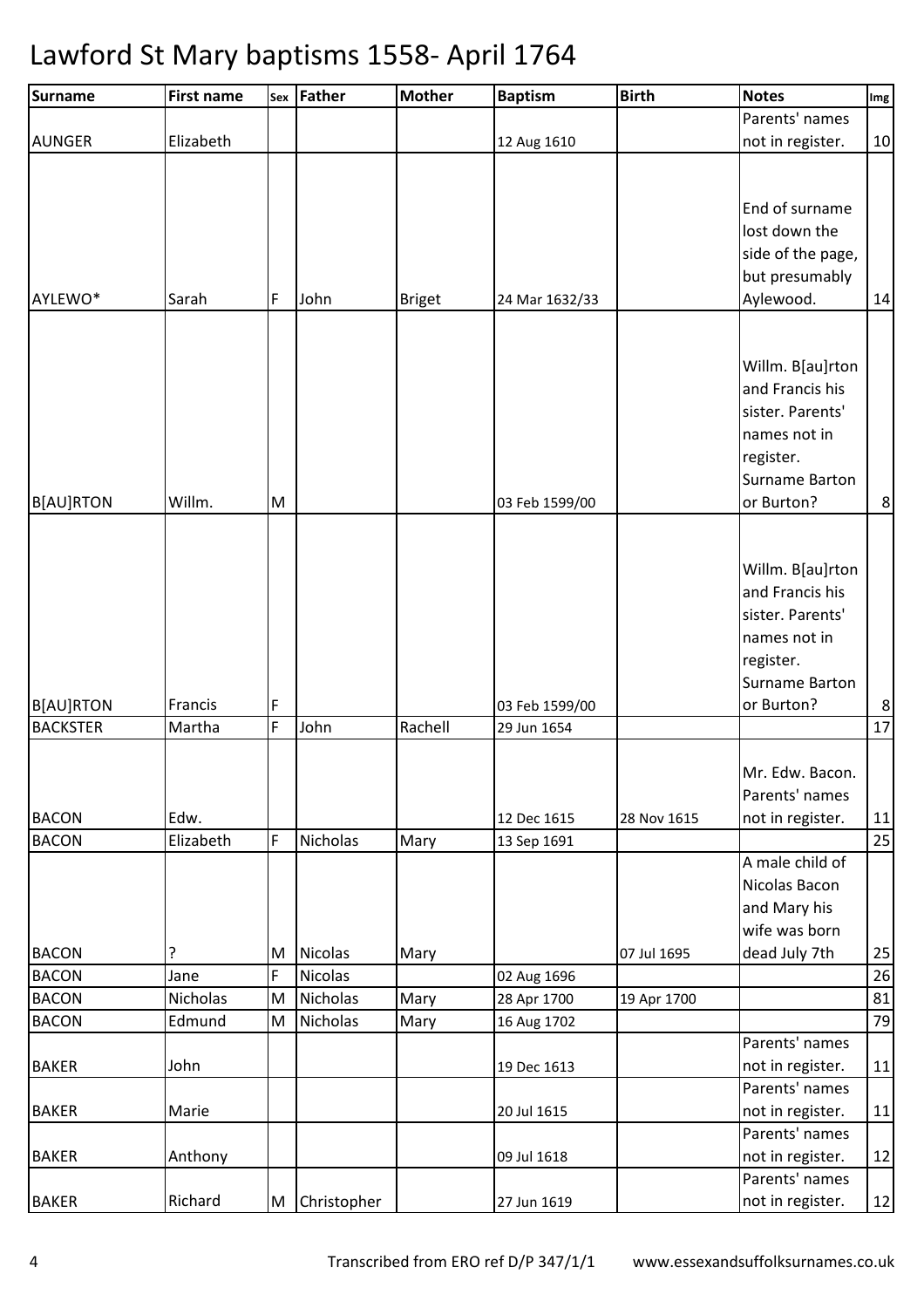| <b>Surname</b>  | <b>First name</b> | Sex | Father      | <b>Mother</b>  | <b>Baptism</b> | <b>Birth</b> | <b>Notes</b>       | Img            |
|-----------------|-------------------|-----|-------------|----------------|----------------|--------------|--------------------|----------------|
|                 |                   |     |             |                |                |              | Parents' names     |                |
| <b>BAKER</b>    | Samuell           |     |             |                | 28 Mar 1621    |              | not in register.   | 12             |
| <b>BAKER</b>    | Samuell           | M   | Christopher |                | 20 Jan 1621/22 |              |                    | 12             |
| <b>BAKER</b>    | Abraham           | M   | Christopher |                | 09 Oct 1625    |              |                    | 13             |
| <b>BAKER</b>    | Thomasin          | F   | Richard     | Marye          | 09 Feb 1625/26 |              |                    | 13             |
|                 |                   |     |             |                |                |              |                    |                |
|                 |                   |     |             |                |                |              | Presumably the     |                |
|                 |                   |     |             |                |                |              | father's name is   |                |
| <b>BAKER</b>    | Marye             | F   | Christaner  |                | 20 Apr 1628    |              | Christopher        | 13             |
| <b>BAKER</b>    | Beniamen          | M   | Richd.      | Mary           | 19 Oct 1628    |              |                    | 13             |
| <b>BAKER</b>    | Susan             | F   | Christopher |                | 20 Sep 1629    |              |                    | 13             |
| <b>BAKER</b>    | Mary              | F   | Christopher |                | 18 May 1634    |              |                    | 14             |
|                 |                   |     |             |                |                |              |                    |                |
|                 |                   |     |             |                |                |              | Entry reads        |                |
|                 |                   |     |             |                |                |              | "Mary Baker her    |                |
|                 |                   |     |             |                |                |              | childe." There is  |                |
|                 |                   |     |             |                |                |              | a burial on the    |                |
|                 |                   |     |             |                |                |              | same day for       |                |
|                 |                   |     |             |                |                |              | "Baker a wife" -   |                |
|                 |                   |     |             |                |                |              | presumably         |                |
|                 |                   |     |             |                |                |              | Mary and the       |                |
|                 |                   |     |             |                |                |              | "wife" are one     |                |
|                 |                   |     |             |                |                |              | and the same.      |                |
|                 |                   |     |             |                |                |              | Child's name not   |                |
| <b>BAKER</b>    | ?                 |     |             | Mary           | 12 Jun 1646    |              | in register.       | 16             |
|                 |                   |     |             |                |                |              | <b>Baptised on</b> |                |
| <b>BAKER</b>    | George            | M   | George      | Rachel         | $* * 1693$     |              | Easter Day         | 25             |
| <b>BAKER</b>    | Rachel            | F   | Georg       | Rachel         | 08 Jul 1694    |              |                    | 25             |
| <b>BAKER</b>    | Christian         | F   |             | Elizabeth      | 09 Jan 1714/15 |              |                    | 69             |
| <b>BALES</b>    | John              | M   | Robert      | Ann            | 30 Oct 1743    |              |                    | 51             |
| <b>BARBER</b>   | Sarah             | F   | John        | Mary           | 12 Oct 1755    |              |                    | 45             |
| <b>BARBER</b>   | John              | M   | John        | Mary           | 14 Apr 1758    |              |                    | 43             |
| <b>BARBER</b>   | Elizabeth         | F   | William     | Susannah       | 26 Aug 1759    |              |                    | 42             |
| <b>BARBER</b>   | Charles           | M   | John        | Mary           | 06 Apr 1760    |              |                    | 42             |
|                 |                   |     |             |                |                |              | Parents' names     |                |
| <b>BARKEN</b>   | Symon             |     |             |                | 15 May 1597    |              | not in register.   | 8              |
|                 |                   |     |             |                |                |              | Parents' names     |                |
| <b>BARKER</b>   | Margarett         |     |             |                | 13 May 1594    |              | not in register.   | $\overline{7}$ |
| <b>BARNARD</b>  | <b>Thomas</b>     | M   | Thomas      | <b>Barbara</b> | 01 Jul 1734    |              | Baptd at home.     | 55             |
| <b>BARNARD</b>  | John              | M   | Thomas      | <b>Barbara</b> | 06 May 1736    |              | Baptd at home.     | 54             |
| <b>BARNARD</b>  | <b>Barbara</b>    |     | Thomas      | <b>Barbara</b> | 06 Oct 1737    |              |                    | 54             |
| <b>BARNARD</b>  | Susannah          | F   | Thomas      | <b>Barbara</b> | 14 Jan 1738/39 |              |                    | 53             |
| <b>BARNARD</b>  | William           | M   | Thomas      | <b>Barbara</b> | 07 Aug 1744    |              |                    | 50             |
| <b>BARTLETT</b> | John              |     | Richard     | Elizabeth      | 12 Jun 1726    |              |                    | 59             |
|                 |                   |     |             |                |                |              | Parents' names     |                |
| <b>BARTON</b>   | John              |     |             |                | 05 May 1594    |              | not in register.   | $\overline{7}$ |
|                 |                   |     |             |                |                |              | Parents' names     |                |
| <b>BARTON</b>   | Henrie            |     |             |                | 28 Mar 1596    |              | not in register.   | $\overline{7}$ |
| <b>BARTON</b>   | Thomas            |     | William     | Mary           | 02 Dec 1739    |              |                    | 53             |
|                 |                   |     |             |                |                |              |                    |                |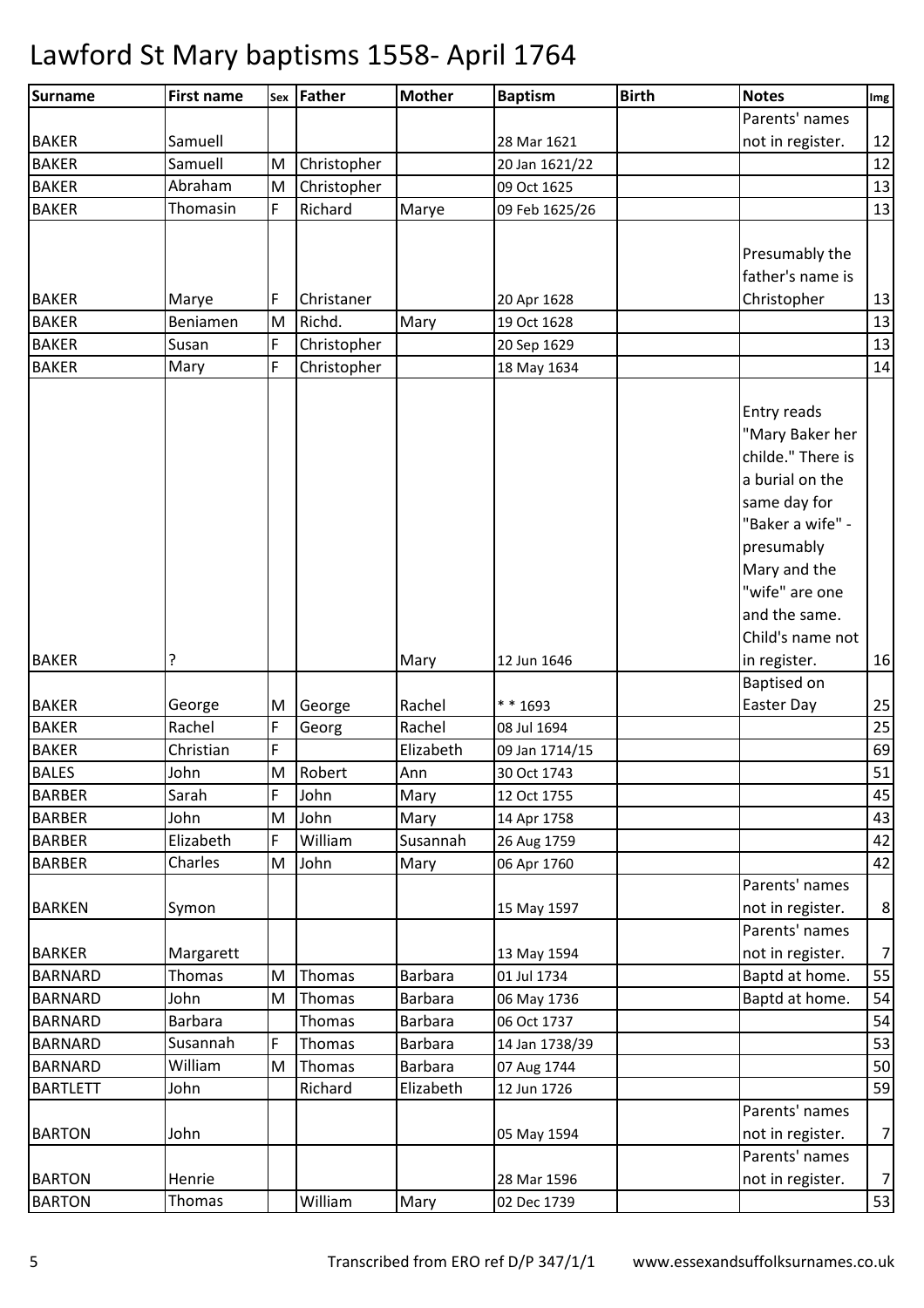| Surname          | <b>First name</b> |   | sex Father | <b>Mother</b> | <b>Baptism</b> | <b>Birth</b> | <b>Notes</b>     | Img              |
|------------------|-------------------|---|------------|---------------|----------------|--------------|------------------|------------------|
| <b>BARTON</b>    | George            | M | William    | Mary          | 08 Aug 1742    |              |                  | 51               |
| <b>BASKETT</b>   | John              |   | John       | Mary          | 10 Dec 1732    |              |                  | 56               |
| <b>BAXTER</b>    | Robert            | M | Thomas     | Joane         | 19 Jun 1665    |              |                  | 22               |
| <b>BEALES</b>    | William           | M | Robert     | Anne          | 13 Apr 1740    |              |                  | 53               |
|                  |                   |   |            |               |                |              | Sarah of Sarah   |                  |
| <b>BELOE</b>     | Sarah             |   |            | Sarah         | 09 May 1731    |              | Below, widow     | 57               |
| <b>BETTS</b>     | Anthony           | M | John       |               | 03 Jun 1705    |              |                  | 77               |
| <b>BETTS</b>     | Stephen           | M | James      | Martha        | 10 Apr 1709    |              |                  | 74               |
| <b>BETTS</b>     | Stephen           | M | James      | Sarah         | 02 May 1715    |              |                  | 68               |
| <b>BETTS</b>     | Mary              | F | James      | Sarah         | 25 Dec 1717    |              |                  | 66               |
| <b>BETTS</b>     | Elizabeth         | F | James      | Sarah         | 03 Apr 1720    |              |                  | 64               |
|                  |                   |   |            |               |                |              | Parents' names   |                  |
| <b>BEYLE</b>     | Francis           |   |            |               | 05 Oct 1600    |              | not in register. | $\bf 8$          |
| <b>BIBBEY</b>    | Elizabeth         | F | Abram.     | Sarah         | 08 Aug 1742    |              |                  | 51               |
| <b>BIBBY</b>     | Susanna           | F | Abraham    | Sarah         | 11 Dec 1743    |              |                  | 51               |
| <b>BIBBY</b>     | Thos.             | M | Abraham    | Sarah         | 27 Mar 1746    |              |                  | 49               |
| <b>BIBBY</b>     | Mary              | F | Abraham    | Sarah         | 27 Mar 1746    |              |                  | 49               |
| <b>BIBBY</b>     | Ann               | F | Abrm.      | Sarah         | 21 Jun 1747    |              |                  | 49               |
| <b>BIBBY</b>     | Martha            | F | Abram.     | Sarah         | 05 Jul 1749    |              |                  | 48               |
| <b>BINES</b>     | Peter             | M | Peter      | Susan         | 12 Dec 1742    |              |                  | 51               |
| <b>BLACKSALL</b> | Thomas            | M | John       | Elizabeth     | 22 May 1678    |              |                  | 23               |
| <b>BLOSE</b>     | Sarah             | F | Barthalmew |               | 28 Jun 1635    |              |                  | 14               |
| <b>BLUNFEILD</b> | Thomas            | M | Thomas     |               | 04 Dec 1606    |              |                  | $\overline{9}$   |
|                  |                   |   |            |               |                |              | Parents' names   |                  |
| <b>BOND</b>      | Elizabeth         |   |            |               | 03 Jan 1610/11 |              | not in register. | 10               |
|                  |                   |   |            |               |                |              | Parents' names   |                  |
| <b>BONDS</b>     | John              |   |            |               | 03 Apr 1606    |              | not in register. | $\boldsymbol{9}$ |
| <b>BOREHAM</b>   | Mary              | F | John       | Margarett     | 14 Jan 1707/8  |              |                  | 75               |
|                  |                   |   |            |               |                |              |                  |                  |
|                  |                   |   |            |               |                |              | Son of the       |                  |
| <b>BOREHAM</b>   | William           | M |            | ?             | 17 Jul 1720    |              | Widow Boreham    | 64               |
| <b>BOROM</b>     | Elizabeth         | F | John       | Mary          | 03 Jan 1717/18 |              |                  | 66               |
| <b>BORUM</b>     | Margarett         | F | John       | Margaret      | 23 Dec 1709    |              |                  | 74               |
| <b>BORUM</b>     | John              | M | John       | Margaret      | 08 Jan 1711/12 |              |                  | 71               |
| <b>BORUM</b>     | Gabriel           | M | John       | Margaret      | 28 Jan 1713/14 |              |                  | 70               |
| <b>BRACKSTED</b> | James             | M | James      | Susan         | 20 May 1632    |              |                  | 14               |
| <b>BRACKSTED</b> | Thomasin          | F | James      | Susan         | 27 Jul 1634    |              |                  | 14               |
| <b>BRACKSTED</b> | Susan             | F | James      | Susan         | 25 Sep 1636    |              |                  | 14               |
| <b>BRANCH</b>    | Mary              |   | Thos.      | Catharine     | 17 May 1730    |              |                  | 57               |
| <b>BRANCH</b>    | Susannah          |   | Thos.      | Catharine     | 15 Jun 1732    |              | In private.      | 56               |
| <b>BRANCH</b>    | James             |   | Thos.      | Catharine     | 20 Jan 1733/34 |              | Privately.       | 55               |
| <b>BRANCH</b>    | Benjamin          | M | Thomas     | Catherine     | 26 Sep 1736    |              |                  | 54               |
|                  |                   |   |            |               |                |              | Daughter of      |                  |
|                  |                   |   |            |               |                |              | [gap] Brande and |                  |
|                  |                   |   |            |               |                |              | Anis his wife.   |                  |
|                  |                   |   |            |               |                |              | Father's first   |                  |
|                  |                   |   |            |               |                |              | name omitted     |                  |
| <b>BRANDE</b>    | Anna              | F | ?          | Anis          | 14 Oct 1638    |              | from register.   | 15               |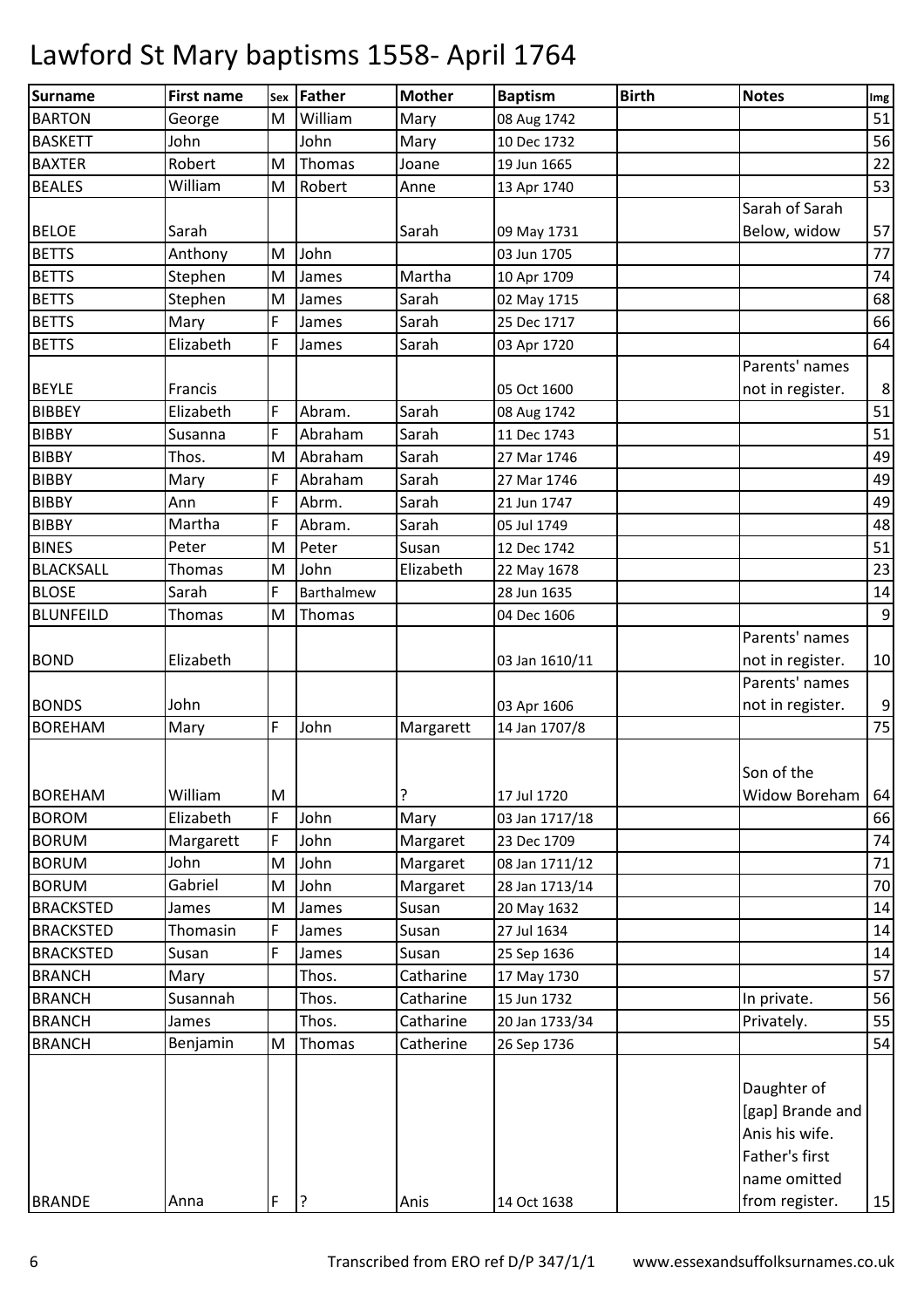| <b>Surname</b>    | <b>First name</b> |        | sex Father | <b>Mother</b> | <b>Baptism</b> | <b>Birth</b> | <b>Notes</b>                                                                                                                                                 | Img         |
|-------------------|-------------------|--------|------------|---------------|----------------|--------------|--------------------------------------------------------------------------------------------------------------------------------------------------------------|-------------|
| <b>BRANDE</b>     | Nathanell         | M      | William    | Joane         | 30 Aug 1640    |              |                                                                                                                                                              | 15          |
| <b>BRANSON</b>    | Heman             | M      | John       |               | 31 Aug 1651    |              |                                                                                                                                                              | 88          |
| <b>BRAXSTED</b>   | James             | M      | James      | Sarah         | 16 Jan 1685/86 |              |                                                                                                                                                              | 24          |
| <b>BRAXTED</b>    | Jeames            | M      | Jems       |               | 15 Apr 1660    |              |                                                                                                                                                              | 20          |
| <b>BRIDGES</b>    | Roger             | M      | John       | Sarah         | 31 Oct 1714    |              |                                                                                                                                                              | 69          |
| <b>BRIDGES</b>    | Sarah             | F      | John       | Sarah         | 12 May 1717    |              |                                                                                                                                                              | 66          |
| <b>BRIDGES</b>    | John              | M      | John       | Sarah         | 06 May 1721    |              |                                                                                                                                                              | 64          |
| <b>BRIDGES</b>    | George            |        | John       | Sarah         | 15 Aug 1728    |              | Out of sequence<br>appears with<br>January<br>baptisms.<br>The mother's<br>name is<br>presumably<br>Elizabeth but has                                        | 58          |
| <b>BRIDGES</b>    | John              | M<br>F | John       | Eizabeth      | 20 Oct 1744    |              | been spelt<br>"Eizabeth" in the<br>register.                                                                                                                 | 50          |
| <b>BRIDGES</b>    | Sarah             |        | John       | Elizabeth     | 23 Jul 1745    |              |                                                                                                                                                              | 50          |
| <b>BRIDGES</b>    | Sarah             | F      | John       | Elizabeth     | 17 Aug 1746    |              |                                                                                                                                                              | 49          |
| <b>BRIDGES</b>    | John              | M      | John       | Elizabeth     | 13 Jan 1750/51 |              |                                                                                                                                                              | 47          |
| <b>BRIDGES</b>    | Elizabeth         | F      | John       | Eliz.         | 05 Oct 1755    |              |                                                                                                                                                              | 45          |
| <b>BRIDGES</b>    | Roger             | M      | John       | Elizabeth     | 30 Nov 1759    |              |                                                                                                                                                              | 42          |
| <b>BROKE</b>      | Willm.            |        |            |               | 10 Jul 1583    |              | Parents' names<br>not in register.                                                                                                                           | $\mathsf S$ |
| <b>BROKE</b>      | Marie             |        |            |               | 28 Mar 1613    |              | Parents' names<br>not in register.                                                                                                                           | 11          |
| <b>BROOKE</b>     | Thomas            |        |            |               | 14 Feb 1583/84 |              | Parents' names<br>not in register.                                                                                                                           | 5           |
| <b>BROOKE</b>     | Johan             | F      | John       |               | 30 Mar 1589    |              |                                                                                                                                                              | $6\,$       |
| <b>BROOKE</b>     | Edward            |        |            |               | 21 Feb 1590/91 |              | Parents' names<br>not in register.                                                                                                                           | 6           |
|                   |                   |        |            |               |                |              | No date, at end<br>of 1625 entries.<br>Doesn't say if<br>baptism or<br>burial, all the<br>entry says is<br>"John Brooke the<br>sonne of" and<br>then nothing |             |
| <b>BROOKE</b>     | John              | M      |            |               | $* * 1625/6$   |              | more.                                                                                                                                                        | 13          |
| <b>BROWNSMITH</b> | John              |        |            | Mary          | 24 Mar 1746/47 |              | Base child                                                                                                                                                   | 49          |
| <b>BROWNSMITH</b> | Mary              |        |            | Mary          | 06 Feb 1750/51 |              | Base child                                                                                                                                                   | 47          |
| <b>BROWNSMITH</b> | Deborah           | M      | John       | Deborah       | 26 Aug 1759    |              |                                                                                                                                                              | 42          |
| <b>BROWNSMITH</b> | Deborah           | F      | John       | Deborah       | 21 Mar 1760    |              |                                                                                                                                                              | 42          |
|                   |                   |        |            |               |                |              |                                                                                                                                                              |             |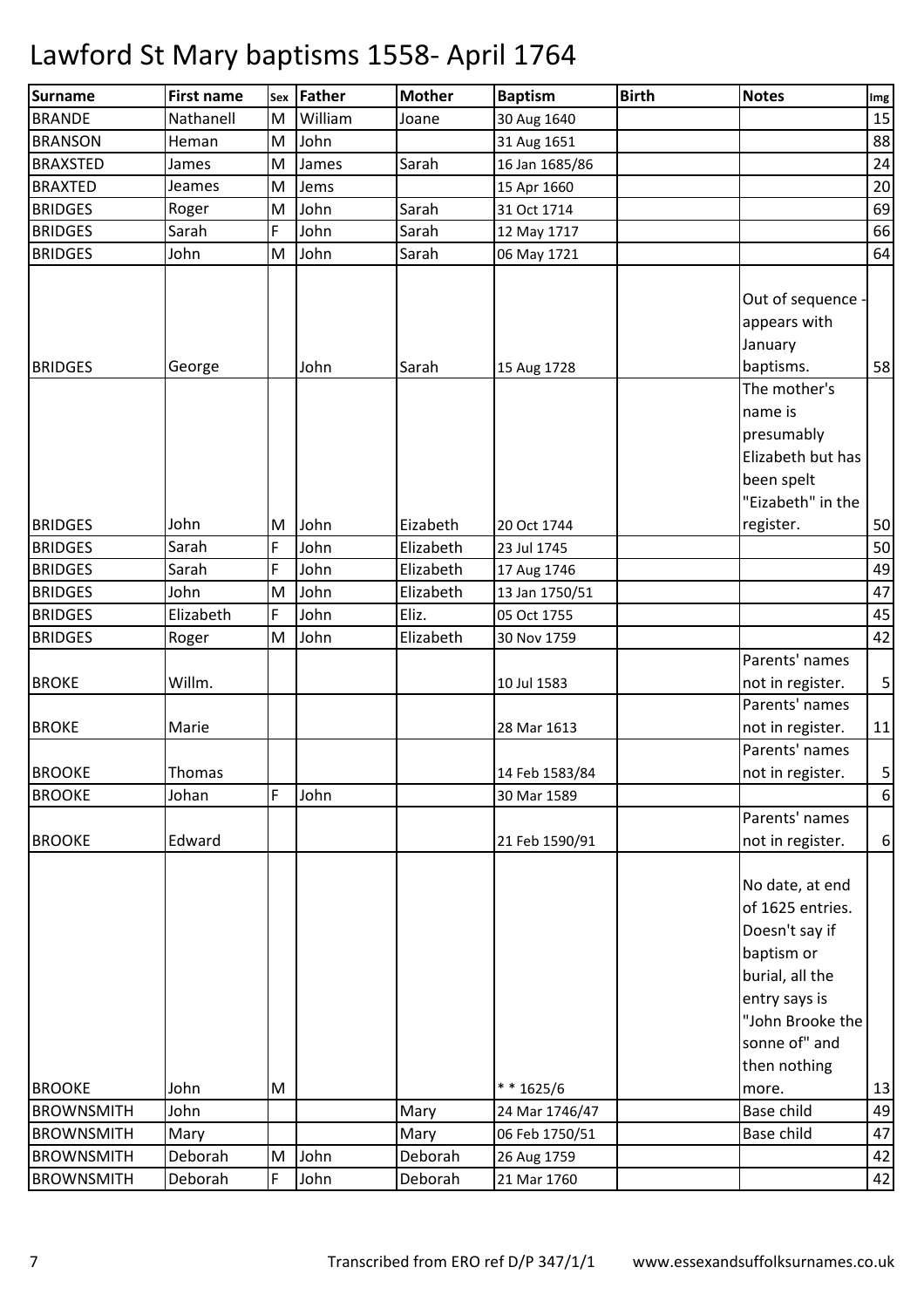| Surname          | <b>First name</b> |   | sex Father | <b>Mother</b> | <b>Baptism</b> | <b>Birth</b> | <b>Notes</b>     | Img            |
|------------------|-------------------|---|------------|---------------|----------------|--------------|------------------|----------------|
|                  |                   |   |            |               |                |              | Parents' names   |                |
| <b>BRUTON</b>    | Johan             |   |            |               | 01 Jul 1604    |              | not in register. | 9              |
|                  |                   |   |            |               |                |              | Parents' names   |                |
| <b>BULLETOUT</b> | Hanna             |   |            |               | 25 Mar 1621    |              | not in register. | 12             |
| <b>BULLETOUT</b> | Elizabeth         | F | William    | Marrian       | 17 May 1624    |              |                  | 12             |
| <b>BULLETOUT</b> | Thomas            | M | William    | Marian        | 23 Nov 1628    |              |                  | 13             |
| <b>BULLETOUT</b> | Maryan            | F | William    | Maryan        | 22 May 1631    |              |                  | 14             |
| <b>BULLETOUT</b> | Abraham           | M | William    | Marian        | 10 Mar 1632/33 |              |                  | 14             |
| <b>BULLETOUT</b> | Sarah             | F | William    | Marian        | 10 Mar 1632/33 |              |                  | 14             |
| <b>BULLETOUT</b> | William           | M | William    | Marian        | 18 Oct 1635    |              |                  | 14             |
|                  |                   |   |            |               |                |              | Parents' names   |                |
| <b>BUNCH</b>     | Jonas             |   |            |               | 28 Feb 1618/19 |              | not in register. | 12             |
|                  |                   |   |            |               |                |              | Parents' names   |                |
| <b>BURELL</b>    | Franncis          |   |            |               | 27 Feb 1591/92 |              | not in register. | $\overline{7}$ |
| <b>BURGES</b>    | Philip            | M | Thomas     | Margaret      | 02 Feb 1752    |              |                  | 47             |
| <b>BURGES</b>    | James             | M | Robert     | Elizabeth     | 23 May 1753    |              |                  | 46             |
| <b>BURGES</b>    | Mary              | F | Thos.      | Margaret      | 04 Nov 1753    |              |                  | 46             |
| <b>BURGES</b>    | Wm.               | M | Thos.      | Margaret      | 15 Feb 1756    |              |                  | 44             |
| <b>BURGES</b>    | Robert            | M | Robert     | Elizabeth     | 24 Jul 1757    |              |                  | 44             |
| <b>BURGES</b>    | Robert            | M | Thomas     | Margaret      | 10 Oct 1762    |              |                  | 40             |
| <b>BURGESS</b>   | John              | M | Thos.      | Margaret      | 12 Oct 1760    |              |                  | 42             |
| <b>BURGESS</b>   | Sarah             | F | Robert     | Elizabeth     | 18 Mar 1764    |              |                  | 40             |
| <b>BURNISH</b>   | Elizabeth         | F | Joseph     | Gartrude      | 15 Jul 1717    |              |                  | 66             |
| <b>BURNISH</b>   | Joseph            | M | Joseph     |               | 17 Aug 1718    |              |                  | 65             |
| <b>CAMPION</b>   | Susan             | F | Simon      |               | 26 Aug 1607    |              |                  | 9              |
|                  |                   |   |            |               |                |              | Parents' names   |                |
| CARD             | Elizabeth         |   |            |               | 24 Mar 1610/11 |              | not in register. | 10             |
|                  |                   |   |            |               |                |              | Parents' names   |                |
| CARD             | Marie             |   |            |               | 06 Dec 1612    |              | not in register. | 11             |
|                  |                   |   |            |               |                |              | Parents' names   |                |
| <b>CARTER</b>    | Georg             |   |            |               | 19 May 1614    |              | not in register. | 11             |
|                  |                   |   |            |               |                |              | Parents' names   |                |
| CARTER           | Solomon           |   |            |               | 19 Feb 1631/32 |              | not in register. | 14             |
|                  |                   |   |            |               |                |              | Abode:           |                |
| <b>CARTER</b>    | Henry             | M | Simon      | Joane         | 31 Oct 1641    |              | Manningtree      | 15             |
| <b>CARTER</b>    | Mary              | F | Jonathan   | Ann           | 01 Jan 1764    |              |                  | 40             |
| CATON            | Sylvia            | F | John       | Margaret      | 26 Apr 1741    |              |                  | 52             |
| <b>CATON</b>     | William           | M | John       | Margaret      | 29 Mar 1743    |              | Privately        | 51             |
| <b>CATON</b>     | Sylvia            | F | John       | Margaret      | 17 Mar 1744/45 |              |                  | 50             |
| CATON            | Francis           | M | John       | Margaret      | 30 Aug 1747    |              |                  | 49             |
| <b>CATON</b>     | Robert            | M | John       | Margaret      | 29 May 1749    |              |                  | 48             |
| CHAMBERLIN       | John              | M | Henery     | Martha        | 22 Oct 1637    |              |                  | 14             |
| CHAMBERLING      | Henery            | M | Henery     | Martha        | 16 Mar 1633/34 |              |                  | 14             |
| CHAPLAIN         | Mary              | F | Samuel     | Elizabeth     | 02 Nov 1746    |              |                  | 49             |
| <b>CHAPLIN</b>   | Elizabeth         | F | Samuel     | Elizabeth     | 11 Jan 1744/45 |              |                  | 50             |
|                  | Samuel            |   |            |               |                |              |                  |                |
| <b>CHAPLIN</b>   | Joseph            | M | Samuel     | Elizabeth     | 05 Jul 1749    |              |                  | 48             |
| CHAPLIN          | Samuel            | M | Samuel     | Elizabeth     | 12 Sep 1756    |              |                  | 44             |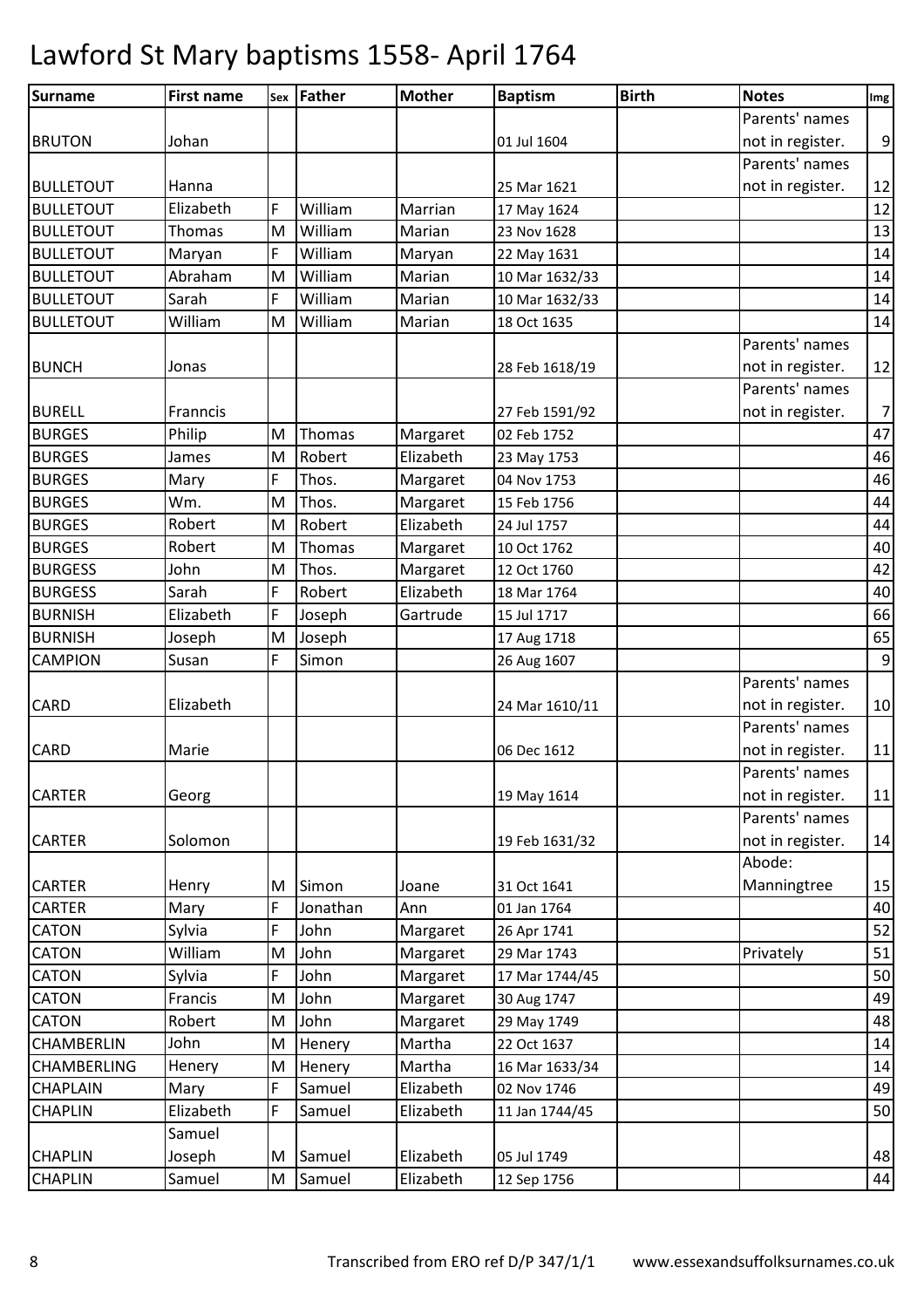| Surname          | <b>First name</b> |   | sex Father | <b>Mother</b> | <b>Baptism</b> | <b>Birth</b> | <b>Notes</b>                                                                                                                                                                                                                           | Img              |
|------------------|-------------------|---|------------|---------------|----------------|--------------|----------------------------------------------------------------------------------------------------------------------------------------------------------------------------------------------------------------------------------------|------------------|
|                  |                   |   |            |               |                |              | Parents' names                                                                                                                                                                                                                         |                  |
| CHARNALL         | John              |   |            |               | 07 Jan 1620/21 |              | not in register.                                                                                                                                                                                                                       | 12               |
|                  |                   |   |            |               |                |              | Parents' names                                                                                                                                                                                                                         |                  |
| <b>CHASE</b>     | Margarett         |   |            |               | 09 Aug 1584    |              | not in register.                                                                                                                                                                                                                       | $\mathsf S$      |
|                  |                   |   |            |               |                |              | Parents' names                                                                                                                                                                                                                         |                  |
| <b>CHASE</b>     | Nicholas          |   |            |               | 15 Oct 1587    |              | not in register.                                                                                                                                                                                                                       | $\boldsymbol{6}$ |
| <b>CHEANY</b>    | Peter             | M | John       | Martha        | 17 Feb 1631/32 |              |                                                                                                                                                                                                                                        | 14               |
|                  |                   |   |            |               |                |              |                                                                                                                                                                                                                                        |                  |
|                  |                   |   |            |               |                |              | Child's first name                                                                                                                                                                                                                     |                  |
| <b>CHEANY</b>    | ?                 | F | John       |               | 28 Apr 1634    |              | not in register.                                                                                                                                                                                                                       | 14               |
| <b>CLARK</b>     | Robert            | M | Robert     | Sarah         | 21 May 1721    |              |                                                                                                                                                                                                                                        | 64               |
| <b>CLARK</b>     | Sarah             | F | Robert     | Sarah         | 24 Sep 1724    |              |                                                                                                                                                                                                                                        | 62               |
|                  |                   |   |            |               |                |              | Parents' names                                                                                                                                                                                                                         |                  |
| <b>CLARKE</b>    | John              |   |            |               | 28 Nov 1559    |              | not in register.                                                                                                                                                                                                                       | 4                |
|                  |                   |   |            |               |                |              | Parents' names                                                                                                                                                                                                                         |                  |
| <b>CLARKE</b>    | Thomas            |   |            |               | 07 Feb 1562/63 |              | not in register.                                                                                                                                                                                                                       | $\mathsf S$      |
| <b>CLARKE</b>    | Sarah             | F | John       | Sarah         | 06 Mar 1679/80 |              |                                                                                                                                                                                                                                        | 23               |
| <b>CLARKE</b>    | Thomas            | M | Thomas     | Judith        | 09 Jan 1696/97 |              |                                                                                                                                                                                                                                        | 24               |
| <b>CLARKE</b>    | Thomas            |   | Robert     | Sarah         | 06 Nov 1726    |              |                                                                                                                                                                                                                                        | 59               |
| <b>CLARKE</b>    | Mary              |   | ?          | ?             | 12 Feb 1737/38 |              | Privately. Mary<br>of (gap) Clarke. A<br>bastard child.<br>(Note: Without<br>any parents' first<br>names being<br>included in this<br>record, it's not<br>clear whether<br>Clarke is the<br>surname of<br>Mary's mother<br>or father.) | 54               |
| <b>CLASBY</b>    | Mary              | F | John       | Mary          | 01 Dec 1745    |              |                                                                                                                                                                                                                                        | 50               |
| <b>CLASBY</b>    | John              | M | John       | Mary          | 22 Nov 1747    |              |                                                                                                                                                                                                                                        | 48               |
| <b>CLASBY</b>    | Elizabeth         | F | John       | Mary          | 17 Mar 1752    |              |                                                                                                                                                                                                                                        | 47               |
|                  |                   |   |            |               |                |              | Parents' names                                                                                                                                                                                                                         |                  |
| <b>CLERK</b>     | Marie             |   |            |               | 03 Sep 1598    |              | not in register.                                                                                                                                                                                                                       | 8                |
|                  |                   |   |            |               |                |              | Parents' names                                                                                                                                                                                                                         |                  |
| <b>CLERK</b>     | Richard           |   |            |               | 16 Feb 1611/12 |              | not in register.                                                                                                                                                                                                                       | 10               |
|                  |                   |   |            |               |                |              | Parents' names                                                                                                                                                                                                                         |                  |
| <b>CLERK</b>     | Mark              |   |            |               | 17 Jul 1614    |              | not in register.                                                                                                                                                                                                                       | 11               |
|                  |                   |   |            |               |                |              | Abode:                                                                                                                                                                                                                                 |                  |
| <b>CLIFFON</b>   | Martha            | F | Roberte    | Joane         | 31 Oct 1641    |              | Manningtree                                                                                                                                                                                                                            | 15               |
| <b>COATNEL</b>   | Sarah             | F | Samuel     | Sarah         | 13 May 1759    |              |                                                                                                                                                                                                                                        | 43               |
|                  |                   |   |            |               |                |              | Parents' names                                                                                                                                                                                                                         |                  |
| <b>COCKERELL</b> |                   |   |            |               |                |              |                                                                                                                                                                                                                                        |                  |
|                  | Elizabeth         |   |            |               | 01 Apr 1605    |              | not in register.                                                                                                                                                                                                                       | 9                |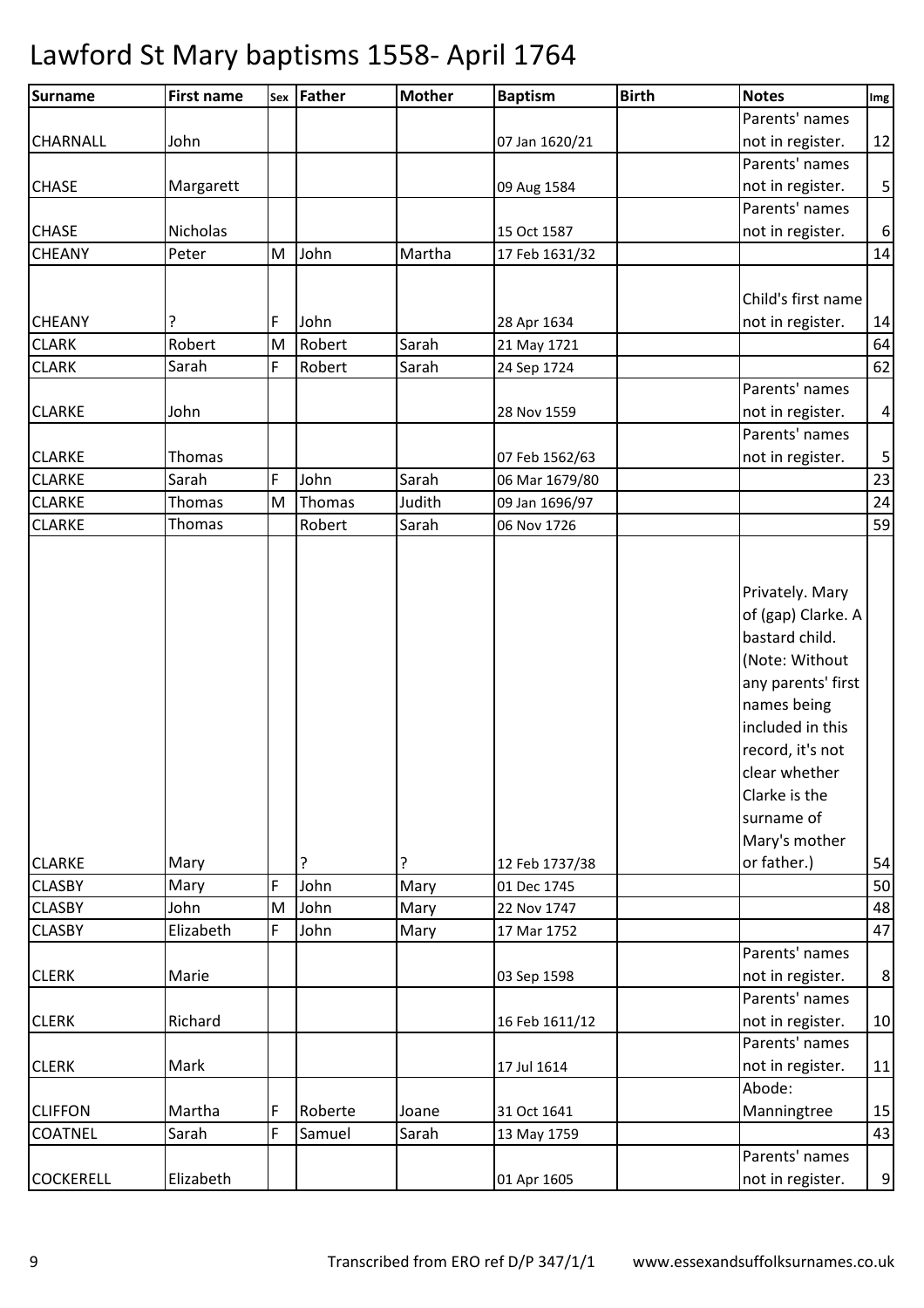| Surname          | <b>First name</b> |   | sex Father | <b>Mother</b> | <b>Baptism</b> | <b>Birth</b>   | <b>Notes</b>                | Img              |
|------------------|-------------------|---|------------|---------------|----------------|----------------|-----------------------------|------------------|
|                  |                   |   |            |               |                |                | Parents' names              |                  |
| <b>COCKS</b>     | John              |   |            |               | 30 Nov 1602    |                | not in register.            | 9                |
|                  |                   |   |            |               |                |                | Parents' names              |                  |
| <b>COCKS</b>     | Thomas            |   |            |               | 17 Jul 1604    |                | not in register.            | 9                |
| COE              | Mary              | F | Robert     | Mary          | 02 Feb 1720/21 |                |                             | 64               |
| COE              | Mary              | F | Robert     | Mary          | 18 Mar 1722/23 |                |                             | 62               |
| <b>COLE</b>      | Sarah             | F |            | Martha        | 12 Apr 1713    |                |                             | 70               |
| COLE             | Mary              | F | Wm.        | Martha        | 25 Jun 1758    |                |                             | 43               |
| COLMAN           | Ann               | F | Thom.      |               | 15 Aug 1585    |                |                             | $\boldsymbol{6}$ |
|                  |                   |   |            |               |                |                | Parents' names              |                  |
| <b>COLMAN</b>    | Thomas            |   |            |               | 03 Jan 1585/86 |                | not in register.            | 6                |
|                  |                   |   |            |               |                |                |                             |                  |
|                  |                   |   |            |               |                |                |                             |                  |
|                  |                   |   |            |               |                |                | Congh or Cough?             |                  |
|                  |                   |   |            |               |                |                | The first letter            |                  |
|                  |                   |   |            |               |                |                | does look like C            |                  |
|                  |                   |   |            |               |                |                | far more than a             |                  |
|                  |                   |   |            |               |                |                | G, but there are            |                  |
|                  |                   |   |            |               |                |                | entries later in            |                  |
|                  |                   |   |            |               |                |                | the register for            |                  |
|                  |                   |   |            |               |                |                | Gough. Parent's             |                  |
|                  |                   |   |            |               |                |                | names not in                |                  |
| <b>CONGH</b>     | Barbery           |   |            |               | * * 1592/3     |                | register.                   | $\overline{7}$   |
|                  |                   |   |            |               |                |                | Conper or                   |                  |
|                  |                   |   |            |               |                |                |                             |                  |
|                  |                   |   |            |               |                |                | Couper? Parents'            |                  |
|                  |                   |   |            |               |                |                | names not in                |                  |
| <b>CONPER</b>    | John              |   |            |               | 17 Apr 1586    |                | register.<br>Parents' names | $\boldsymbol{6}$ |
|                  |                   |   |            |               |                |                |                             |                  |
| <b>CONSTABLE</b> | Jane              |   |            |               | 10 Jun 1604    |                | not in register.            | 9                |
| <b>CONSTABLE</b> | Margery           | F | John       |               | 08 Apr 1607    |                |                             | 9                |
|                  |                   |   |            |               |                |                | Parents' names              |                  |
| <b>CONSTABLE</b> | Marie             |   |            |               | 21 Feb 1612/13 |                | not in register.            | 11               |
| COOK             | Martha            | F | John       | Martha        | 19 Mar 1695/96 |                |                             | 26               |
|                  |                   |   |            |               |                |                | James and                   |                  |
|                  |                   |   |            |               |                |                | Jonathan, twin              |                  |
| COOK             | James             | M | John       | Martha        | 15 Feb 1696/97 | 08 Feb 1696/97 | sons of                     | 26               |
|                  |                   |   |            |               |                |                | James and                   |                  |
|                  |                   |   |            |               |                |                | Jonathan, twin              |                  |
| COOK             | Jonathan          | M | John       | Martha        | 15 Feb 1696/97 | 08 Feb 1696/97 | sons of                     | 26               |
| COOK             | Longley           | M | John       | Martha        | 10 Feb 1698/99 |                |                             | 26               |
| COOK             | Triphosa          | F | John       | Martha        | 22 Nov 1702    |                |                             | 79               |
| COOK             | John              | M | John       | Abigail       | 22 Jan 1704/5  |                |                             | 77               |
| COOK             | Abigail           | F | John       | Abigail       | 07 Apr 1707    | 18 Mar 1706/7  |                             | 76               |
|                  |                   |   |            |               |                |                |                             |                  |
|                  |                   |   |            |               |                |                | Son of Cook and             |                  |
|                  |                   |   |            |               |                |                | his wife. Parents'          |                  |
|                  |                   |   |            |               |                |                | first names not             |                  |
| <b>COOK</b>      | John              | M | ?          | ?             | 08 Dec 1709    |                | in register.                | 74               |
| COOK             | Martha            | F | Jonathan   | Mary          | 20 Jan 1743/44 |                |                             | 51               |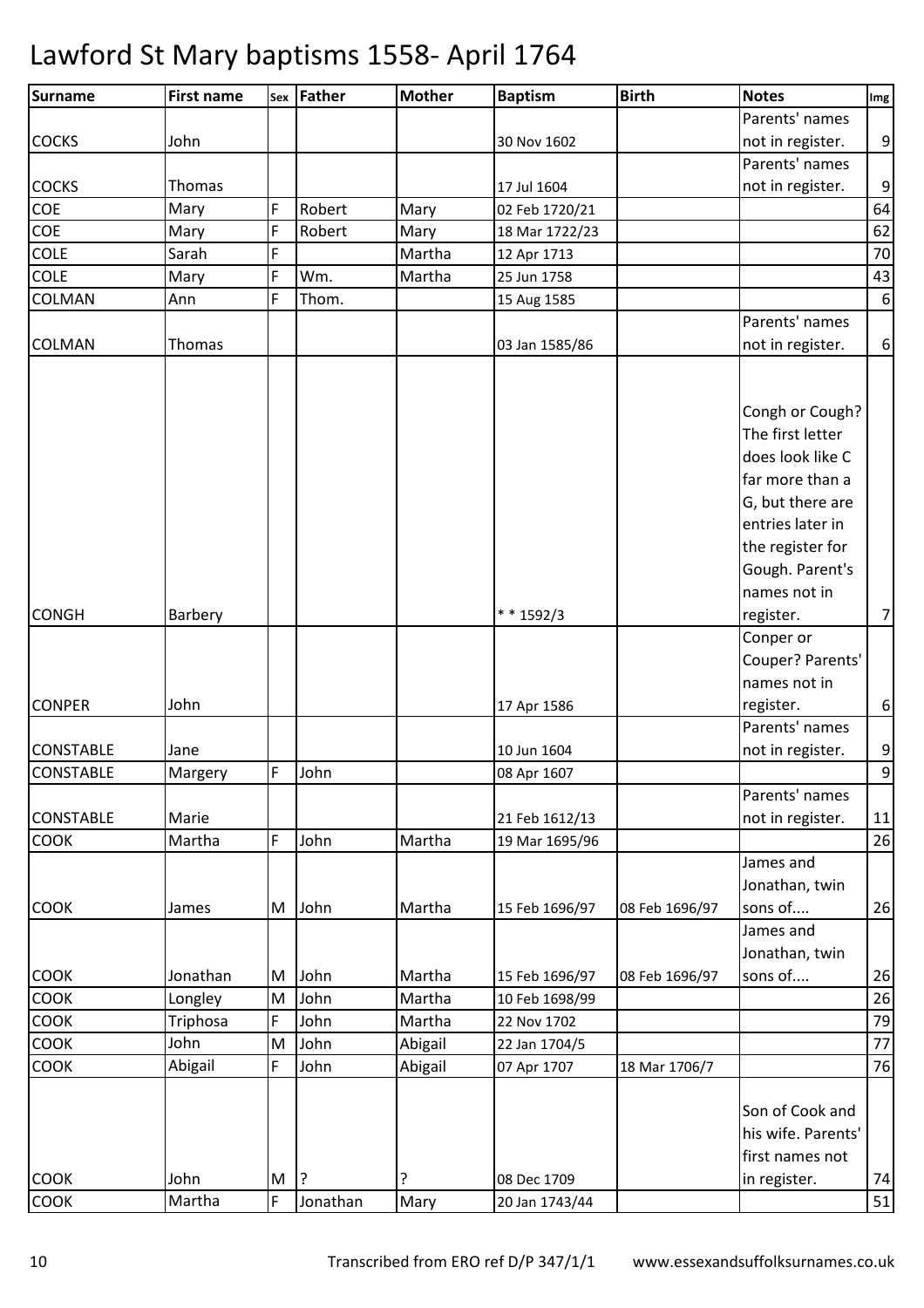| <b>Surname</b>                 | <b>First name</b> | Sex    | Father       | <b>Mother</b>          | <b>Baptism</b> | <b>Birth</b> | <b>Notes</b>                       | Img            |
|--------------------------------|-------------------|--------|--------------|------------------------|----------------|--------------|------------------------------------|----------------|
| <b>COOKE</b>                   | Jeffery           | M      | John         | Sarah                  | 28 Apr 1684    |              |                                    | 24             |
|                                |                   |        |              |                        |                |              | From a list of                     |                |
|                                |                   |        |              |                        |                |              | children baptised                  |                |
|                                |                   |        |              |                        |                |              | 1691 "by me                        |                |
|                                |                   |        |              |                        |                |              | George                             |                |
|                                |                   |        |              |                        |                |              | Holdsworth".                       |                |
|                                |                   |        |              |                        |                |              | Exact baptism                      |                |
| <b>COOKE</b>                   | John              | M      | John         | Sarah                  | ** 1691        | 01 Jul 1682  | date not given.                    | 25             |
|                                |                   |        |              |                        |                |              | From a list of                     |                |
|                                |                   |        |              |                        |                |              | children baptised                  |                |
|                                |                   |        |              |                        |                |              | 1691 "by me                        |                |
|                                |                   |        |              |                        |                |              | George                             |                |
|                                |                   |        |              |                        |                |              | Holdsworth".                       |                |
|                                |                   |        |              |                        |                |              | Exact baptism                      |                |
| <b>COOKE</b>                   | Sarah             | F      | John         | Sarah                  | $* * 1691$     | 17 Sep 1685  | date not given.                    | 25             |
|                                |                   |        |              |                        |                |              | From a list of                     |                |
|                                |                   |        |              |                        |                |              | children baptised                  |                |
|                                |                   |        |              |                        |                |              | 1691 "by me                        |                |
|                                |                   |        |              |                        |                |              | George                             |                |
|                                |                   |        |              |                        |                |              | Holdsworth".                       |                |
|                                |                   |        |              |                        |                |              | Exact baptism                      |                |
| <b>COOKE</b>                   | Edward            |        | M John       | Sarah                  | ** 1691        | 26 Jul 1687  | date not given.                    | 25             |
|                                |                   |        |              |                        |                |              | From a list of                     |                |
|                                |                   |        |              |                        |                |              | children baptised                  |                |
|                                |                   |        |              |                        |                |              | 1691 "by me                        |                |
|                                |                   |        |              |                        |                |              | George                             |                |
|                                |                   |        |              |                        |                |              | Holdsworth".                       |                |
|                                |                   |        |              |                        |                |              | Exact baptism                      |                |
| <b>COOKE</b>                   | Potter            |        | M John       | Sarah                  | ** 1691        | 11 Oct 1689  | date not given.                    | 25             |
| <b>COOKE</b>                   | Abraham           | M      | John         | Martha                 | 22 Jun 1701    |              |                                    | 81             |
| <b>COOKE</b>                   | Sarah             | F.     | John         | Abigail                | 26 Mar 1719    |              |                                    | 65             |
| COOKE                          | Mary              |        | Abraham      | Abigail                | 04 Jun 1727    |              |                                    | 58             |
| COOLE                          | Johan             | F      | William      |                        | 25 May 1609    |              |                                    | 10             |
|                                |                   |        |              |                        |                |              | Parents' names                     |                |
| <b>COOMER</b>                  | Eliza.            |        |              |                        | 22 Feb 1587/88 |              | not in register.                   | 6              |
|                                |                   |        |              |                        |                |              | Parents' names                     |                |
| <b>COOPER</b>                  | Henry             |        |              |                        | 18 Feb 1587/88 |              | not in register.                   | 6              |
|                                |                   |        |              |                        |                |              | Parents' names                     |                |
| <b>COOPER</b>                  | Beniamin          |        |              |                        | 26 Aug 1590    |              | not in register.                   | 6              |
|                                |                   |        |              |                        |                |              | Parents' names                     |                |
| <b>COOPER</b>                  | Henrie            |        |              |                        | 28 Jan 1598/99 |              | not in register.<br>Parents' names | 8 <sup>1</sup> |
|                                |                   |        |              |                        |                |              |                                    |                |
| <b>COOPER</b><br><b>COOPER</b> | Margaret          | M      |              |                        | 28 Jun 1601    |              | not in register.                   | 8 <sup>°</sup> |
|                                | Joseph<br>John    |        | Robert       | Dorcus                 | 23 Feb 1667/68 |              |                                    | 22             |
| <b>COOPER</b><br><b>COOPER</b> | Thomas            | M<br>M | John<br>John | Elizabeth<br>Elizabeth | 01 Aug 1736    |              |                                    | 54<br>53       |
| <b>COOPER</b>                  | Elizabeth         | F      | John         | Elizabeth              | 03 Sep 1738    |              |                                    | 52             |
|                                |                   |        |              |                        | 10 Aug 1740    |              |                                    |                |
| <b>COOPER</b>                  | Susan             | F      | Thomas       | Christian              | 26 Apr 1741    |              |                                    | 52             |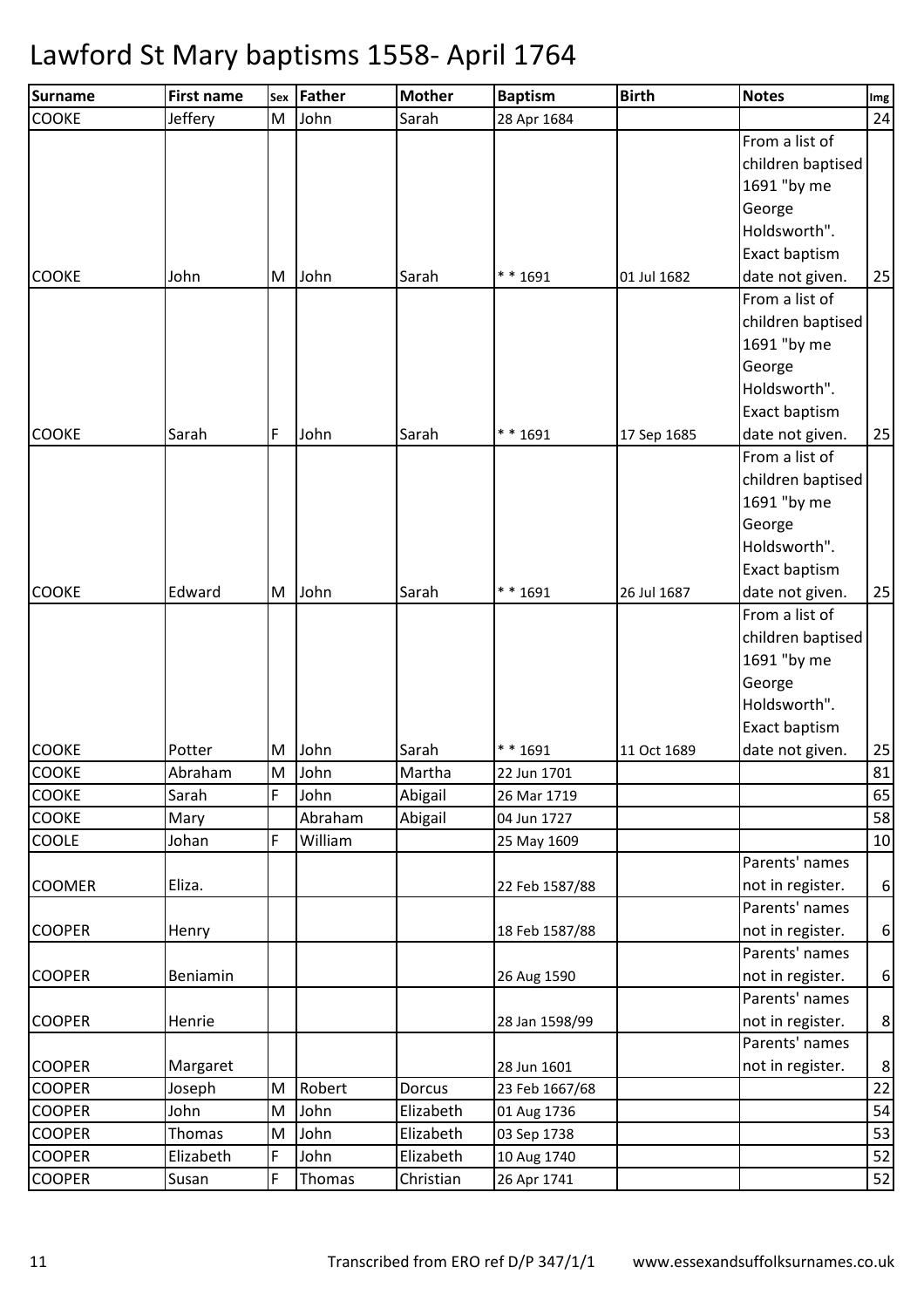| <b>Surname</b> | <b>First name</b> | Sex | Father  | <b>Mother</b> | <b>Baptism</b>             | <b>Birth</b> | <b>Notes</b>                                                                                                                                                              | Img              |
|----------------|-------------------|-----|---------|---------------|----------------------------|--------------|---------------------------------------------------------------------------------------------------------------------------------------------------------------------------|------------------|
|                |                   |     |         |               |                            |              | The mother's                                                                                                                                                              |                  |
|                |                   |     |         |               |                            |              | name is                                                                                                                                                                   |                  |
|                |                   |     |         |               |                            |              | abbreviated to                                                                                                                                                            |                  |
| <b>COOPER</b>  | Rebeccah          | F   | Thoms.  | Christian     | 14 Aug 1744                |              | Xtian.                                                                                                                                                                    | 50               |
| <b>COOPER</b>  | Robert            | M   | John    | Mary          | 23 Jun 1745                |              |                                                                                                                                                                           | 50               |
| <b>COOPER</b>  | Mary              | F   | John    | Mary          | 07 Dec 1746                |              |                                                                                                                                                                           | 49               |
| <b>COOPER</b>  | Thomas            | M   | Thomas  | Christian     | 12 Dec 1746                |              |                                                                                                                                                                           | 49               |
| <b>COOPER</b>  | Davy              | M   | John    | Mary          | 29 May 1748                |              |                                                                                                                                                                           | 48               |
| <b>COOPER</b>  | Mary              | F   | John    | Mary          | 24 May 1751                |              |                                                                                                                                                                           | 47               |
| <b>COOPER</b>  | Elizabeth         | F   | John    | Mary          | 22 Apr 1753                |              |                                                                                                                                                                           | 46               |
| <b>COOPER</b>  | Elizabeth         | F   | Thomas  | Christian     | 03 Apr 1754                |              | Privately.                                                                                                                                                                | 45               |
| <b>COOPER</b>  | Amey              | F   | John    | Mary          | 25 May 1755                |              |                                                                                                                                                                           | 45               |
| <b>COOPER</b>  | Samuel            | M   | John    | Susannah      | 12 Sep 1756                |              |                                                                                                                                                                           | 44               |
|                |                   |     |         |               |                            |              | Entry only reads,<br>"Ann Cooper, an<br>infant." Parents'<br>names not in<br>register, so<br>unclear if Cooper<br>is the surname of                                       |                  |
| <b>COOPER</b>  |                   |     |         |               |                            |              | her mother or<br>her father.                                                                                                                                              |                  |
| <b>COOPER</b>  | Ann<br>Susannah   | F   | John    | Susannah      | 19 Nov 1757<br>23 Dec 1758 |              |                                                                                                                                                                           | 44<br>43         |
| <b>COOPER</b>  | Hannah            | F   | John    | Elizabeth     | 11 Mar 1759                |              |                                                                                                                                                                           | 43               |
| <b>COOPER</b>  | Elizabeth         | F   | John    | Susannah      | 25 Oct 1761                |              |                                                                                                                                                                           | 41               |
| <b>COOPER</b>  | Thomas            | M   | John    | Sarah         | 20 Jun 1762                |              |                                                                                                                                                                           | 40               |
| <b>COPE</b>    | Mary              | F   | Thomas  |               | 12 Mar 1606/7              |              |                                                                                                                                                                           | $\boldsymbol{9}$ |
| <b>COPPIN</b>  | Priscilla         | F   | William |               | 24 Sep 1682                |              |                                                                                                                                                                           | 24               |
| <b>COTTON</b>  | John              | M   | John    | Susanna       | 11 Nov 1743                |              |                                                                                                                                                                           | 51               |
| <b>COTTON</b>  | Ralph             | M   | John    | Susannah      | 28 Mar 1745                |              |                                                                                                                                                                           | 50               |
| <b>COTTON</b>  | John              | M   | John    | Susannah      | 31 Oct 1746                |              |                                                                                                                                                                           | 49               |
| <b>COTTON</b>  | Herbert           | M   | John    | Susannah      | 23 Jun 1748                |              | Posthumous                                                                                                                                                                | 48               |
|                |                   |     |         |               |                            |              | Congh or Cough?<br>The first letter<br>does look like C<br>far more than a<br>G, but there are<br>entries later in<br>the register for<br>Gough. Parent's<br>names not in |                  |
| <b>COUGH</b>   | Barbery           |     |         |               | $* * 1592/3$               |              | register.                                                                                                                                                                 | $\overline{7}$   |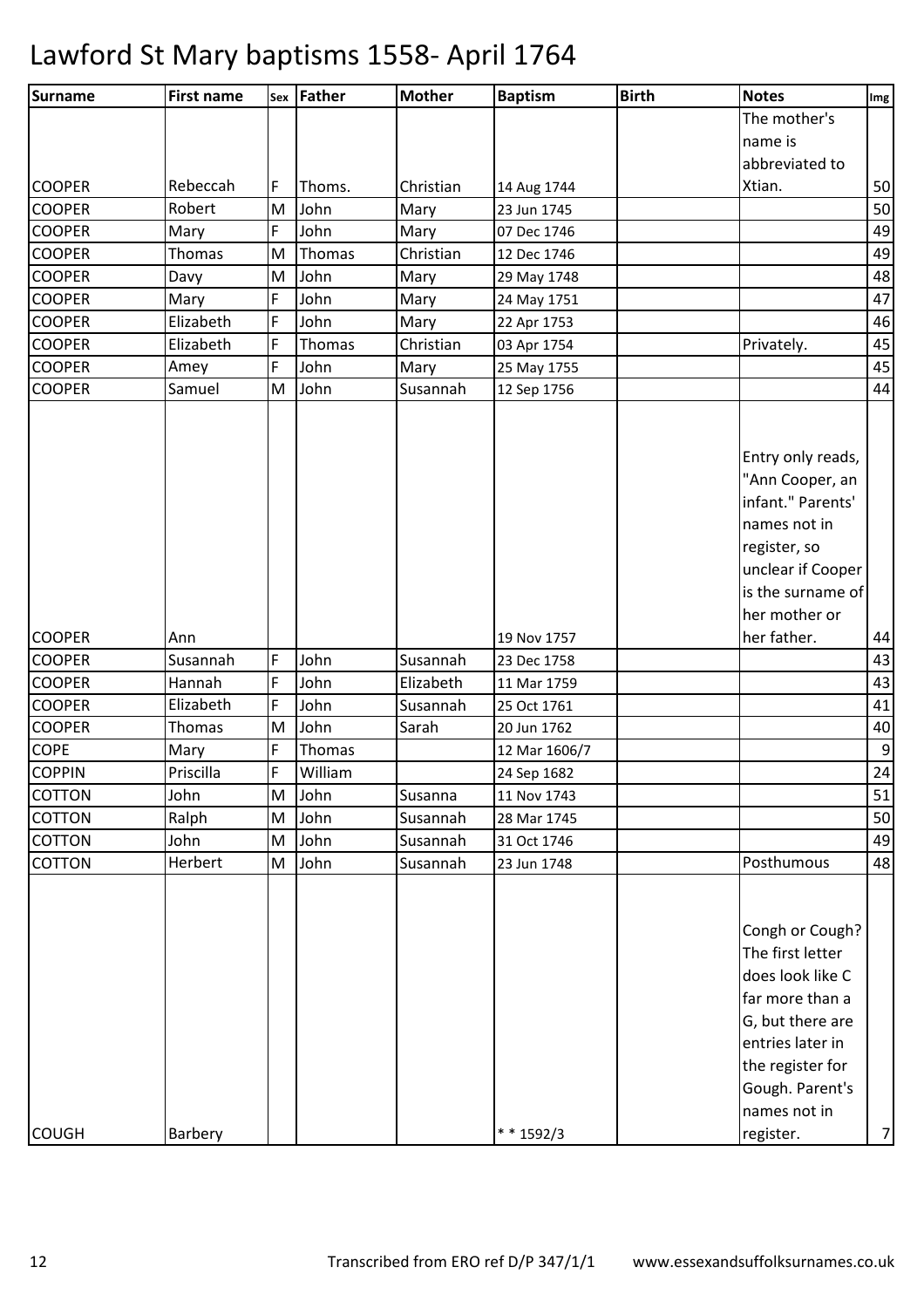| <b>Surname</b>   | <b>First name</b> |   | sex   Father | <b>Mother</b>   | <b>Baptism</b>                | <b>Birth</b> | <b>Notes</b>     | Img              |
|------------------|-------------------|---|--------------|-----------------|-------------------------------|--------------|------------------|------------------|
|                  |                   |   |              |                 |                               |              | Conper or        |                  |
|                  |                   |   |              |                 |                               |              | Couper? Parents' |                  |
|                  |                   |   |              |                 |                               |              | names not in     |                  |
| <b>COUPER</b>    | John              |   |              |                 | 17 Apr 1586                   |              | register.        | $\boldsymbol{6}$ |
| <b>COURTNALL</b> | Ann               | F | Samuel       | Sarah           | 30 Nov 1760                   |              |                  | 41               |
|                  |                   |   |              |                 |                               |              |                  |                  |
|                  |                   |   |              |                 |                               |              | Hannah & Sarah,  |                  |
| <b>COUSINS</b>   | Hannah            |   | Robert       | Mary            | 27 Oct 1738                   |              | two twins of     | 53               |
|                  |                   |   |              |                 |                               |              |                  |                  |
|                  |                   |   |              |                 |                               |              | Hannah & Sarah,  |                  |
| <b>COUSINS</b>   | Sarah             |   | Robert       | Mary            | 27 Oct 1738                   |              | two twins of     | 53               |
| <b>COVENY</b>    | Rebekah           | F | John         | Rebekah         | 26 Jan 1661/62                |              |                  | 21               |
|                  |                   |   |              |                 |                               |              | Parents' names   |                  |
| <b>CRABSTON</b>  | John              |   |              |                 | 17 Sep 1564                   |              | not in register. | 5                |
| <b>CRANE</b>     | Elizabeth         | F | Arthur       | Mary            | 25 Mar 1747                   |              |                  | 49               |
|                  |                   |   |              |                 |                               |              | Son of ye Widow  |                  |
| <b>CRISPE</b>    | Thomas            | M |              | ?               | 25 Dec 1679                   |              | Crispe           | 23               |
| <b>CROSS</b>     | William           | M | William      | Deborah         | 17 Feb 1724/25                |              |                  | 62               |
| <b>CROSS</b>     | Mary              |   | William      | Deborah         | 05 Oct 1727                   | 03 Oct 1727  |                  | 58               |
|                  |                   |   |              |                 |                               |              | Parents' names   |                  |
| <b>CROSSE</b>    | Marie             |   |              |                 | 15 Feb 1609/10                |              | not in register. | 10               |
| <b>CROSSE</b>    | Miriam            |   | William      | Deborah         | 27 Feb 1729/30                |              | Privately        | 57               |
|                  |                   |   |              |                 |                               |              | Parents' names   |                  |
| <b>CUNSTABLE</b> | Willm.            |   |              |                 | 30 Aug 1584                   |              | not in register. | $\sqrt{5}$       |
| <b>CUTLER</b>    | Edward            | M | John         | <b>Betteris</b> | 04 Aug 1676                   |              |                  | 23               |
| <b>CUTLER</b>    | Ann               | F | John         | <b>Betteris</b> | 28 Jan 1677/78                |              |                  | 23               |
|                  |                   |   |              |                 |                               |              | Parents' names   |                  |
| <b>DALE</b>      | Ann               |   |              |                 | 07 Aug 1607                   |              | not in register. | 10               |
|                  |                   |   |              |                 |                               |              | Parents' names   |                  |
| <b>DALE</b>      | John              |   |              |                 | 15 Feb 1609/10                |              | not in register. | 10               |
|                  |                   |   |              |                 |                               |              | Parents' names   |                  |
| <b>DALE</b>      | Peter             |   |              |                 | 21 Jan 1611/12                |              | not in register. | 10               |
|                  |                   |   |              |                 |                               |              | Parents' names   |                  |
| <b>DALE</b>      | John              |   |              |                 | 12 Sep 1613                   |              | not in register. | 11               |
| <b>DALE</b>      | John              | M | John         | Alce            | 17 May 1640                   |              |                  | 15               |
| <b>DALE</b>      | Dinah             | F | John         | Katheryn        | 17 Sep 1648                   |              |                  | 89               |
| <b>DALLE</b>     | Dorcas            | F | John         | Allce           | 13 Mar 1641/42                |              | Parents' names   | 15               |
| <b>DANIEL</b>    | Marie             |   |              |                 |                               |              |                  |                  |
| <b>DANIELL</b>   | Henrie            | M | John         |                 | 12 Dec 1614                   |              | not in register. | 11<br>10         |
| <b>DAY</b>       | Benjamine         | M | George       | Sarah           | 08 Jun 1609                   |              |                  | 62               |
| <b>DAY</b>       | Sarah             |   | John         | Mary            | 10 Mar 1722/23<br>23 Oct 1726 |              |                  | 59               |
| <b>DEEKS</b>     | James             | M | James        | Elizabeth       | 24 Dec 1752                   |              |                  | 46               |
| <b>DELANY</b>    | Ann               | F | Joseph       | Ann             | 11 Oct 1763                   |              |                  | 40               |
| <b>DENNIS</b>    | Peter             | M | Peter        |                 | 14 Dec 1606                   |              |                  | $\overline{9}$   |
|                  |                   |   |              |                 |                               |              | Parents' names   |                  |
| <b>DENNIS</b>    | Susane            |   |              |                 | 29 Jan 1608/9                 |              | not in register. | 10               |
|                  |                   |   |              |                 |                               |              | Parents' names   |                  |
| <b>DENNIS</b>    | Samuel            |   |              |                 | 29 Mar 1612                   |              | not in register. | $11$             |
|                  |                   |   |              |                 |                               |              |                  |                  |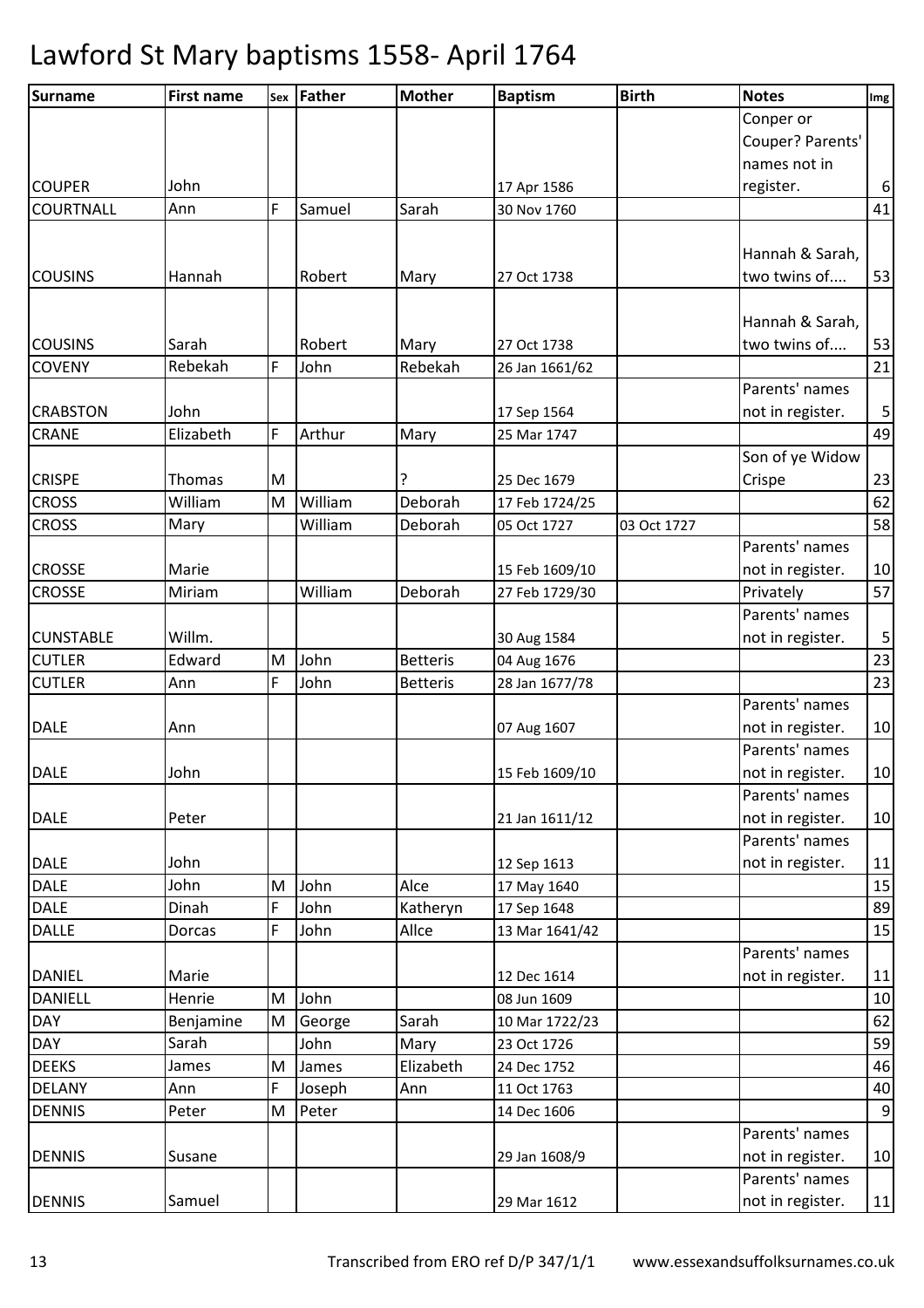| Parents' names<br><b>DIKE</b><br><b>Thomas</b><br>28 Dec 1612<br>not in register.<br><b>DIX</b><br>John<br>William<br>Anne<br>M<br>06 Mar 1641/42<br>$\mathsf{DIX}$<br>Susannah<br>F<br>William<br>02 Jun 1645<br>Ann<br><b>DIX</b><br>Jeremiah<br>William<br>Ann<br>M<br>30 Apr 1648<br><b>DIXE</b><br>William<br>John<br>M<br>Anne<br>18 Jan 1634/35<br>Joseph &<br>Hannah, twins<br><b>DOUBLE</b><br>of<br>Joseph<br>Joseph<br>Mary<br>M<br>10 Oct 1756<br>Joseph &<br>Hannah, twins<br><b>DOUBLE</b><br>of<br>Hannah<br>Joseph<br>Mary<br>M<br>10 Oct 1756<br><b>DOUBLE</b><br>Joseph<br>M<br>Hannah<br>Henry<br>01 Apr 1759<br><b>DOUBLE</b><br>M<br>Joseph<br>Hannah<br>Joseph<br>11 Feb 1761<br>Parents' names<br>Edward<br><b>DOWE</b><br>not in register.<br>19 Apr 1562<br>Daugher of Mr.<br>William<br>Dowsinge<br><b>DOWSINGE</b><br>Abigull<br>William<br>F<br>10 May 1640<br>Michael<br>Michael<br>Elizabeth<br><b>DUFTEY</b><br>M<br>30 Apr 1710<br>F<br><b>DUFTEY</b><br>Elizabeth<br>Michael<br>Elizabeth<br>25 Dec 1717<br><b>DUFTON</b><br>F<br>Michael<br>Mary<br>Mary<br>22 Dec 1680<br>Elizabeth<br>F<br><b>DUFTON</b><br>Michael<br>Mary<br>05 Feb 1681/82<br><b>DUFTY</b><br>Michael<br>Samuel<br>Mary<br>M<br>30 Oct 1682<br>F<br><b>DUFTY</b><br>Michael<br>Mary<br>Margaret<br>16 Feb 1695/96<br>Rachel<br>Michael<br><b>DUFTY</b><br>M<br>Mary<br>04 Dec 1698<br>F<br>Micah<br><b>DUFTY</b><br>Mary<br>Elizabeth<br>16 Mar 1711/12<br>Daughter of<br><b>Michael Dufty</b><br>and his wife.<br>Child's first name<br><b>DUFTY</b><br>Michael<br>?<br>F<br>24 Jul 1715<br>not in register.<br>Joseph<br>Sarah<br>Joseph<br><b>DUNAHAM</b><br>M<br>13 Feb 1763<br><b>DUNNINGHAM</b><br>John<br>M<br>Thomas<br>Baptd at home.<br>Mary<br>08 Dec 1734<br>Elizabeth<br><b>DUNNINGHAM</b><br>Thomas<br>Mary<br>30 Oct 1737<br>F<br>Sarah<br><b>DUNNINGHAM</b><br>Sarah<br>Joseph<br>03 Oct 1760<br>Elizabeth<br>Base born<br><b>DUNNINGHAM</b><br>Stephen<br>M<br>05 Apr 1761<br>F<br>Richard<br>Mary<br><b>DURANT</b><br>Mary<br>06 Apr 1701<br>Richard<br>M<br>Richard<br><b>DURANT</b><br>Mary<br>17 May 1702<br>Richard<br>Richard<br><b>DURANT</b><br>Sarah<br>M<br>29 Aug 1703<br><b>DURANT</b><br>John<br>M<br>30 Jan 1718/19<br>James<br>Eliz.<br><b>DURRANT</b><br>James<br>M<br>James<br>15 Sep 1723<br>Parents' names<br>Elizabeth<br><b>DYER</b><br>not in register.<br>17 Nov 1563<br>Unclear if<br>surname is Exole<br>F<br>Elizabeth<br>William<br>or Epole.<br>25 May 1634 | <b>Surname</b> | <b>First name</b> | sex Father | <b>Mother</b> | <b>Baptism</b> | <b>Birth</b> | <b>Notes</b> | Img |
|-----------------------------------------------------------------------------------------------------------------------------------------------------------------------------------------------------------------------------------------------------------------------------------------------------------------------------------------------------------------------------------------------------------------------------------------------------------------------------------------------------------------------------------------------------------------------------------------------------------------------------------------------------------------------------------------------------------------------------------------------------------------------------------------------------------------------------------------------------------------------------------------------------------------------------------------------------------------------------------------------------------------------------------------------------------------------------------------------------------------------------------------------------------------------------------------------------------------------------------------------------------------------------------------------------------------------------------------------------------------------------------------------------------------------------------------------------------------------------------------------------------------------------------------------------------------------------------------------------------------------------------------------------------------------------------------------------------------------------------------------------------------------------------------------------------------------------------------------------------------------------------------------------------------------------------------------------------------------------------------------------------------------------------------------------------------------------------------------------------------------------------------------------------------------------------------------------------------------------------------------------------------------------------------------------------------------------------------------------------------------------------------------------------------------------------------------------------------------------------------------------------------|----------------|-------------------|------------|---------------|----------------|--------------|--------------|-----|
|                                                                                                                                                                                                                                                                                                                                                                                                                                                                                                                                                                                                                                                                                                                                                                                                                                                                                                                                                                                                                                                                                                                                                                                                                                                                                                                                                                                                                                                                                                                                                                                                                                                                                                                                                                                                                                                                                                                                                                                                                                                                                                                                                                                                                                                                                                                                                                                                                                                                                                                 |                |                   |            |               |                |              |              |     |
| 15<br>16<br>89<br>14<br>44<br>44<br>43<br>41<br>$\overline{\mathbf{4}}$<br>15<br>73<br>66<br>24<br>24<br>24<br>26<br>26<br>71<br>68<br>40<br>55<br>54<br>42<br>41<br>81<br>80<br>78<br>65<br>62<br>5<br>14                                                                                                                                                                                                                                                                                                                                                                                                                                                                                                                                                                                                                                                                                                                                                                                                                                                                                                                                                                                                                                                                                                                                                                                                                                                                                                                                                                                                                                                                                                                                                                                                                                                                                                                                                                                                                                                                                                                                                                                                                                                                                                                                                                                                                                                                                                      |                |                   |            |               |                |              |              | 11  |
|                                                                                                                                                                                                                                                                                                                                                                                                                                                                                                                                                                                                                                                                                                                                                                                                                                                                                                                                                                                                                                                                                                                                                                                                                                                                                                                                                                                                                                                                                                                                                                                                                                                                                                                                                                                                                                                                                                                                                                                                                                                                                                                                                                                                                                                                                                                                                                                                                                                                                                                 |                |                   |            |               |                |              |              |     |
|                                                                                                                                                                                                                                                                                                                                                                                                                                                                                                                                                                                                                                                                                                                                                                                                                                                                                                                                                                                                                                                                                                                                                                                                                                                                                                                                                                                                                                                                                                                                                                                                                                                                                                                                                                                                                                                                                                                                                                                                                                                                                                                                                                                                                                                                                                                                                                                                                                                                                                                 |                |                   |            |               |                |              |              |     |
|                                                                                                                                                                                                                                                                                                                                                                                                                                                                                                                                                                                                                                                                                                                                                                                                                                                                                                                                                                                                                                                                                                                                                                                                                                                                                                                                                                                                                                                                                                                                                                                                                                                                                                                                                                                                                                                                                                                                                                                                                                                                                                                                                                                                                                                                                                                                                                                                                                                                                                                 |                |                   |            |               |                |              |              |     |
|                                                                                                                                                                                                                                                                                                                                                                                                                                                                                                                                                                                                                                                                                                                                                                                                                                                                                                                                                                                                                                                                                                                                                                                                                                                                                                                                                                                                                                                                                                                                                                                                                                                                                                                                                                                                                                                                                                                                                                                                                                                                                                                                                                                                                                                                                                                                                                                                                                                                                                                 |                |                   |            |               |                |              |              |     |
|                                                                                                                                                                                                                                                                                                                                                                                                                                                                                                                                                                                                                                                                                                                                                                                                                                                                                                                                                                                                                                                                                                                                                                                                                                                                                                                                                                                                                                                                                                                                                                                                                                                                                                                                                                                                                                                                                                                                                                                                                                                                                                                                                                                                                                                                                                                                                                                                                                                                                                                 |                |                   |            |               |                |              |              |     |
|                                                                                                                                                                                                                                                                                                                                                                                                                                                                                                                                                                                                                                                                                                                                                                                                                                                                                                                                                                                                                                                                                                                                                                                                                                                                                                                                                                                                                                                                                                                                                                                                                                                                                                                                                                                                                                                                                                                                                                                                                                                                                                                                                                                                                                                                                                                                                                                                                                                                                                                 |                |                   |            |               |                |              |              |     |
|                                                                                                                                                                                                                                                                                                                                                                                                                                                                                                                                                                                                                                                                                                                                                                                                                                                                                                                                                                                                                                                                                                                                                                                                                                                                                                                                                                                                                                                                                                                                                                                                                                                                                                                                                                                                                                                                                                                                                                                                                                                                                                                                                                                                                                                                                                                                                                                                                                                                                                                 |                |                   |            |               |                |              |              |     |
|                                                                                                                                                                                                                                                                                                                                                                                                                                                                                                                                                                                                                                                                                                                                                                                                                                                                                                                                                                                                                                                                                                                                                                                                                                                                                                                                                                                                                                                                                                                                                                                                                                                                                                                                                                                                                                                                                                                                                                                                                                                                                                                                                                                                                                                                                                                                                                                                                                                                                                                 |                |                   |            |               |                |              |              |     |
|                                                                                                                                                                                                                                                                                                                                                                                                                                                                                                                                                                                                                                                                                                                                                                                                                                                                                                                                                                                                                                                                                                                                                                                                                                                                                                                                                                                                                                                                                                                                                                                                                                                                                                                                                                                                                                                                                                                                                                                                                                                                                                                                                                                                                                                                                                                                                                                                                                                                                                                 |                |                   |            |               |                |              |              |     |
|                                                                                                                                                                                                                                                                                                                                                                                                                                                                                                                                                                                                                                                                                                                                                                                                                                                                                                                                                                                                                                                                                                                                                                                                                                                                                                                                                                                                                                                                                                                                                                                                                                                                                                                                                                                                                                                                                                                                                                                                                                                                                                                                                                                                                                                                                                                                                                                                                                                                                                                 |                |                   |            |               |                |              |              |     |
|                                                                                                                                                                                                                                                                                                                                                                                                                                                                                                                                                                                                                                                                                                                                                                                                                                                                                                                                                                                                                                                                                                                                                                                                                                                                                                                                                                                                                                                                                                                                                                                                                                                                                                                                                                                                                                                                                                                                                                                                                                                                                                                                                                                                                                                                                                                                                                                                                                                                                                                 |                |                   |            |               |                |              |              |     |
|                                                                                                                                                                                                                                                                                                                                                                                                                                                                                                                                                                                                                                                                                                                                                                                                                                                                                                                                                                                                                                                                                                                                                                                                                                                                                                                                                                                                                                                                                                                                                                                                                                                                                                                                                                                                                                                                                                                                                                                                                                                                                                                                                                                                                                                                                                                                                                                                                                                                                                                 |                |                   |            |               |                |              |              |     |
|                                                                                                                                                                                                                                                                                                                                                                                                                                                                                                                                                                                                                                                                                                                                                                                                                                                                                                                                                                                                                                                                                                                                                                                                                                                                                                                                                                                                                                                                                                                                                                                                                                                                                                                                                                                                                                                                                                                                                                                                                                                                                                                                                                                                                                                                                                                                                                                                                                                                                                                 |                |                   |            |               |                |              |              |     |
|                                                                                                                                                                                                                                                                                                                                                                                                                                                                                                                                                                                                                                                                                                                                                                                                                                                                                                                                                                                                                                                                                                                                                                                                                                                                                                                                                                                                                                                                                                                                                                                                                                                                                                                                                                                                                                                                                                                                                                                                                                                                                                                                                                                                                                                                                                                                                                                                                                                                                                                 |                |                   |            |               |                |              |              |     |
|                                                                                                                                                                                                                                                                                                                                                                                                                                                                                                                                                                                                                                                                                                                                                                                                                                                                                                                                                                                                                                                                                                                                                                                                                                                                                                                                                                                                                                                                                                                                                                                                                                                                                                                                                                                                                                                                                                                                                                                                                                                                                                                                                                                                                                                                                                                                                                                                                                                                                                                 |                |                   |            |               |                |              |              |     |
|                                                                                                                                                                                                                                                                                                                                                                                                                                                                                                                                                                                                                                                                                                                                                                                                                                                                                                                                                                                                                                                                                                                                                                                                                                                                                                                                                                                                                                                                                                                                                                                                                                                                                                                                                                                                                                                                                                                                                                                                                                                                                                                                                                                                                                                                                                                                                                                                                                                                                                                 |                |                   |            |               |                |              |              |     |
|                                                                                                                                                                                                                                                                                                                                                                                                                                                                                                                                                                                                                                                                                                                                                                                                                                                                                                                                                                                                                                                                                                                                                                                                                                                                                                                                                                                                                                                                                                                                                                                                                                                                                                                                                                                                                                                                                                                                                                                                                                                                                                                                                                                                                                                                                                                                                                                                                                                                                                                 |                |                   |            |               |                |              |              |     |
|                                                                                                                                                                                                                                                                                                                                                                                                                                                                                                                                                                                                                                                                                                                                                                                                                                                                                                                                                                                                                                                                                                                                                                                                                                                                                                                                                                                                                                                                                                                                                                                                                                                                                                                                                                                                                                                                                                                                                                                                                                                                                                                                                                                                                                                                                                                                                                                                                                                                                                                 |                |                   |            |               |                |              |              |     |
|                                                                                                                                                                                                                                                                                                                                                                                                                                                                                                                                                                                                                                                                                                                                                                                                                                                                                                                                                                                                                                                                                                                                                                                                                                                                                                                                                                                                                                                                                                                                                                                                                                                                                                                                                                                                                                                                                                                                                                                                                                                                                                                                                                                                                                                                                                                                                                                                                                                                                                                 |                |                   |            |               |                |              |              |     |
|                                                                                                                                                                                                                                                                                                                                                                                                                                                                                                                                                                                                                                                                                                                                                                                                                                                                                                                                                                                                                                                                                                                                                                                                                                                                                                                                                                                                                                                                                                                                                                                                                                                                                                                                                                                                                                                                                                                                                                                                                                                                                                                                                                                                                                                                                                                                                                                                                                                                                                                 |                |                   |            |               |                |              |              |     |
|                                                                                                                                                                                                                                                                                                                                                                                                                                                                                                                                                                                                                                                                                                                                                                                                                                                                                                                                                                                                                                                                                                                                                                                                                                                                                                                                                                                                                                                                                                                                                                                                                                                                                                                                                                                                                                                                                                                                                                                                                                                                                                                                                                                                                                                                                                                                                                                                                                                                                                                 |                |                   |            |               |                |              |              |     |
|                                                                                                                                                                                                                                                                                                                                                                                                                                                                                                                                                                                                                                                                                                                                                                                                                                                                                                                                                                                                                                                                                                                                                                                                                                                                                                                                                                                                                                                                                                                                                                                                                                                                                                                                                                                                                                                                                                                                                                                                                                                                                                                                                                                                                                                                                                                                                                                                                                                                                                                 |                |                   |            |               |                |              |              |     |
|                                                                                                                                                                                                                                                                                                                                                                                                                                                                                                                                                                                                                                                                                                                                                                                                                                                                                                                                                                                                                                                                                                                                                                                                                                                                                                                                                                                                                                                                                                                                                                                                                                                                                                                                                                                                                                                                                                                                                                                                                                                                                                                                                                                                                                                                                                                                                                                                                                                                                                                 |                |                   |            |               |                |              |              |     |
|                                                                                                                                                                                                                                                                                                                                                                                                                                                                                                                                                                                                                                                                                                                                                                                                                                                                                                                                                                                                                                                                                                                                                                                                                                                                                                                                                                                                                                                                                                                                                                                                                                                                                                                                                                                                                                                                                                                                                                                                                                                                                                                                                                                                                                                                                                                                                                                                                                                                                                                 |                |                   |            |               |                |              |              |     |
|                                                                                                                                                                                                                                                                                                                                                                                                                                                                                                                                                                                                                                                                                                                                                                                                                                                                                                                                                                                                                                                                                                                                                                                                                                                                                                                                                                                                                                                                                                                                                                                                                                                                                                                                                                                                                                                                                                                                                                                                                                                                                                                                                                                                                                                                                                                                                                                                                                                                                                                 |                |                   |            |               |                |              |              |     |
|                                                                                                                                                                                                                                                                                                                                                                                                                                                                                                                                                                                                                                                                                                                                                                                                                                                                                                                                                                                                                                                                                                                                                                                                                                                                                                                                                                                                                                                                                                                                                                                                                                                                                                                                                                                                                                                                                                                                                                                                                                                                                                                                                                                                                                                                                                                                                                                                                                                                                                                 |                |                   |            |               |                |              |              |     |
|                                                                                                                                                                                                                                                                                                                                                                                                                                                                                                                                                                                                                                                                                                                                                                                                                                                                                                                                                                                                                                                                                                                                                                                                                                                                                                                                                                                                                                                                                                                                                                                                                                                                                                                                                                                                                                                                                                                                                                                                                                                                                                                                                                                                                                                                                                                                                                                                                                                                                                                 |                |                   |            |               |                |              |              |     |
|                                                                                                                                                                                                                                                                                                                                                                                                                                                                                                                                                                                                                                                                                                                                                                                                                                                                                                                                                                                                                                                                                                                                                                                                                                                                                                                                                                                                                                                                                                                                                                                                                                                                                                                                                                                                                                                                                                                                                                                                                                                                                                                                                                                                                                                                                                                                                                                                                                                                                                                 |                |                   |            |               |                |              |              |     |
|                                                                                                                                                                                                                                                                                                                                                                                                                                                                                                                                                                                                                                                                                                                                                                                                                                                                                                                                                                                                                                                                                                                                                                                                                                                                                                                                                                                                                                                                                                                                                                                                                                                                                                                                                                                                                                                                                                                                                                                                                                                                                                                                                                                                                                                                                                                                                                                                                                                                                                                 |                |                   |            |               |                |              |              |     |
|                                                                                                                                                                                                                                                                                                                                                                                                                                                                                                                                                                                                                                                                                                                                                                                                                                                                                                                                                                                                                                                                                                                                                                                                                                                                                                                                                                                                                                                                                                                                                                                                                                                                                                                                                                                                                                                                                                                                                                                                                                                                                                                                                                                                                                                                                                                                                                                                                                                                                                                 |                |                   |            |               |                |              |              |     |
|                                                                                                                                                                                                                                                                                                                                                                                                                                                                                                                                                                                                                                                                                                                                                                                                                                                                                                                                                                                                                                                                                                                                                                                                                                                                                                                                                                                                                                                                                                                                                                                                                                                                                                                                                                                                                                                                                                                                                                                                                                                                                                                                                                                                                                                                                                                                                                                                                                                                                                                 |                |                   |            |               |                |              |              |     |
|                                                                                                                                                                                                                                                                                                                                                                                                                                                                                                                                                                                                                                                                                                                                                                                                                                                                                                                                                                                                                                                                                                                                                                                                                                                                                                                                                                                                                                                                                                                                                                                                                                                                                                                                                                                                                                                                                                                                                                                                                                                                                                                                                                                                                                                                                                                                                                                                                                                                                                                 |                |                   |            |               |                |              |              |     |
|                                                                                                                                                                                                                                                                                                                                                                                                                                                                                                                                                                                                                                                                                                                                                                                                                                                                                                                                                                                                                                                                                                                                                                                                                                                                                                                                                                                                                                                                                                                                                                                                                                                                                                                                                                                                                                                                                                                                                                                                                                                                                                                                                                                                                                                                                                                                                                                                                                                                                                                 |                |                   |            |               |                |              |              |     |
|                                                                                                                                                                                                                                                                                                                                                                                                                                                                                                                                                                                                                                                                                                                                                                                                                                                                                                                                                                                                                                                                                                                                                                                                                                                                                                                                                                                                                                                                                                                                                                                                                                                                                                                                                                                                                                                                                                                                                                                                                                                                                                                                                                                                                                                                                                                                                                                                                                                                                                                 |                |                   |            |               |                |              |              |     |
|                                                                                                                                                                                                                                                                                                                                                                                                                                                                                                                                                                                                                                                                                                                                                                                                                                                                                                                                                                                                                                                                                                                                                                                                                                                                                                                                                                                                                                                                                                                                                                                                                                                                                                                                                                                                                                                                                                                                                                                                                                                                                                                                                                                                                                                                                                                                                                                                                                                                                                                 |                |                   |            |               |                |              |              |     |
|                                                                                                                                                                                                                                                                                                                                                                                                                                                                                                                                                                                                                                                                                                                                                                                                                                                                                                                                                                                                                                                                                                                                                                                                                                                                                                                                                                                                                                                                                                                                                                                                                                                                                                                                                                                                                                                                                                                                                                                                                                                                                                                                                                                                                                                                                                                                                                                                                                                                                                                 |                |                   |            |               |                |              |              |     |
|                                                                                                                                                                                                                                                                                                                                                                                                                                                                                                                                                                                                                                                                                                                                                                                                                                                                                                                                                                                                                                                                                                                                                                                                                                                                                                                                                                                                                                                                                                                                                                                                                                                                                                                                                                                                                                                                                                                                                                                                                                                                                                                                                                                                                                                                                                                                                                                                                                                                                                                 |                |                   |            |               |                |              |              |     |
|                                                                                                                                                                                                                                                                                                                                                                                                                                                                                                                                                                                                                                                                                                                                                                                                                                                                                                                                                                                                                                                                                                                                                                                                                                                                                                                                                                                                                                                                                                                                                                                                                                                                                                                                                                                                                                                                                                                                                                                                                                                                                                                                                                                                                                                                                                                                                                                                                                                                                                                 |                |                   |            |               |                |              |              |     |
|                                                                                                                                                                                                                                                                                                                                                                                                                                                                                                                                                                                                                                                                                                                                                                                                                                                                                                                                                                                                                                                                                                                                                                                                                                                                                                                                                                                                                                                                                                                                                                                                                                                                                                                                                                                                                                                                                                                                                                                                                                                                                                                                                                                                                                                                                                                                                                                                                                                                                                                 |                |                   |            |               |                |              |              |     |
|                                                                                                                                                                                                                                                                                                                                                                                                                                                                                                                                                                                                                                                                                                                                                                                                                                                                                                                                                                                                                                                                                                                                                                                                                                                                                                                                                                                                                                                                                                                                                                                                                                                                                                                                                                                                                                                                                                                                                                                                                                                                                                                                                                                                                                                                                                                                                                                                                                                                                                                 |                |                   |            |               |                |              |              |     |
|                                                                                                                                                                                                                                                                                                                                                                                                                                                                                                                                                                                                                                                                                                                                                                                                                                                                                                                                                                                                                                                                                                                                                                                                                                                                                                                                                                                                                                                                                                                                                                                                                                                                                                                                                                                                                                                                                                                                                                                                                                                                                                                                                                                                                                                                                                                                                                                                                                                                                                                 |                |                   |            |               |                |              |              |     |
|                                                                                                                                                                                                                                                                                                                                                                                                                                                                                                                                                                                                                                                                                                                                                                                                                                                                                                                                                                                                                                                                                                                                                                                                                                                                                                                                                                                                                                                                                                                                                                                                                                                                                                                                                                                                                                                                                                                                                                                                                                                                                                                                                                                                                                                                                                                                                                                                                                                                                                                 |                |                   |            |               |                |              |              |     |
|                                                                                                                                                                                                                                                                                                                                                                                                                                                                                                                                                                                                                                                                                                                                                                                                                                                                                                                                                                                                                                                                                                                                                                                                                                                                                                                                                                                                                                                                                                                                                                                                                                                                                                                                                                                                                                                                                                                                                                                                                                                                                                                                                                                                                                                                                                                                                                                                                                                                                                                 |                |                   |            |               |                |              |              |     |
|                                                                                                                                                                                                                                                                                                                                                                                                                                                                                                                                                                                                                                                                                                                                                                                                                                                                                                                                                                                                                                                                                                                                                                                                                                                                                                                                                                                                                                                                                                                                                                                                                                                                                                                                                                                                                                                                                                                                                                                                                                                                                                                                                                                                                                                                                                                                                                                                                                                                                                                 |                |                   |            |               |                |              |              |     |
|                                                                                                                                                                                                                                                                                                                                                                                                                                                                                                                                                                                                                                                                                                                                                                                                                                                                                                                                                                                                                                                                                                                                                                                                                                                                                                                                                                                                                                                                                                                                                                                                                                                                                                                                                                                                                                                                                                                                                                                                                                                                                                                                                                                                                                                                                                                                                                                                                                                                                                                 |                |                   |            |               |                |              |              |     |
|                                                                                                                                                                                                                                                                                                                                                                                                                                                                                                                                                                                                                                                                                                                                                                                                                                                                                                                                                                                                                                                                                                                                                                                                                                                                                                                                                                                                                                                                                                                                                                                                                                                                                                                                                                                                                                                                                                                                                                                                                                                                                                                                                                                                                                                                                                                                                                                                                                                                                                                 | E[PX]OLE       |                   |            |               |                |              |              |     |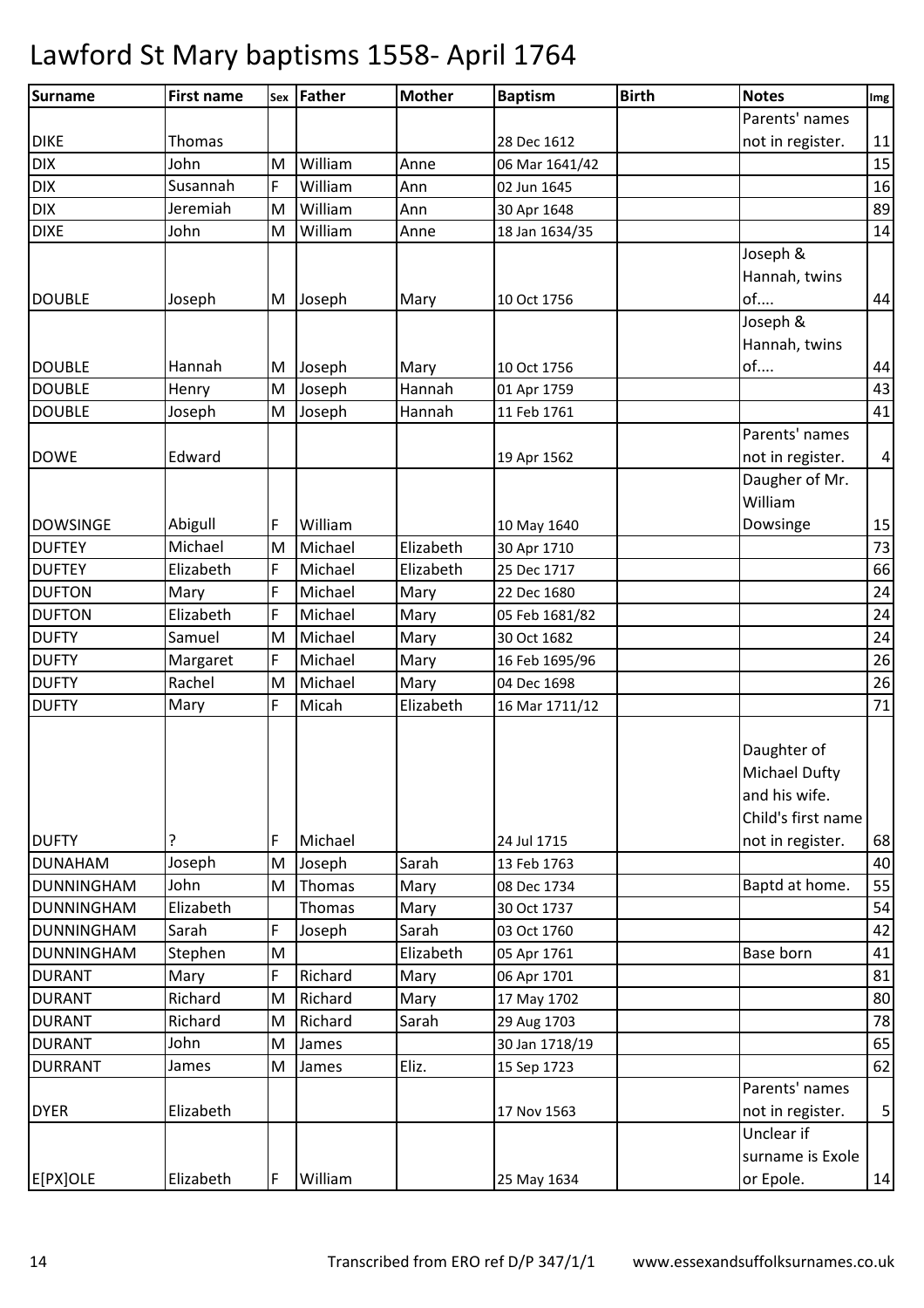| Surname        | <b>First name</b> |             | sex Father | <b>Mother</b> | <b>Baptism</b> | <b>Birth</b>   | <b>Notes</b>                                                                                                                                                     | Img            |
|----------------|-------------------|-------------|------------|---------------|----------------|----------------|------------------------------------------------------------------------------------------------------------------------------------------------------------------|----------------|
|                |                   |             |            |               |                |                | Parents' names                                                                                                                                                   |                |
| <b>EDES</b>    | Sarah             |             |            |               | 24 Jun 1618    | 14 Jun 1618    | not in register.                                                                                                                                                 | 12             |
|                |                   |             |            |               |                |                | Parents' names                                                                                                                                                   |                |
| <b>EDES</b>    | John              |             |            |               | 04 Jul 1620    | 24 Jun 1620    | not in register.                                                                                                                                                 | 12             |
|                |                   |             |            |               |                |                | Parents' names                                                                                                                                                   |                |
| <b>EDES</b>    | Jemimah           |             |            |               | 20 Jun 1622    | 14 Jun 1622    | not in register.                                                                                                                                                 | 12             |
|                |                   |             |            |               |                |                | Parents' names                                                                                                                                                   |                |
| <b>EDES</b>    | Hannah            |             |            |               | 24 Jun 1623    | 15 Jun 1623    | not in register.                                                                                                                                                 | 12             |
| <b>EDES</b>    | Henary            | M           | John       | Thomasin      | 01 Jan 1628/29 |                |                                                                                                                                                                  | 13             |
| <b>EDES</b>    | Thomas            | M           | John       | Thomasin      | 20 Nov 1631    |                |                                                                                                                                                                  | 14             |
| <b>EDES</b>    | Peter             | M           | Henry      | Mary          | 20 Jun 1641    |                |                                                                                                                                                                  | 15             |
| <b>EDES</b>    | Elizabeth         | F           | John       | Elizabeth     | 28 Sep 1645    | 09 Sep 1645    |                                                                                                                                                                  | 16             |
| <b>EDES</b>    | Judeth            | F           | John       | Elizabeth     | 21 Feb 1646/47 | 08 Feb 1646/47 |                                                                                                                                                                  | 89             |
| <b>EDES</b>    | Thomasin          | F           | John       | Elizabeth     | 22 Apr 1649    | 09 Apr 1649    |                                                                                                                                                                  | 88             |
| <b>EDES</b>    | John              | M           | John       | Elizabeth     | 06 Apr 1651    | 31 Mar 1651    |                                                                                                                                                                  | 88             |
| <b>EDES</b>    | Sarah             | F           | John       | Elizabeth     | 06 Mar 1652/53 | 26 Feb 1652/53 |                                                                                                                                                                  | 88             |
| <b>EDES</b>    | Hennery           | M           | John       | Elizabeth     | 08 Apr 1655    |                |                                                                                                                                                                  | 18             |
| <b>EDES</b>    | William           | M           | John       | Elizabeth     | 17 Oct 1658    |                | Baptised by Mr<br>Millnor whoe<br>cam for the lord<br>have confer? To<br>live with us<br>October the 9th<br>day may god<br>grant for<br>continue to our<br>good. | 19             |
| <b>EDS</b>     | Hennary           | M           | John       | Elizabeth     | 10 Oct 1656    |                |                                                                                                                                                                  | 18             |
| <b>EDS</b>     | Hannah            | $\mathsf F$ | John       | Elizabeth     | 10 Oct 1656    |                |                                                                                                                                                                  | 18             |
|                |                   |             |            |               |                |                | Parents' names                                                                                                                                                   |                |
| <b>EDWARDS</b> | Ellinor           |             |            |               | 30 May 1562    |                | not in register.                                                                                                                                                 | $\overline{a}$ |
| <b>EDWARDS</b> | James             | $M$ ?       |            | ?             | 14 Jun 1646    |                | Son of [gap]<br>Edwards & [gap]<br>his wife. First<br>names missing.                                                                                             | 16             |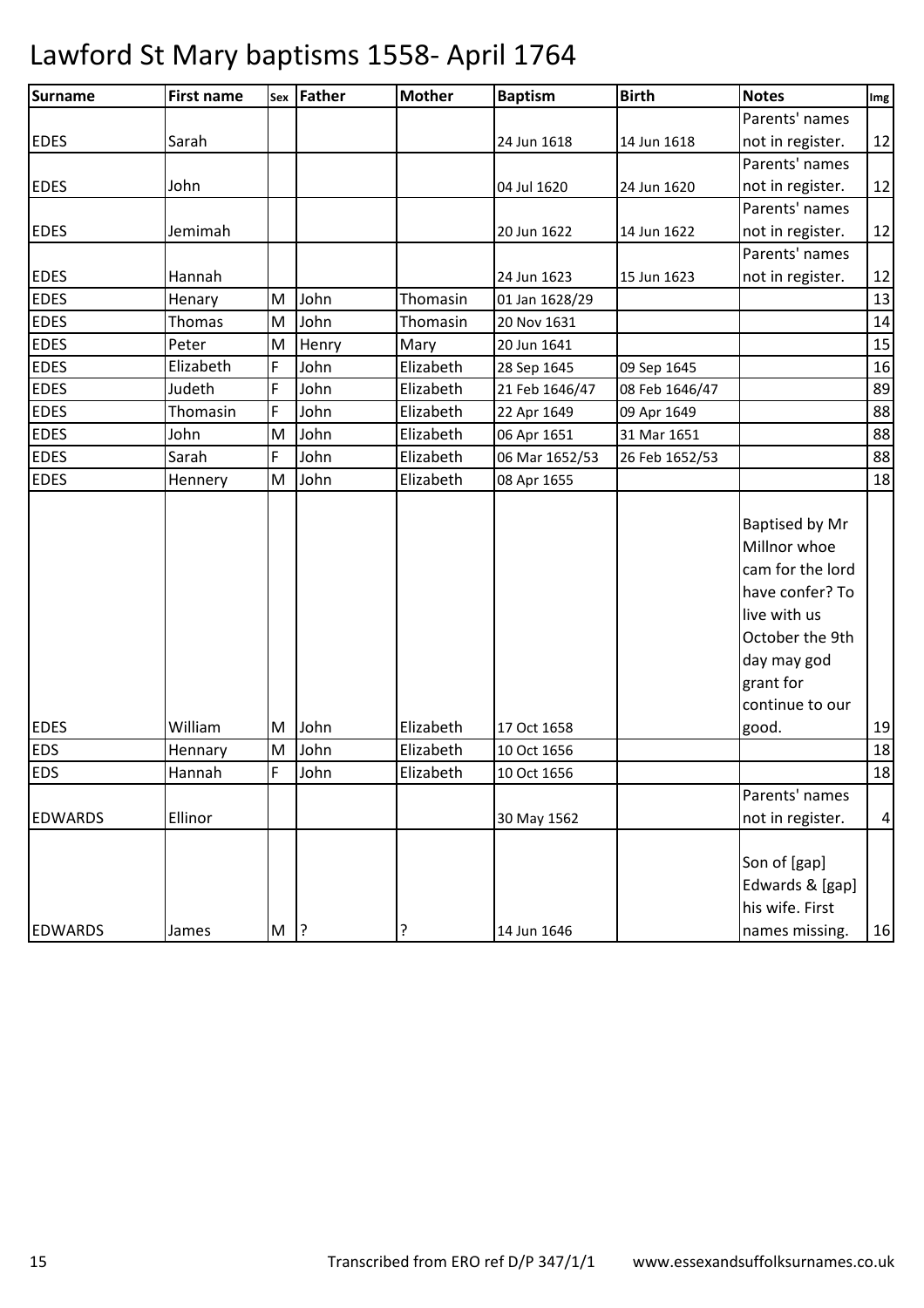| Son of Mr John<br>Ellis, Minister at<br>Colchester (The<br><b>Battle of Naseby</b><br>was in June that<br>year, a decisive<br>victory for<br>Cromwell. The<br>child's middle<br>name clearly<br>indicates his<br>father's political<br>John<br>Nasebyfield<br>sympathies)<br>John<br>16<br>M<br>10 Oct 1645<br>43<br><b>ESLING</b><br>F<br>Base born<br>Mary<br>Mary<br>21 Jan 1759<br>44<br><b>FALLOWS</b><br>Robert<br>Sarah<br>John<br>M<br>07 Nov 1756<br>Parents' names<br>not in register.<br><b>FENN</b><br>Simon<br>22 Oct 1612<br>11<br>54<br>FENN<br>F<br>William<br>Anne<br>26 Mar 1738<br>Mary<br>Parents' names<br>Elizabeth<br>not in register.<br>8<br>FENNELL<br>18 Jun 1598<br>23<br>F<br>FERMIN<br>Mary<br>Roger<br>Mary<br>01 Oct 1676<br><b>FILER</b><br>56<br>John<br>John<br>Mary<br>04 Mar 1732/33<br><b>FILER</b><br>54<br>F<br>John<br>02 Jan 1736/37<br>Mary<br>Mary<br>William<br>53<br><b>FILER</b><br>John<br>Mary<br>27 May 1739<br>51<br>F<br><b>FILER</b><br>Elizabeth<br>John<br>Mary<br>06 Mar 1742/43<br>22<br>F<br><b>FIRMAN</b><br>Roger<br>Mary<br>Frances<br>07 Apr 1672<br><b>FISHER</b><br>15<br>Cornelius<br>Amos<br>M<br>03 Feb 1638/39<br>15<br>M<br><b>FISHER</b><br>Joshuah<br>Hannah<br>23 Apr 1643<br>Amos<br><b>FISHER</b><br>16<br>M<br>Hannah<br>Amos<br>08 Sep 1644<br>James<br><b>FITZE</b><br>45<br>Robert<br>M<br>Mary<br>07 Apr 1754<br>James<br>Parents' names<br>Samell<br>not in register.<br>FLANDERFLASH<br>12<br>28 Mar 1620<br>F<br>Phillip<br>12<br><b>FLANDERFLASH</b><br>Martha<br>Elizabeth<br>19 Sep 1624<br>It says "sonne of"<br>rather than<br>"daughter of"<br>FLANDERFLASH<br>Marye<br>Phillip<br>Elizabeth<br>06 May 1627<br>13<br>F<br>Phillip<br>14<br>Elizabeth<br><b>FLANDERFLASH</b><br>Susan<br>10 Feb 1632/33<br>F<br>70<br><b>FOSSEE</b><br>Sarah<br>Sarah<br>Aaron<br>30 Aug 1713<br>John<br>Richard<br>15<br><b>FOX</b><br>M<br>Mary<br>29 May 1642<br>18<br><b>FRANCES</b><br>Edward<br>Margrett<br>George<br>M<br>22 Apr 1657<br>$\overline{22}$<br><b>FRANCES</b><br>Thomas<br>Thomas<br>Mary<br>M<br>05 Jan 1665/66<br>22<br>Elizabeth<br>F<br><b>FRANCES</b><br><b>Thomas</b><br>Mary<br>15 Apr 1668<br>22<br><b>FRANCES</b><br>Sarah<br>F<br>Thomas<br>Mary<br>26 Jun 1670<br>54<br><b>FRANCES</b><br>Samuel<br>Samuel<br>Mary<br>23 Sep 1737<br>52<br><b>FRANCES</b><br>Esther<br>F<br>William<br>Mary<br>29 Jun 1740<br>52<br><b>FRANCES</b><br>William<br>William<br>M<br>Mary<br>23 Aug 1741<br>52<br>George<br>Samuel<br>08 Nov 1741<br>M<br>Mary | Surname        | <b>First name</b> | Sex Father | <b>Mother</b> | <b>Baptism</b> | <b>Birth</b> | <b>Notes</b> | Img |
|--------------------------------------------------------------------------------------------------------------------------------------------------------------------------------------------------------------------------------------------------------------------------------------------------------------------------------------------------------------------------------------------------------------------------------------------------------------------------------------------------------------------------------------------------------------------------------------------------------------------------------------------------------------------------------------------------------------------------------------------------------------------------------------------------------------------------------------------------------------------------------------------------------------------------------------------------------------------------------------------------------------------------------------------------------------------------------------------------------------------------------------------------------------------------------------------------------------------------------------------------------------------------------------------------------------------------------------------------------------------------------------------------------------------------------------------------------------------------------------------------------------------------------------------------------------------------------------------------------------------------------------------------------------------------------------------------------------------------------------------------------------------------------------------------------------------------------------------------------------------------------------------------------------------------------------------------------------------------------------------------------------------------------------------------------------------------------------------------------------------------------------------------------------------------------------------------------------------------------------------------------------------------------------------------------------------------------------------------------------------------------------------------------------------------------------------------------------------------------------------------------------------------------------------------|----------------|-------------------|------------|---------------|----------------|--------------|--------------|-----|
|                                                                                                                                                                                                                                                                                                                                                                                                                                                                                                                                                                                                                                                                                                                                                                                                                                                                                                                                                                                                                                                                                                                                                                                                                                                                                                                                                                                                                                                                                                                                                                                                                                                                                                                                                                                                                                                                                                                                                                                                                                                                                                                                                                                                                                                                                                                                                                                                                                                                                                                                                  |                |                   |            |               |                |              |              |     |
|                                                                                                                                                                                                                                                                                                                                                                                                                                                                                                                                                                                                                                                                                                                                                                                                                                                                                                                                                                                                                                                                                                                                                                                                                                                                                                                                                                                                                                                                                                                                                                                                                                                                                                                                                                                                                                                                                                                                                                                                                                                                                                                                                                                                                                                                                                                                                                                                                                                                                                                                                  |                |                   |            |               |                |              |              |     |
|                                                                                                                                                                                                                                                                                                                                                                                                                                                                                                                                                                                                                                                                                                                                                                                                                                                                                                                                                                                                                                                                                                                                                                                                                                                                                                                                                                                                                                                                                                                                                                                                                                                                                                                                                                                                                                                                                                                                                                                                                                                                                                                                                                                                                                                                                                                                                                                                                                                                                                                                                  |                |                   |            |               |                |              |              |     |
|                                                                                                                                                                                                                                                                                                                                                                                                                                                                                                                                                                                                                                                                                                                                                                                                                                                                                                                                                                                                                                                                                                                                                                                                                                                                                                                                                                                                                                                                                                                                                                                                                                                                                                                                                                                                                                                                                                                                                                                                                                                                                                                                                                                                                                                                                                                                                                                                                                                                                                                                                  |                |                   |            |               |                |              |              |     |
|                                                                                                                                                                                                                                                                                                                                                                                                                                                                                                                                                                                                                                                                                                                                                                                                                                                                                                                                                                                                                                                                                                                                                                                                                                                                                                                                                                                                                                                                                                                                                                                                                                                                                                                                                                                                                                                                                                                                                                                                                                                                                                                                                                                                                                                                                                                                                                                                                                                                                                                                                  |                |                   |            |               |                |              |              |     |
|                                                                                                                                                                                                                                                                                                                                                                                                                                                                                                                                                                                                                                                                                                                                                                                                                                                                                                                                                                                                                                                                                                                                                                                                                                                                                                                                                                                                                                                                                                                                                                                                                                                                                                                                                                                                                                                                                                                                                                                                                                                                                                                                                                                                                                                                                                                                                                                                                                                                                                                                                  |                |                   |            |               |                |              |              |     |
|                                                                                                                                                                                                                                                                                                                                                                                                                                                                                                                                                                                                                                                                                                                                                                                                                                                                                                                                                                                                                                                                                                                                                                                                                                                                                                                                                                                                                                                                                                                                                                                                                                                                                                                                                                                                                                                                                                                                                                                                                                                                                                                                                                                                                                                                                                                                                                                                                                                                                                                                                  |                |                   |            |               |                |              |              |     |
|                                                                                                                                                                                                                                                                                                                                                                                                                                                                                                                                                                                                                                                                                                                                                                                                                                                                                                                                                                                                                                                                                                                                                                                                                                                                                                                                                                                                                                                                                                                                                                                                                                                                                                                                                                                                                                                                                                                                                                                                                                                                                                                                                                                                                                                                                                                                                                                                                                                                                                                                                  |                |                   |            |               |                |              |              |     |
|                                                                                                                                                                                                                                                                                                                                                                                                                                                                                                                                                                                                                                                                                                                                                                                                                                                                                                                                                                                                                                                                                                                                                                                                                                                                                                                                                                                                                                                                                                                                                                                                                                                                                                                                                                                                                                                                                                                                                                                                                                                                                                                                                                                                                                                                                                                                                                                                                                                                                                                                                  |                |                   |            |               |                |              |              |     |
|                                                                                                                                                                                                                                                                                                                                                                                                                                                                                                                                                                                                                                                                                                                                                                                                                                                                                                                                                                                                                                                                                                                                                                                                                                                                                                                                                                                                                                                                                                                                                                                                                                                                                                                                                                                                                                                                                                                                                                                                                                                                                                                                                                                                                                                                                                                                                                                                                                                                                                                                                  |                |                   |            |               |                |              |              |     |
|                                                                                                                                                                                                                                                                                                                                                                                                                                                                                                                                                                                                                                                                                                                                                                                                                                                                                                                                                                                                                                                                                                                                                                                                                                                                                                                                                                                                                                                                                                                                                                                                                                                                                                                                                                                                                                                                                                                                                                                                                                                                                                                                                                                                                                                                                                                                                                                                                                                                                                                                                  |                |                   |            |               |                |              |              |     |
|                                                                                                                                                                                                                                                                                                                                                                                                                                                                                                                                                                                                                                                                                                                                                                                                                                                                                                                                                                                                                                                                                                                                                                                                                                                                                                                                                                                                                                                                                                                                                                                                                                                                                                                                                                                                                                                                                                                                                                                                                                                                                                                                                                                                                                                                                                                                                                                                                                                                                                                                                  |                |                   |            |               |                |              |              |     |
|                                                                                                                                                                                                                                                                                                                                                                                                                                                                                                                                                                                                                                                                                                                                                                                                                                                                                                                                                                                                                                                                                                                                                                                                                                                                                                                                                                                                                                                                                                                                                                                                                                                                                                                                                                                                                                                                                                                                                                                                                                                                                                                                                                                                                                                                                                                                                                                                                                                                                                                                                  |                |                   |            |               |                |              |              |     |
|                                                                                                                                                                                                                                                                                                                                                                                                                                                                                                                                                                                                                                                                                                                                                                                                                                                                                                                                                                                                                                                                                                                                                                                                                                                                                                                                                                                                                                                                                                                                                                                                                                                                                                                                                                                                                                                                                                                                                                                                                                                                                                                                                                                                                                                                                                                                                                                                                                                                                                                                                  |                |                   |            |               |                |              |              |     |
|                                                                                                                                                                                                                                                                                                                                                                                                                                                                                                                                                                                                                                                                                                                                                                                                                                                                                                                                                                                                                                                                                                                                                                                                                                                                                                                                                                                                                                                                                                                                                                                                                                                                                                                                                                                                                                                                                                                                                                                                                                                                                                                                                                                                                                                                                                                                                                                                                                                                                                                                                  | <b>ELLIS</b>   |                   |            |               |                |              |              |     |
|                                                                                                                                                                                                                                                                                                                                                                                                                                                                                                                                                                                                                                                                                                                                                                                                                                                                                                                                                                                                                                                                                                                                                                                                                                                                                                                                                                                                                                                                                                                                                                                                                                                                                                                                                                                                                                                                                                                                                                                                                                                                                                                                                                                                                                                                                                                                                                                                                                                                                                                                                  |                |                   |            |               |                |              |              |     |
|                                                                                                                                                                                                                                                                                                                                                                                                                                                                                                                                                                                                                                                                                                                                                                                                                                                                                                                                                                                                                                                                                                                                                                                                                                                                                                                                                                                                                                                                                                                                                                                                                                                                                                                                                                                                                                                                                                                                                                                                                                                                                                                                                                                                                                                                                                                                                                                                                                                                                                                                                  |                |                   |            |               |                |              |              |     |
|                                                                                                                                                                                                                                                                                                                                                                                                                                                                                                                                                                                                                                                                                                                                                                                                                                                                                                                                                                                                                                                                                                                                                                                                                                                                                                                                                                                                                                                                                                                                                                                                                                                                                                                                                                                                                                                                                                                                                                                                                                                                                                                                                                                                                                                                                                                                                                                                                                                                                                                                                  |                |                   |            |               |                |              |              |     |
|                                                                                                                                                                                                                                                                                                                                                                                                                                                                                                                                                                                                                                                                                                                                                                                                                                                                                                                                                                                                                                                                                                                                                                                                                                                                                                                                                                                                                                                                                                                                                                                                                                                                                                                                                                                                                                                                                                                                                                                                                                                                                                                                                                                                                                                                                                                                                                                                                                                                                                                                                  |                |                   |            |               |                |              |              |     |
|                                                                                                                                                                                                                                                                                                                                                                                                                                                                                                                                                                                                                                                                                                                                                                                                                                                                                                                                                                                                                                                                                                                                                                                                                                                                                                                                                                                                                                                                                                                                                                                                                                                                                                                                                                                                                                                                                                                                                                                                                                                                                                                                                                                                                                                                                                                                                                                                                                                                                                                                                  |                |                   |            |               |                |              |              |     |
|                                                                                                                                                                                                                                                                                                                                                                                                                                                                                                                                                                                                                                                                                                                                                                                                                                                                                                                                                                                                                                                                                                                                                                                                                                                                                                                                                                                                                                                                                                                                                                                                                                                                                                                                                                                                                                                                                                                                                                                                                                                                                                                                                                                                                                                                                                                                                                                                                                                                                                                                                  |                |                   |            |               |                |              |              |     |
|                                                                                                                                                                                                                                                                                                                                                                                                                                                                                                                                                                                                                                                                                                                                                                                                                                                                                                                                                                                                                                                                                                                                                                                                                                                                                                                                                                                                                                                                                                                                                                                                                                                                                                                                                                                                                                                                                                                                                                                                                                                                                                                                                                                                                                                                                                                                                                                                                                                                                                                                                  |                |                   |            |               |                |              |              |     |
|                                                                                                                                                                                                                                                                                                                                                                                                                                                                                                                                                                                                                                                                                                                                                                                                                                                                                                                                                                                                                                                                                                                                                                                                                                                                                                                                                                                                                                                                                                                                                                                                                                                                                                                                                                                                                                                                                                                                                                                                                                                                                                                                                                                                                                                                                                                                                                                                                                                                                                                                                  |                |                   |            |               |                |              |              |     |
|                                                                                                                                                                                                                                                                                                                                                                                                                                                                                                                                                                                                                                                                                                                                                                                                                                                                                                                                                                                                                                                                                                                                                                                                                                                                                                                                                                                                                                                                                                                                                                                                                                                                                                                                                                                                                                                                                                                                                                                                                                                                                                                                                                                                                                                                                                                                                                                                                                                                                                                                                  |                |                   |            |               |                |              |              |     |
|                                                                                                                                                                                                                                                                                                                                                                                                                                                                                                                                                                                                                                                                                                                                                                                                                                                                                                                                                                                                                                                                                                                                                                                                                                                                                                                                                                                                                                                                                                                                                                                                                                                                                                                                                                                                                                                                                                                                                                                                                                                                                                                                                                                                                                                                                                                                                                                                                                                                                                                                                  |                |                   |            |               |                |              |              |     |
|                                                                                                                                                                                                                                                                                                                                                                                                                                                                                                                                                                                                                                                                                                                                                                                                                                                                                                                                                                                                                                                                                                                                                                                                                                                                                                                                                                                                                                                                                                                                                                                                                                                                                                                                                                                                                                                                                                                                                                                                                                                                                                                                                                                                                                                                                                                                                                                                                                                                                                                                                  |                |                   |            |               |                |              |              |     |
|                                                                                                                                                                                                                                                                                                                                                                                                                                                                                                                                                                                                                                                                                                                                                                                                                                                                                                                                                                                                                                                                                                                                                                                                                                                                                                                                                                                                                                                                                                                                                                                                                                                                                                                                                                                                                                                                                                                                                                                                                                                                                                                                                                                                                                                                                                                                                                                                                                                                                                                                                  |                |                   |            |               |                |              |              |     |
|                                                                                                                                                                                                                                                                                                                                                                                                                                                                                                                                                                                                                                                                                                                                                                                                                                                                                                                                                                                                                                                                                                                                                                                                                                                                                                                                                                                                                                                                                                                                                                                                                                                                                                                                                                                                                                                                                                                                                                                                                                                                                                                                                                                                                                                                                                                                                                                                                                                                                                                                                  |                |                   |            |               |                |              |              |     |
|                                                                                                                                                                                                                                                                                                                                                                                                                                                                                                                                                                                                                                                                                                                                                                                                                                                                                                                                                                                                                                                                                                                                                                                                                                                                                                                                                                                                                                                                                                                                                                                                                                                                                                                                                                                                                                                                                                                                                                                                                                                                                                                                                                                                                                                                                                                                                                                                                                                                                                                                                  |                |                   |            |               |                |              |              |     |
|                                                                                                                                                                                                                                                                                                                                                                                                                                                                                                                                                                                                                                                                                                                                                                                                                                                                                                                                                                                                                                                                                                                                                                                                                                                                                                                                                                                                                                                                                                                                                                                                                                                                                                                                                                                                                                                                                                                                                                                                                                                                                                                                                                                                                                                                                                                                                                                                                                                                                                                                                  |                |                   |            |               |                |              |              |     |
|                                                                                                                                                                                                                                                                                                                                                                                                                                                                                                                                                                                                                                                                                                                                                                                                                                                                                                                                                                                                                                                                                                                                                                                                                                                                                                                                                                                                                                                                                                                                                                                                                                                                                                                                                                                                                                                                                                                                                                                                                                                                                                                                                                                                                                                                                                                                                                                                                                                                                                                                                  |                |                   |            |               |                |              |              |     |
|                                                                                                                                                                                                                                                                                                                                                                                                                                                                                                                                                                                                                                                                                                                                                                                                                                                                                                                                                                                                                                                                                                                                                                                                                                                                                                                                                                                                                                                                                                                                                                                                                                                                                                                                                                                                                                                                                                                                                                                                                                                                                                                                                                                                                                                                                                                                                                                                                                                                                                                                                  |                |                   |            |               |                |              |              |     |
|                                                                                                                                                                                                                                                                                                                                                                                                                                                                                                                                                                                                                                                                                                                                                                                                                                                                                                                                                                                                                                                                                                                                                                                                                                                                                                                                                                                                                                                                                                                                                                                                                                                                                                                                                                                                                                                                                                                                                                                                                                                                                                                                                                                                                                                                                                                                                                                                                                                                                                                                                  |                |                   |            |               |                |              |              |     |
|                                                                                                                                                                                                                                                                                                                                                                                                                                                                                                                                                                                                                                                                                                                                                                                                                                                                                                                                                                                                                                                                                                                                                                                                                                                                                                                                                                                                                                                                                                                                                                                                                                                                                                                                                                                                                                                                                                                                                                                                                                                                                                                                                                                                                                                                                                                                                                                                                                                                                                                                                  |                |                   |            |               |                |              |              |     |
|                                                                                                                                                                                                                                                                                                                                                                                                                                                                                                                                                                                                                                                                                                                                                                                                                                                                                                                                                                                                                                                                                                                                                                                                                                                                                                                                                                                                                                                                                                                                                                                                                                                                                                                                                                                                                                                                                                                                                                                                                                                                                                                                                                                                                                                                                                                                                                                                                                                                                                                                                  |                |                   |            |               |                |              |              |     |
|                                                                                                                                                                                                                                                                                                                                                                                                                                                                                                                                                                                                                                                                                                                                                                                                                                                                                                                                                                                                                                                                                                                                                                                                                                                                                                                                                                                                                                                                                                                                                                                                                                                                                                                                                                                                                                                                                                                                                                                                                                                                                                                                                                                                                                                                                                                                                                                                                                                                                                                                                  |                |                   |            |               |                |              |              |     |
|                                                                                                                                                                                                                                                                                                                                                                                                                                                                                                                                                                                                                                                                                                                                                                                                                                                                                                                                                                                                                                                                                                                                                                                                                                                                                                                                                                                                                                                                                                                                                                                                                                                                                                                                                                                                                                                                                                                                                                                                                                                                                                                                                                                                                                                                                                                                                                                                                                                                                                                                                  |                |                   |            |               |                |              |              |     |
|                                                                                                                                                                                                                                                                                                                                                                                                                                                                                                                                                                                                                                                                                                                                                                                                                                                                                                                                                                                                                                                                                                                                                                                                                                                                                                                                                                                                                                                                                                                                                                                                                                                                                                                                                                                                                                                                                                                                                                                                                                                                                                                                                                                                                                                                                                                                                                                                                                                                                                                                                  |                |                   |            |               |                |              |              |     |
|                                                                                                                                                                                                                                                                                                                                                                                                                                                                                                                                                                                                                                                                                                                                                                                                                                                                                                                                                                                                                                                                                                                                                                                                                                                                                                                                                                                                                                                                                                                                                                                                                                                                                                                                                                                                                                                                                                                                                                                                                                                                                                                                                                                                                                                                                                                                                                                                                                                                                                                                                  |                |                   |            |               |                |              |              |     |
|                                                                                                                                                                                                                                                                                                                                                                                                                                                                                                                                                                                                                                                                                                                                                                                                                                                                                                                                                                                                                                                                                                                                                                                                                                                                                                                                                                                                                                                                                                                                                                                                                                                                                                                                                                                                                                                                                                                                                                                                                                                                                                                                                                                                                                                                                                                                                                                                                                                                                                                                                  |                |                   |            |               |                |              |              |     |
|                                                                                                                                                                                                                                                                                                                                                                                                                                                                                                                                                                                                                                                                                                                                                                                                                                                                                                                                                                                                                                                                                                                                                                                                                                                                                                                                                                                                                                                                                                                                                                                                                                                                                                                                                                                                                                                                                                                                                                                                                                                                                                                                                                                                                                                                                                                                                                                                                                                                                                                                                  |                |                   |            |               |                |              |              |     |
|                                                                                                                                                                                                                                                                                                                                                                                                                                                                                                                                                                                                                                                                                                                                                                                                                                                                                                                                                                                                                                                                                                                                                                                                                                                                                                                                                                                                                                                                                                                                                                                                                                                                                                                                                                                                                                                                                                                                                                                                                                                                                                                                                                                                                                                                                                                                                                                                                                                                                                                                                  |                |                   |            |               |                |              |              |     |
|                                                                                                                                                                                                                                                                                                                                                                                                                                                                                                                                                                                                                                                                                                                                                                                                                                                                                                                                                                                                                                                                                                                                                                                                                                                                                                                                                                                                                                                                                                                                                                                                                                                                                                                                                                                                                                                                                                                                                                                                                                                                                                                                                                                                                                                                                                                                                                                                                                                                                                                                                  |                |                   |            |               |                |              |              |     |
|                                                                                                                                                                                                                                                                                                                                                                                                                                                                                                                                                                                                                                                                                                                                                                                                                                                                                                                                                                                                                                                                                                                                                                                                                                                                                                                                                                                                                                                                                                                                                                                                                                                                                                                                                                                                                                                                                                                                                                                                                                                                                                                                                                                                                                                                                                                                                                                                                                                                                                                                                  |                |                   |            |               |                |              |              |     |
|                                                                                                                                                                                                                                                                                                                                                                                                                                                                                                                                                                                                                                                                                                                                                                                                                                                                                                                                                                                                                                                                                                                                                                                                                                                                                                                                                                                                                                                                                                                                                                                                                                                                                                                                                                                                                                                                                                                                                                                                                                                                                                                                                                                                                                                                                                                                                                                                                                                                                                                                                  |                |                   |            |               |                |              |              |     |
|                                                                                                                                                                                                                                                                                                                                                                                                                                                                                                                                                                                                                                                                                                                                                                                                                                                                                                                                                                                                                                                                                                                                                                                                                                                                                                                                                                                                                                                                                                                                                                                                                                                                                                                                                                                                                                                                                                                                                                                                                                                                                                                                                                                                                                                                                                                                                                                                                                                                                                                                                  |                |                   |            |               |                |              |              |     |
|                                                                                                                                                                                                                                                                                                                                                                                                                                                                                                                                                                                                                                                                                                                                                                                                                                                                                                                                                                                                                                                                                                                                                                                                                                                                                                                                                                                                                                                                                                                                                                                                                                                                                                                                                                                                                                                                                                                                                                                                                                                                                                                                                                                                                                                                                                                                                                                                                                                                                                                                                  |                |                   |            |               |                |              |              |     |
|                                                                                                                                                                                                                                                                                                                                                                                                                                                                                                                                                                                                                                                                                                                                                                                                                                                                                                                                                                                                                                                                                                                                                                                                                                                                                                                                                                                                                                                                                                                                                                                                                                                                                                                                                                                                                                                                                                                                                                                                                                                                                                                                                                                                                                                                                                                                                                                                                                                                                                                                                  | <b>FRANCES</b> |                   |            |               |                |              |              |     |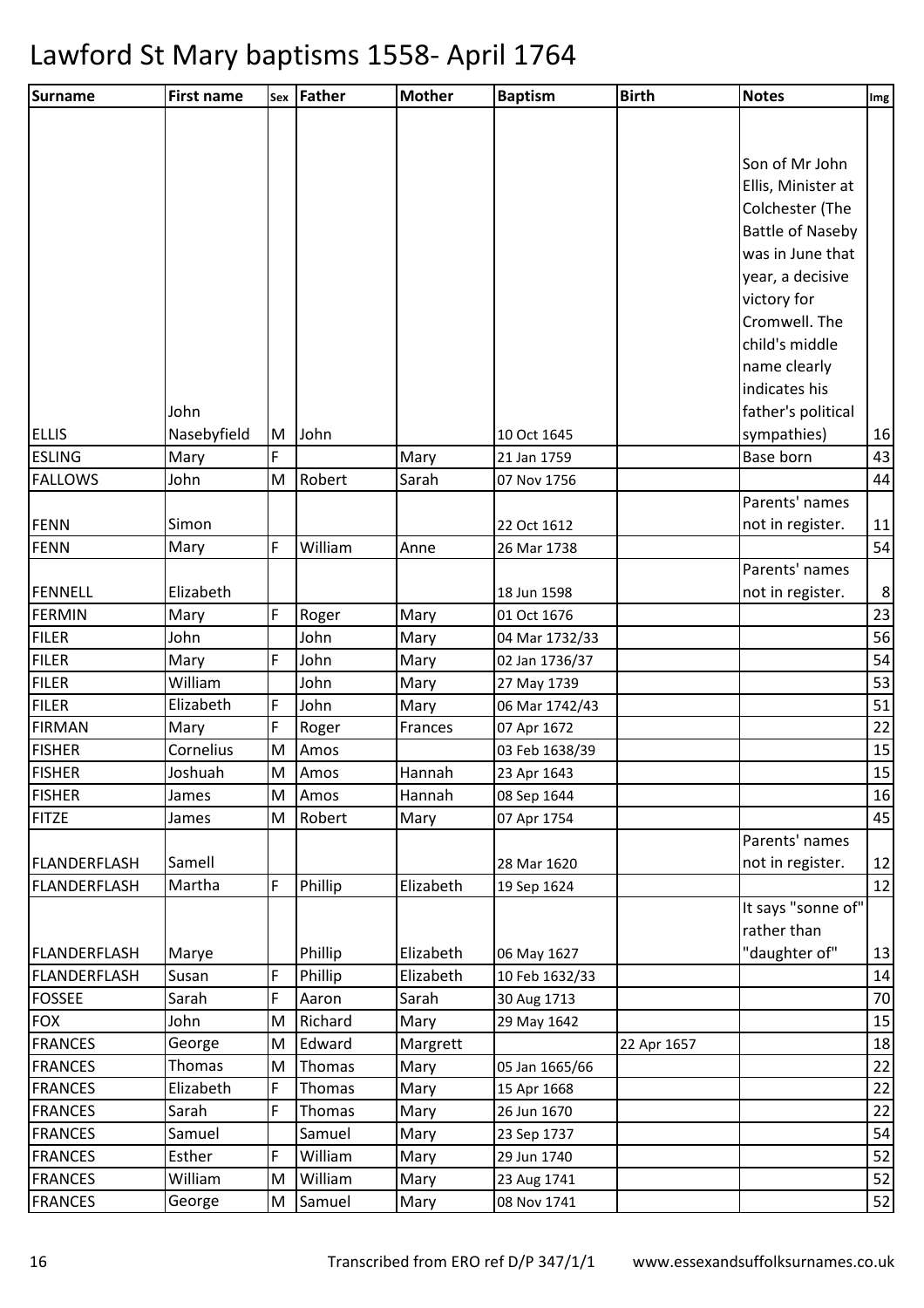| Surname           | <b>First name</b> |   | sex Father | <b>Mother</b>   | <b>Baptism</b> | <b>Birth</b>   | <b>Notes</b>          | Img         |
|-------------------|-------------------|---|------------|-----------------|----------------|----------------|-----------------------|-------------|
|                   |                   |   |            |                 |                |                | Parents' names        |             |
| <b>FRANCIS</b>    | Georg             | M | Gorge      |                 | 19 Mar 1619/20 |                | not in register.      | 12          |
| <b>FRANCIS</b>    | Sarah             | F | Gorge      | Jayleph?        | 14 Jan 1621/22 |                |                       | 12          |
| <b>FRANCIS</b>    | George            | M | Edward     |                 | 21 Apr 1661    |                |                       | 21          |
|                   |                   |   |            |                 |                |                | Child's name not      |             |
|                   |                   |   |            |                 |                |                | in register.          |             |
|                   |                   |   |            |                 |                |                | Daughter of Mr        |             |
| <b>FRANCIS</b>    | ?                 | F | Thomas     | Mary            | 17 Jun 1664    |                | <b>Thomas Francis</b> | 22          |
|                   |                   |   |            |                 |                |                |                       |             |
|                   |                   |   |            |                 |                |                | End of mother's       |             |
|                   |                   |   |            |                 |                |                | name on page          |             |
|                   |                   |   |            |                 |                |                | edge. Elizabeth       |             |
| <b>FRANCIS</b>    | Susannah          | F | Thomas     | Eliz*           | 01 Oct 1672    |                | or Eliza?             | 22          |
|                   |                   |   |            |                 |                |                | Daughter of Mr        |             |
| <b>FRANCIS</b>    | Anne              | F | Thomas     | Mary            | 27 Dec 1675    |                | <b>Thomas Francis</b> | 23          |
|                   |                   |   |            |                 |                |                | Daughter of           |             |
|                   |                   |   |            |                 |                |                | <b>Thomas Francis</b> |             |
| <b>FRANCIS</b>    | Mary              | F | Thomas     | Hannah          | 20 Oct 1695    |                | jnr                   | 26          |
|                   |                   |   |            |                 |                |                | Son of Thomas         |             |
| <b>FRANCIS</b>    | Thomas            | M | Thomas     | Hannah          | 02 May 1697    |                | Francis jnr           | 26          |
| <b>FRANCIS</b>    | Elizabeth         | F | Thomas     | Elizabeth       | 27 Sep 1736    |                | Baptd at home.        | 54          |
| <b>FRANCIS</b>    | Mary              | F | William    | Mary            | 26 Nov 1738    |                |                       | 53          |
| <b>FRANCIS</b>    | John              |   | Samuel     | Mary            | 22 Jul 1739    |                |                       | 53          |
| <b>FRANCIS</b>    | John              | M | Wm.        | Mary            | 07 Sep 1755    |                |                       | 45          |
| <b>FRANCKLEN</b>  | Elizabeth         | F | Thomas     | <b>Bredghet</b> | 23 Mar 1700/1  |                |                       | 81          |
| <b>FRANCKLIN</b>  | Gabriel           | M | Thomas     | <b>Bridget</b>  | 27 Jan 1706/7  | 13 Jan 1706/7  |                       | 76          |
| <b>FRANCKLINN</b> | Frances           | F | Frances    | Martha          | 24 Feb 1647/48 | 11 Feb 1647/48 |                       | 89          |
| <b>FRANCKLYN</b>  | Thomas            | M | Thomas     | <b>Bridget</b>  | 11 Mar 1704/5  |                |                       | 77          |
| <b>FRANKLYN</b>   | <b>Bridget</b>    | F | Thomas     | <b>Bridget</b>  | 06 Sep 1702    |                |                       | 79          |
| FRANKLYN          | Thomas            | M | Thomas     | <b>Bridget</b>  | 05 Mar 1703/4  |                |                       | 78          |
|                   |                   |   |            |                 |                |                |                       |             |
|                   |                   |   |            |                 |                |                | By the forme of       |             |
| <b>FRANKLYN</b>   | William           | M | Thomas     | <b>Bridgett</b> | 29 Feb 1707/8  |                | Private Baptisme      | 75          |
|                   |                   |   |            |                 |                |                | Parents' names        |             |
| <b>FRANNCES</b>   | Gylberde          |   |            |                 | 06 Feb 1583/84 |                | not in register.      | $\mathsf S$ |
|                   |                   |   |            |                 |                |                | Birth only, not a     |             |
| <b>FRANNCES</b>   | Elizabeth         | F | Edward     | Margrett        |                | 10 Mar 1652/53 | baptism               | 17          |
| <b>FRANNCES</b>   | Thomas            | M | Edward     | Elizebeth       | 13 Jun 1659    |                |                       | 19          |
|                   |                   |   |            |                 |                |                | Parents' names        |             |
| <b>FRANNCIS</b>   | George            |   |            |                 | 19 Jan 1588/89 |                | not in register.      | 6           |
| <b>FRAUSTICK</b>  | James             | M | James      | Sarah           | 26 Jul 1696    |                |                       | 26          |
| <b>FRENCH</b>     | James             | M | James      |                 | 11 Sep 1648    |                |                       | 89          |
| <b>FRENCH</b>     | John              | M | James      |                 | 25 Oct 1650    |                |                       | 88          |
| <b>FRENCH</b>     | Robert            | M | Jams       | Ede             | 02 Jul 1654    |                |                       | 17          |
|                   |                   |   |            |                 |                |                | Birth only, not a     |             |
| <b>FRENCH</b>     | Allce             | F | Hennery    | Mergrett        |                | 20 Nov 1652    | baptism               | 17          |
|                   |                   |   |            |                 |                |                |                       |             |
| <b>FRENCH</b>     | Sara              | F | Hennery    | Mergrett        | 27 Jan 1654/55 |                | Also on image 18      | 17          |
| <b>FROSTGATE</b>  | James             | M | Edward     | Elizabeth       | 18 Mar 1764    |                |                       | 40          |
|                   |                   |   |            |                 |                |                |                       |             |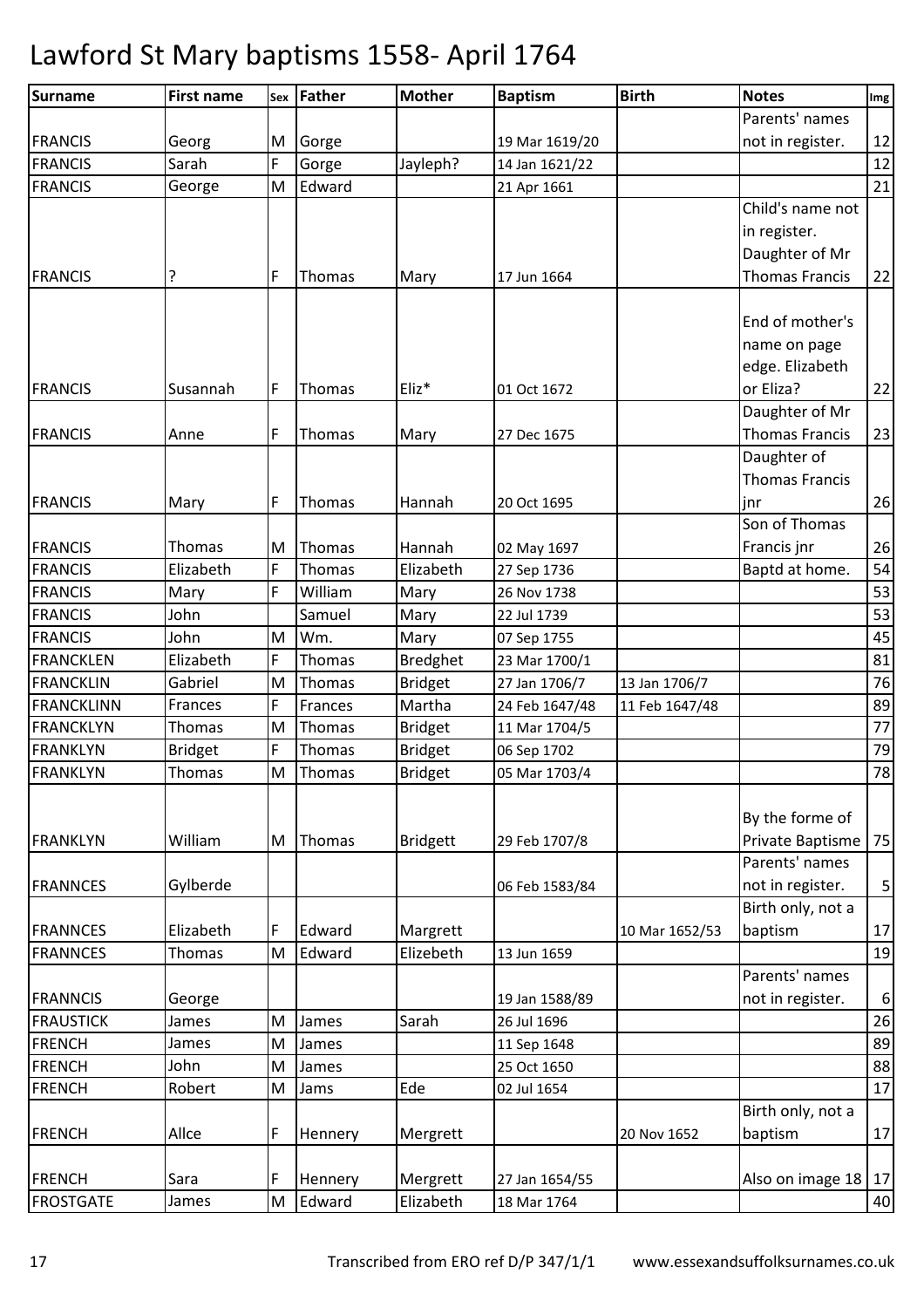| Martha<br>F<br>24<br>Martha<br>07 Jul 1686<br>James<br>Sarah<br>24<br>Sarah<br>F<br>James<br>04 Nov 1688<br>24<br>Jams<br>Sarah<br>M<br>Jams<br>28 Sep 1690<br>Edmond<br>27<br>M<br>James<br>Sarah<br>07 May 1699<br>80<br>John<br>Sarah<br>M<br>James<br>14 Jun 1702<br>62<br>Edward<br>M<br>Edmond<br>Mary<br>16 Feb 1723/24<br>59<br>Mary<br>Edward<br>Mary<br>17 Apr 1726<br>58<br>James<br>Edward<br>Mary<br>26 Jan 1728/29<br>23 Jan 1728/29<br>57<br>Edwd.<br>Edward<br>Mary<br>09 May 1731<br>55<br>Edward<br>James<br>M<br>Mary<br>26 Jan 1734/35<br>John<br>53<br>Edward<br>Mary<br>30 Sep 1739<br>No date. Follows<br>baptisms on 13<br>April, comes<br>before baptism<br>on 29 June.<br>Martha<br>F<br>$* * 1740$<br>Martha<br>James<br>Samuel<br>Martha<br>M<br>James<br>02 Jan 1742/43<br>51<br>M<br>James<br>Martha<br>26 Feb 1743/44<br>James<br>Edwd.<br>Elizabeth<br>Edward<br>M<br>13 Jul 1755<br>Edward<br>Edward<br>44<br>M<br>Elizabeth<br>17 Oct 1756<br>Elizabeth<br>F<br>Edward<br>Elizabeth<br>15 Jan 1758<br>Edward<br><b>FROSTICK</b><br>Edward<br>Elizabeth<br>M<br>31 Aug 1760<br>F<br>75<br>Sarah<br>John<br>Sarah<br>16 Nov 1707<br>John<br>M<br>Edward<br>Rose<br>20 Dec 1655<br>F<br>Mary<br>Edward<br>Mary<br>11 Feb 1679/80<br>F<br>Elizabeth<br>Edward<br>Mary<br>20 Feb 1682/83<br>Robt.<br>Eliz.<br>55<br>Privately.<br>25 Jan 1733/34<br>Henry<br>Thomas<br>M Robert<br>Elizabeth<br>05 Nov 1741<br>William<br>Robt.<br>Elianor<br>M<br>18 Dec 1742<br>Thomas<br>M<br>Robert<br>Ellany<br>06 Mar 1744/45<br>F<br>Eleanor<br>Robert<br>Eleanor<br>17 Sep 1747<br>Robert<br>Sarah<br>James<br>M<br>04 Dec 1749<br>Parents' names<br>Robert<br>not in register.<br>19 Oct 1600<br>Parents' names<br>Robert<br>not in register.<br>14 May 1609<br>John<br>John<br>M<br>Mary<br>26 Dec 1684<br>John<br>Elizabeth<br>M<br>Henry<br>01 Apr 1764<br>John<br>Elizabeth<br>Henry<br>M<br>01 Apr 1764<br>Eliz.<br>Henry<br>M<br>09 Jan 1757<br>Henry<br>William<br>Elizabeth<br>Henry<br>M<br>31 Dec 1758<br>F<br>Elizabeth<br>Elizabeth<br>Henry<br>12 Jul 1761<br>Parents' names<br>Tho.<br>not in register.<br>14 Nov 1596<br>F<br>Marthew<br>Robert<br>18 Oct 1627 | Surname         | <b>First name</b> | sex Father | <b>Mother</b> | <b>Baptism</b> | <b>Birth</b> | <b>Notes</b> | Img |
|-----------------------------------------------------------------------------------------------------------------------------------------------------------------------------------------------------------------------------------------------------------------------------------------------------------------------------------------------------------------------------------------------------------------------------------------------------------------------------------------------------------------------------------------------------------------------------------------------------------------------------------------------------------------------------------------------------------------------------------------------------------------------------------------------------------------------------------------------------------------------------------------------------------------------------------------------------------------------------------------------------------------------------------------------------------------------------------------------------------------------------------------------------------------------------------------------------------------------------------------------------------------------------------------------------------------------------------------------------------------------------------------------------------------------------------------------------------------------------------------------------------------------------------------------------------------------------------------------------------------------------------------------------------------------------------------------------------------------------------------------------------------------------------------------------------------------------------------------------------------------------------------------------------------------------------------------------------------------------------------------------------------------------------------------------------------------------------------------------------------------------------------------------------------------------------------------------|-----------------|-------------------|------------|---------------|----------------|--------------|--------------|-----|
|                                                                                                                                                                                                                                                                                                                                                                                                                                                                                                                                                                                                                                                                                                                                                                                                                                                                                                                                                                                                                                                                                                                                                                                                                                                                                                                                                                                                                                                                                                                                                                                                                                                                                                                                                                                                                                                                                                                                                                                                                                                                                                                                                                                                     | <b>FROSTICK</b> |                   |            |               |                |              |              |     |
|                                                                                                                                                                                                                                                                                                                                                                                                                                                                                                                                                                                                                                                                                                                                                                                                                                                                                                                                                                                                                                                                                                                                                                                                                                                                                                                                                                                                                                                                                                                                                                                                                                                                                                                                                                                                                                                                                                                                                                                                                                                                                                                                                                                                     | <b>FROSTICK</b> |                   |            |               |                |              |              |     |
|                                                                                                                                                                                                                                                                                                                                                                                                                                                                                                                                                                                                                                                                                                                                                                                                                                                                                                                                                                                                                                                                                                                                                                                                                                                                                                                                                                                                                                                                                                                                                                                                                                                                                                                                                                                                                                                                                                                                                                                                                                                                                                                                                                                                     | <b>FROSTICK</b> |                   |            |               |                |              |              |     |
|                                                                                                                                                                                                                                                                                                                                                                                                                                                                                                                                                                                                                                                                                                                                                                                                                                                                                                                                                                                                                                                                                                                                                                                                                                                                                                                                                                                                                                                                                                                                                                                                                                                                                                                                                                                                                                                                                                                                                                                                                                                                                                                                                                                                     | <b>FROSTICK</b> |                   |            |               |                |              |              |     |
|                                                                                                                                                                                                                                                                                                                                                                                                                                                                                                                                                                                                                                                                                                                                                                                                                                                                                                                                                                                                                                                                                                                                                                                                                                                                                                                                                                                                                                                                                                                                                                                                                                                                                                                                                                                                                                                                                                                                                                                                                                                                                                                                                                                                     | <b>FROSTICK</b> |                   |            |               |                |              |              |     |
|                                                                                                                                                                                                                                                                                                                                                                                                                                                                                                                                                                                                                                                                                                                                                                                                                                                                                                                                                                                                                                                                                                                                                                                                                                                                                                                                                                                                                                                                                                                                                                                                                                                                                                                                                                                                                                                                                                                                                                                                                                                                                                                                                                                                     | <b>FROSTICK</b> |                   |            |               |                |              |              |     |
|                                                                                                                                                                                                                                                                                                                                                                                                                                                                                                                                                                                                                                                                                                                                                                                                                                                                                                                                                                                                                                                                                                                                                                                                                                                                                                                                                                                                                                                                                                                                                                                                                                                                                                                                                                                                                                                                                                                                                                                                                                                                                                                                                                                                     | <b>FROSTICK</b> |                   |            |               |                |              |              |     |
|                                                                                                                                                                                                                                                                                                                                                                                                                                                                                                                                                                                                                                                                                                                                                                                                                                                                                                                                                                                                                                                                                                                                                                                                                                                                                                                                                                                                                                                                                                                                                                                                                                                                                                                                                                                                                                                                                                                                                                                                                                                                                                                                                                                                     | <b>FROSTICK</b> |                   |            |               |                |              |              |     |
|                                                                                                                                                                                                                                                                                                                                                                                                                                                                                                                                                                                                                                                                                                                                                                                                                                                                                                                                                                                                                                                                                                                                                                                                                                                                                                                                                                                                                                                                                                                                                                                                                                                                                                                                                                                                                                                                                                                                                                                                                                                                                                                                                                                                     | <b>FROSTICK</b> |                   |            |               |                |              |              |     |
|                                                                                                                                                                                                                                                                                                                                                                                                                                                                                                                                                                                                                                                                                                                                                                                                                                                                                                                                                                                                                                                                                                                                                                                                                                                                                                                                                                                                                                                                                                                                                                                                                                                                                                                                                                                                                                                                                                                                                                                                                                                                                                                                                                                                     | <b>FROSTICK</b> |                   |            |               |                |              |              |     |
|                                                                                                                                                                                                                                                                                                                                                                                                                                                                                                                                                                                                                                                                                                                                                                                                                                                                                                                                                                                                                                                                                                                                                                                                                                                                                                                                                                                                                                                                                                                                                                                                                                                                                                                                                                                                                                                                                                                                                                                                                                                                                                                                                                                                     | <b>FROSTICK</b> |                   |            |               |                |              |              |     |
|                                                                                                                                                                                                                                                                                                                                                                                                                                                                                                                                                                                                                                                                                                                                                                                                                                                                                                                                                                                                                                                                                                                                                                                                                                                                                                                                                                                                                                                                                                                                                                                                                                                                                                                                                                                                                                                                                                                                                                                                                                                                                                                                                                                                     |                 |                   |            |               |                |              |              |     |
| 51<br>45<br>43<br>42<br>18<br>23<br>24<br>52<br>51<br>50<br>49<br>47<br>8<br>10<br>24<br>39<br>39<br>44<br>43<br>41<br>7<br>13                                                                                                                                                                                                                                                                                                                                                                                                                                                                                                                                                                                                                                                                                                                                                                                                                                                                                                                                                                                                                                                                                                                                                                                                                                                                                                                                                                                                                                                                                                                                                                                                                                                                                                                                                                                                                                                                                                                                                                                                                                                                      | <b>FROSTICK</b> |                   |            |               |                |              |              | 53  |
|                                                                                                                                                                                                                                                                                                                                                                                                                                                                                                                                                                                                                                                                                                                                                                                                                                                                                                                                                                                                                                                                                                                                                                                                                                                                                                                                                                                                                                                                                                                                                                                                                                                                                                                                                                                                                                                                                                                                                                                                                                                                                                                                                                                                     | <b>FROSTICK</b> |                   |            |               |                |              |              |     |
|                                                                                                                                                                                                                                                                                                                                                                                                                                                                                                                                                                                                                                                                                                                                                                                                                                                                                                                                                                                                                                                                                                                                                                                                                                                                                                                                                                                                                                                                                                                                                                                                                                                                                                                                                                                                                                                                                                                                                                                                                                                                                                                                                                                                     | <b>FROSTICK</b> |                   |            |               |                |              |              |     |
|                                                                                                                                                                                                                                                                                                                                                                                                                                                                                                                                                                                                                                                                                                                                                                                                                                                                                                                                                                                                                                                                                                                                                                                                                                                                                                                                                                                                                                                                                                                                                                                                                                                                                                                                                                                                                                                                                                                                                                                                                                                                                                                                                                                                     | <b>FROSTICK</b> |                   |            |               |                |              |              |     |
|                                                                                                                                                                                                                                                                                                                                                                                                                                                                                                                                                                                                                                                                                                                                                                                                                                                                                                                                                                                                                                                                                                                                                                                                                                                                                                                                                                                                                                                                                                                                                                                                                                                                                                                                                                                                                                                                                                                                                                                                                                                                                                                                                                                                     | <b>FROSTICK</b> |                   |            |               |                |              |              |     |
|                                                                                                                                                                                                                                                                                                                                                                                                                                                                                                                                                                                                                                                                                                                                                                                                                                                                                                                                                                                                                                                                                                                                                                                                                                                                                                                                                                                                                                                                                                                                                                                                                                                                                                                                                                                                                                                                                                                                                                                                                                                                                                                                                                                                     | <b>FROSTICK</b> |                   |            |               |                |              |              |     |
|                                                                                                                                                                                                                                                                                                                                                                                                                                                                                                                                                                                                                                                                                                                                                                                                                                                                                                                                                                                                                                                                                                                                                                                                                                                                                                                                                                                                                                                                                                                                                                                                                                                                                                                                                                                                                                                                                                                                                                                                                                                                                                                                                                                                     |                 |                   |            |               |                |              |              |     |
|                                                                                                                                                                                                                                                                                                                                                                                                                                                                                                                                                                                                                                                                                                                                                                                                                                                                                                                                                                                                                                                                                                                                                                                                                                                                                                                                                                                                                                                                                                                                                                                                                                                                                                                                                                                                                                                                                                                                                                                                                                                                                                                                                                                                     | <b>FULLER</b>   |                   |            |               |                |              |              |     |
|                                                                                                                                                                                                                                                                                                                                                                                                                                                                                                                                                                                                                                                                                                                                                                                                                                                                                                                                                                                                                                                                                                                                                                                                                                                                                                                                                                                                                                                                                                                                                                                                                                                                                                                                                                                                                                                                                                                                                                                                                                                                                                                                                                                                     | <b>FUNNELL</b>  |                   |            |               |                |              |              |     |
|                                                                                                                                                                                                                                                                                                                                                                                                                                                                                                                                                                                                                                                                                                                                                                                                                                                                                                                                                                                                                                                                                                                                                                                                                                                                                                                                                                                                                                                                                                                                                                                                                                                                                                                                                                                                                                                                                                                                                                                                                                                                                                                                                                                                     | FUNNELL         |                   |            |               |                |              |              |     |
|                                                                                                                                                                                                                                                                                                                                                                                                                                                                                                                                                                                                                                                                                                                                                                                                                                                                                                                                                                                                                                                                                                                                                                                                                                                                                                                                                                                                                                                                                                                                                                                                                                                                                                                                                                                                                                                                                                                                                                                                                                                                                                                                                                                                     | <b>FUNNELL</b>  |                   |            |               |                |              |              |     |
|                                                                                                                                                                                                                                                                                                                                                                                                                                                                                                                                                                                                                                                                                                                                                                                                                                                                                                                                                                                                                                                                                                                                                                                                                                                                                                                                                                                                                                                                                                                                                                                                                                                                                                                                                                                                                                                                                                                                                                                                                                                                                                                                                                                                     | <b>GANT</b>     |                   |            |               |                |              |              |     |
|                                                                                                                                                                                                                                                                                                                                                                                                                                                                                                                                                                                                                                                                                                                                                                                                                                                                                                                                                                                                                                                                                                                                                                                                                                                                                                                                                                                                                                                                                                                                                                                                                                                                                                                                                                                                                                                                                                                                                                                                                                                                                                                                                                                                     | <b>GANT</b>     |                   |            |               |                |              |              |     |
|                                                                                                                                                                                                                                                                                                                                                                                                                                                                                                                                                                                                                                                                                                                                                                                                                                                                                                                                                                                                                                                                                                                                                                                                                                                                                                                                                                                                                                                                                                                                                                                                                                                                                                                                                                                                                                                                                                                                                                                                                                                                                                                                                                                                     | <b>GANT</b>     |                   |            |               |                |              |              |     |
|                                                                                                                                                                                                                                                                                                                                                                                                                                                                                                                                                                                                                                                                                                                                                                                                                                                                                                                                                                                                                                                                                                                                                                                                                                                                                                                                                                                                                                                                                                                                                                                                                                                                                                                                                                                                                                                                                                                                                                                                                                                                                                                                                                                                     | <b>GANT</b>     |                   |            |               |                |              |              |     |
|                                                                                                                                                                                                                                                                                                                                                                                                                                                                                                                                                                                                                                                                                                                                                                                                                                                                                                                                                                                                                                                                                                                                                                                                                                                                                                                                                                                                                                                                                                                                                                                                                                                                                                                                                                                                                                                                                                                                                                                                                                                                                                                                                                                                     | <b>GANT</b>     |                   |            |               |                |              |              |     |
|                                                                                                                                                                                                                                                                                                                                                                                                                                                                                                                                                                                                                                                                                                                                                                                                                                                                                                                                                                                                                                                                                                                                                                                                                                                                                                                                                                                                                                                                                                                                                                                                                                                                                                                                                                                                                                                                                                                                                                                                                                                                                                                                                                                                     | <b>GANT</b>     |                   |            |               |                |              |              |     |
|                                                                                                                                                                                                                                                                                                                                                                                                                                                                                                                                                                                                                                                                                                                                                                                                                                                                                                                                                                                                                                                                                                                                                                                                                                                                                                                                                                                                                                                                                                                                                                                                                                                                                                                                                                                                                                                                                                                                                                                                                                                                                                                                                                                                     | <b>GARDENER</b> |                   |            |               |                |              |              |     |
|                                                                                                                                                                                                                                                                                                                                                                                                                                                                                                                                                                                                                                                                                                                                                                                                                                                                                                                                                                                                                                                                                                                                                                                                                                                                                                                                                                                                                                                                                                                                                                                                                                                                                                                                                                                                                                                                                                                                                                                                                                                                                                                                                                                                     | <b>GARDENER</b> |                   |            |               |                |              |              |     |
|                                                                                                                                                                                                                                                                                                                                                                                                                                                                                                                                                                                                                                                                                                                                                                                                                                                                                                                                                                                                                                                                                                                                                                                                                                                                                                                                                                                                                                                                                                                                                                                                                                                                                                                                                                                                                                                                                                                                                                                                                                                                                                                                                                                                     | <b>GARDENER</b> |                   |            |               |                |              |              |     |
|                                                                                                                                                                                                                                                                                                                                                                                                                                                                                                                                                                                                                                                                                                                                                                                                                                                                                                                                                                                                                                                                                                                                                                                                                                                                                                                                                                                                                                                                                                                                                                                                                                                                                                                                                                                                                                                                                                                                                                                                                                                                                                                                                                                                     | <b>GARDENER</b> |                   |            |               |                |              |              |     |
|                                                                                                                                                                                                                                                                                                                                                                                                                                                                                                                                                                                                                                                                                                                                                                                                                                                                                                                                                                                                                                                                                                                                                                                                                                                                                                                                                                                                                                                                                                                                                                                                                                                                                                                                                                                                                                                                                                                                                                                                                                                                                                                                                                                                     | <b>GARDENER</b> |                   |            |               |                |              |              |     |
|                                                                                                                                                                                                                                                                                                                                                                                                                                                                                                                                                                                                                                                                                                                                                                                                                                                                                                                                                                                                                                                                                                                                                                                                                                                                                                                                                                                                                                                                                                                                                                                                                                                                                                                                                                                                                                                                                                                                                                                                                                                                                                                                                                                                     | <b>GARDINER</b> |                   |            |               |                |              |              |     |
|                                                                                                                                                                                                                                                                                                                                                                                                                                                                                                                                                                                                                                                                                                                                                                                                                                                                                                                                                                                                                                                                                                                                                                                                                                                                                                                                                                                                                                                                                                                                                                                                                                                                                                                                                                                                                                                                                                                                                                                                                                                                                                                                                                                                     | <b>GARDINER</b> |                   |            |               |                |              |              |     |
|                                                                                                                                                                                                                                                                                                                                                                                                                                                                                                                                                                                                                                                                                                                                                                                                                                                                                                                                                                                                                                                                                                                                                                                                                                                                                                                                                                                                                                                                                                                                                                                                                                                                                                                                                                                                                                                                                                                                                                                                                                                                                                                                                                                                     | <b>GARDINER</b> |                   |            |               |                |              |              |     |
|                                                                                                                                                                                                                                                                                                                                                                                                                                                                                                                                                                                                                                                                                                                                                                                                                                                                                                                                                                                                                                                                                                                                                                                                                                                                                                                                                                                                                                                                                                                                                                                                                                                                                                                                                                                                                                                                                                                                                                                                                                                                                                                                                                                                     |                 |                   |            |               |                |              |              |     |
|                                                                                                                                                                                                                                                                                                                                                                                                                                                                                                                                                                                                                                                                                                                                                                                                                                                                                                                                                                                                                                                                                                                                                                                                                                                                                                                                                                                                                                                                                                                                                                                                                                                                                                                                                                                                                                                                                                                                                                                                                                                                                                                                                                                                     | <b>GARDNER</b>  |                   |            |               |                |              |              |     |
|                                                                                                                                                                                                                                                                                                                                                                                                                                                                                                                                                                                                                                                                                                                                                                                                                                                                                                                                                                                                                                                                                                                                                                                                                                                                                                                                                                                                                                                                                                                                                                                                                                                                                                                                                                                                                                                                                                                                                                                                                                                                                                                                                                                                     | <b>GARDNER</b>  |                   |            |               |                |              |              |     |
| F<br>21<br>Edmund<br>Mary<br>24 Feb 1660/61                                                                                                                                                                                                                                                                                                                                                                                                                                                                                                                                                                                                                                                                                                                                                                                                                                                                                                                                                                                                                                                                                                                                                                                                                                                                                                                                                                                                                                                                                                                                                                                                                                                                                                                                                                                                                                                                                                                                                                                                                                                                                                                                                         | <b>GARDNER</b>  |                   |            |               |                |              |              |     |
| $75\,$<br>Ephraim<br>M<br>Sarah<br>17 Oct 1708                                                                                                                                                                                                                                                                                                                                                                                                                                                                                                                                                                                                                                                                                                                                                                                                                                                                                                                                                                                                                                                                                                                                                                                                                                                                                                                                                                                                                                                                                                                                                                                                                                                                                                                                                                                                                                                                                                                                                                                                                                                                                                                                                      | <b>GARDNER</b>  |                   |            |               |                |              |              |     |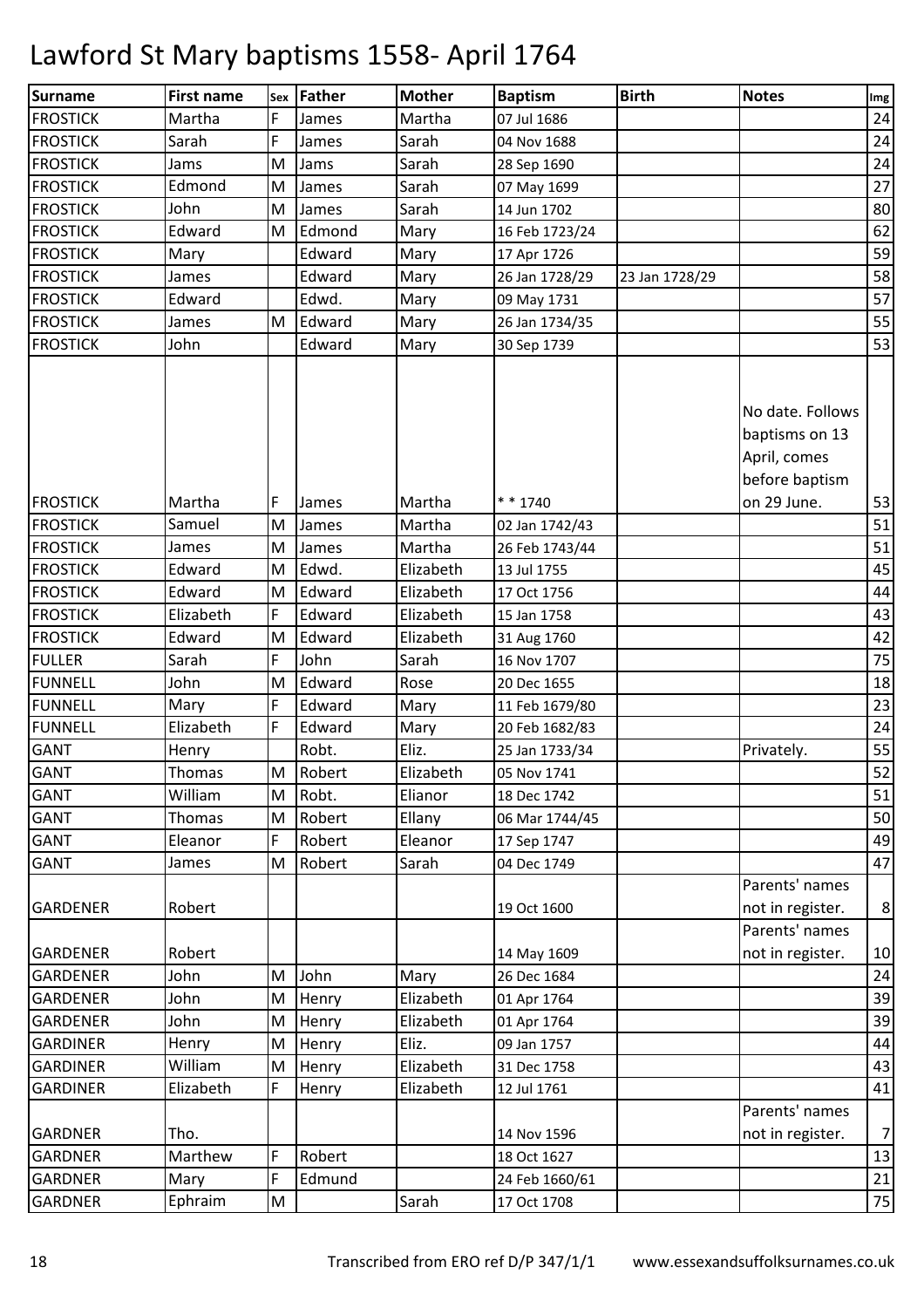| Surname        | <b>First name</b> |   | sex Father | Mother          | <b>Baptism</b> | <b>Birth</b> | <b>Notes</b>      | Img              |
|----------------|-------------------|---|------------|-----------------|----------------|--------------|-------------------|------------------|
|                |                   |   |            |                 |                |              | Son of Gardner    |                  |
|                |                   |   |            |                 |                |              | and his wife.     |                  |
|                |                   |   |            |                 |                |              | Parents' first    |                  |
|                |                   |   |            |                 |                |              | names not in      |                  |
| <b>GARDNER</b> | William           | M | ?          |                 | 07 Jan 1710/11 |              | register.         | 73               |
| <b>GARDNER</b> | John              | M | John       | Sarah           | 17 Jun 1716    |              |                   | 67               |
| <b>GARNER</b>  | Thomas            | M | Edmune     |                 | 25 Apr 1658    |              |                   | 19               |
| <b>GARNOM</b>  | Thomas            | M | Thomas     | Sarah           | 24 Feb 1717/18 |              |                   | 66               |
|                |                   |   |            |                 |                |              | Parents' names    |                  |
| <b>GARRAD</b>  | John              |   |            |                 | 06 Mar 1585/86 |              | not in register.  | $\boldsymbol{6}$ |
|                |                   |   |            |                 |                |              | Edmund and        |                  |
|                |                   |   |            |                 |                |              | Mary baptised     |                  |
| <b>GARWOOD</b> | Edmund            | M | John       | Elizabeth       | 11 Apr 1689    |              | same day          | 24               |
|                |                   |   |            |                 |                |              | Edmund and        |                  |
|                |                   |   |            |                 |                |              | Mary baptised     |                  |
| <b>GARWOOD</b> | Mary              | F | John       | Elizabeth       | 11 Apr 1689    |              | same day          | 24               |
| <b>GARWOOD</b> | Samuell           | M | John       | Christian       | 21 Jul 1700    |              |                   | 81               |
| <b>GARWOOD</b> | Thomas            | M | Thomas     | Elizabeth       | 05 Dec 1708    |              |                   | 75               |
|                |                   |   |            |                 |                |              | Parents' names    |                  |
| $GE[W_$        | Anna              |   |            |                 | 05 Nov 1623    |              | not in register.  | 12               |
| <b>GEORGE</b>  | Thonas            | M | John       |                 | 21 Oct 1682    |              |                   | 24               |
| <b>GERRARD</b> | Sarah             | F | John       | Elizabeth       | 23 May 1722    |              |                   | 64               |
|                |                   |   |            |                 |                |              | Parents' names    |                  |
| <b>GIBSON</b>  | George            |   |            |                 | 20 Mar 1596/97 |              | not in register.  | $\overline{7}$   |
|                |                   |   |            |                 |                |              | Parents' names    |                  |
| <b>GIBSON</b>  | Elizabeth         |   |            |                 | 04 Feb 1598/99 |              | not in register.  | $\bf 8$          |
|                |                   |   |            |                 |                |              | Parents' names    |                  |
| <b>GIBSON</b>  | Marie             |   |            |                 | 12 May 1600    |              | not in register.  | $\bf 8$          |
|                |                   |   |            |                 |                |              | Parents' names    |                  |
| <b>GIBSON</b>  | Grace             |   |            |                 | 09 Jan 1602/3  |              | not in register.  | $\boldsymbol{9}$ |
|                |                   |   |            |                 |                |              | Parents' names    |                  |
| <b>GIBSON</b>  | Marie             |   |            |                 | 21 Jul 1604    |              | not in register.  | $\boldsymbol{9}$ |
| <b>GIBSON</b>  | William           | M | William    |                 | 15 Mar 1606/7  |              |                   | $\boldsymbol{9}$ |
|                |                   |   |            |                 |                |              | Parents' names    |                  |
| <b>GIBSON</b>  | Simon             |   |            |                 | 17 Sep 1609    |              | not in register.  | 10               |
| <b>GIBSON</b>  | Ann               | F | Samuel     | Hannah          | 10 Apr 1677    |              |                   | 23               |
| <b>GIFORD</b>  | John              | M | John       | Elizabeth       | 05 Oct 1678    |              |                   | 23               |
| <b>GIPES</b>   | Gorge             | M | Josias     | <b>Barberie</b> | 03 Oct 1629    |              |                   | 13               |
| <b>GIPPES</b>  | Josias            | M | Josias     | Barbary         | 09 Oct 1625    |              |                   | 13               |
| <b>GIRLING</b> | Robert            | M | John       | Sarah           | 25 Oct 1745    |              |                   | 50               |
| <b>GIRLING</b> | Mary              | F | John       | Mary            | 09 Sep 1750    |              |                   | 47               |
| <b>GIRLING</b> | Edward            | M | John       | Mary            | 20 Nov 1752    |              |                   | 46               |
| <b>GIRLING</b> | Sarah             | F | John       | Mary            | 24 Oct 1754    |              | Privately.        | 45               |
| <b>GIRLING</b> | Mary              | F | James      | Elizabeth       | 01 Oct 1755    |              |                   | 45               |
| <b>GIRLING</b> | Mary              | F | James      | Eliz.           | 01 Oct 1755    |              |                   | 45               |
| <b>GIRLING</b> | Wm.               | M | John       | Mary            | 04 Feb 1756    |              | Privately.        | 44               |
| <b>GIRLING</b> | Joseph            | M | John       | Mary            | 30 Oct 1757    |              |                   | 44               |
| <b>GIRLING</b> | Thomas            | M | John       | Mary            | 13 Jun 1759    |              |                   | 43               |
| <b>GLADDEN</b> | Thomas            |   |            | Mary            | 25 Sep 1751    |              | <b>Base child</b> | 47               |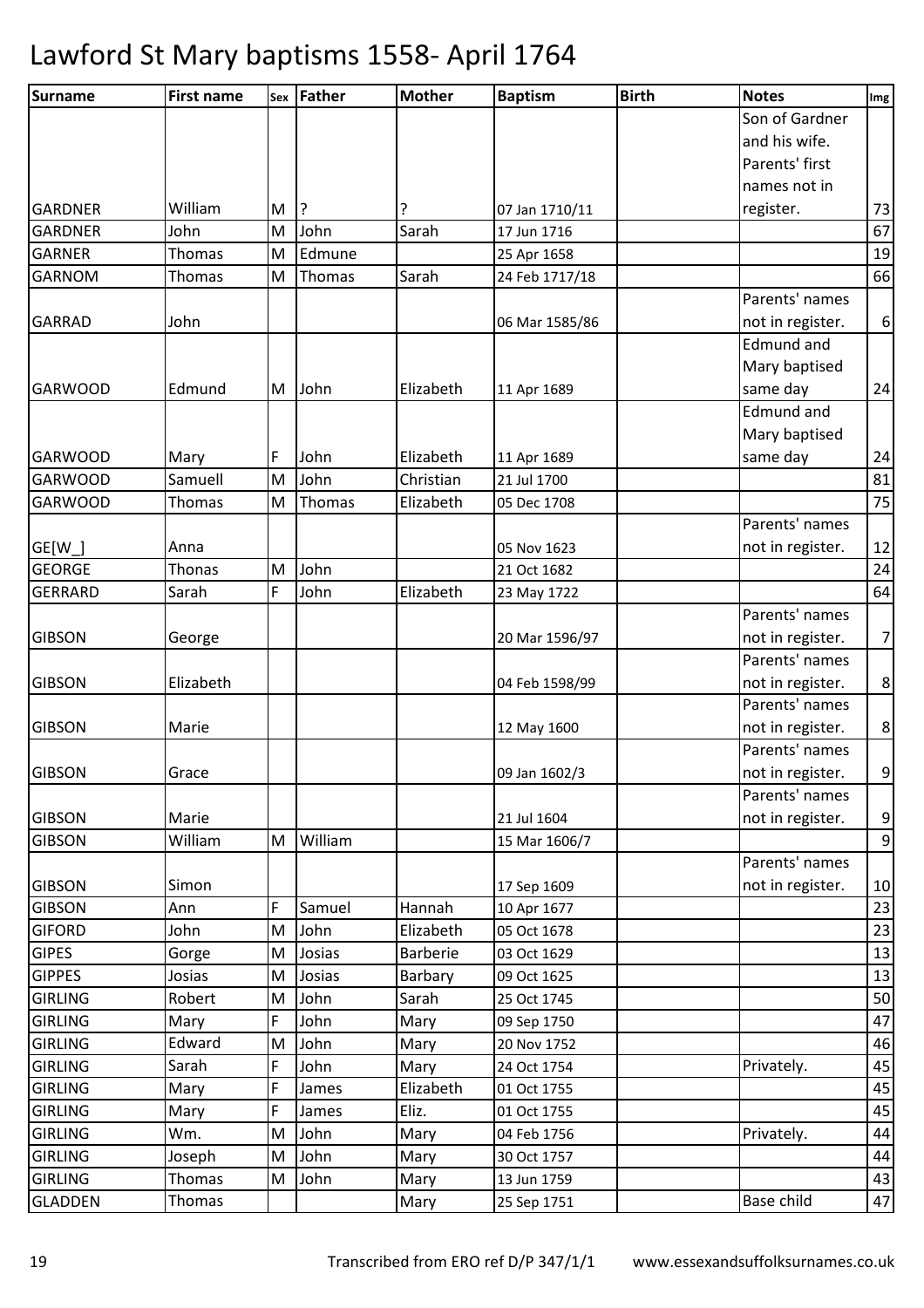| <b>Surname</b>   | <b>First name</b> | Sex | <b>Father</b> | <b>Mother</b> | <b>Baptism</b> | <b>Birth</b> | <b>Notes</b>     | <b>Img</b>       |
|------------------|-------------------|-----|---------------|---------------|----------------|--------------|------------------|------------------|
| <b>GLADDEN</b>   | Mary              | F   | John          | Margaret      | 17 Aug 1755    |              | Privately.       | 45               |
| <b>GLADEN</b>    | Sarah             | F   | John          | Elizabeth     | 11 Feb 1719/20 |              |                  | 65               |
| <b>GLADEN</b>    | Margaret          | F   | John          | Margaret      | 01 May 1737    |              |                  | 54               |
| <b>GLADEN</b>    | Thomas            | M   | Thomas        | Elizabeth     | 10 Dec 1738    |              |                  | 53               |
| <b>GLADEN</b>    | John              |     | John          | Margaret      | 09 Sep 1739    |              |                  | 53               |
| <b>GLADEN</b>    | John              | M   | Thos.         | Elizabeth     | 21 Nov 1742    |              |                  | 51               |
|                  |                   |     |               |               |                |              | Abode:           |                  |
| <b>GLASECOKE</b> | Mary              | F   | Richd.        | Grace         | 15 Dec 1633    |              | Manningtree      | 14               |
| <b>GLASKOCKE</b> | Richard           | M   | Richard       | Mary          | 04 Feb 1626/27 |              |                  | 13               |
|                  |                   |     |               |               |                |              | Parents' names   |                  |
| $GO[M_]F$        | Marie             |     |               |               | 07 Mar 1601/2  |              | not in register. | $\mathsf 9$      |
| <b>GOFF</b>      | William           | M   | William       | Mary          | 07 Feb 1721/22 |              |                  | 64               |
| <b>GOFFE</b>     | Mary              |     | William       | Mary          | 16 Jul 1727    |              |                  | 58               |
| GOLD             | Nathaniel         | M   | Francis       | Elizabeth     | 25 Dec 1677    |              |                  | 23               |
| <b>GOOD</b>      | <b>Bett</b>       | F   | John          | Alice         | 01 Jun 1761    |              |                  | 41               |
|                  |                   |     |               |               |                |              | Parents' names   |                  |
| <b>GOODWYN</b>   | Agnes             |     |               |               | 11 Dec 1562    |              | not in register. | $\sqrt{5}$       |
| <b>GOOLD</b>     | Francis           | M   | Francis       | Elizabeth     | 27 Nov 1681    |              |                  | 24               |
|                  |                   |     |               |               |                |              | Baptised 10 Nov, |                  |
| <b>GOORGE</b>    | Mary              | F   | John          | Martha        | 10 Nov 1670    |              | buried 23 Nov.   | 22               |
| <b>GOSHAUK</b>   | <b>Thomas</b>     | M   | William       |               | 27 Mar 1636    |              |                  | 14               |
| <b>GOSHAWKE</b>  | Mary              | F   | William       | Anna          | 30 Jun 1633    |              |                  | 14               |
| <b>GOSLIN</b>    | Mary              | F   | Jereymia      | Mary          | 30 Mar 1701    |              |                  | 81               |
| <b>GOSLIN</b>    | Susanna           | F   | Jeremiah      | Mary          | 28 Mar 1703    |              |                  | 78               |
| <b>GOSLING</b>   | Martha            | F   | John          | Mary          | 29 Apr 1753    |              |                  | 46               |
|                  |                   |     |               |               |                |              | Parents' names   |                  |
| <b>GOSNALL</b>   | Susan             |     |               |               | 16 Mar 1608/9  |              | not in register. | 10               |
| <b>GOSTLENE</b>  | Mary              | F   | Jerimie       | Mary          | 26 Mar 1637    |              |                  | 14               |
| <b>GOUCH</b>     | William           | M   | Will.         | Susannah      | 02 Feb 1639/40 |              |                  | 15               |
|                  |                   |     |               |               |                |              | Parents' names   |                  |
| <b>GOUGE</b>     | Jonas             |     |               |               | 06 May 1599    |              | not in register. | $\bf 8$          |
|                  |                   |     |               |               |                |              | Parents' names   |                  |
| <b>GOUGE</b>     | Susan             |     |               |               | 01 Jul 1604    |              | not in register. | 9                |
|                  |                   |     |               |               |                |              | Parents' names   |                  |
| <b>GOUGE</b>     | Jonas             |     |               |               | 23 Mar 1605/6  |              | not in register. | $\boldsymbol{9}$ |
|                  |                   |     |               |               |                |              |                  |                  |
|                  |                   |     |               |               |                |              |                  |                  |
|                  |                   |     |               |               |                |              | Congh or Cough?  |                  |
|                  |                   |     |               |               |                |              | The first letter |                  |
|                  |                   |     |               |               |                |              | does look like C |                  |
|                  |                   |     |               |               |                |              | far more than a  |                  |
|                  |                   |     |               |               |                |              | G, but there are |                  |
|                  |                   |     |               |               |                |              | entries later in |                  |
|                  |                   |     |               |               |                |              | the register for |                  |
|                  |                   |     |               |               |                |              | Gough. Parent's  |                  |
|                  |                   |     |               |               |                |              | names not in     |                  |
| <b>GOUGH</b>     | Barbery           |     |               |               | $* * 1592/3$   |              | register.        | $\overline{7}$   |
| <b>GOUGH</b>     | Susan             | F   | William       | Susan         | 17 Jan 1641/42 |              |                  | 15               |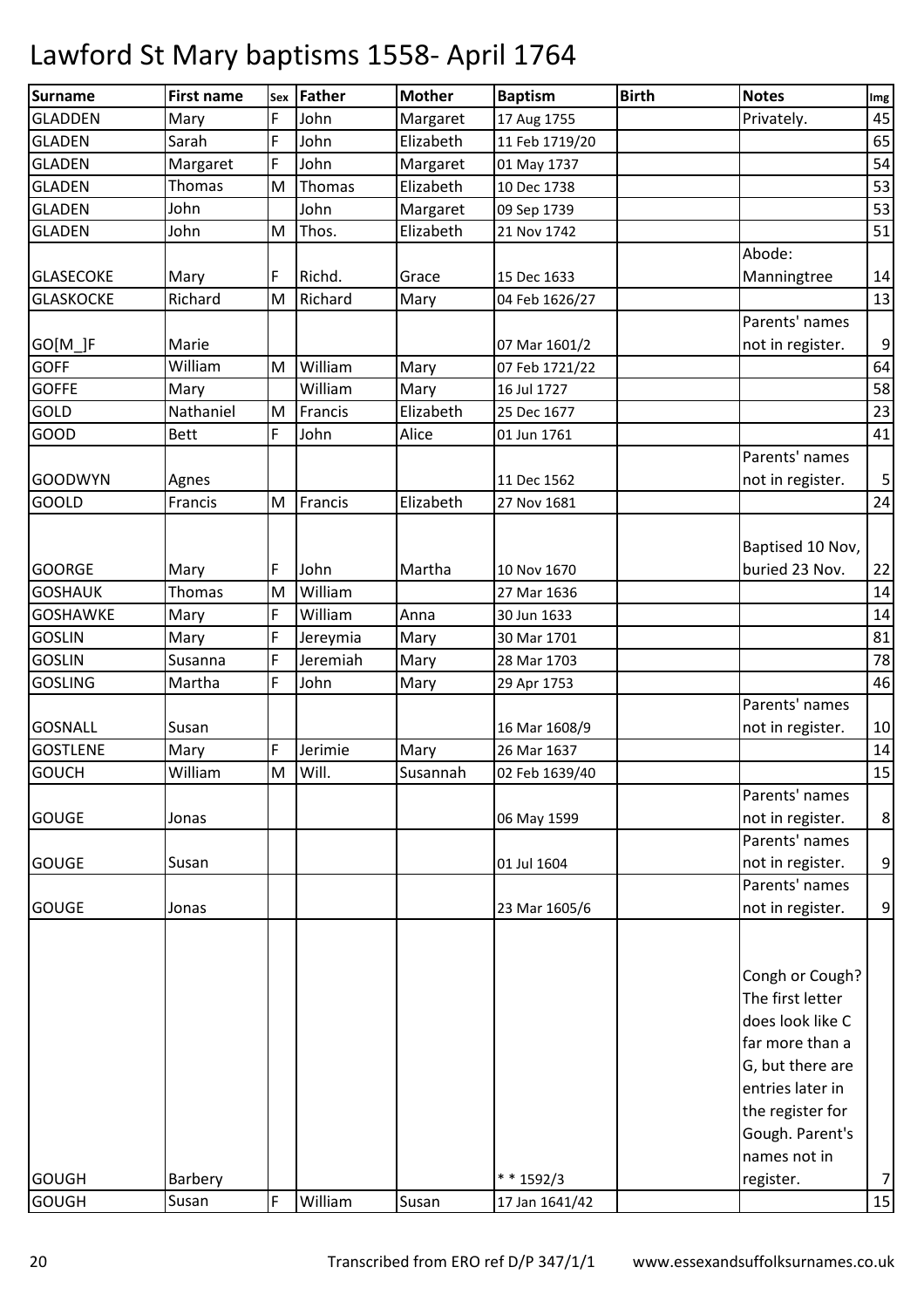| <b>Surname</b>   | <b>First name</b> |   | Sex Father | <b>Mother</b> | <b>Baptism</b> | <b>Birth</b> | <b>Notes</b>     | Img            |
|------------------|-------------------|---|------------|---------------|----------------|--------------|------------------|----------------|
| <b>GOUGH</b>     | Hannah            | F | William    | Susan         | 13 Apr 1645    |              |                  | 16             |
|                  |                   |   |            |               |                |              | Parents' names   |                |
| <b>GRAVENER</b>  | Henrie            |   |            |               | 13 Jan 1594/95 |              | not in register. | $\overline{7}$ |
| <b>GREEN</b>     | Hannah            | F | Jonathan   | Sarah         | 10 Jan 1741/42 |              |                  | 52             |
| <b>GREEN</b>     | Edward            | M | Edward     | Catherine     | 30 Dec 1744    |              |                  | 50             |
| <b>GREEN</b>     | Mary              | F | Edward     | Catharine     | 08 Dec 1745    |              |                  | 49             |
| <b>GREEN</b>     | Charles           | M | Edward     | Catharine     | 30 Nov 1746    |              |                  | 49             |
| GREENLEAF        | Mary              | F | Joseph     | Hannah        | 11 Oct 1674    |              |                  | 23             |
| <b>GREENLEAF</b> | Joseph            | M | Joseph     | Hannah        | 18 Oct 1676    |              |                  | 23             |
| <b>GREENLEAF</b> | Ann               | F | Joseph     |               | 06 Jan 1679/80 |              |                  | 23             |
|                  |                   |   |            |               |                |              | Sarah and        |                |
|                  |                   |   |            |               |                |              | Elizabeth        |                |
|                  |                   |   |            |               |                |              | baptised same    |                |
| GREENLEAF        | Sarah             | F | Joseph     |               | 23 Jun 1682    |              | day              | 24             |
|                  |                   |   |            |               |                |              | Sarah and        |                |
|                  |                   |   |            |               |                |              | Elizabeth        |                |
|                  |                   |   |            |               |                |              | baptised same    |                |
| <b>GREENLEAF</b> | Elizabeth         | F | Joseph     |               | 23 Jun 1682    |              | day              | 24             |
| <b>GRIGGES</b>   | Samuel            | M | William    | Hannah        | 01 Oct 1637    |              |                  | 14             |
| <b>GRIMWOOD</b>  | Martha            | F | John       |               | 05 Dec 1718    |              |                  | 65             |
| <b>GRIMWOOD</b>  | Elizabeth         | F | John       | Susannah      | 03 Feb 1722/23 |              |                  | 62             |
|                  |                   |   |            |               |                |              | Parents' names   |                |
| <b>GRINLEAFE</b> | Henrie            |   |            |               | 25 Jan 1592/93 |              | not in register. | $\overline{7}$ |
|                  |                   |   |            |               |                |              | Son of Robert    |                |
|                  |                   |   |            |               |                |              | Grove and his    |                |
| <b>GROVE</b>     | Robert            | M | Robert     |               | 22 Aug 1714    |              | wife             | 69             |
|                  |                   |   |            |               |                |              | Parents' names   |                |
| <b>GURDEN</b>    | Sara              |   |            |               | 03 Jun 1599    |              | not in register. | $\bf 8$        |
| <b>GURLING</b>   | Mary              |   | Peter      | Mary          | 03 Feb 1725/26 |              |                  | 59             |
| <b>GURLING</b>   | John              |   | John       | Sarah         | 27 Apr 1726    |              |                  | 59             |
| <b>GURLING</b>   | Thomas            |   | John       | Sarah         | 08 Sep 1728    | 25 Aug 1728  |                  | 58             |
| <b>GURLING</b>   | James             |   | John       | Sarah         | 11 Mar 1730/31 |              | Privately        | 57             |
| <b>GURLING</b>   | Joseph            |   | John       | Sarah         | 11 Nov 1733    |              |                  | 55             |
| <b>GURLING</b>   | Sarah             | F | John       | Sarah         | 14 Nov 1736    |              |                  | 54             |
| <b>GURLING</b>   | Mary              |   | John       | Mary          | 26 Feb 1737/38 |              | Privately.       | 54             |
| <b>GURLING</b>   | Mary              | F | Peter      | Elizabeth     | 11 Mar 1738/39 |              |                  | 53             |
| <b>GURLING</b>   | Sarah             | F | John       | Sarah         | 28 Feb 1741/42 |              |                  | 52             |
| <b>GURLLING</b>  | William           | M | Petter     | Mary          | 20 Oct 1717    |              |                  | 66             |
|                  |                   |   |            |               |                |              | Gurnut or        |                |
|                  |                   |   |            |               |                |              | Gurnul?          |                |
|                  |                   |   |            |               |                |              | Handwriting      |                |
| GURNU[TL]        | Sarah             | F | Peter      | Sarah         | 14 May 1714    |              | unclear.         | 69             |
|                  |                   |   |            |               |                |              | Parents' names   |                |
| <b>GYLLETT</b>   | Adry              |   |            |               | 11 Mar 1560/61 |              | not in register. | $\overline{4}$ |
|                  |                   |   |            |               |                |              | Parents' names   |                |
| <b>GYLLETT</b>   | Willm.            |   |            |               | 25 Apr 1563    |              | not in register. | 5              |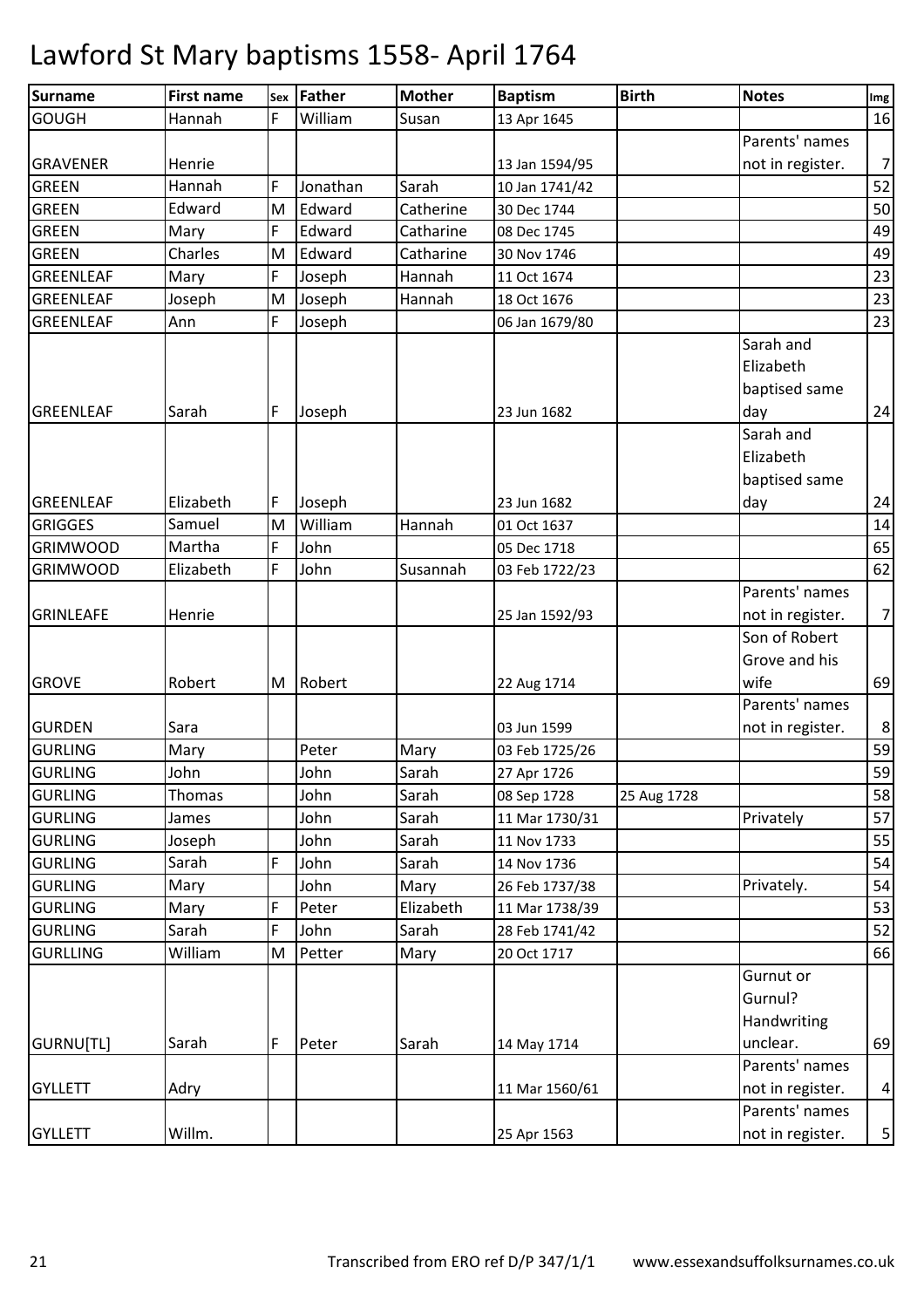| <b>Surname</b>  | <b>First name</b> |   | Sex Father | <b>Mother</b> | <b>Baptism</b> | <b>Birth</b> | <b>Notes</b>     | Img |
|-----------------|-------------------|---|------------|---------------|----------------|--------------|------------------|-----|
|                 |                   |   |            |               |                |              | Parents' names   |     |
|                 |                   |   |            |               |                |              | not in register. |     |
|                 |                   |   |            |               |                |              | Surname Hall or  |     |
| H[UA]LL         | Marie             |   |            |               | 24 Mar 1600/1  |              | Hull?            | 8   |
|                 |                   |   |            |               |                |              | Hausted or       |     |
| HA[UN]STED      | Margaret          | F | Roger      | Margaret      | 29 Oct 1677    |              | Hansted?         | 23  |
|                 |                   |   |            |               |                |              | Parents' names   |     |
| <b>HACH</b>     | Alce              |   |            |               | 04 May 1623    |              | not in register. | 12  |
| <b>HACH</b>     | Daniell           | M | Rob.       | Hannah        | 30 Jan 1624/25 |              |                  | 12  |
|                 |                   |   |            |               |                |              | Parents' names   |     |
| <b>HADDOCKE</b> | Susan             |   |            |               | 16 Oct 1611    |              | not in register. | 10  |
|                 |                   |   |            |               |                |              | Parents' names   |     |
| <b>HADLOCK</b>  | Marie             |   |            |               | 18 Sep 1614    |              | not in register. | 11  |
|                 |                   |   |            |               |                |              | Elizabeth &      |     |
|                 |                   |   |            |               |                |              | Susan Hall.      |     |
|                 |                   |   |            |               |                |              | Parents' names   |     |
| <b>HALL</b>     | Elizabeth         |   |            |               | 05 May 1603    |              | not in register. | 9   |
|                 |                   |   |            |               |                |              | Elizabeth &      |     |
|                 |                   |   |            |               |                |              | Susan Hall.      |     |
|                 |                   |   |            |               |                |              | Parents' names   |     |
| <b>HALL</b>     | Susan             |   |            |               | 05 May 1603    |              | not in register. | 9   |
|                 |                   |   |            |               |                |              | Surname quite    |     |
| HAM             | John              | M | Jacob      | Mary          | 21 Jun 1646    |              | faded            | 16  |
| HAM             | Joshuah           | M | Nathll.    |               | 06 Feb 1646/47 |              |                  | 89  |
| HAM             | Susannah          | F | Jacob      |               | 30 Dec 1649    |              |                  | 88  |
| HAM             | Hannah            | F | Nathanell  |               | 02 Feb 1650/51 |              |                  | 88  |
| HAM             | Sarah             | F | Nathanell  |               | 02 Feb 1650/51 |              |                  | 88  |
| HAM             | Martha            | F | John       |               | 23 May 1666    |              |                  | 22  |
| HAM             | Enoch             | M | Enoch      | Sarah         | 03 Sep 1671    |              |                  | 22  |
|                 |                   |   |            |               |                |              | A young man      |     |
|                 |                   |   |            |               |                |              | aged 20 years    |     |
|                 |                   |   |            |               |                |              | (year of birth   |     |
| HAM             | Elias             |   |            |               | 20 May 1698    | * * 1678     | estimated)       | 26  |
| <b>HAME</b>     | Sarah             | F | Nathanell  |               | 19 Oct 1656    |              |                  | 18  |
|                 |                   |   |            |               |                |              |                  |     |
| <b>HAMM</b>     | John              |   | Joseph     | Anne          | 19 Dec 1727    |              | Abode: Dedham    | 58  |
| HAMME           | Jeames            | M | Jacob      | Mary          | 30 Apr 1643    |              |                  | 15  |
|                 |                   |   |            |               |                |              | Parents' names   |     |
| <b>HARDY</b>    | Agnes             |   |            |               | 16 Jul 1584    |              | not in register. | 5   |
| <b>HARNES</b>   | Elizabeth         | F | Peter      | Elizabeth     | 05 Nov 1628    |              |                  | 13  |
| <b>HARNES</b>   | Sarah             | F | Peter      | Elizabeth     | 22 Aug 1630    |              |                  | 13  |
|                 |                   |   |            |               |                |              | Parents' names   |     |
| <b>HARRIS</b>   | Susan             |   |            |               | 21 Dec 1610    |              | not in register. | 10  |
| <b>HARRIS</b>   | Mary              | F | Lewis      | Eliz.         | 10 Dec 1699    | 03 Dec 1699  |                  | 27  |
|                 |                   |   |            |               |                |              | Parents' names   |     |
| <b>HART</b>     | Henrie            |   |            |               | 06 May 1599    |              | not in register. | 8   |
|                 |                   |   |            |               |                |              | Parents' names   |     |
| <b>HART</b>     | Margaret          |   |            |               | 09 May 1602    |              | not in register. | 9   |
| <b>HART</b>     | Nathaneel         | M | Thomas     | Pradence      | 02 Dec 1632    |              |                  | 14  |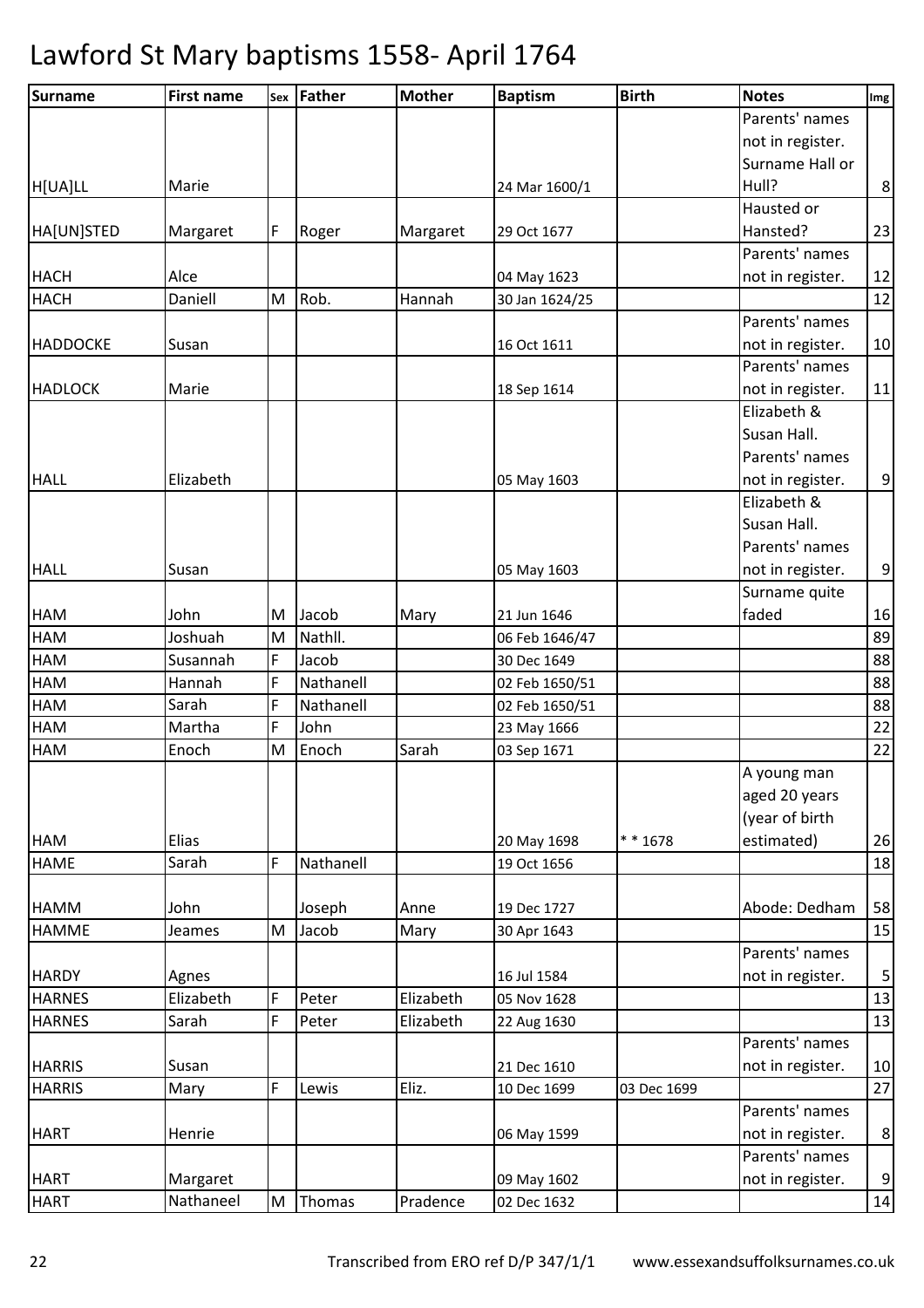| <b>Surname</b>  | <b>First name</b> | Sex | Father      | <b>Mother</b> | <b>Baptism</b> | <b>Birth</b>   | <b>Notes</b>      | Img                       |
|-----------------|-------------------|-----|-------------|---------------|----------------|----------------|-------------------|---------------------------|
| <b>HARTE</b>    | Daniell           | M   | Thomas      | Prudence      | 18 Jan 1634/35 |                |                   | 14                        |
|                 |                   |     |             |               |                |                | Parents' names    |                           |
| <b>HARVEY</b>   | Rachell           |     |             |               | 10 Aug 1560    |                | not in register.  | $\overline{\mathbf{4}}$   |
|                 |                   |     |             |               |                |                | Parents' names    |                           |
| <b>HARVEY</b>   | Jeffery           |     |             |               | 30 Nov 1562    |                | not in register.  | $\mathsf S$               |
|                 |                   |     |             |               |                |                | Parents' names    |                           |
| <b>HASTED</b>   | Rebecka           |     |             |               | 17 Feb 1583/84 |                | not in register.  | $\mathsf S$               |
| <b>HASTED</b>   | Roberte           | M   | Rob.        |               | 22 Apr 1638    |                |                   | 15                        |
|                 |                   |     |             |               |                |                | Son of John       |                           |
|                 |                   |     |             |               |                |                | Hatch & Susan     |                           |
|                 |                   |     |             |               |                |                | Patridge, base    |                           |
| <b>HATCH</b>    | John              | M   | John        | Susan         | 10 Feb 1740/41 |                | born.             | 52                        |
| <b>HATCH</b>    | John              | M   | John        | Sarah         | 28 Feb 1741/42 |                |                   | 52                        |
| <b>HATCH</b>    | John              | M   | Samuel      | Sarah         | 15 Jun 1755    |                |                   | 45                        |
| <b>HATCH</b>    | Susannah          | F   | Samuel      | Sarah         | 02 May 1757    |                |                   | 44                        |
| <b>HATCH</b>    | William           | M   | Samuel      | Sarah         | 11 Apr 1759    |                |                   | 43                        |
| <b>HATCH</b>    | <b>Thomas</b>     | M   | Samuel      | Sarah         | 19 May 1761    |                |                   | 41                        |
| <b>HAWARD</b>   | Isaac             | M   | Daniel      | Sarah         | 07 Aug 1709    |                |                   | 74                        |
| <b>HAWARD</b>   | Margaret          | F   | Daniel      | Sarah         | 18 Nov 1715    |                |                   | 68                        |
| <b>HAWARD</b>   | William           |     | William     | Sarah         | 30 Apr 1727    |                |                   | 58                        |
| <b>HAWARD</b>   | John              |     | William     | Sarah         | 30 Nov 1729    |                |                   | 57                        |
| <b>HAWARD</b>   | Mary              |     | William     | Sarah         | 19 Sep 1731    |                |                   | 57                        |
| <b>HAWARD</b>   | Hannah            | F   | Christopher |               | 19 Feb 1748/49 |                |                   | 48                        |
|                 |                   |     |             |               |                |                | Entered at the    |                           |
|                 |                   |     |             |               |                |                | front of the      |                           |
|                 |                   |     |             |               |                |                | register, out of  |                           |
| <b>HAWES</b>    | John              | M   | Willm.      |               | 07 Feb 1646/47 | 26 Jan 1646/47 | sequence.         | $\mathsf{3}$              |
|                 |                   |     |             |               |                |                | Entered at the    |                           |
|                 |                   |     |             |               |                |                | front of the      |                           |
|                 |                   |     |             |               |                |                | register, out of  |                           |
| <b>HAWES</b>    | Nicolas           | M   | Willm.      | Sarah         | 11 Jan 1649/50 | 02 Jan 1649/50 | sequence.         | $\ensuremath{\mathsf{3}}$ |
|                 |                   |     |             |               |                |                | Entered at the    |                           |
|                 |                   |     |             |               |                |                | front of the      |                           |
|                 |                   |     |             |               |                |                | register, out of  |                           |
| <b>HAWES</b>    | Mary              | M   | Willm.      | Sarah         | 07 Feb 1646/47 | 26 Jan 1646/47 | sequence.         | 3                         |
|                 |                   |     |             |               |                |                |                   |                           |
|                 |                   |     |             |               |                |                | Father's name     |                           |
|                 |                   |     |             |               |                |                | not in register.  |                           |
|                 |                   |     |             |               |                |                | Entry reads:      |                           |
|                 |                   |     |             |               |                |                | Daughter of       |                           |
|                 |                   |     |             |               |                |                | (gap) Hawks and   |                           |
| <b>HAWKS</b>    | Susanna           | F   | ?           | Susanna       | 12 May 1664    |                | Susanna his wife. | 22                        |
| <b>HAWOOD</b>   | Ann               | F   | Isaack      | Mary          | 09 Oct 1675    |                |                   | 23                        |
| <b>HAWORD</b>   | Susanna           | F   | Daniel      | Sarah         | 15 Oct 1717    |                |                   | 66                        |
| <b>HAWSTEAD</b> | Elizabeth         | F   | Robert      | Elizabeth     | 15 Jul 1688    |                |                   | 24                        |
| <b>HAYWARD</b>  | Mary              | F   | Nathaniel   |               | 15 Apr 1661    |                |                   | 21                        |
| <b>HAYWARD</b>  | Isaac             | M   | Isaac       | Mary          | 01 Dec 1665    |                |                   | 22                        |
| <b>HAYWARD</b>  | John              | M   | Isaac       | Mary          | 20 Jan 1666/67 |                |                   | 22                        |
| <b>HAYWARD</b>  | Mary              | F   | Isaac       | Mary          | 26 Jun 1670    |                |                   | 22                        |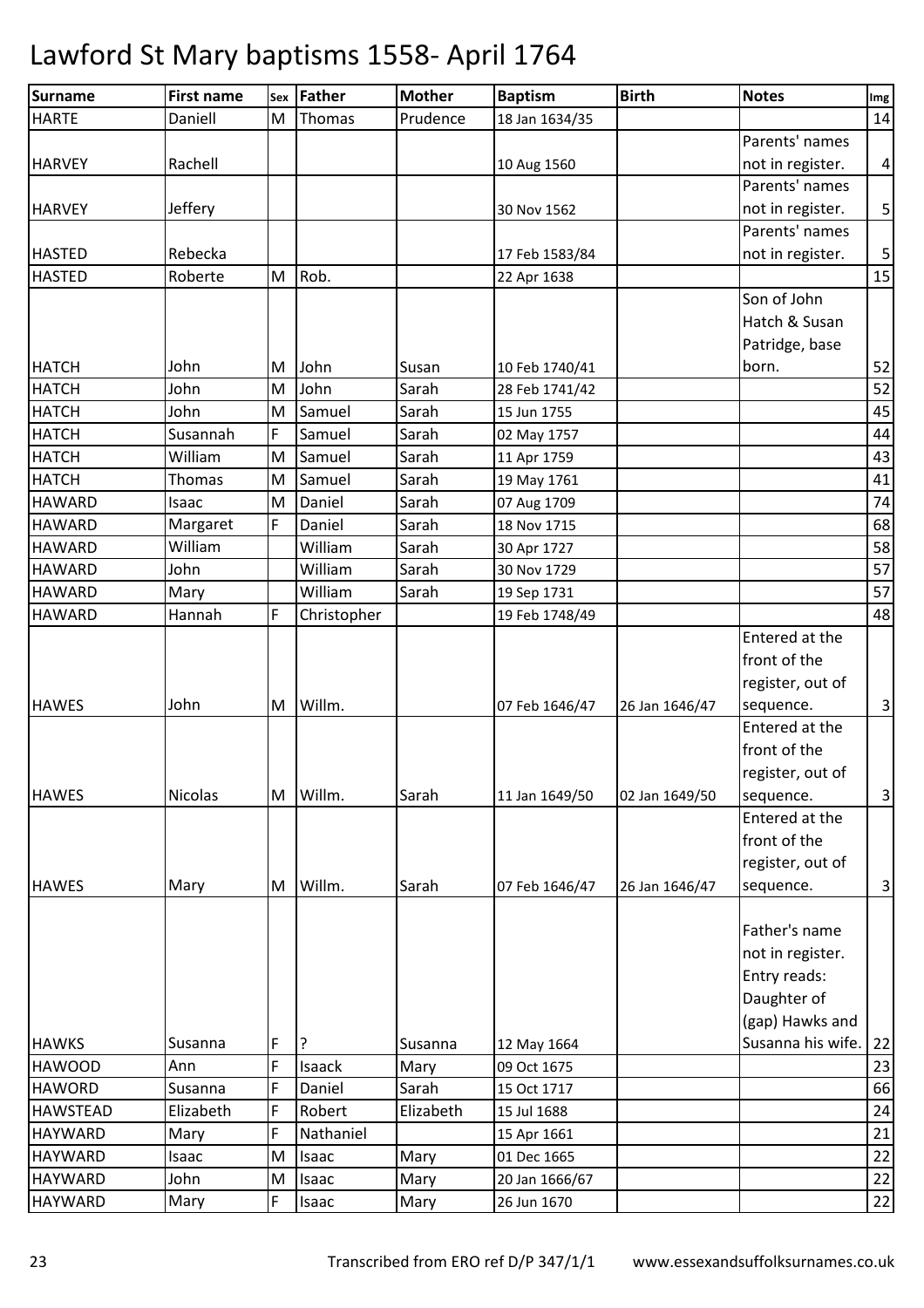| <b>Surname</b>  | <b>First name</b> | Sex | Father  | <b>Mother</b> | <b>Baptism</b> | <b>Birth</b> | <b>Notes</b>                                                                  | Img                     |
|-----------------|-------------------|-----|---------|---------------|----------------|--------------|-------------------------------------------------------------------------------|-------------------------|
| <b>HAYWARD</b>  | Abraham           |     | Wm.     | Sarah         | 17 Feb 1733/34 |              |                                                                               | 55                      |
| <b>HAYWARD</b>  | Thomas            | M   | Thom.   | Sarah         | 24 Mar 1744/45 |              |                                                                               | 50                      |
| <b>HAYWOOD</b>  | Mathew            | M   | Isaac   | Mary          | 02 Feb 1667/68 |              |                                                                               | 22                      |
| <b>HAZELTON</b> | Thomas            | M   | Thomas  | Mary          | 26 Aug 1759    |              |                                                                               | 42                      |
| <b>HAZELTON</b> | Thomas            | M   | Thos.   | Mary          | 30 Dec 1760    |              |                                                                               | 41                      |
| <b>HAZELTON</b> | Mary              | F   | Thomas  | Mary          | 16 Feb 1762    |              |                                                                               | 40                      |
| <b>HAZELTON</b> | Sarah             | F   | Thos.   | Mary          | 18 Mar 1764    |              |                                                                               | 40                      |
| <b>HEARN</b>    | Sarah             | F   | William | Elizabeth     | 22 Sep 1695    |              |                                                                               | 25                      |
| <b>HEARN</b>    | ?                 |     | Will.   |               |                | 30 Jul 1696  | A male stillborn<br>child of Will<br>Hearn July 30th<br>1696                  | 26                      |
| <b>HEARN</b>    | John              | M   | William | Elizabeth     | 14 Nov 1697    |              |                                                                               | 26                      |
| <b>HEARNE</b>   | Ann               |     |         |               | 10 Mar 1612/13 |              | Of Manitre<br>[Manningtree].<br>Parents' names<br>not in register.            | 11                      |
| <b>HEARNE</b>   | John              | M   | William | Elizabeth     | 18 Jun 1694    |              | Private baptism.<br>The child died.                                           | 25                      |
| <b>HEGE</b>     | Grace             |     |         |               | 12 Sep 1563    |              | Parents' names<br>not in register.                                            | $\overline{\mathbf{5}}$ |
| <b>HEMPSON</b>  | Beniamin          | M   | William | Ester         | 23 Nov 1645    |              |                                                                               | 16                      |
| <b>HEMPSON</b>  | Ester             | F   |         | Ester         | * Jun 1650     |              | Daughter of<br>Ester Hempson,<br>widow. Day of<br>month very hard<br>to read. | 88                      |
| <b>HEMPSON</b>  | William           | M   | John    |               | 03 Nov 1661    |              |                                                                               | 21                      |
| <b>HILLS</b>    | Mary              | F   | James   | Liddy         | 06 Apr 1763    |              |                                                                               | 40                      |
| <b>HIMSON</b>   | John              | M   | John    |               | 21 Dec 1656    |              |                                                                               | 18                      |
| <b>HIMSON</b>   | Marey             | F   | John    | Marget        |                | 22 Aug 1659  | Birth only, not a<br>baptism<br>Parents' names                                | 19                      |
| <b>HOBINAN</b>  | Pryssilla         |     |         |               | 22 Feb 1562/63 |              | not in register.                                                              | 5                       |
| <b>HOBRO</b>    | Mary              | F   | Thomas  | Margaret      | 08 Jul 1715    |              |                                                                               | 68                      |
| <b>HOBRO</b>    | Thomas            | M   | Thomas  | Margaret      | 08 Sep 1717    |              |                                                                               | 66                      |
| <b>HOBROOK</b>  | Robert            | M   | Robert  | Anne          | 19 May 1695    | 18 May 1695  |                                                                               | 25                      |
| <b>HOBROOK</b>  | Susanna           | F   | Robert  | Susanna       | 05 Sep 1696    |              |                                                                               | 26                      |
| <b>HOBROOK</b>  | Robert            | M   | Robert  | Sarah         | 27 Dec 1702    |              |                                                                               | 79                      |
| <b>HOBROOK</b>  | Margaret          | F   | John    | Margaret      | 12 Aug 1705    |              |                                                                               | 77                      |
| <b>HOBROOK</b>  | John              | M   | John    | Margaret      | 08 May 1709    |              |                                                                               | 74                      |
| <b>HOBROOK</b>  | Mary              | F   | John    | Margaret      | 11 Nov 1711    |              |                                                                               | $71\,$                  |
| <b>HOBROOK</b>  | Ephraham          | M   | John    | Margaret      | 08 Oct 1716    |              |                                                                               | 67                      |
| <b>HOBROOK</b>  | Sarah             | F   | John    | Sarah         | 19 Sep 1762    |              |                                                                               | 40                      |
| <b>HOBROUGH</b> | Abraham           | M   | John    | Margaret      | 01 Dec 1723    |              |                                                                               | 62                      |
| <b>HOBROUGH</b> | Robert            |     | Robert  | Mary          | 07 Sep 1729    |              |                                                                               | 57                      |
| <b>HOBROUGH</b> | John              |     | Robert  | Mary          | 07 Dec 1731    |              |                                                                               | 56                      |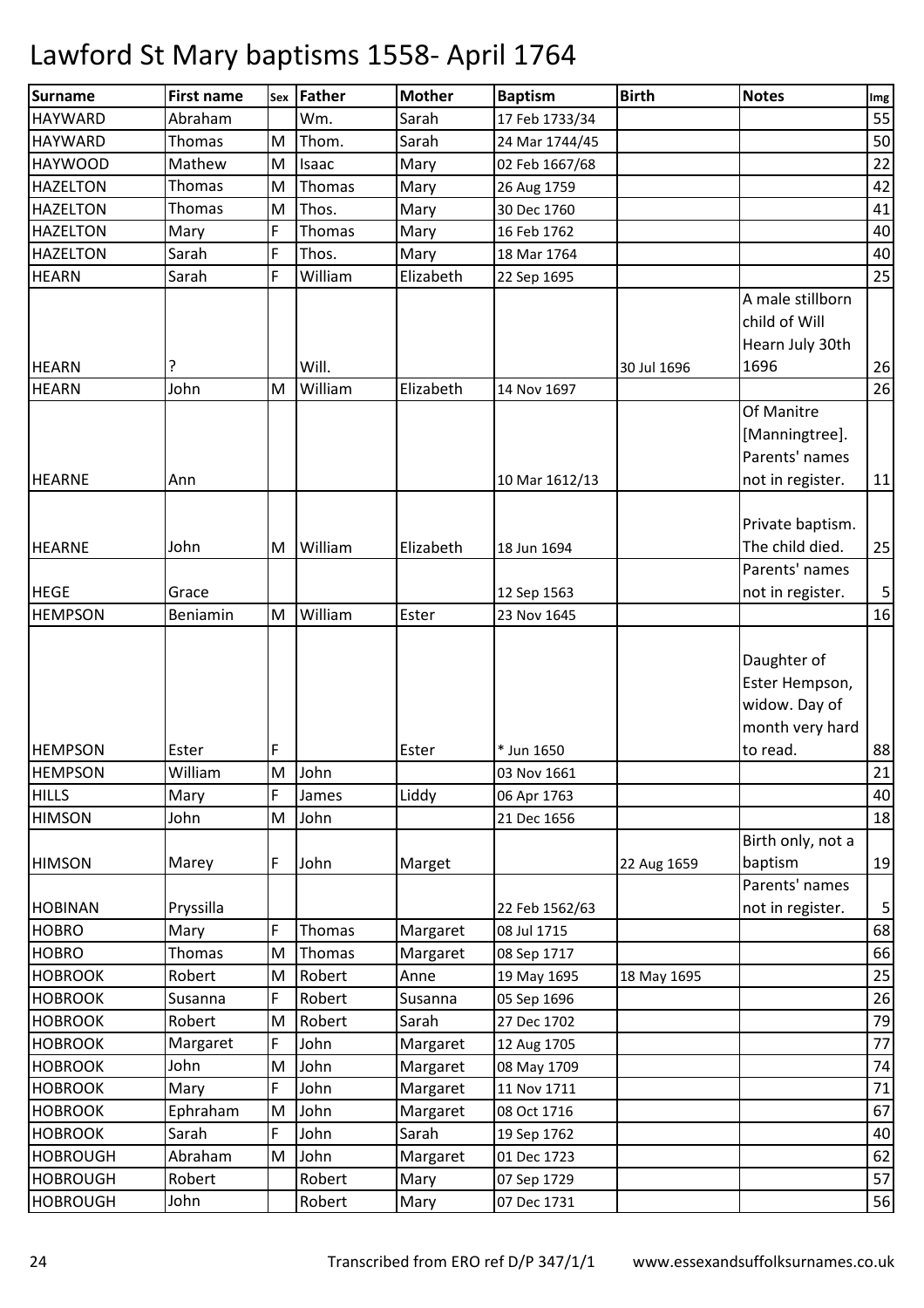| <b>Surname</b>   | <b>First name</b> | Sex | Father      | <b>Mother</b> | <b>Baptism</b> | <b>Birth</b> | <b>Notes</b>                                                            | $\mathop{\textsf{Img}}$ |
|------------------|-------------------|-----|-------------|---------------|----------------|--------------|-------------------------------------------------------------------------|-------------------------|
| <b>HOBROUGH</b>  | Mary              | F   | Robert      | Mary          | 11 Aug 1734    |              |                                                                         | 55                      |
| <b>HOBROUGH</b>  | Susannah          |     | John        | Susannah      | 22 Jun 1735    |              |                                                                         | 55                      |
| <b>HOBROUGH</b>  | John              | M   | John        | Susannah      | 03 Oct 1736    |              |                                                                         | 54                      |
| <b>HOBROUGH</b>  | Ephraim           | M   | John        | Susan         | 21 May 1738    |              |                                                                         | 54                      |
| <b>HOBROUGH</b>  | <b>Thomas</b>     | M   | Robert      | Mary          | 14 Jan 1738/39 |              |                                                                         | 53                      |
| <b>HOBROUGH</b>  | Joshua            | M   | John        | Susan         | 13 Aug 1740    |              |                                                                         | 52                      |
| <b>HOBROUGH</b>  | Mary              | F   | Robt.       | Mary          | 11 Apr 1742    |              |                                                                         | 51                      |
| <b>HOBROUGH</b>  | Ephraim           | M   | John        | Susanna       | 05 Jun 1743    |              |                                                                         | 51                      |
| <b>HOBROUGH</b>  | Elizabeth         | F   | John        | Susan         | 20 Oct 1745    |              |                                                                         | 50                      |
| <b>HOBROUGH</b>  | Sarah             | F   | John        | Susan         | 03 Apr 1748    |              |                                                                         | 48                      |
| <b>HOBROUGH</b>  | Margaret          | F   | John        | Susan         | 16 Jun 1754    |              |                                                                         | 45                      |
| <b>HOBROUGH</b>  | John              | M   | John        | Sarah         | 04 Jan 1761    |              |                                                                         | 41                      |
|                  |                   |     |             |               |                |              | Parents' names                                                          |                         |
| <b>HODDIE</b>    | Margaret          |     |             |               | 24 Dec 1609    |              | not in register.                                                        | 10                      |
|                  |                   |     |             |               |                |              | A still borne child<br>(year is an<br>estimate based<br>on the position |                         |
| <b>HOLBORA</b>   | ?                 |     | Robt        | Sarah         |                | * * 1699     | in the register)                                                        | 27                      |
| <b>HOLBROOK</b>  | John              | M   | John        | Margaret      | 10 Nov 1706    |              |                                                                         | 76                      |
| <b>HOLBROOK</b>  | Robert            | M   | John        | Sarah         | 12 Feb 1764    |              |                                                                         | 40                      |
| <b>HOLBROOKE</b> | Mary              | F   | Robert      | Elizabeth     | 31 Aug 1759    |              |                                                                         | 42                      |
| <b>HOLBROUGH</b> | Sarah             | F   | Thomas      | Margarett     | 11 Sep 1722    |              |                                                                         | 64                      |
| <b>HOLBROUGH</b> | Robert            | M   | Thomas      | Margaret      | 22 Jul 1725    |              |                                                                         | 59                      |
| <b>HOLEMAN</b>   | John              | M   | Christopher | Mary          | 19 May 1650    |              |                                                                         | 88                      |
| <b>HOLMAN</b>    | Mary              | F   | Christopher | Mary          | 12 Mar 1639/40 |              |                                                                         | 15                      |
| <b>HOLMAN</b>    | Mary              | F   | Christopher | Mary          | 02 Jun 1644    |              |                                                                         | 16                      |
| <b>HOLMAN</b>    | Sarah             | F   | Christopher | Mary          | 13 Apr 1645    |              |                                                                         | 16                      |
| <b>HOLMAN</b>    | John              | M   | Christopher | Mary          | 07 Jun 1646    |              |                                                                         | 16                      |
| <b>HOLMAN</b>    | Daniell           | M   | Christpher  | Mary          | 03 Aug 1651    |              |                                                                         | 88                      |
|                  |                   |     |             |               |                |              | Parents' names                                                          |                         |
| <b>HOMAN</b>     | Grace             |     |             |               | 03 Nov 1583    |              | not in register.                                                        | $\overline{5}$          |
|                  |                   |     |             |               |                |              | Parents' names                                                          |                         |
| <b>HOMAN</b>     | Thomas            |     |             |               | 05 Jun 1586    |              | not in register.                                                        | $\boldsymbol{6}$        |
| <b>HOMAN</b>     | Edward            |     |             |               | 17 Dec 1587    |              | Edward & Grace<br>Homan, twins.<br>Parents' names<br>not in register.   | $\boldsymbol{6}$        |
|                  |                   |     |             |               |                |              |                                                                         |                         |
|                  |                   |     |             |               |                |              | Edward & Grace<br>Homan, twins.<br>Parents' names                       |                         |
| <b>HOMAN</b>     | Grace             |     |             |               | 17 Dec 1587    |              | not in register.                                                        | $\boldsymbol{6}$        |
|                  |                   |     |             |               |                |              | Parents' names                                                          |                         |
| <b>HOMAN</b>     | Thomas            |     |             |               | 23 Mar 1588/89 |              | not in register.                                                        | $\boldsymbol{6}$        |
|                  |                   |     |             |               |                |              | Parents' names                                                          |                         |
| <b>HOMAN</b>     | Rose              |     |             |               | 30 Nov 1608    |              | not in register.                                                        | 10                      |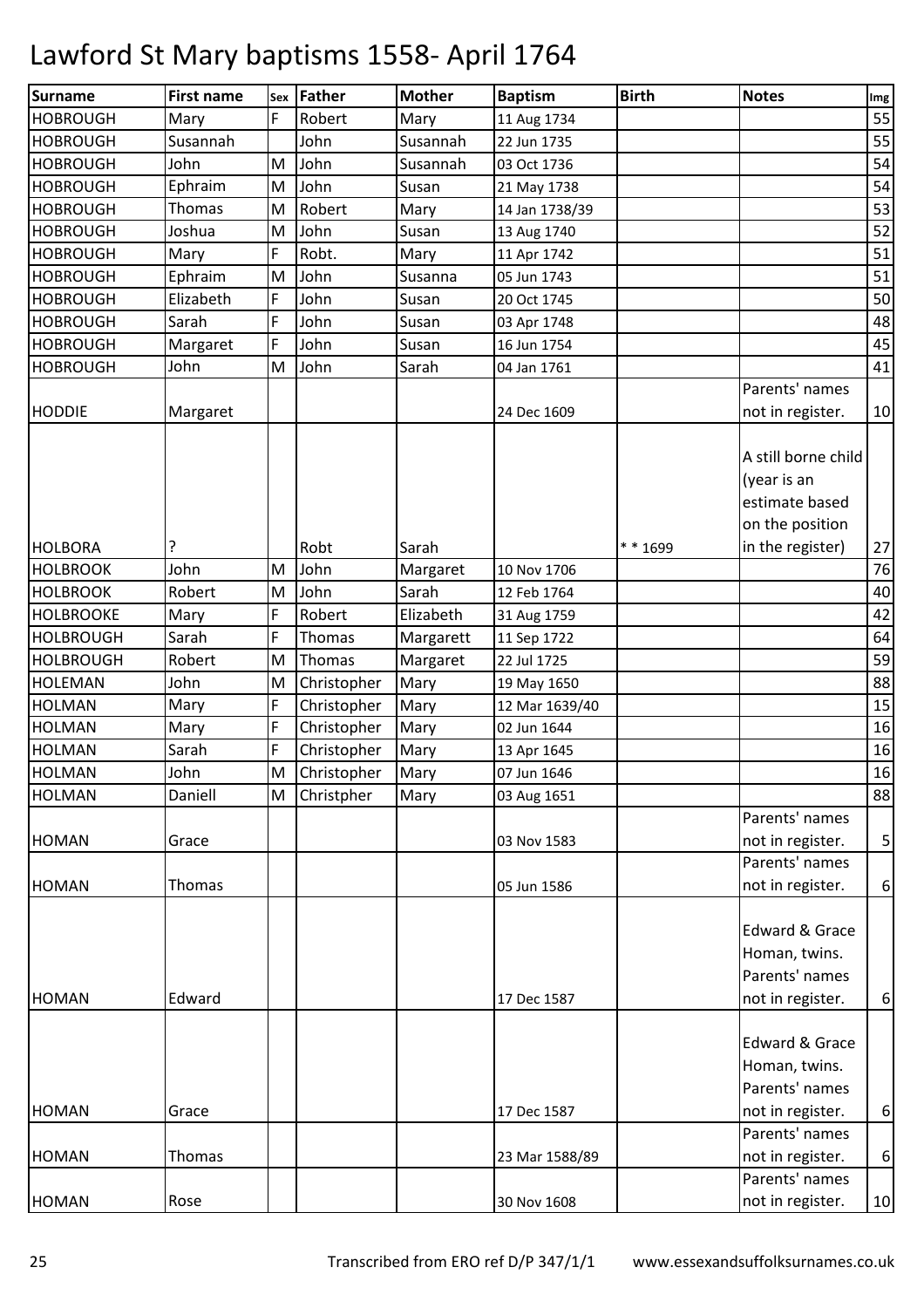| <b>Surname</b>   | First name    | Sex | Father      | <b>Mother</b> | <b>Baptism</b> | <b>Birth</b>   | <b>Notes</b>     | Img              |
|------------------|---------------|-----|-------------|---------------|----------------|----------------|------------------|------------------|
|                  |               |     |             |               |                |                | Parents' names   |                  |
| <b>HOMAN</b>     | Robert        |     |             |               | 13 Jun 1610    |                | not in register. | 10               |
|                  |               |     |             |               |                |                | Parents' names   |                  |
| <b>HOMAN</b>     | Ann           |     |             |               | 14 Nov 1613    |                | not in register. | 11               |
| <b>HOMAN</b>     | Moses         | M   | Christopher | Mary          | 04 Sep 1648    |                |                  | 89               |
|                  |               |     |             |               |                |                | Parents' names   |                  |
| <b>HORRIS</b>    | <b>Thomas</b> |     |             |               | 12 Sep 1613    |                | not in register. | 11               |
|                  |               |     |             |               |                |                | Parents' names   |                  |
| <b>HORRIS</b>    | Robert        |     |             |               | 10 Jul 1614    |                | not in register. | 11               |
| <b>HOWARD</b>    | James         | M   | Humfrey     | Mary          | 26 Feb 1687/88 |                |                  | 24               |
| <b>HOWARD</b>    | Daniel        | M   | Daniel      | Sarah         | 11 Dec 1694    |                |                  | 25               |
|                  |               |     |             |               |                |                | Day of baptism   |                  |
|                  |               |     |             |               |                |                | not in register, |                  |
|                  |               |     |             |               |                |                | month and year   |                  |
| <b>HOWARD</b>    | Daniel        | М   | Daniel      | Sarah         | * Mar 1696     |                | only.            | 26               |
| <b>HOWARD</b>    | John          | M   | Daniel      | Sarah         | 07 Aug 1698    |                |                  | 26               |
| <b>HOWARD</b>    | John          | M   | Daniel      | Sarah         | 01 Aug 1703    |                |                  | 78               |
| <b>HOWARD</b>    | Mary          | F   | Daniel      | Sarah         | 15 Aug 1706    |                |                  | 76               |
| <b>HOWARD</b>    | Sarah         | F   | William     | Sarah         | 12 Sep 1725    |                |                  | 59               |
| <b>HOWBROOKE</b> | Mary          | F   | John        | Margarett     | 01 Feb 1707/8  |                |                  | 75               |
|                  |               |     |             |               |                |                | Parents' names   |                  |
| <b>HOWELL</b>    | Willm.        |     |             |               | 22 Mar 1600/1  |                | not in register. | $\bf 8$          |
| <b>HOWERD</b>    | Mary          | F   | Daniel      | Sarah         | 20 Apr 1712    |                |                  | 70               |
| <b>HOWGEGO</b>   | Marven        | M   | Marven      | Ann           | 15 Jan 1748/49 |                |                  | 48               |
| <b>HOWGEGO</b>   | Ann           | F   | Marven      | Ann           | 02 Oct 1754    |                | Privately.       | 45               |
| <b>HOWGEGOE</b>  | Jeremiah      |     | Robt.       | Anne          | 03 Nov 1728    | 27 Oct 1728    |                  | 58               |
| <b>HOWGEGOE</b>  | John          |     | John        | Sarah         | 02 Feb 1728/29 | 21 Jan 1728/29 |                  | 58               |
| <b>HOWGEGOE</b>  | James         |     | Robert      | Anne          | 20 Jun 1731    |                |                  | 57               |
| <b>HOWGEGOE</b>  | Simon         |     | John        | Sarah         | 07 Nov 1731    |                |                  | 56               |
| <b>HOWGEGOE</b>  | Robert        |     | John        | Sarah         | 17 Feb 1733/34 |                |                  | 55               |
| <b>HOWGEGOE</b>  | Sarah         | F   | Robert      | Ann           | 03 Nov 1734    |                |                  | 55               |
| <b>HOWGEGOE</b>  | Thomas        | M   | Robert      | Anne          | 08 Aug 1736    |                |                  | 54               |
| <b>HOWGEGOE</b>  | Mary          | F   | John        | Mary          | 22 Aug 1736    |                |                  | 54               |
| <b>HOWGEGOE</b>  | James         | M   | John        | Mary          | 18 Jun 1738    |                |                  | 54               |
| <b>HOWGEGOE</b>  | Elizabeth     |     |             | Mary          | 23 Mar 1743/44 |                | Base child       | 51               |
| <b>HOWGEGOE</b>  | James         | M   | Marven      | Ann           | 02 Apr 1752    |                |                  | 47               |
| <b>HOWGEGOE</b>  | William       | M   | Marven      | Sarah         | 11 Mar 1759    |                |                  | 43               |
| <b>HOWGEGOE</b>  | John          | M   | Marven      | Sarah         | 09 Feb 1761    |                |                  | 41               |
|                  |               |     |             |               |                |                | Daughter of      |                  |
|                  |               |     |             |               |                |                | [gap] Howhard    |                  |
|                  |               |     |             |               |                |                | and Rose his     |                  |
|                  |               |     |             |               |                |                | wife. Father's   |                  |
|                  |               |     |             |               |                |                | first name       |                  |
|                  |               |     |             |               |                |                | omitted from     |                  |
| <b>HOWHARD</b>   | Elizabeth     | F   | ?           | Rose          | 27 Jun 1639    |                | register.        | 15               |
|                  |               |     |             |               |                |                | Parents' names   |                  |
| <b>HOYE</b>      | Martha        |     |             |               | 22 Apr 1606    |                | not in register. | $\boldsymbol{9}$ |
| <b>HUBERD</b>    | Elizabeth     | F   | Dannell     | Janne         | 30 Jul 1658    |                |                  | 19               |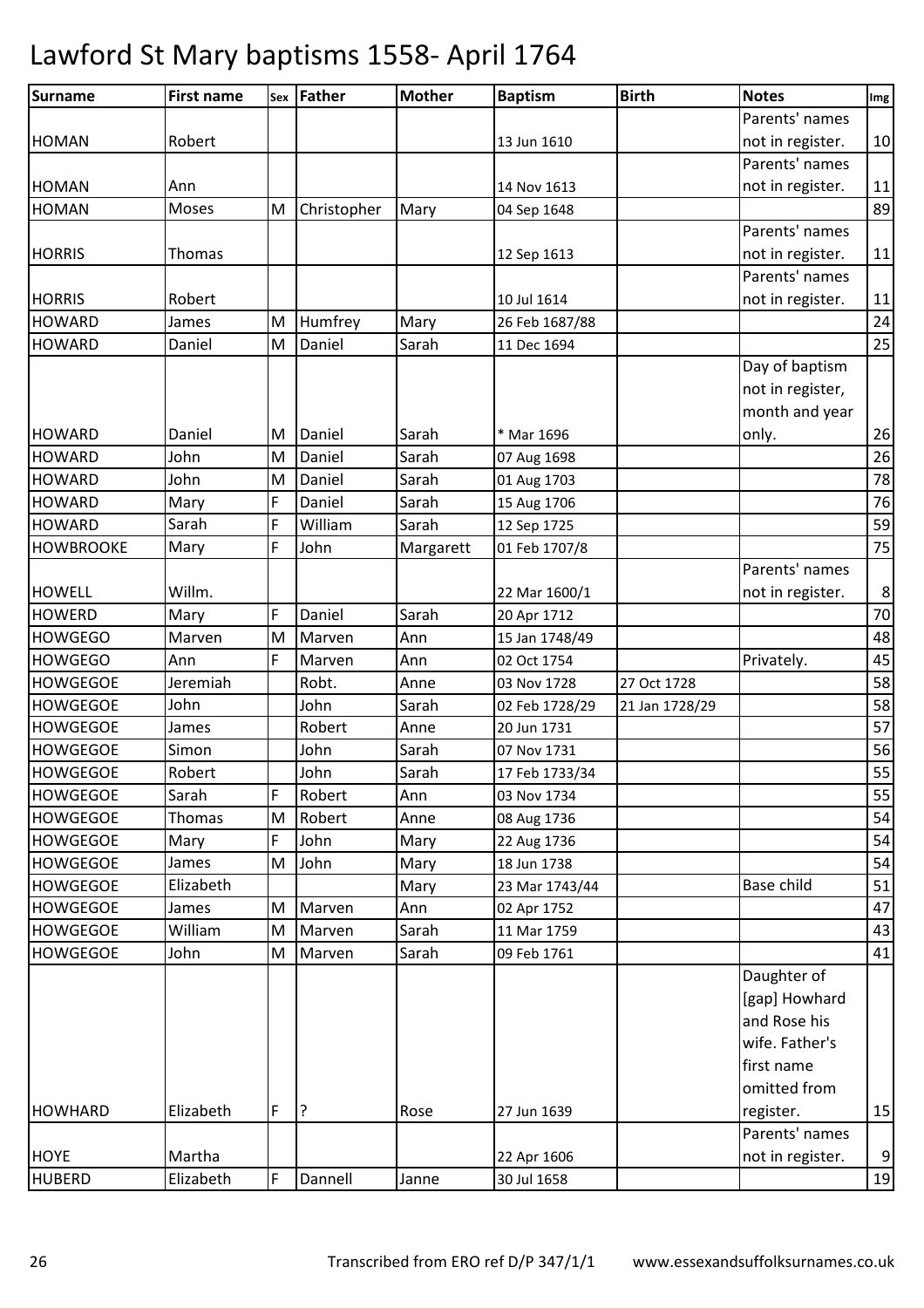| <b>Surname</b>    | <b>First name</b> |   | sex Father | <b>Mother</b> | <b>Baptism</b> | <b>Birth</b> | <b>Notes</b>      | Img |
|-------------------|-------------------|---|------------|---------------|----------------|--------------|-------------------|-----|
|                   |                   |   |            |               |                |              | Son of William    |     |
|                   |                   |   |            |               |                |              | Hubocok and       |     |
|                   |                   |   |            |               |                |              | Margaret Lews,    |     |
| <b>HUBOCOK</b>    | Robert            | M | William    | Margaret      | 25 Sep 1670    |              | his servant.      | 22  |
|                   |                   |   |            |               |                |              | Parents' names    |     |
| HUCHESON          | Hannah            |   |            |               | 30 Nov 1623    |              | not in register.  | 12  |
| <b>HUCHESON</b>   | Syman             | M | Syman      | Margaret      | 28 Jan 1626/27 |              |                   | 13  |
|                   |                   |   |            |               |                |              | Surname           |     |
|                   |                   |   |            |               |                |              | abbreviated to    |     |
| <b>HUCHESON</b>   | Susan             | F | Simon      | Elizabeth     | 30 Sep 1632    |              | Huches.           | 14  |
| <b>HUCHESON</b>   | Elizabeth         | F | Simon      | Elizabethe    | 12 Jan 1633/34 |              |                   | 14  |
| <b>HUCHESONNE</b> | Susan             | F | Simone     | Margaret      | 07 Jun 1629    |              |                   | 13  |
| <b>HUGEGOE</b>    | John              | M | Robt.      | Anne          | 16 Apr 1721    |              |                   | 64  |
| <b>HUGEGOE</b>    | Robert            | M | Robert     | Anne          | 23 Dec 1722    |              |                   | 64  |
| <b>HUGEGOE</b>    | Mary              | F | Robert     | Ann           | 02 Jan 1724/25 |              |                   | 62  |
| <b>HUGEGOE</b>    | Daniel            |   | John       | Sarah         | 15 May 1726    |              |                   | 59  |
| <b>HUGEGOE</b>    | <b>Thomas</b>     |   | Robert     | Anne          | 28 May 1727    |              |                   | 58  |
| <b>HUGEGOE</b>    | Sarah             |   | John       | Sarah         | 10 Sep 1727    |              |                   | 58  |
|                   |                   |   |            |               |                |              | Parents' names    |     |
| <b>HULL</b>       | Edmund            |   |            |               | 15 Sep 1599    |              | not in register.  | 8   |
|                   |                   |   |            |               |                |              | Birth only, not a |     |
| <b>HYMPSON</b>    | Mary              | F | John       |               |                | 09 Sep 1673  | baptism.          | 23  |
| <b>HYMPSON</b>    | Sarah             | F | John       | Ann           | 21 Sep 1676    |              |                   | 23  |
| <b>JARMAIN</b>    | Thomas            | M | John       | Rose          | 19 May 1752    |              |                   | 46  |
| <b>JARMAIN</b>    | Martha            | F | John       | Rose          | 27 Mar 1754    |              |                   | 45  |
| <b>JARMAIN</b>    | John              | M | John       | Rose          | 21 Apr 1756    |              | Privately         | 44  |
| <b>JARMAIN</b>    | Catherine         | F | John       | Rose          | 27 May 1757    |              |                   | 44  |
| <b>JARMAIN</b>    | Elizabeth         | F | John       | Rose          | 26 Jun 1759    |              |                   | 42  |
| <b>JARMAIN</b>    | Mary              | F | John       | Rose          | 06 Feb 1761    |              |                   | 41  |
| <b>JASPAR</b>     | Dannell           | M | Dannell    | Sarah         | 16 Nov 1654    |              |                   | 17  |
|                   |                   |   |            |               |                |              | Entered out of    |     |
|                   |                   |   |            |               |                |              | sequence.         |     |
|                   |                   |   |            |               |                |              | Parents' names    |     |
| <b>JASPER</b>     | Sarah             |   |            |               | 20 Aug 1657    |              | not in register.  | 18  |
| <b>JASPER</b>     | Wilam             | M | Daniell    |               | 07 May 1659    |              | Crossed out?      | 19  |
| <b>JASPER</b>     | James             | M | Daniel     | Sarah         | 03 Sep 1660    |              |                   | 21  |
|                   |                   |   |            |               |                |              | Parents' names    |     |
| <b>JASPER</b>     | Willam            |   |            |               | 01 May 1663    |              | not in register.  | 21  |
|                   |                   |   |            |               |                |              |                   |     |
|                   |                   |   |            |               |                |              | Mary & Martha,    |     |
| <b>JASPER</b>     | Mary              | F | Daniell    | Sarah         | 24 Apr 1667    |              | twins of          | 22  |
|                   |                   |   |            |               |                |              |                   |     |
|                   |                   |   |            |               |                |              | Mary & Martha,    |     |
| <b>JASPER</b>     | Martha            | F | Daniell    | Sarah         | 24 Apr 1667    |              | twins of          | 22  |
|                   |                   |   |            |               |                |              | Parents' names    |     |
| <b>JOHNSON</b>    | Mathewe           |   |            |               | 21 Aug 1562    |              | not in register.  | 4   |
|                   |                   |   |            |               |                |              | Parents' names    |     |
| <b>JOHNSON</b>    | Ann               |   |            |               | 31 Mar 1611    |              | not in register.  | 10  |
| <b>JOHNSONNE</b>  | John              |   | M John     | Rebecka       | 05 Dec 1646    |              |                   | 89  |
|                   |                   |   |            |               |                |              |                   |     |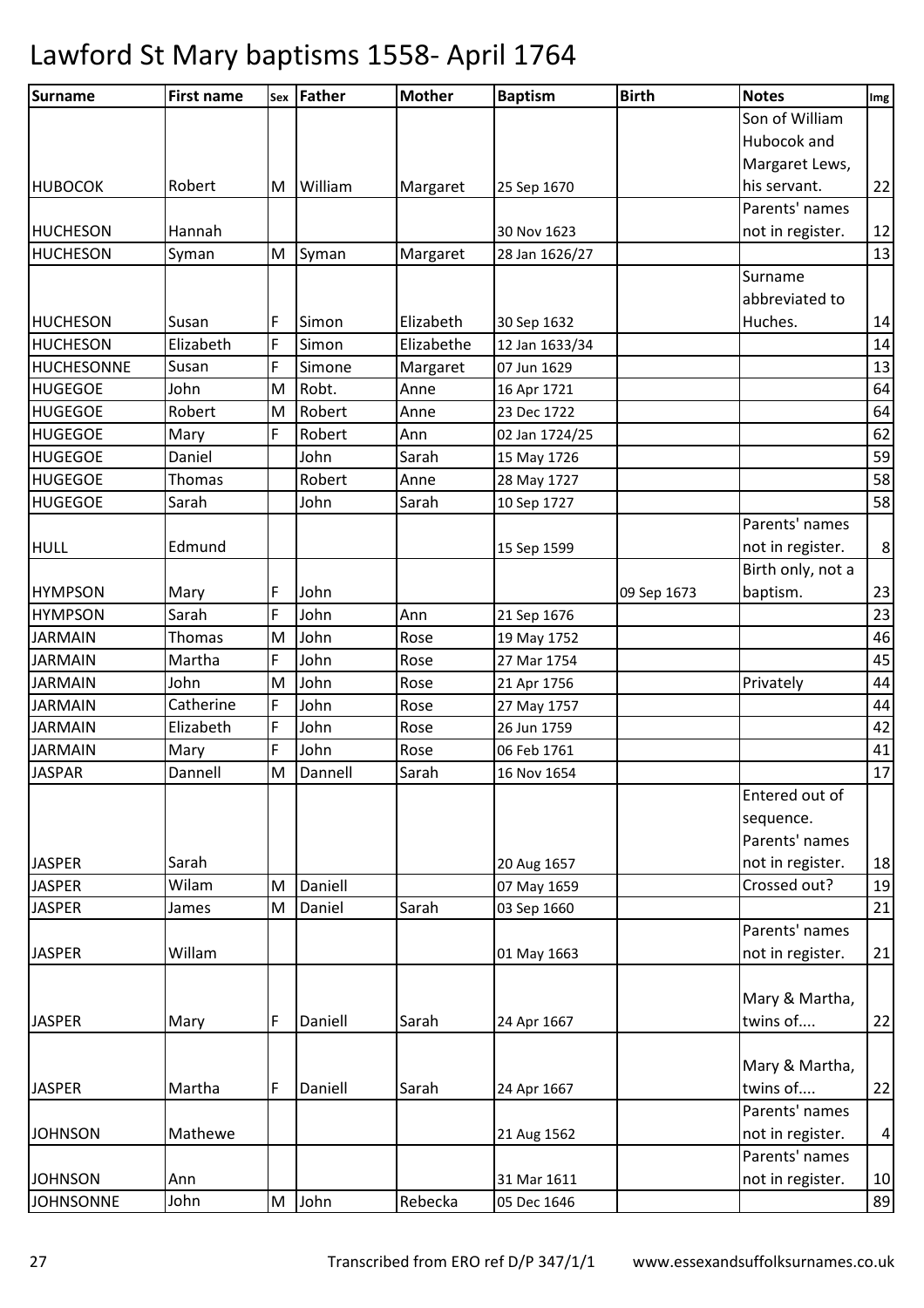| <b>Surname</b> | <b>First name</b> | Sex | Father  | <b>Mother</b> | <b>Baptism</b> | <b>Birth</b>   | <b>Notes</b>      | Img              |
|----------------|-------------------|-----|---------|---------------|----------------|----------------|-------------------|------------------|
|                |                   |     |         |               |                |                | Parents' first    |                  |
|                |                   |     |         |               |                |                | names not in      |                  |
| <b>JONES</b>   | John              | M   | ?       | ?             | 03 Aug 1718    |                | register.         | 65               |
| <b>JONES</b>   | Sarah             | F   | Edwd.   | Sarah         | 15 Jan 1720/21 |                |                   | 64               |
| <b>JORDAN</b>  | Sarah             | F   | Thomas  | Mary          | 18 Oct 1747    |                |                   | 48               |
| <b>JORDAN</b>  | Mary              | F   | Thos.   | Mary          | 19 Aug 1750    |                |                   | 47               |
| <b>JORDAN</b>  | Elizabeth         | F   | Thomas  | Mary          | 09 Aug 1752    |                |                   | 46               |
|                |                   |     |         |               |                |                | Parents' names    |                  |
| <b>JOYNER</b>  | Roberte           |     |         |               | 23 Aug 1596    |                | not in register.  | $\overline{7}$   |
| <b>JUSTICE</b> | Robert            | M   | John    | Deborah       | 20 Jul 1757    |                |                   | 44               |
| KE[E_]YES      | Beniamin          | M   | John    |               | 19 Dec 1646    |                |                   | 89               |
|                |                   |     |         |               |                |                | Enrtry reads      |                  |
|                |                   |     |         |               |                |                | "Joyce Keach his  |                  |
|                |                   |     |         |               |                |                | daughter." Is     |                  |
|                |                   |     |         |               |                |                | Joyce the child's |                  |
|                |                   |     |         |               |                |                | or the father's   |                  |
| <b>KEACH</b>   | Joyce?            |     | Joyce?  |               | 31 Aug 1586    |                | name?             | $\boldsymbol{6}$ |
|                |                   |     |         |               |                |                | Birth only, not a |                  |
| <b>KEALLER</b> | Sarah             | F   | John    | Margett       |                | 18 Mar 1653/54 | baptism           | 17               |
|                |                   |     |         |               |                |                | Parents' names    |                  |
| <b>KECHE</b>   | Peter             |     |         |               | 08 Feb 1561/62 |                | not in register.  | $\vert 4 \vert$  |
|                |                   |     |         |               |                |                | Parents' names    |                  |
| <b>KECHE</b>   | Katheryn          |     |         |               | 29 Jun 1564    |                | not in register.  | $\mathsf S$      |
|                |                   |     |         |               |                |                | Parents' names    |                  |
| <b>KECHE</b>   | Roger             |     |         |               | 13 Jul 1583    |                | not in register.  | $\mathbf{5}$     |
|                |                   |     |         |               |                |                | Parents' names    |                  |
| <b>KEELER</b>  | Francis           |     |         |               | 01 Jan 1600/1  |                | not in register.  | $\bf 8$          |
|                |                   |     |         |               |                |                | Parents' names    |                  |
| <b>KEELER</b>  | Grace             |     |         |               | 23 Aug 1601    |                | not in register.  | $\bf 8$          |
|                |                   |     |         |               |                |                | Parents' names    |                  |
| <b>KEELER</b>  | Elizabeth         |     |         |               | 17 May 1603    |                | not in register.  | $\overline{9}$   |
|                |                   |     |         |               |                |                | Parents' names    |                  |
| <b>KEELER</b>  | Gilbert           |     |         |               | 02 Apr 1605    |                | not in register.  | $\boldsymbol{9}$ |
| <b>KEELER</b>  | Mary              | F   | Henry   |               | 20 Oct 1606    |                |                   | $\overline{9}$   |
|                |                   |     |         |               |                |                | Parents' names    |                  |
| <b>KEELER</b>  | Henrie            |     |         |               | 15 Dec 1608    |                | not in register.  | 10               |
|                |                   |     |         |               |                |                | Of Manitre        |                  |
|                |                   |     |         |               |                |                | [Manningtree].    |                  |
|                |                   |     |         |               |                |                | Parents' names    |                  |
| <b>KEELER</b>  | John              |     |         |               | 24 Jan 1612/13 |                | not in register.  | 11               |
| <b>KEELER</b>  | Henery            | M   | Gilbert | Elizabeth     | 29 Dec 1632    |                |                   | 14               |
| <b>KEELER</b>  | Jeames            | M   | Henry   | Margaret      | 01 Jan 1650/51 |                |                   | 88               |
| <b>KEELER</b>  | John              | M   | John    | Susanna       | 13 Nov 1670    |                |                   | 22               |
| <b>KEELER</b>  | James             | M   | John    | Susanna       | 14 Jun 1676    |                |                   | 23               |
| KEES?          | Martha            | F   | John    | Thamasin      | 10 Oct 1627    | 29 Sep 1627    | Rees or Kees?     | 13               |
|                |                   |     |         |               |                |                | Parents' names    |                  |
| <b>KELER</b>   | Radulphe          |     |         |               | 06 Jul 1560    |                | not in register.  | $\vert 4 \vert$  |
|                |                   |     |         |               |                |                | Parents' names    |                  |
| <b>KELER</b>   | Margarett         |     |         |               | 18 Jul 1563    |                | not in register.  | $\mathbf{5}$     |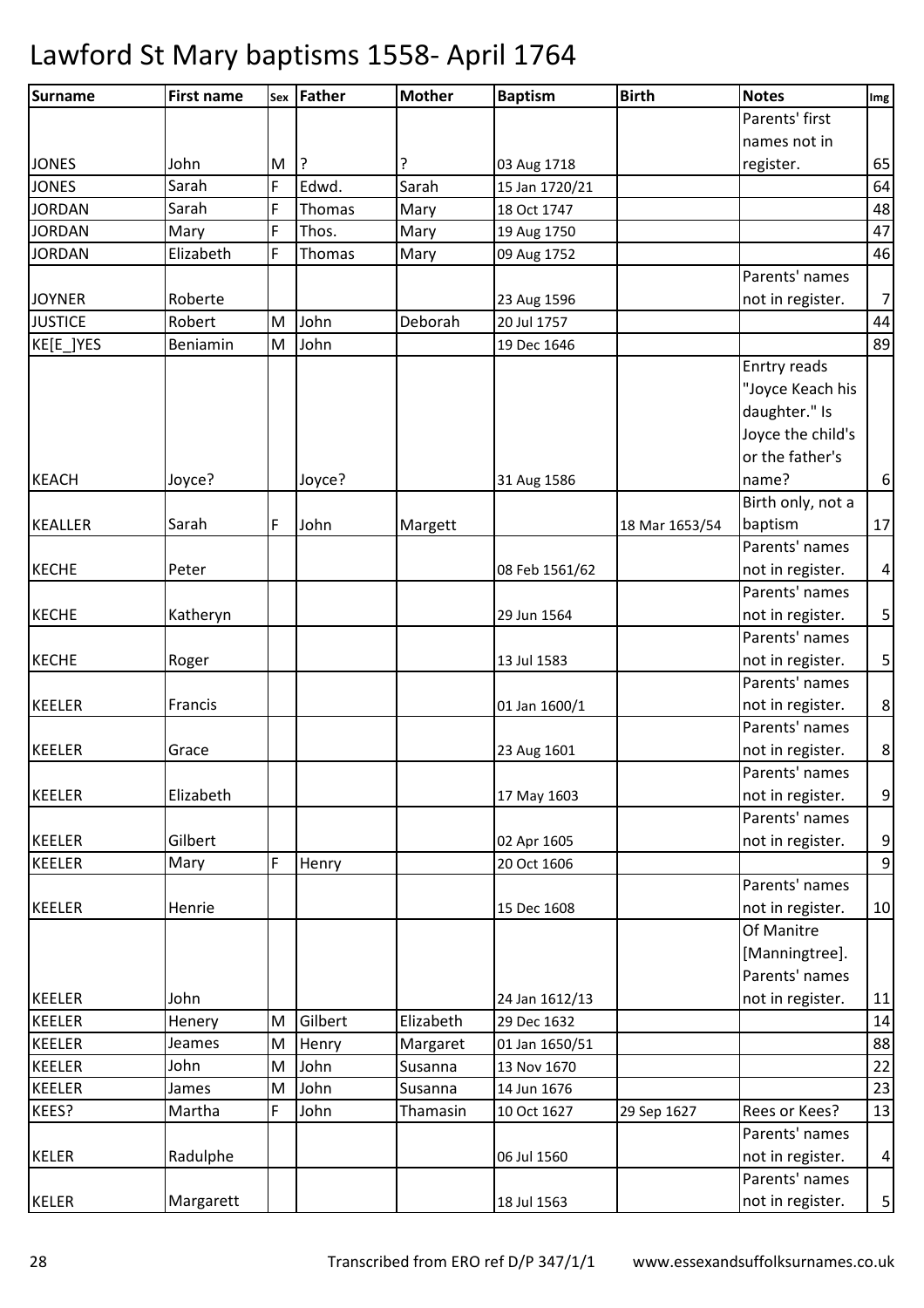| Surname         | <b>First name</b> | Sex | Father  | <b>Mother</b> | <b>Baptism</b> | <b>Birth</b>   | <b>Notes</b>      | Img              |
|-----------------|-------------------|-----|---------|---------------|----------------|----------------|-------------------|------------------|
|                 |                   |     |         |               |                |                | Parents' names    |                  |
| <b>KELER</b>    | Edward            |     |         |               | 11 Aug 1582    |                | not in register.  | 5                |
|                 |                   |     |         |               |                |                | Parents' names    |                  |
| <b>KELER</b>    | Richard           |     |         |               | 26 Jan 1583/84 |                | not in register.  | 5                |
|                 |                   |     |         |               |                |                | Parents' names    |                  |
| <b>KELER</b>    | Susan             |     |         |               | 23 Jan 1585/86 |                | not in register.  | $\boldsymbol{6}$ |
|                 |                   |     |         |               |                |                | Parents' names    |                  |
| <b>KELER</b>    | Henrie            |     |         |               | 15 Feb 1589/90 |                | not in register.  | 6                |
|                 |                   |     |         |               |                |                | Parents' names    |                  |
| <b>KELER</b>    | Anne              |     |         |               | 23 Nov 1590    |                | not in register.  | 6                |
|                 |                   |     |         |               |                |                | Parents' names    |                  |
| <b>KELER</b>    | Franncis          |     |         |               | 23 Jul 1593    |                | not in register.  | $\overline{7}$   |
|                 |                   |     |         |               |                |                | Parents' names    |                  |
| <b>KELLOCK</b>  | Robert            |     |         |               | 25 Mar 1602    |                | not in register.  | 9                |
|                 |                   |     |         |               |                |                | Parents' names    |                  |
| <b>KELLOCKE</b> | Anne              |     |         |               | 13 Feb 1596/97 |                | not in register.  | $\overline{7}$   |
| <b>KEMBAL</b>   | Vincent           | M   | Vincent | Judith        | 12 Apr 1702    |                |                   | 80               |
|                 |                   |     |         |               |                |                |                   |                  |
|                 |                   |     |         |               |                |                | Being then a year |                  |
|                 |                   |     |         |               |                |                | and a half old    |                  |
|                 |                   |     |         |               |                |                | upon the 16 of    |                  |
|                 |                   |     |         |               |                |                | the same month    |                  |
| <b>KEMBALL</b>  | Hannah            | F   | John    | Hannah        | 20 Sep 1676    | 16 Mar 1675    | in the same year. | 23               |
| <b>KEMBALL</b>  | Jerymiah          | M   | John    | Mary          | 04 Sep 1691    |                |                   | 24               |
| <b>KEMPSTER</b> | Samuell           | M   | William | Anice         | 27 Feb 1647/48 |                |                   | 89               |
|                 |                   |     |         |               |                |                | Parents' names    |                  |
| <b>KENNING</b>  | Susan             |     |         |               | 11 Mar 1604/5  |                | not in register.  | 9                |
|                 |                   |     |         |               |                |                |                   |                  |
|                 |                   |     |         |               |                |                | Gaps for parents' |                  |
|                 |                   |     |         |               |                |                | first names.      |                  |
|                 |                   |     |         |               |                |                | They're not in    |                  |
| <b>KEYES</b>    | Thomas            | M   | ?       | ?             | 19 Jun 1642    |                | the register.     | 15               |
|                 |                   |     |         |               |                |                | Parents' names    |                  |
| KILDERSLEY      | John              |     |         |               | 23 Jan 1593/94 |                | not in register.  | $\overline{7}$   |
| KINDWELMARCH    | Henery            | M   | William | Elizabeth     | 14 Mar 1624/25 |                |                   | 12               |
|                 |                   |     |         |               |                |                | Parents' names    |                  |
| <b>KINGE</b>    | Constance         |     |         |               | 29 Sep 1564    |                | not in register.  | $\mathsf S$      |
|                 |                   |     |         |               |                |                | Parents' names    |                  |
| <b>KINGE</b>    | Johane            |     |         |               | 13 Jun 1596    |                | not in register.  | $\overline{7}$   |
|                 |                   |     |         |               |                |                | Kingesberry or    |                  |
| KINGESBERRY?    | Marye             | F   | Thomas  | Susan         | 30 Jan 1625/26 |                | Ringesberry?      | 13               |
| KINGESBURIE     | Susan             | F   | Joseph  | Sarah         | 03 Jun 1632    |                |                   | 14               |
| <b>KNAPP</b>    | Hannah            | F   | Samuel  | Hannah        | 05 Sep 1750    |                | Posthumous        | 47               |
| <b>KNOLLER</b>  | John              |     | Richard | Mary          | 12 Dec 1731    |                |                   | 56               |
| <b>KUTLER</b>   | John              | M   | John    | Anne          | 21 May 1653    | 15 Mar 1651/52 |                   | 88               |
|                 |                   |     |         |               |                |                | First letter of   |                  |
|                 |                   |     |         |               |                |                | surname hard to   |                  |
|                 |                   |     |         |               |                |                | read - Rutler or  |                  |
| KUTLER?         | John              |     | M John  | Susan         | 05 Nov 1637    |                | Kutler?           | 14               |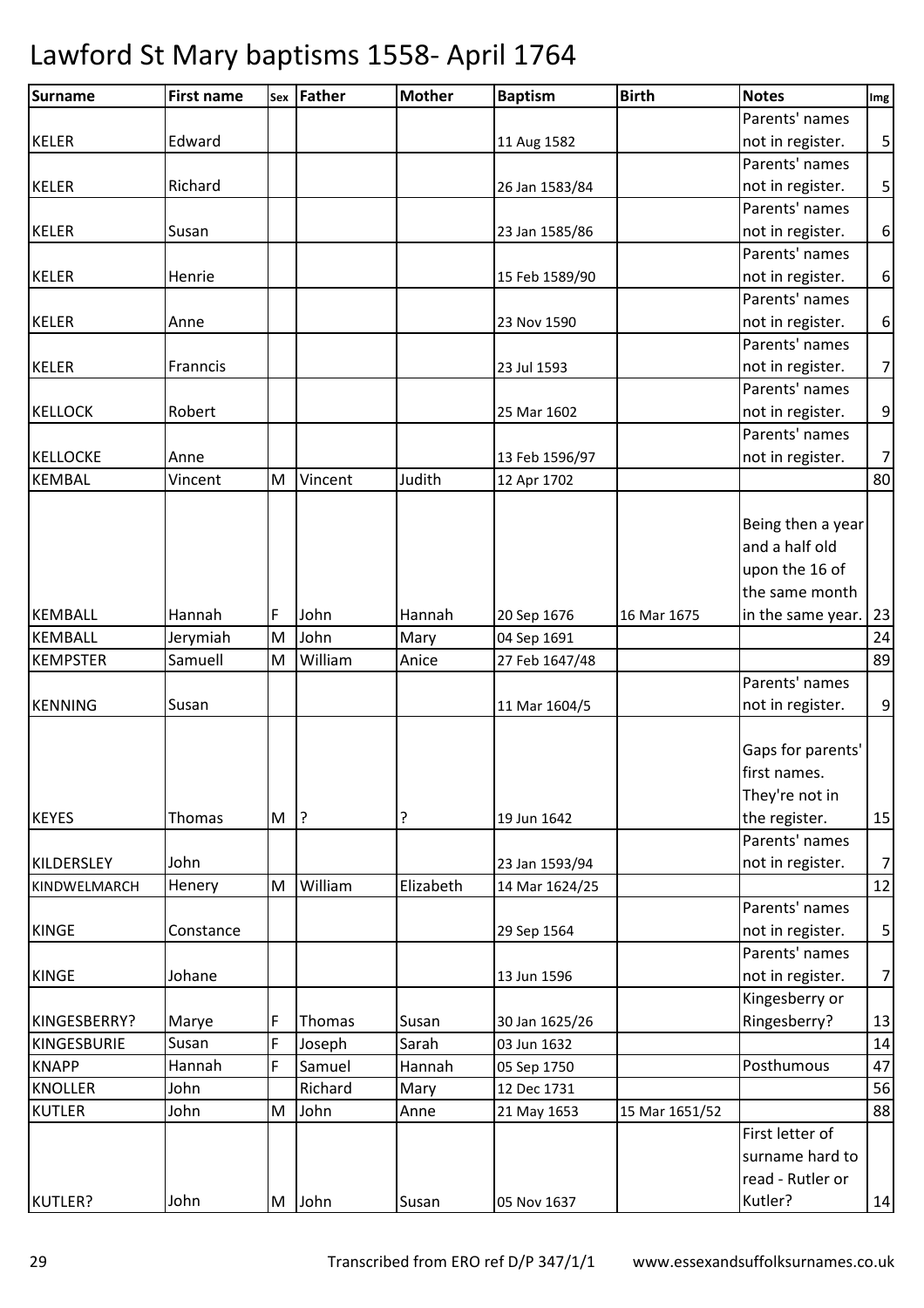| <b>Surname</b>  | <b>First name</b> | Sex | Father   | <b>Mother</b> | <b>Baptism</b> | <b>Birth</b> | <b>Notes</b>      | Img                     |
|-----------------|-------------------|-----|----------|---------------|----------------|--------------|-------------------|-------------------------|
|                 |                   |     |          |               |                |              | Parents' names    |                         |
| KYNDWELLMARCH   | Sarah             |     |          |               | 06 Jan 1622/23 |              | not in register.  | 12                      |
|                 |                   |     |          |               |                |              | Parents' names    |                         |
| LAMBERD         | Elizabeth         |     |          |               | 25 Jun 1564    |              | not in register.  | $\mathsf S$             |
|                 |                   |     |          |               |                |              | Parents' names    |                         |
| <b>LAMBERTE</b> | John              |     |          |               | 27 Sep 1561    |              | not in register.  | $\overline{\mathbf{r}}$ |
| LAND            | Samuel            | M   | John     | Martha        | 31 Mar 1745    |              |                   | 50                      |
| <b>LAND</b>     | Martha            | F   | John     | Martha        | 14 Feb 1747/48 |              |                   | 48                      |
| LANGFORD        | Jonathan          | M   | Jonathan | Ruth          | 01 Nov 1677    |              |                   | 23                      |
| LANGFORD        | John              | M   | Jonathan | Ruth          | 01 Nov 1677    |              |                   | 23                      |
|                 |                   |     |          |               |                |              | Parents' names    |                         |
| <b>LEACH</b>    | Willm.            |     |          |               | 12 Dec 1585    |              | not in register.  | $\boldsymbol{6}$        |
|                 |                   |     |          |               |                |              | Parents' names    |                         |
| <b>LEACH</b>    | Elizabeth         |     |          |               | 18 May 1589    |              | not in register.  | $\boldsymbol{6}$        |
|                 |                   |     |          |               |                |              | Parents' names    |                         |
| <b>LEACH</b>    | Elizabeth         |     |          |               | 21 Apr 1611    |              | not in register.  | 10                      |
|                 |                   |     |          |               |                |              | First name very   |                         |
|                 |                   |     |          |               |                |              | faded. Parents'   |                         |
|                 |                   |     |          |               |                |              | names not in      |                         |
| <b>LEACH</b>    | Marie?            |     |          |               | 25 Apr 1613    |              | register.         | $11\,$                  |
| <b>LEADER</b>   | Robert            | M   | Robert   | Elizabeth     | 09 Dec 1722    |              |                   | 64                      |
|                 |                   |     |          |               |                |              | Parents' names    |                         |
| <b>LECH</b>     | Fayth             |     |          |               | 07 Jul 1559    |              | not in register.  | $\overline{\mathbf{4}}$ |
|                 |                   |     |          |               |                |              | Parents' names    |                         |
| <b>LECH</b>     | John              |     |          |               | 01 Jul 1560    |              | not in register.  | $\overline{\mathbf{r}}$ |
|                 |                   |     |          |               |                |              | Parents' names    |                         |
| <b>LECH</b>     | Radulphe          |     |          |               | 20 Mar 1560/61 |              | not in register.  | $\overline{\mathbf{4}}$ |
|                 |                   |     |          |               |                |              | Parents' names    |                         |
| <b>LECHE</b>    | Willm.            |     |          |               | 15 Nov 1562    |              | not in register.  | $\overline{\mathbf{r}}$ |
|                 |                   |     |          |               |                |              | Parents' names    |                         |
| <b>LECHE</b>    | Raygnolde         |     |          |               | 10 Apr 1564    |              | not in register.  | $\mathsf S$             |
|                 |                   |     |          |               |                |              | Parents' names    |                         |
| <b>LECHE</b>    | Thomas            |     |          |               | 21 Oct 1582    |              | not in register.  | $\mathsf S$             |
|                 |                   |     |          |               |                |              | Parents' names    |                         |
| <b>LECHE</b>    | Anne              |     |          |               | 05 Mar 1583/84 |              | not in register.  | $\mathsf S$             |
|                 |                   |     |          |               |                |              |                   |                         |
|                 |                   |     |          |               |                |              | No date, just     |                         |
|                 |                   |     |          |               |                |              | says "unknown".   |                         |
|                 |                   |     |          |               |                |              | Appears in        |                         |
|                 |                   |     |          |               |                |              | register between  |                         |
|                 |                   |     |          |               |                |              | baptisms on 14    |                         |
|                 |                   |     |          |               |                |              | Nov and 19 Dec,   |                         |
|                 |                   |     |          |               |                |              | if that is        |                         |
|                 |                   |     |          |               |                |              | indicative of the |                         |
| LEECH           | William           |     |          |               | ** 1613        |              | actual date.      | 11                      |
| <b>LEECH</b>    | Elizabeth         | F   | William  | Elizabeth     | 29 Dec 1641    |              |                   | 15                      |
| <b>LEECH</b>    | Jeffery           | M   | William  |               | 29 Jan 1642/43 |              |                   | 15                      |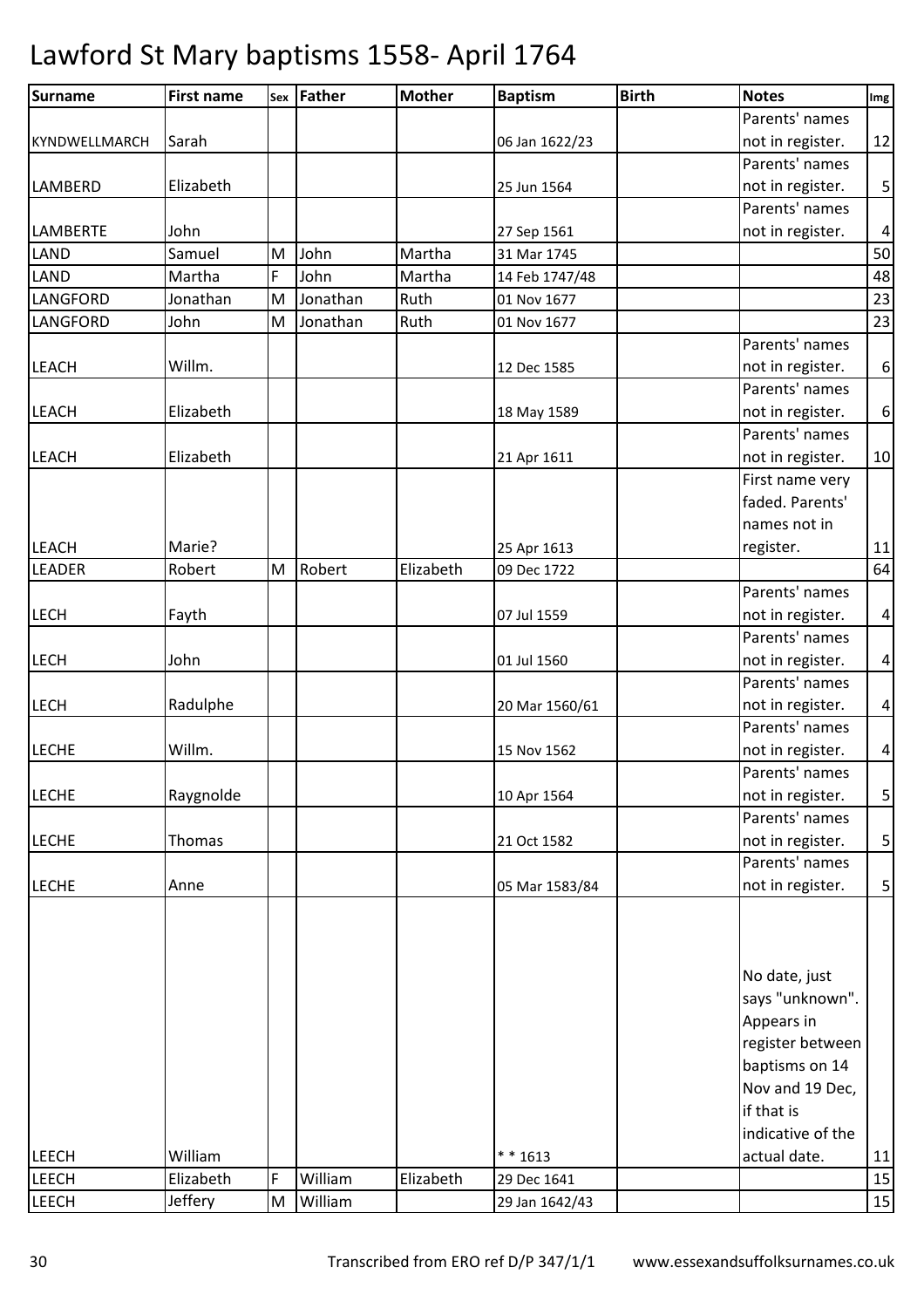| Surname                      | <b>First name</b> |   | sex Father | <b>Mother</b> | <b>Baptism</b>                | <b>Birth</b>   | <b>Notes</b>      | Img              |
|------------------------------|-------------------|---|------------|---------------|-------------------------------|----------------|-------------------|------------------|
| LEECH                        | John              | M | William    | Elizabeth     | 12 Jan 1643/44                |                |                   | 15               |
| <b>LEECH</b>                 | William           | M | William    | Elizabeth     | 21 Jan 1645/46                |                |                   | 16               |
| <b>LEECH</b>                 | Mary              | F | William    | Elizabeth     | 01 Aug 1653                   | 07 Sep 1649    |                   | 88               |
| <b>LEECH</b>                 | John              | M | William    | Elizabeth     | 01 Aug 1653                   | 16 Jan 1652/53 |                   | 88               |
| <b>LEGGON</b>                | Thomas            | M | Thomas     | Mary          | 20 Sep 1629                   |                |                   | 13               |
| LEWIS                        | John              | M | Saul       | Sarah         | 01 Dec 1681                   |                |                   | 24               |
| <b>LEWIS</b>                 | James             | M | Solomon    | Sarah         | 16 Feb 1682/83                |                |                   | 24               |
| <b>LEWIS</b>                 | Sarah             | F | Saul       | Sarah         | 20 May 1685                   |                |                   | 24               |
| <b>LEWIS</b>                 | Mary              | F | Solomon    | Sarah         | 04 Nov 1694                   |                |                   | 25               |
| <b>LEWIS</b>                 | Edward            | M | Edward     | Mary          | 13 Apr 1760                   |                |                   | 42               |
|                              |                   |   |            |               |                               |                | Son of William    |                  |
|                              |                   |   |            |               |                               |                | Hubocok and       |                  |
|                              |                   |   |            |               |                               |                | Margaret Lews,    |                  |
| <b>LEWS</b>                  | Robert            | M | William    | Margaret      | 25 Sep 1670                   |                | his servant.      | 22               |
| <b>LEWS</b>                  | Mary              | F | Edward     | Mary          | 20 Jun 1762                   |                |                   | 40               |
| LILLEY                       | Susan             | F | Henry      | Susan         | 31 Jan 1741/42                |                |                   | 52               |
| LILLY                        | Henry             | M | Henry      | Susan         | 17 Jun 1744                   |                |                   | 50               |
| LILLY                        | Mary              | F | Henry      | Susan         | 12 Nov 1746                   |                |                   | 49               |
| LILLY                        | Sarah             | F | Henry      | Susan         | 12 Aug 1749                   |                |                   | 48               |
| LILLY                        | Sarah             | F | Henry      | Susan         | 10 Nov 1750                   |                |                   | 47               |
|                              |                   |   |            |               |                               |                | Privately. Day of |                  |
|                              |                   |   |            |               |                               |                | month not in      |                  |
| <b>LILLY</b>                 | Thomas            | M | Henry      | Susan         | * Mar 1753                    |                | register.         | 46               |
| <b>LOCKER</b>                | John              | M | William    | <b>Briget</b> | 04 Feb 1650/51                |                |                   | 88               |
| <b>LOND</b>                  | John              |   | John       | Martha        | 23 Sep 1733                   |                |                   | 55               |
|                              |                   |   |            |               |                               |                | Parents' names    |                  |
| <b>LONG</b>                  | Margarett         |   |            |               | 28 Mar 1596                   |                | not in register.  | $\overline{7}$   |
| <b>LOOCKER</b>               | William           | M | William    | Alce          | 06 Oct 1649                   |                |                   | 88               |
| LOW                          | Anne              | F | John       | Elizabeth     | 20 Nov 1721                   |                |                   | 64               |
|                              |                   |   |            |               |                               |                | Parents' names    |                  |
| <b>LUCAS</b><br><b>LUCAS</b> | Sarah<br>Mary     | F | James      | Freesewith    | 02 Feb 1622/23<br>01 Dec 1633 |                | not in register.  | 12<br>14         |
| LUCUS                        | Anna              | F | James      |               | 23 Oct 1625                   |                |                   | 13               |
| LUCUS                        | Martha            | F | James      |               | 09 Mar 1627/28                |                |                   | 13               |
| LUCUS                        | John              | M | James      | Fresewith     | 11 Feb 1630/31                |                |                   | 13               |
| <b>LUCUS</b>                 | James             | M | James      | Fresewith     | 24 Sep 1637                   |                |                   | 14               |
| <b>LUFFKIN</b>               | Hannah            |   | Thos.      | Hannah        | 24 Sep 1732                   |                |                   | 56               |
| <b>LUFFKIN</b>               | Thomas            |   | Thos.      | Hannah        | 13 Jan 1733/34                |                |                   | 55               |
| <b>LUFFKYN</b>               | Thomas            | M | Thos.      | Hannah        | 09 Nov 1735                   |                |                   | 55               |
| <b>LUFFKYN</b>               | <b>Barbara</b>    |   | Thomas     | Hannah        | 17 Feb 1739/40                |                |                   | 53               |
| <b>LUFKIN</b>                | Thomas            | M | Thomas     | Susanna       | 28 Feb 1710/11                |                |                   | 73               |
| <b>LUFKIN</b>                | Susanna           | F | Thomas     | Susanna       | 02 Mar 1710/11                |                |                   | 73               |
| <b>LUFKIN</b>                | Anne              | F | Thomas     | Susanna       | 13 Aug 1714                   |                |                   | 69               |
| <b>LYKER</b>                 | Jeames            | M | John       |               | 14 May 1607                   |                |                   | $9\,$            |
|                              |                   |   |            |               |                               |                | Parents' names    |                  |
| <b>LYKER</b>                 | John              |   |            |               | 11 Apr 1614                   |                | not in register.  | 11               |
|                              |                   |   |            |               |                               |                | Parents' names    |                  |
| <b>LYN</b>                   | Elizabeth         |   |            |               | 21 Dec 1600                   |                | not in register.  | $\boldsymbol{8}$ |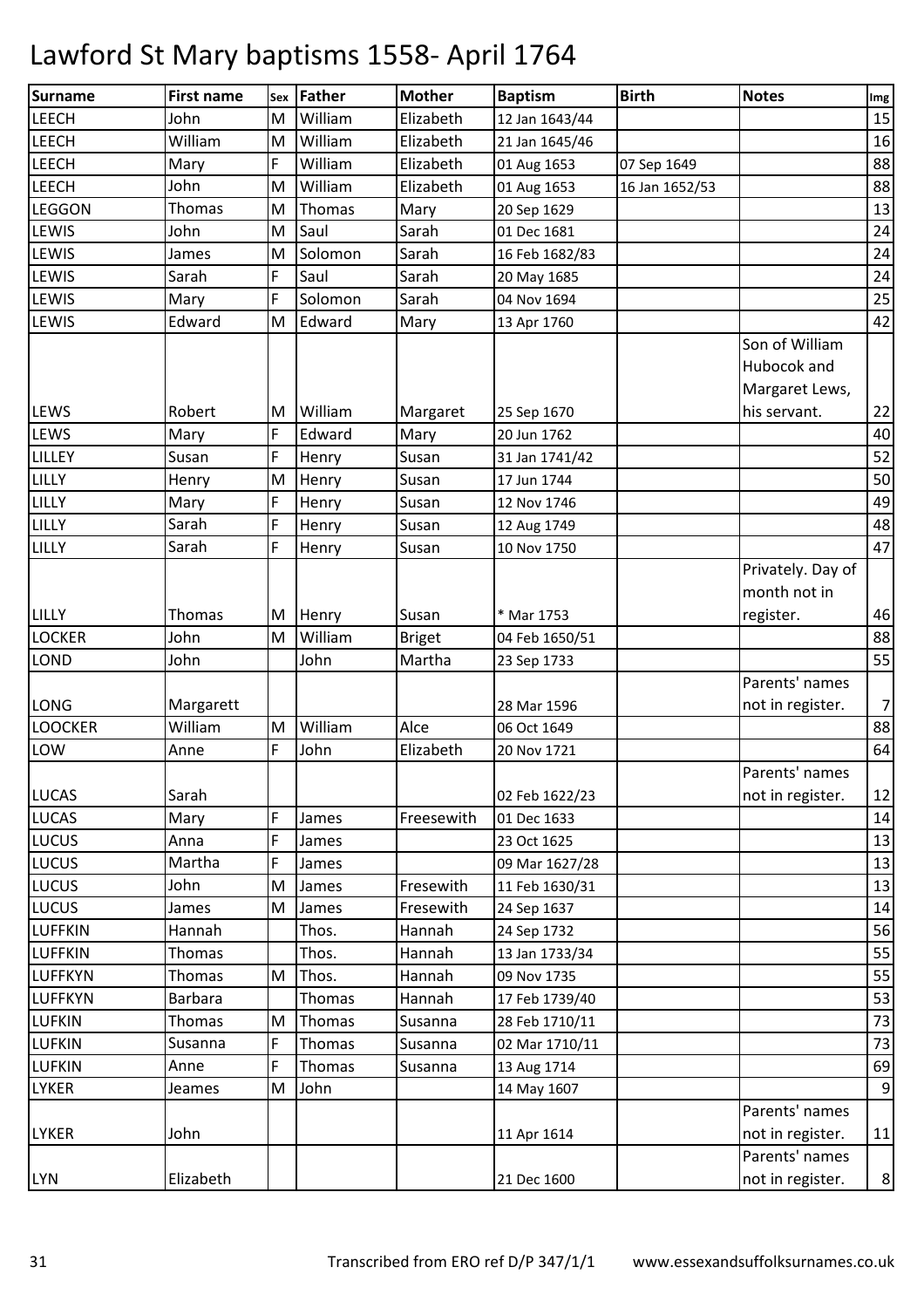| <b>Surname</b>                   | <b>First name</b> |   | sex Father | <b>Mother</b> | <b>Baptism</b>             | <b>Birth</b> | <b>Notes</b>           | Img              |
|----------------------------------|-------------------|---|------------|---------------|----------------------------|--------------|------------------------|------------------|
|                                  |                   |   |            |               |                            |              | Parents' names         |                  |
| <b>LYN</b>                       | Grisilla          |   |            |               | 19 Jul 1603                |              | not in register.       | 9                |
|                                  |                   |   |            |               |                            |              | Parents' names         |                  |
| <b>LYNN</b>                      | Thomasyn          |   |            |               | 01 Jul 1582                |              | not in register.       | $\mathsf S$      |
|                                  |                   |   |            |               |                            |              | Parents' names         |                  |
| <b>LYNNE</b>                     | Margarytt         |   |            |               | 08 Feb 1596/97             |              | not in register.       | $\overline{7}$   |
|                                  |                   |   |            |               |                            |              | Parents' names         |                  |
| <b>LYSTER</b>                    | Susan             |   |            |               | 06 Jan 1603/4              |              | not in register.       | $\boldsymbol{9}$ |
| MA[LT][LT]MAN                    | John              | M | John       | Margarett     | 03 May 1635                |              |                        | 14               |
|                                  |                   |   |            |               |                            |              | Parents' names         |                  |
| <b>MAKINGE</b>                   | Maryam            |   |            |               | 23 Sep 1562                |              | not in register.       | $\overline{a}$   |
|                                  |                   |   |            |               |                            |              | Parents' names         |                  |
| <b>MAN</b>                       | Susan             |   |            |               | 11 May 1606                |              | not in register.       | $\boldsymbol{9}$ |
|                                  |                   |   |            |               |                            |              | Parents' names         |                  |
| <b>MAN</b>                       | Richard           |   |            |               | 03 Jul 1607                |              | not in register.       | 10               |
|                                  |                   |   |            |               |                            |              | Parents' names         |                  |
| <b>MAN</b>                       | Thomas            |   |            |               | 09 Aug 1612                |              | not in register.       | 11               |
|                                  |                   |   |            |               |                            |              | Parents' names         |                  |
| <b>MAN</b>                       | Edward            |   |            |               | 11 Dec 1614                |              | not in register.       | 11               |
| <b>MAN</b>                       | Richarde          | M | Ric.       | Elizabeth     | 08 Apr 1638                |              |                        | 15               |
| <b>MAN</b>                       | Sarah             | F | Richd.     | Elizabeth     | 27 Feb 1641/42             |              |                        | 15               |
|                                  |                   |   |            |               |                            |              | Parents' names         |                  |
| <b>MANNING</b>                   | Robert            |   |            |               | 14 Jan 1598/99             |              | not in register.       | 8                |
|                                  |                   |   |            |               |                            |              | Parents' names         |                  |
| <b>MANNING</b>                   | Margaret          |   |            |               | 20 Jul 1600                |              | not in register.       | 8                |
|                                  |                   |   |            |               |                            |              | Parents' names         |                  |
| <b>MANNING</b>                   | John              |   |            |               | 18 Oct 1601                |              | not in register.       | 8                |
|                                  |                   |   |            |               |                            |              | Daughter of            |                  |
|                                  |                   |   |            |               |                            |              | Triphena               |                  |
|                                  |                   |   |            |               |                            |              | Manning - the          |                  |
|                                  |                   |   |            |               |                            |              | mother was             |                  |
| <b>MANNING</b>                   |                   |   |            |               |                            |              | buried the same        |                  |
|                                  | Triphena          | F |            | Triphena      | 05 Dec 1604                |              | day.<br>Parents' names | $\boldsymbol{9}$ |
|                                  | Rachell           |   |            |               |                            |              |                        |                  |
| <b>MANNING</b><br><b>MANNING</b> | Mary              | F | Thomas     | Mary          | 12 Oct 1607<br>03 Sep 1677 |              | not in register.       | 10<br>23         |
|                                  |                   |   |            |               |                            |              |                        |                  |
|                                  |                   |   |            |               |                            |              |                        |                  |
|                                  |                   |   |            |               |                            |              | No date, but           |                  |
|                                  |                   |   |            |               |                            |              | follows a              |                  |
|                                  |                   |   |            |               |                            |              | baptism on 16          |                  |
|                                  |                   |   |            |               |                            |              | Feb 1723/4, and        |                  |
|                                  |                   |   |            |               |                            |              | is included in         |                  |
|                                  |                   |   |            |               |                            |              | 1723 baptisms,         |                  |
|                                  |                   |   |            |               |                            |              | so presumably          |                  |
|                                  |                   |   |            |               |                            |              | took place in Feb      |                  |
| <b>MANNING</b>                   | Jacob             | M | George     | Sarah         | $* * 1723/4$               |              | or Mar that year.      | 62               |
| <b>MANNING</b>                   | Richard           |   | George     | Sarah         | 11 Feb 1727/28             |              |                        | 58               |
| <b>MANNING</b>                   | Mary              | F | George     | Mary          | 24 Apr 1748                |              |                        | 48               |
|                                  |                   |   |            |               |                            |              |                        |                  |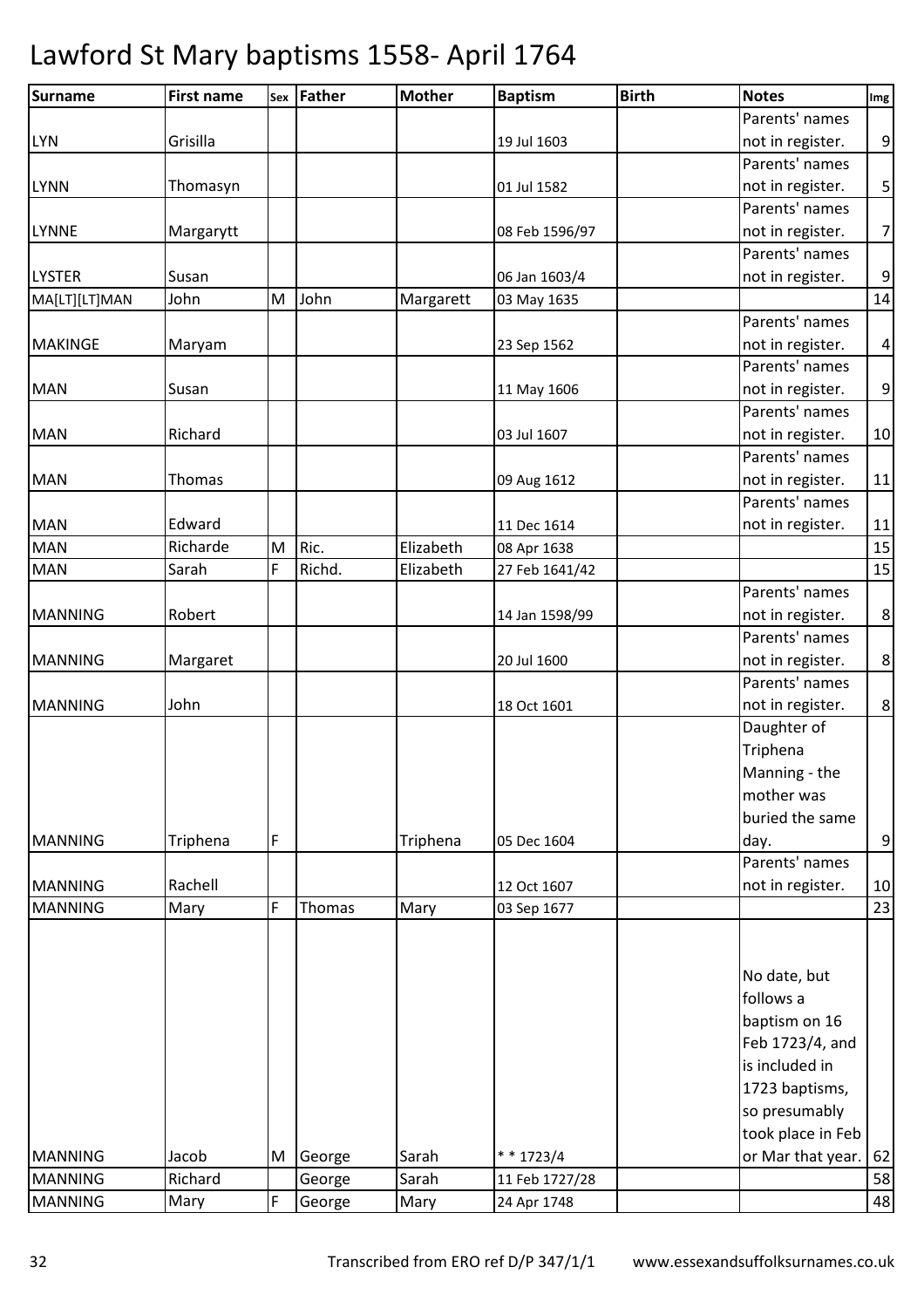| <b>Surname</b> | <b>First name</b> | Sex | Father  | <b>Mother</b> | <b>Baptism</b> | <b>Birth</b> | <b>Notes</b>     | Img              |
|----------------|-------------------|-----|---------|---------------|----------------|--------------|------------------|------------------|
| <b>MANNING</b> | Sarah             | F   | George  | Mary          | 06 May 1750    |              |                  | 47               |
| <b>MANNING</b> | George            | M   | Jacob   | Hannah        | 05 Apr 1752    |              |                  | 47               |
| <b>MANNING</b> | George            | M   | George  | Mary          | 01 Oct 1752    |              |                  | 46               |
| <b>MANNING</b> | Mary              | F   | Jacob   | Hannah        | 22 Jul 1753    |              |                  | 46               |
| <b>MANNING</b> | Martha            | F   | Jacob   | Hannah        | 01 Jun 1755    |              |                  | 45               |
| <b>MANNING</b> | Jacob             | M   | Jacob   | Hannah        | 02 Apr 1758    |              |                  | 43               |
| <b>MANNING</b> | John              | M   | Jacob   | Hannah        | 02 Mar 1760    |              |                  | 42               |
| <b>MANNING</b> | Sarah             | F   | Jacob   | Hannah        | 04 Dec 1761    |              |                  | 41               |
|                |                   |     |         |               |                |              | Parents' names   |                  |
| <b>MANNYNG</b> | Rachell           |     |         |               | 28 Feb 1558/59 |              | not in register. | $\overline{a}$   |
|                |                   |     |         |               |                |              | Parents' names   |                  |
| <b>MANNYNG</b> | Willm.            |     |         |               | 15 Nov 1562    |              | not in register. | $\pmb{4}$        |
|                |                   |     |         |               |                |              | Parents' names   |                  |
| <b>MANYNG</b>  | Edmund            |     |         |               | 21 Feb 1560/61 |              | not in register. | $\pmb{4}$        |
| <b>MARLOW</b>  | George            |     |         | Joanna        | 08 Sep 1700    |              | A base child     | 81               |
| <b>MARTEN</b>  | John              |     | John    | Mary          | 01 Oct 1727    | 25 Sep 1727  |                  | 58               |
|                |                   |     |         |               |                |              | Parents' names   |                  |
| <b>MARTIN</b>  | John              |     |         |               | 27 Sep 1598    |              | not in register. | $\bf 8$          |
|                |                   |     |         |               |                |              | Parents' names   |                  |
| <b>MARTIN</b>  | Marie             |     |         |               | 07 Sep 1600    |              | not in register. | $\bf 8$          |
|                |                   |     |         |               |                |              | Parents' names   |                  |
| <b>MARTIN</b>  | John              |     |         |               | 05 Feb 1603/4  |              | not in register. | 9                |
|                |                   |     |         |               |                |              | Parents' names   |                  |
| <b>MARTIN</b>  | Susan             |     |         |               | 22 Apr 1606    |              | not in register. | $\boldsymbol{9}$ |
| <b>MARTIN</b>  | Philip            | M   | Philip  | Mary          | 30 Oct 1743    |              |                  | 51               |
| <b>MARTIN</b>  | Mary              | F   | Philip  | Mary          | 24 Nov 1745    |              |                  | 50               |
|                |                   |     |         |               |                |              | Full date not    |                  |
|                |                   |     |         |               |                |              | given; just says |                  |
|                |                   |     |         |               |                |              | "beginning of    |                  |
|                |                   |     |         |               |                |              | September."      |                  |
|                |                   |     |         |               |                |              | Parents' names   |                  |
| <b>MARTYN</b>  | Pirsinall         |     |         |               | * Sep 1592     |              | not in register. | $\overline{7}$   |
|                |                   |     |         |               |                |              | Parents' names   |                  |
| <b>MARTYN</b>  | Thomas            |     |         |               | 25 Apr 1596    |              | not in register. | $\overline{7}$   |
|                |                   |     |         |               |                |              | Parents' names   |                  |
| <b>MATTRES</b> | Elizabeth         |     |         |               | 21 Sep 1561    |              | not in register. | $\pmb{4}$        |
| <b>MAY</b>     | Martha            | F   | George  | Martha        | 11 Apr 1656    |              |                  | 18               |
| <b>MAY</b>     | Mary              | F   | Arthur  | Williman      | 10 Jun 1705    |              |                  | 77               |
| <b>MAY</b>     | Arthur            | M   | Arthur  | Willeman      | 07 Feb 1707/8  |              |                  | 75               |
| <b>MAY</b>     | <b>Thomas</b>     | M   | Arthur  | Wilmonson     | 30 Jul 1710    |              |                  | 73               |
| <b>MAY</b>     | William           | M   | Arthur  | Williman      | 23 Nov 1712    |              |                  | 70               |
| <b>MAYE</b>    | Sara              | F   | Georg   | Martha        | 13 Jun 1659    |              |                  | 19               |
| <b>MAYER</b>   | John              |     | John    | Alice         | 09 Mar 1731/32 |              |                  | 56               |
| <b>MAYER</b>   | Alice             |     | John    | Alice         | 04 Mar 1732/33 |              | In private.      | 56               |
| <b>MEAKEN</b>  | Nathanell         | M   | Samuell | Mary          | 20 Oct 1639    |              |                  | 15               |
| <b>MEAKEN</b>  | Martha            | F   | Samuell | Mary          | 23 Oct 1641    |              |                  | 15               |
| <b>MEAKEN</b>  | Nathaniell        | M   | Samuell | Mary          | 01 Jul 1649    |              |                  | 88               |
| <b>MEAKIN</b>  | John              | M   | Samuell | Mary          | 19 Nov 1643    |              |                  | 15               |
| <b>MEAKINS</b> | John              | M   | Samuell | Mary          | 12 Nov 1637    |              |                  | 15               |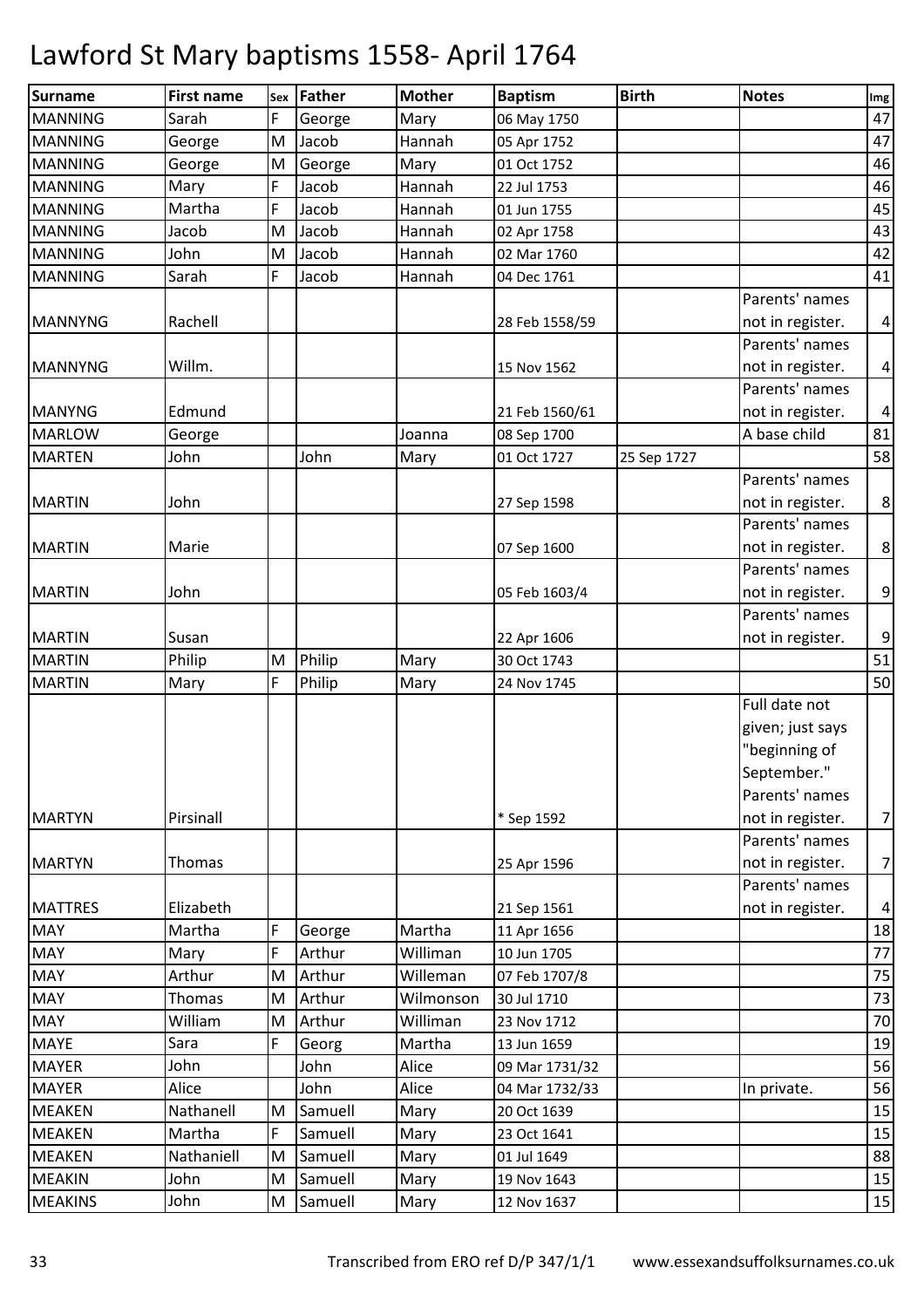| Surname          | <b>First name</b> | Sex | Father     | <b>Mother</b> | <b>Baptism</b> | <b>Birth</b> | <b>Notes</b>                                                                                                                                                                                                           | Img              |
|------------------|-------------------|-----|------------|---------------|----------------|--------------|------------------------------------------------------------------------------------------------------------------------------------------------------------------------------------------------------------------------|------------------|
| <b>MERRELES</b>  | Susan             | F   | Nathaniell | Susan         | 12 Dec 1638    |              |                                                                                                                                                                                                                        | 15               |
| <b>MERRILLES</b> | Abraham           | M   | Nathaniell | Susan         | 09 Apr 1637    |              |                                                                                                                                                                                                                        | 14               |
| <b>MERRLE</b>    | John              | M   | Nathaniell | Susan         | 13 May 1635    |              |                                                                                                                                                                                                                        | 14               |
| <b>MILLES</b>    | William           | M   | Anthonie   | Elizabeth     | 08 Mar 1628/29 |              |                                                                                                                                                                                                                        | 13               |
| <b>MILLES</b>    | Edward            | M   | Anthonie   | Elizabeth     | 16 Sep 1632    |              |                                                                                                                                                                                                                        | 14               |
|                  |                   |     |            |               |                |              | Parents' names                                                                                                                                                                                                         |                  |
| <b>MILLS</b>     | Margerie          |     |            |               | 21 Mar 1601/2  |              | not in register.                                                                                                                                                                                                       | $\boldsymbol{9}$ |
| <b>MILNER</b>    | William           | M   | William    | Sarah         | 06 Jul 1660    |              |                                                                                                                                                                                                                        | 21               |
| <b>MILNER</b>    | Marie             | F   | William    | Sarah         | 28 Apr 1663    | 16 Apr 1663  |                                                                                                                                                                                                                        | 21               |
| <b>MOLTON</b>    | Thomas            |     | John       | Susan         | 03 Apr 1709    |              | Thomas & Anne,<br>children of John<br>& Susan Molton                                                                                                                                                                   | 74               |
| <b>MOLTON</b>    | Anne              |     | John       | Susan         | 03 Apr 1709    |              | Thomas & Anne,<br>children of John<br>& Susan Molton                                                                                                                                                                   | 74               |
| <b>MOOR</b>      | Stephen           |     |            |               | 16 Aug 1701    | $* * 1687$   | Stephen Moor, a<br>boy of about 14<br>yeares old,<br>apprentice to<br>James Munt.<br>(Transcriber's<br>note: Stephen's<br>mother's<br>surname isn't<br>necessarily Munt<br>- this is the<br>surname of his<br>master). | 81               |
| <b>MOOR</b>      | Mary              | F   | Thomas     | Mary          | 23 Feb 1717/18 |              |                                                                                                                                                                                                                        | 66               |
| <b>MOOR</b>      | Stephen           | M   | Tho.       |               | 04 Feb 1718/19 |              |                                                                                                                                                                                                                        | 65               |
| <b>MOOR</b>      | Mary              | F   | Thomas     | Mary          | 02 Jan 1721/22 |              | Privately.                                                                                                                                                                                                             | 64               |
| <b>MOOR</b>      | Isaac             | M   | Thomas     | Mary          | 26 Jan 1722/23 |              |                                                                                                                                                                                                                        | 62               |
| <b>MOORE</b>     | Henry             | M   | Thomas     | Mary          | 19 Oct 1715    |              |                                                                                                                                                                                                                        | 68               |
| <b>MOORE</b>     | Abraham           | M   | Thomas     | Mary          | 03 Jan 1716/17 |              |                                                                                                                                                                                                                        | 67               |
| <b>MOORE</b>     | Rebekah           | F   | Isaac      | Rose          | 24 Apr 1748    |              |                                                                                                                                                                                                                        | 48               |
| <b>MOORE</b>     | Mary              | F   | Isaac      | Rose          | 06 Aug 1749    |              |                                                                                                                                                                                                                        | 48               |
| <b>MOORE</b>     | Rose              | F   | Isaac      | Rose          | 28 Oct 1750    |              |                                                                                                                                                                                                                        | 47               |
| <b>MOORE</b>     | Mary              | F   | Isaac      | Rose          | 03 Oct 1752    |              |                                                                                                                                                                                                                        | 46               |
| <b>MOORE</b>     | Rachel            | F   | Isaac      | Rose          | 03 Nov 1754    |              |                                                                                                                                                                                                                        | 45               |
| <b>MOORE</b>     | Mary              | F   | Isaac      | Rose          | 07 Aug 1756    |              | Privately.                                                                                                                                                                                                             | 44               |
|                  |                   |     |            |               |                |              | Parents' names                                                                                                                                                                                                         |                  |
| <b>MORDEN</b>    | Anne              |     |            |               | 22 Dec 1583    |              | not in register.                                                                                                                                                                                                       | $\mathsf S$      |
| <b>MULE</b>      | Thomis            | M   | John       |               | 11 Sep 1663    | 25 Aug 1663  |                                                                                                                                                                                                                        | 21               |
| <b>MULLE</b>     | Jonathan          | M   | John       | Marey         | 12 Sep 1664    |              |                                                                                                                                                                                                                        | 22               |
| <b>MULLE</b>     | Thomas            | M   | John       | Mary          | 29 Sep 1666    |              |                                                                                                                                                                                                                        | $22$             |
| <b>MULLE</b>     | John              | M   | John       | Mary          | 01 Feb 1668/69 |              |                                                                                                                                                                                                                        | $\overline{22}$  |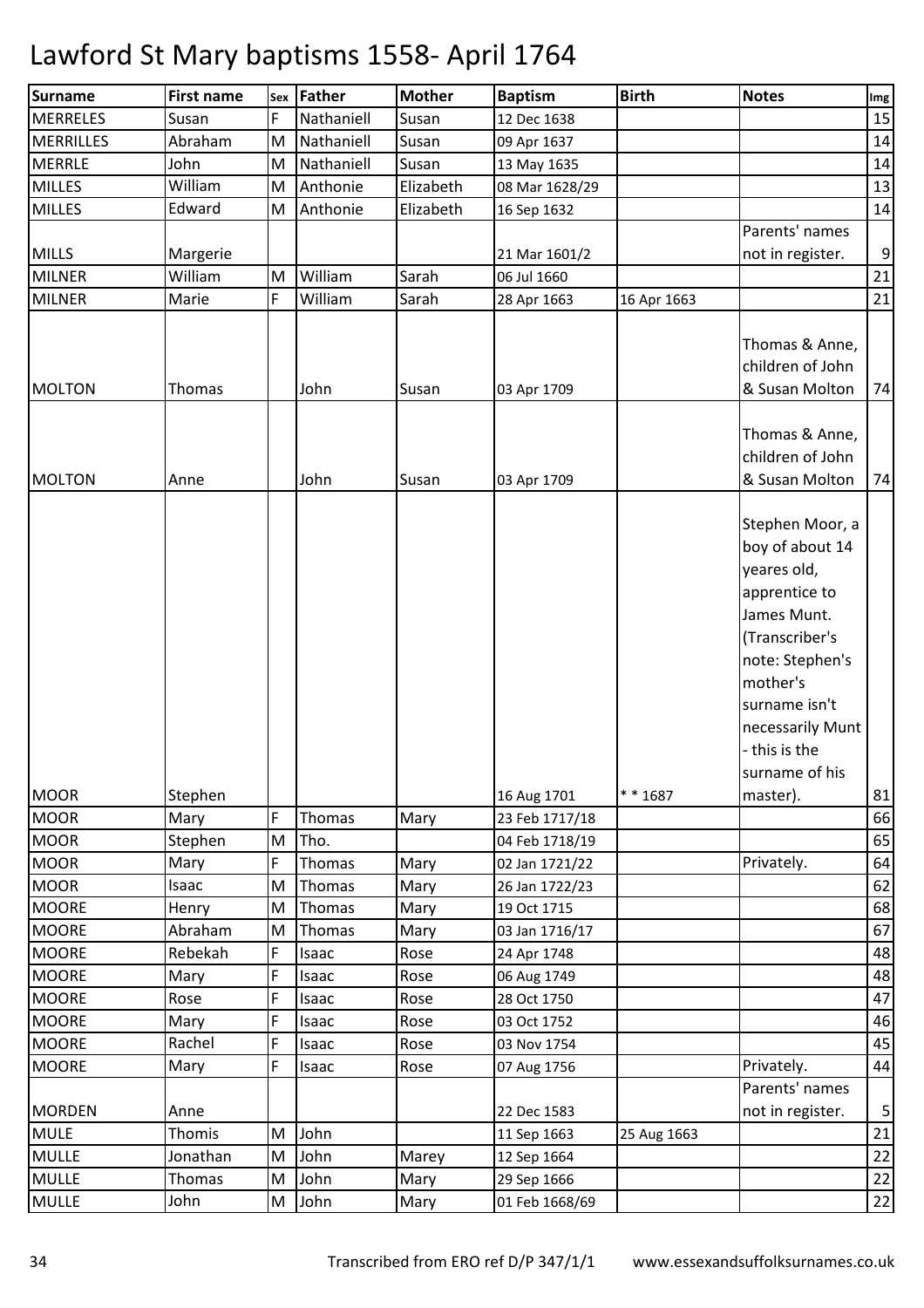| Surname        | <b>First name</b> |   | sex Father | <b>Mother</b> | <b>Baptism</b> | <b>Birth</b>   | <b>Notes</b>                                                                                                                       | Img             |
|----------------|-------------------|---|------------|---------------|----------------|----------------|------------------------------------------------------------------------------------------------------------------------------------|-----------------|
| <b>MULLY</b>   | John              | M | John       | Christyan     | 04 Sep 1659    |                |                                                                                                                                    | 19              |
| <b>MUNT</b>    | Jeames            | M | Jeams      | Anne          | 11 Apr 1692    |                |                                                                                                                                    | 25              |
| <b>MUNT</b>    | Jeoffrey          | M | James      | Anne          | 20 Feb 1693/94 |                |                                                                                                                                    | 25              |
| <b>MUNT</b>    | Rachel            | F | James      | Anne          | 07 Jul 1695    | 26 Jun 1695    |                                                                                                                                    | 25              |
| <b>MUNT</b>    | Sarah             | F | James      | Anne          | 11 Mar 1697/98 |                |                                                                                                                                    | 26              |
| <b>MUNT</b>    | Jeoffrey          | M | James      | Ann           | 08 Mar 1699/00 | 08 Mar 1699/00 |                                                                                                                                    | 27              |
|                |                   |   |            |               |                |                | Stephen Moor, a<br>boy of about 14<br>yeares old,<br>apprentice to<br>James Munt.<br>(Transcriber's<br>note: Stephen's<br>mother's |                 |
| <b>MUNT</b>    | Stephen           |   |            |               | 16 Aug 1701    | $* * 1687$     | surname isn't<br>necessarily Munt<br>- this is the<br>surname of his<br>master).                                                   | 81              |
| <b>MUNT</b>    | Mary              | F | James      | Ann           | 20 May 1702    |                |                                                                                                                                    | 80              |
| <b>MUNT</b>    | John              | M | James      | Anne          | 06 Sep 1705    |                |                                                                                                                                    | 77              |
| <b>MURELLS</b> | Nathaneel         | M | Nathaneel  | Susan         | 25 May 1634    |                |                                                                                                                                    | 14              |
|                |                   |   |            |               |                |                | Parents' names                                                                                                                     |                 |
| <b>MYLLES</b>  | Rebecka           |   |            |               | 11 Feb 1562/63 |                | not in register.                                                                                                                   | 5               |
| <b>NEAVE</b>   | John              | M | Gorge      | Mary          | 27 Sep 1647    |                |                                                                                                                                    | 89              |
| <b>NEAVE</b>   | Jerymya           | M | George     | Marthew       |                | 12 Mar 1653/54 | Birth only, not a<br>baptism                                                                                                       | 17              |
| <b>NEVE</b>    | Willm.            |   |            |               | 10 Dec 1592    |                | Parents' names<br>not in register.<br>Parents' names                                                                               | $7 \frac{1}{2}$ |
| <b>NEVE</b>    | Ann               |   |            |               | 17 Dec 1609    |                | not in register.<br>Parents' names                                                                                                 | 10              |
| <b>NEVE</b>    | Robert            |   |            |               | 18 Aug 1611    |                | not in register.<br>Parents' names                                                                                                 | 10              |
| <b>NEVE</b>    | Christopher       |   |            |               | 13 Oct 1611    |                | not in register.<br>Parents' names                                                                                                 | 10              |
| <b>NEVE</b>    | Thomas            |   |            |               | 15 Feb 1612/13 |                | not in register.<br>Parents' names                                                                                                 | 11              |
| <b>NEVE</b>    | Elizabeth         |   |            |               | 20 Mar 1613/14 |                | not in register.<br>Parents' names                                                                                                 | 11              |
| <b>NEVE</b>    | An                |   |            |               | 28 May 1615    |                | not in register.                                                                                                                   | 11              |
| <b>NEVE</b>    | Mary              | F | George     | Martha        | 22 Jun 1645    |                |                                                                                                                                    | 16              |
| <b>NEVE</b>    | Beniamin          | M | Gorge      | Martha        | 20 Mar 1649/50 |                |                                                                                                                                    | 88              |
| <b>NEVE</b>    | Martha            | F | Gorge      | Martha        | 05 Aug 1652    |                |                                                                                                                                    | 88              |
| <b>NEWMAN</b>  | George            |   |            |               | 30 Jul 1592    |                | Parents' names<br>not in register.                                                                                                 | 7               |
| <b>NEWMAN</b>  | Sarah             | F | John       | Elizabeth     | 26 Oct 1712    |                |                                                                                                                                    | 70              |
| <b>NEWMAN</b>  | John              | M | John       | Mary          | 28 Oct 1722    |                |                                                                                                                                    | 64              |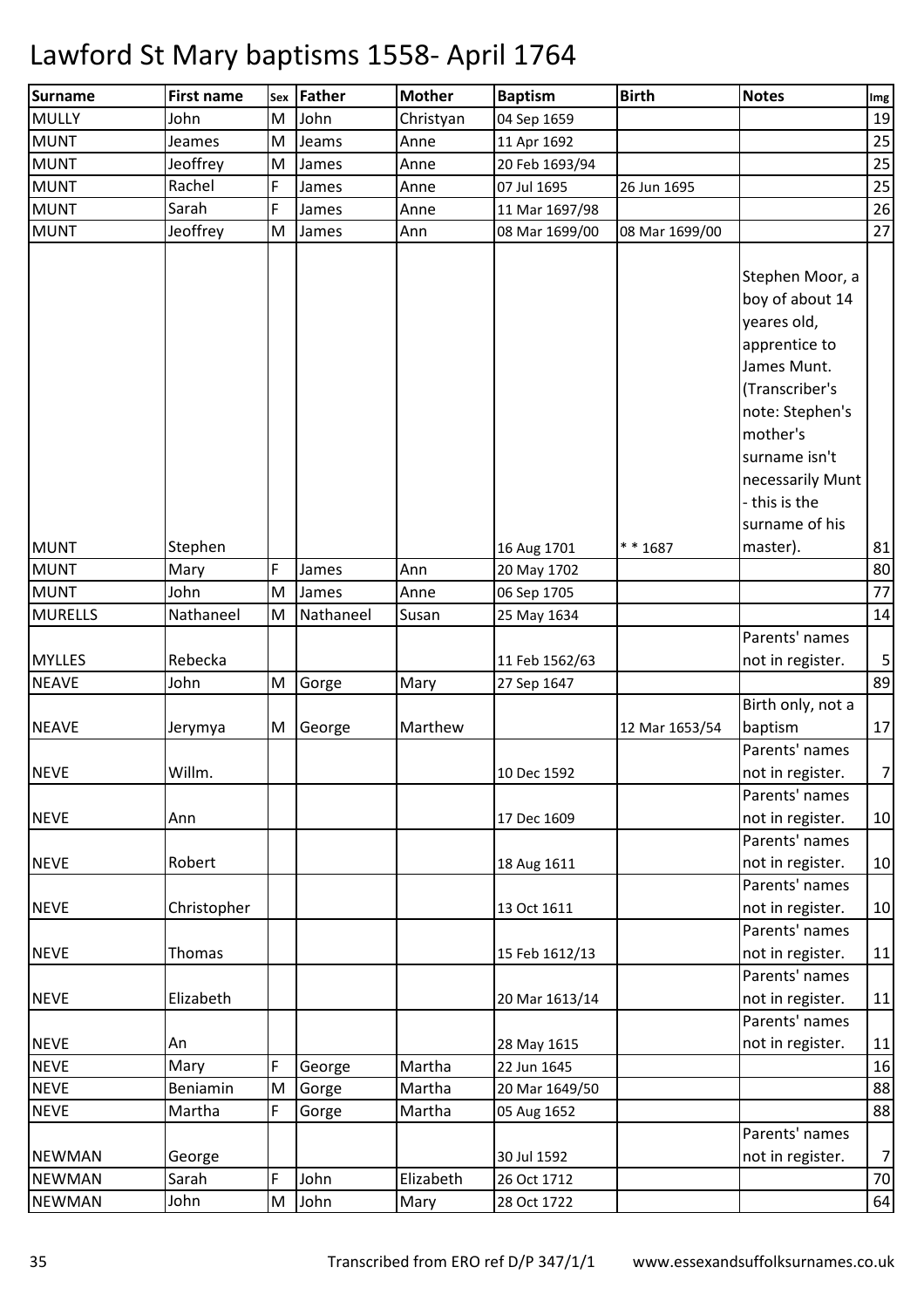| <b>Surname</b>   | <b>First name</b> | Sex | Father   | <b>Mother</b> | <b>Baptism</b> | <b>Birth</b> | <b>Notes</b>                                                                       | Img            |
|------------------|-------------------|-----|----------|---------------|----------------|--------------|------------------------------------------------------------------------------------|----------------|
| <b>NEWMAN</b>    | Mary              | F   | John     | Mary          | 09 Dec 1724    |              |                                                                                    | 62             |
| <b>NEWMAN</b>    | William           |     | John     | Mary          | 15 Mar 1726/27 |              |                                                                                    | 59             |
| <b>NEWMAN</b>    | Mary              |     | John     | Mary          | 07 Nov 1731    |              |                                                                                    | 56             |
| <b>NEWMAN</b>    | William           | M   | John     |               | 02 Mar 1734/35 |              |                                                                                    | 55             |
| NICKHOULDSONNE   | John              |     |          |               | 24 Mar 1623/24 |              | An intriguing<br>spelling of<br>"Nicholson".<br>Parents' names<br>not in register. | 12             |
| NICKHOULDSONNE   | Nathandell        |     |          |               | 24 Mar 1623/24 |              | An intriguing<br>spelling of<br>"Nicholson".<br>Parents' names<br>not in register. | 12             |
| <b>NOEFE</b>     | Elizabeth         |     |          |               | 05 Aug 1593    |              | Parents' names<br>not in register.                                                 | $\overline{7}$ |
| <b>NORMAN</b>    | Rebecka           | F   | John     | Joane         | 16 Jun 1646    |              | Abode:<br>Manningtree                                                              | 16             |
| <b>NOUFF</b>     | John              |     |          |               | 10 May 1601    |              | Parents' names<br>not in register.<br>Parents' names                               | $\bf 8$        |
| <b>NOUFF</b>     | Thomas            |     |          |               | 02 Dec 1604    |              | not in register.<br>Parents' names                                                 | $9\,$          |
| <b>NOUFFE</b>    | Mary              |     |          |               | 29 May 1597    |              | not in register.                                                                   | $\bf 8$        |
| <b>OFFORD</b>    | John              | M   | John     | Elizabeth     | 25 Apr 1714    |              |                                                                                    | 69             |
| <b>OFFORD</b>    | Robert            | M   | John     | Elizabeth     | 06 May 1716    |              |                                                                                    | 67             |
| <b>OLBON</b>     | Jonathan          | M   | John     |               | 16 Mar 1661/62 |              |                                                                                    | 21             |
| <b>OLBONE</b>    | Allice            | F   | John     | Mary          | 18 Mar 1701/2  |              |                                                                                    | 80             |
| <b>OLBONE</b>    | Sarah             | F   | John     | Sarah         | 21 Mar 1702/3  |              |                                                                                    | 79             |
| <b>OLBONE</b>    | John              | M   | John     | Sarah         | 18 Mar 1704/5  |              |                                                                                    | 77             |
| <b>OPENSHAWE</b> | Jeffery           |     |          |               | 14 Jan 1592/93 |              | Parents' names<br>not in register.                                                 | $\overline{7}$ |
| <b>ORFORD</b>    | Daniel            | M   | John     | Elizabeth     | 22 Nov 1719    |              |                                                                                    | 65             |
| <b>ORFORD</b>    | Nicholas          | M   | John     | Elizabeth     | 01 Jun 1722    |              |                                                                                    | 64             |
| <b>ORFORD</b>    | Shadrack          | M   | John     | Elizabet      | 26 Sep 1723    |              |                                                                                    | 62             |
| <b>ORFORD</b>    | Robert            | M   | John     | Elizabeth     | 17 Mar 1724/25 |              |                                                                                    | 62             |
| <b>ORFORD</b>    | James             |     | John     | Elizabeth     | 12 Nov 1727    |              |                                                                                    | 58             |
| <b>ORFORD</b>    | Anne              | F   | John     | Anne          | 04 Jan 1740/41 |              |                                                                                    | 52             |
| <b>ORFORD</b>    | Elizabeth         | F   | John     | Anne          | 13 Mar 1742/43 |              |                                                                                    | 51             |
| <b>ORFORD</b>    | John              | M   | John     | Anne          | 24 Feb 1744/45 |              |                                                                                    | 50             |
| <b>ORFORD</b>    | Samuel            | M   | John     | Ann           | 16 Aug 1747    |              |                                                                                    | 49             |
| <b>ORFORD</b>    | Robert            | M   | John     | Ann           | 26 Nov 1749    |              |                                                                                    | 47             |
| <b>ORFORD</b>    | Ann               | F   | John     | Mary          | 29 Oct 1752    |              |                                                                                    | 46             |
| <b>ORRIS</b>     | Daniel            | M   | Daniel   | Martha        | 03 Sep 1675    |              |                                                                                    | 23             |
| <b>OSBONE</b>    | Hannah            |     | Onesimus | Rose          | 28 Mar 1731    |              |                                                                                    | 57             |
| <b>OSBORN</b>    | Rebecca           | F   | Onesimus | Anne          | 23 Jun 1695    | 05 Jun 1695  |                                                                                    | 25             |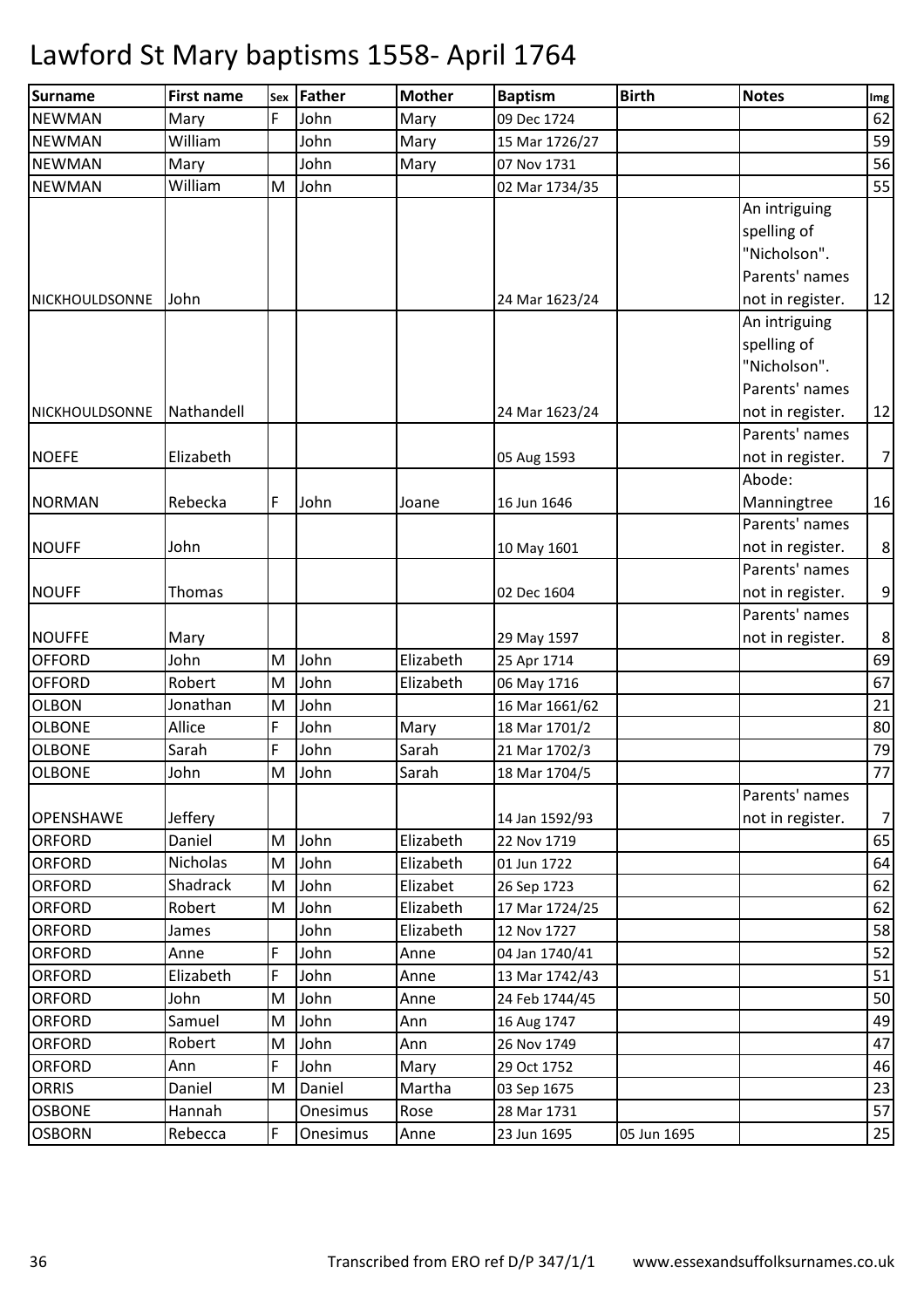| Surname         | <b>First name</b> | Sex | Father   | <b>Mother</b> | <b>Baptism</b> | <b>Birth</b>   | <b>Notes</b>       | Img            |
|-----------------|-------------------|-----|----------|---------------|----------------|----------------|--------------------|----------------|
|                 |                   |     |          |               |                |                |                    |                |
|                 |                   |     |          |               |                |                | Was baptized       |                |
|                 |                   |     |          |               |                |                | then by my son     |                |
|                 |                   |     |          |               |                |                | (presumably the    |                |
|                 |                   |     |          |               |                |                | vicar was busy     |                |
| <b>OSBORN</b>   | Mary              | F   | Onesimus | Anne          | 03 Oct 1697    |                | elsewhere)         | 26             |
| <b>OSBORNE</b>  | Onesimus          |     | Onesimus | Rose          | 17 Mar 1727/28 |                |                    | 58             |
| <b>OSBORNE</b>  | Mary              |     | Onesimus | Rose          | 21 Sep 1729    |                | Privately          | 57             |
| <b>OSBORNE</b>  | John              |     | Onesimus | Rose          | 03 Jun 1733    |                |                    | 55             |
| <b>OZBORNE</b>  | Ellonna           | F   | John     | Marhtha       | 01 Apr 1657    |                |                    | 18             |
| <b>OZBURNE</b>  | Roger             | M   | John     | Martha        | 20 Sep 1654    |                |                    | 17             |
| PA              | Richard           | M   | Hennery  | Abigalle      | 05 Nov 1654    |                |                    | 17             |
| PAIN            | Sarah             |     | John     | Sarah         | 17 Feb 1726/27 |                |                    | 59             |
| <b>PAIN</b>     | Mary              |     | John     | Catherine     | 21 Jul 1728    | 17 Jul 1728    |                    | 58             |
| <b>PAIN</b>     | Sarah             |     | John     | Catharine     | 11 Apr 1731    |                |                    | 57             |
| <b>PAIN</b>     | Mary              |     | William  | Mary          | 06 Dec 1731    |                |                    | 56             |
| PAIN            | William           | M   | Willm.   | Mary          | 06 Oct 1734    |                |                    | 55             |
| <b>PAINE</b>    | Anne              |     | William  | Mary          | 08 Apr 1733    |                |                    | 55             |
| <b>PAMMENT</b>  | Abigail           | F   | Peter    | Abigail       | 23 Oct 1670    |                |                    | 22             |
|                 |                   |     |          |               |                |                | Parents' names     |                |
| <b>PARKES</b>   | Mathew            |     |          |               | 20 Jan 1621/22 |                | not in register.   | 12             |
| <b>PASFIELD</b> | Mary              | F   | Edward   | Abigail       | 03 Nov 1695    |                |                    | 26             |
| <b>PASFIELD</b> | Martha            | F   | Edward   | Abigail       | 05 Mar 1698/99 |                |                    | 26             |
| PASFIELD        | Sarah             | F   | Edward   | Abigall       | 10 Mar 1699/00 | 22 Feb 1699/00 |                    | 27             |
|                 |                   |     |          |               |                |                | Son of John        |                |
|                 |                   |     |          |               |                |                | Hatch & Susan      |                |
|                 |                   |     |          |               |                |                | Patridge, base     |                |
| PATRIDGE        | John              | M   | John     | Susan         | 10 Feb 1740/41 |                | born.              | 52             |
|                 |                   |     |          |               |                |                | Parents' names     |                |
| <b>PAYNE</b>    | Sara              |     |          |               | 28 Feb 1560/61 |                | not in register.   | $\overline{4}$ |
|                 |                   |     |          |               |                |                | Parents' names     |                |
| <b>PAYNE</b>    | Robert            |     |          |               | 16 Dec 1582    |                | not in register.   | 5 <sup>1</sup> |
|                 |                   |     |          |               |                |                | Son of John Peak   |                |
| <b>PEAK</b>     | John              | M   | John     | Elizabeth     | 20 Mar 1695/96 |                | jnr                | 26             |
| <b>PEAK</b>     | Sarah             | F   | John     | Sarah         | 07 Oct 1705    |                |                    | 77             |
|                 |                   |     |          |               |                |                |                    |                |
|                 |                   |     |          |               |                |                | Son of Peak and    |                |
|                 |                   |     |          |               |                |                | his wife. Parents' |                |
|                 |                   |     |          |               |                |                | first names not    |                |
| <b>PEAK</b>     | John              | M   | ?        | ?             | 23 Oct 1709    |                | in register.       | 74             |
|                 |                   |     |          |               |                |                | No first names in  |                |
| <b>PEAK</b>     | ?                 | F   | ?        |               | 05 Nov 1712    |                | this entry.        | 70             |
| PEAK            | Hannah            | F   | James    | Mary          | 05 Feb 1745/46 |                |                    | 49             |
| PEAK            | John              | M   | James    | Mary          | 08 Sep 1747    |                |                    | 49             |
| <b>PEAK</b>     | Sarah             | F   | James    | Mary          | 18 May 1749    |                |                    | 48             |
| PEAK            | Ann               | F   | James    | Mary          | 13 Mar 1750/51 |                |                    | 47             |
| <b>PEAK</b>     | William           | M   | James    | Mary          | 21 Aug 1753    |                | Privately          | 46             |
| <b>PEAK</b>     | Thomas            | M   | James    | Mary          | 18 Dec 1754    |                |                    | 45             |
| <b>PEAKE</b>    | Mary              | F   | James    | Mary          | 09 Sep 1741    |                |                    | 52             |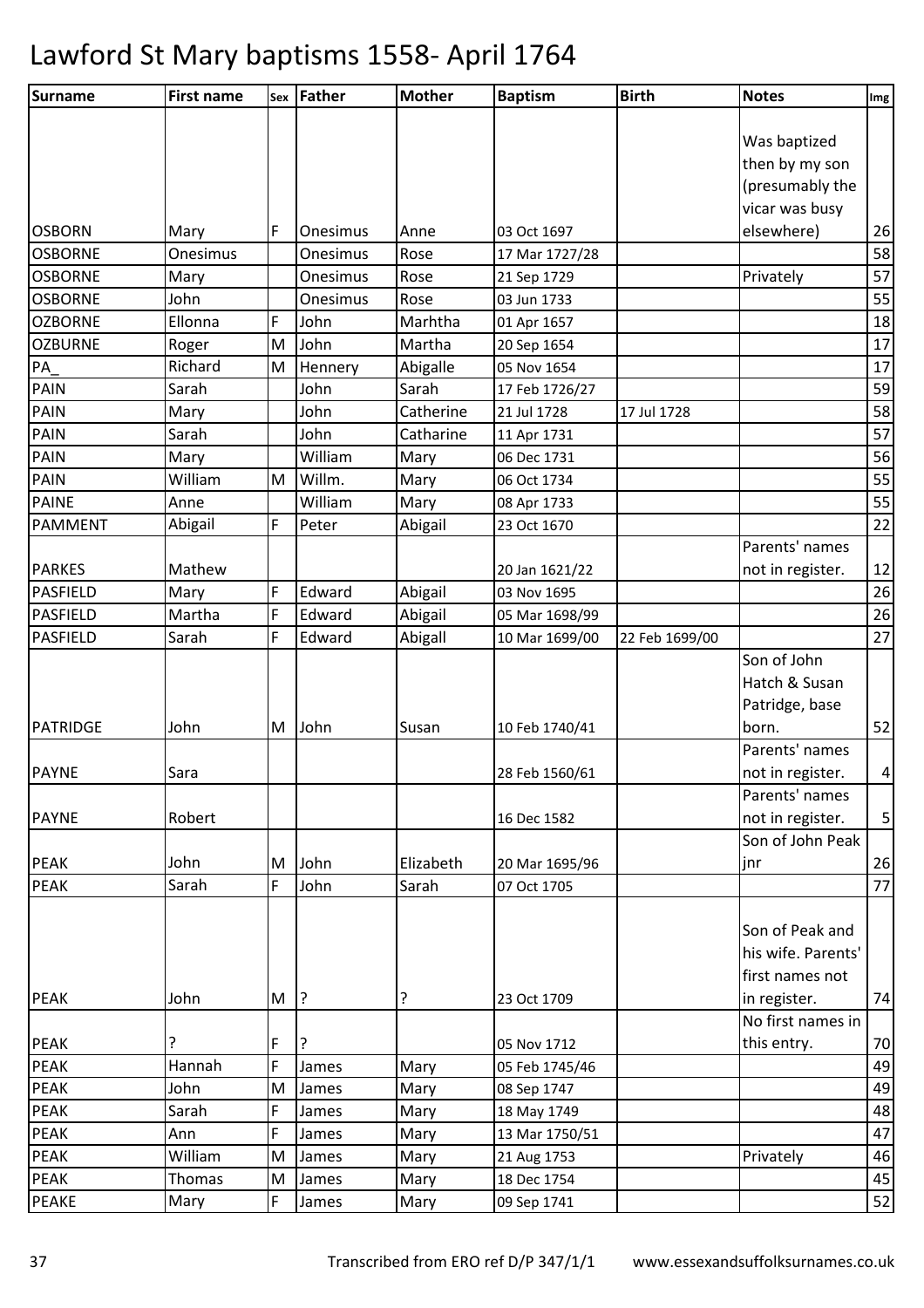| <b>Surname</b> | <b>First name</b> | Sex | Father        | <b>Mother</b> | <b>Baptism</b> | <b>Birth</b> | <b>Notes</b>     | Img              |
|----------------|-------------------|-----|---------------|---------------|----------------|--------------|------------------|------------------|
| <b>PEAKE</b>   | Martha            | F   | James         | Mary          | 13 Mar 1742/43 |              |                  | 51               |
| <b>PEAKE</b>   | James             | M   | James         | Mary          | 06 Apr 1744    |              |                  | 50               |
| PEARCE         | Sarah             | F   | John          | Mary          | 12 Jul 1646    |              |                  | 16               |
|                |                   |     |               |               |                |              | Parents' names   |                  |
| PEARETREE      | John              |     |               |               | 30 Nov 1623    |              | not in register. | 12               |
| <b>PECK</b>    | Martha            | F   | James         | Martha        | 09 Jan 1714/15 |              |                  | 69               |
| <b>PECK</b>    | John              | M   | John          | Martha        | 05 Jun 1715    |              |                  | 68               |
| <b>PECK</b>    | John              | M   | John          | Sarah         | 08 Jan 1715/16 |              |                  | 68               |
| <b>PECK</b>    | Willam            | M   | John          | Martha        | 25 Nov 1716    |              |                  | 67               |
|                |                   |     |               |               |                |              | Parents' names   |                  |
| <b>PECKETT</b> | Henrie            |     |               |               | 06 Sep 1612    |              | not in register. | 11               |
|                |                   |     |               |               |                |              | Parents' names   |                  |
| PECKETT        | Ann               |     |               |               | 24 Apr 1614    |              | not in register. | 11               |
|                |                   |     |               |               |                |              | Parents' names   |                  |
| <b>PECKETT</b> | Marye             |     |               |               | 31 Dec 1620    |              | not in register. | 12               |
|                |                   |     |               |               |                |              | Parents' names   |                  |
| <b>PEEKE</b>   | Martha            |     |               |               | 23 Feb 1588/89 |              | not in register. | 6                |
|                |                   |     |               |               |                |              | Full date not    |                  |
|                |                   |     |               |               |                |              | given. It says   |                  |
|                |                   |     |               |               |                |              | only "end of     |                  |
|                |                   |     |               |               |                |              | March", but that |                  |
|                |                   |     |               |               |                |              | could be 1590 or |                  |
|                |                   |     |               |               |                |              | 1590/1. Parents' |                  |
|                |                   |     |               |               |                |              | names not in     |                  |
| <b>PEEKE</b>   | Mary              |     |               |               | * Mar 1589     |              | register.        | $\boldsymbol{6}$ |
|                |                   |     |               |               |                |              | Parents' names   |                  |
| <b>PEEKE</b>   | Katheryne         |     |               |               | 05 Dec 1591    |              | not in register. | 6                |
|                |                   |     |               |               |                |              | Parents' names   |                  |
| <b>PEEKE</b>   | Thomas            |     |               |               | 12 Mar 1611/12 |              | not in register. | 10               |
|                |                   |     |               |               |                |              | Parents' names   |                  |
| <b>PEEKE</b>   | Martha            |     |               |               | 27 Oct 1614    |              | not in register. | 11               |
|                |                   |     |               |               |                |              | Parents' names   |                  |
| <b>PEEKE</b>   | Susan             |     |               |               | 14 Mar 1618/19 |              | not in register. | 12               |
|                |                   |     |               |               |                |              | Parents' names   |                  |
| <b>PEEKE</b>   | Hannah            |     |               |               | 13 Oct 1622    |              | not in register. | 12               |
| <b>PEEKE</b>   | John              | M   | Henry         | Abigall       | 10 May 1646    |              |                  | 16               |
| <b>PEEKE</b>   | Abigall           | F   | Henry         | Abigall       | 27 Sep 1647    |              |                  | 89               |
| <b>PEEKE</b>   | Mary              | F   | Henry         | Abigall       | 31 Mar 1650    |              |                  | 88               |
| <b>PEEKE</b>   | <b>Thomas</b>     | M   | Henry         | Abigall       | 13 Jun 1652    |              |                  | 88               |
|                |                   |     |               |               |                |              | Parents' names   |                  |
| <b>PEEKE</b>   | James             | M   |               |               | 21 Oct 1682    |              | not in register. | 24               |
| <b>PEEKE</b>   | Mary              | F   | John          | Susanna       | 10 Jul 1686    |              |                  | 24               |
| PEG            | Sarah             | F   | William       | Sarah         | 10 Jun 1716    |              |                  | 67               |
|                |                   |     |               |               |                |              | Handwriting very |                  |
| <b>PEG</b>     | Elizabeth         | F   | $[FH]ar[n_]t$ |               | 17 Sep 1718    |              | difficult        | 65               |
| PEGG           | William           | M   | William       | Sarah         | 25 Feb 1719/20 |              | Privately.       | 65               |
|                |                   |     |               |               |                |              | Parents' names   |                  |
| PEHALL         | Sarah             |     |               |               | 16 Sep 1621    |              | not in register. | 12               |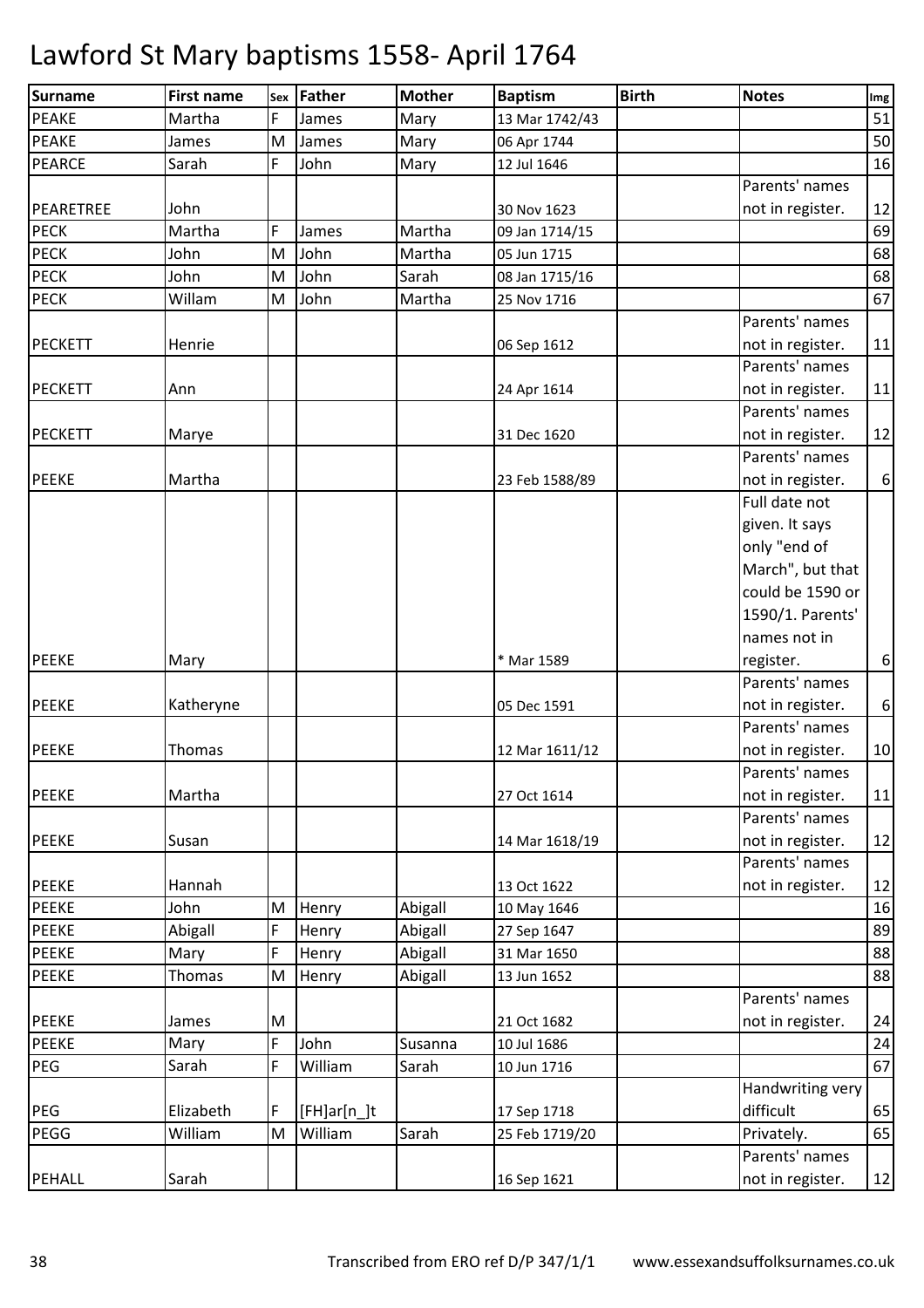| Surname        | <b>First name</b> |   | sex Father | <b>Mother</b> | <b>Baptism</b> | <b>Birth</b> | <b>Notes</b>                                                                                                                                                                                       | Img                     |
|----------------|-------------------|---|------------|---------------|----------------|--------------|----------------------------------------------------------------------------------------------------------------------------------------------------------------------------------------------------|-------------------------|
|                |                   |   |            |               |                |              | Parents' names                                                                                                                                                                                     |                         |
| <b>PEKE</b>    | Elizabeth         |   |            |               | 04 Apr 1585    |              | not in register.                                                                                                                                                                                   | $\overline{\mathbf{5}}$ |
|                |                   |   |            |               |                |              | Parents' names                                                                                                                                                                                     |                         |
| <b>PEPWELL</b> | Susan             |   |            |               | 15 Feb 1609/10 |              | not in register.                                                                                                                                                                                   | 10                      |
|                |                   |   |            |               |                |              | Parents' names                                                                                                                                                                                     |                         |
| <b>PEPWELL</b> | Edward            |   |            |               | 20 Jan 1613/14 |              | not in register.                                                                                                                                                                                   | 11                      |
|                |                   |   |            |               |                |              | Parents' names                                                                                                                                                                                     |                         |
| <b>PEPWELL</b> | Henery            |   |            |               | 30 Nov 1623    |              | not in register.                                                                                                                                                                                   | 12                      |
| <b>PERCE</b>   | John              | M | John       | Mary          | 07 Dec 1628    |              |                                                                                                                                                                                                    | 13                      |
| <b>PERCE</b>   | William           | M | John       | Mary          | 27 Nov 1629    |              |                                                                                                                                                                                                    | 13                      |
| <b>PERCE</b>   | Mary              | F | John       | Mary          | 11 Sep 1631    |              |                                                                                                                                                                                                    | 14                      |
| PERETREE       | Joseph            | M | John       | Elizabeth     | 26 May 1628    |              |                                                                                                                                                                                                    | 13                      |
|                |                   |   |            |               |                |              | Parents' names                                                                                                                                                                                     |                         |
| PERIMAN        | Henrie            |   |            |               | 20 Jun 1585    |              | not in register.                                                                                                                                                                                   | $\overline{\mathbf{5}}$ |
| <b>PERKIS</b>  | Susan             | F | John       | Susannah      | 01 Apr 1764    |              |                                                                                                                                                                                                    | 39                      |
| <b>PERKIS</b>  | Susan             | F | John       | Susannah      | 01 Apr 1764    |              |                                                                                                                                                                                                    | 39                      |
|                |                   |   |            |               |                |              | Parents' names                                                                                                                                                                                     |                         |
| PERRIE         | Thomas            |   |            |               | 12 Nov 1592    |              | not in register.                                                                                                                                                                                   | $\overline{7}$          |
|                |                   |   |            |               |                |              | Parents' names                                                                                                                                                                                     |                         |
| PERRIE         | Richard           |   |            |               | 01 Jan 1600/1  |              | not in register.                                                                                                                                                                                   | $\,8\,$                 |
|                |                   |   |            |               |                |              | Parents' names                                                                                                                                                                                     |                         |
| <b>PERRY</b>   | Johan             |   |            |               | 10 Sep 1583    |              | not in register.                                                                                                                                                                                   | $\mathsf S$             |
|                |                   |   |            |               |                |              | Parents' names                                                                                                                                                                                     |                         |
| <b>PERRY</b>   | John              |   |            |               | 14 Feb 1587/88 |              | not in register.                                                                                                                                                                                   | $\boldsymbol{6}$        |
|                |                   |   |            |               |                |              | Full date not<br>given. It says<br>"about that<br>time" referring<br>to a previous<br>baptism which<br>took place at the<br>"end of March",<br>which could be<br>1590 or 1590/1.<br>Parents' names |                         |
| <b>PERRY</b>   | John              |   |            |               | * Mar 1589     |              | not in register.                                                                                                                                                                                   | $\boldsymbol{6}$        |
| <b>PERRY</b>   | Robert            |   |            |               |                |              | Parents' names                                                                                                                                                                                     | $\,8\,$                 |
|                | Sarah             | F |            |               | 22 Jun 1597    |              | not in register.                                                                                                                                                                                   | 89                      |
| PEXWELL        |                   |   | Henry      | Mary          | 07 May 1648    |              | Parents' names                                                                                                                                                                                     |                         |
| <b>PICKET</b>  | William           |   |            |               | 20 Apr 1624    |              | not in register.                                                                                                                                                                                   | 12                      |
|                |                   |   |            |               |                |              | John Pierson,                                                                                                                                                                                      |                         |
|                |                   |   |            |               |                |              | aged about                                                                                                                                                                                         |                         |
|                |                   |   |            |               |                |              | sixteen yeers,                                                                                                                                                                                     |                         |
|                |                   |   |            |               |                |              |                                                                                                                                                                                                    |                         |
|                |                   |   |            |               |                |              | servant to                                                                                                                                                                                         |                         |
|                |                   |   |            |               |                |              | George Anger.                                                                                                                                                                                      |                         |
|                |                   |   |            |               |                |              | (Year of birth is                                                                                                                                                                                  |                         |
| <b>PIERSON</b> | John              |   |            |               | 09 Apr 1694    | $* * 1678$   | an estimate)                                                                                                                                                                                       | 25                      |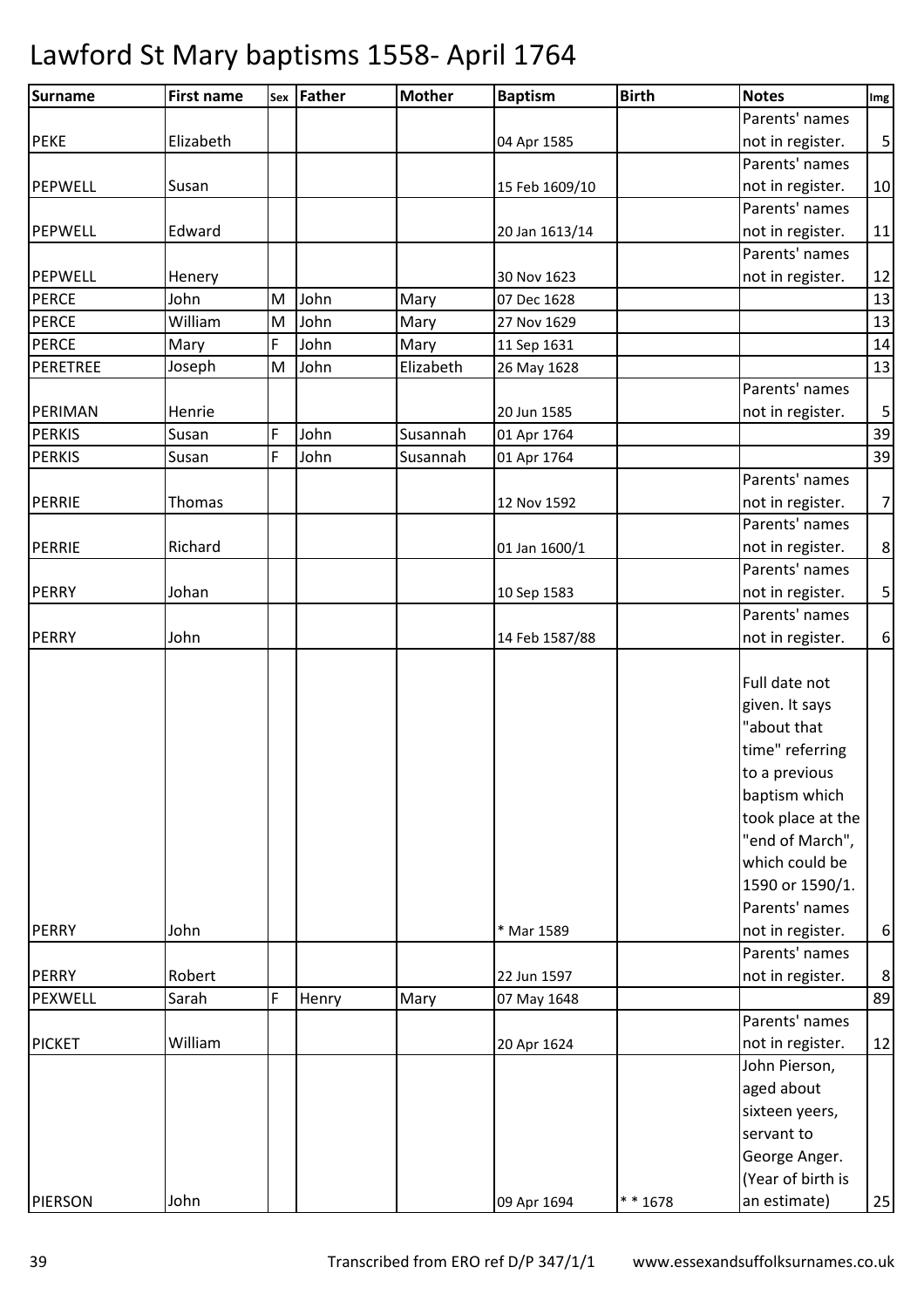| Surname         | <b>First name</b> | Sex | Father    | <b>Mother</b>  | <b>Baptism</b> | <b>Birth</b>   | <b>Notes</b>      | Img            |
|-----------------|-------------------|-----|-----------|----------------|----------------|----------------|-------------------|----------------|
| PILGRIM         | Hannah            | F   | William   | Ann            | 28 Apr 1670    |                |                   | 22             |
|                 |                   |     |           |                |                |                | Parents' names    |                |
| <b>PINSON</b>   | William           |     |           |                | 26 Dec 1681    |                | not in register.  | 24             |
| <b>PINSON</b>   | William           | M   | John      | Martha         | 11 Nov 1711    |                |                   | 71             |
| <b>PINSON</b>   | Susan             | F   | John      | Martha         | 26 Jun 1715    |                |                   | 68             |
|                 |                   |     |           |                |                |                | Parents' names    |                |
| <b>PLANTING</b> | William           |     |           |                | 03 Jul 1607    |                | not in register.  | 10             |
|                 |                   |     |           |                |                |                | Parents' names    |                |
| <b>PLANTING</b> | Thomas            |     |           |                | 03 Jul 1614    |                | not in register.  | 11             |
| <b>PONDER</b>   | James             | M   | James     | Mary           | 18 Jul 1756    |                | Privately.        | 44             |
|                 |                   |     |           |                |                |                |                   |                |
|                 |                   |     |           |                |                |                |                   |                |
|                 |                   |     |           |                |                |                | Of Barhault       |                |
|                 |                   |     |           |                |                |                | [Bergholt -       |                |
|                 |                   |     |           |                |                |                | doesn't specify   |                |
|                 |                   |     |           |                |                |                | East or West, but |                |
|                 |                   |     |           |                |                |                | East Bergholt     |                |
|                 |                   |     |           |                |                |                | borders Lawford   |                |
| <b>POOPE</b>    | Marthew           | F   | Marthew   | Hannah         | 30 Jun 1644    |                | parish]           | 16             |
| <b>POOPE</b>    | William           | M   | Marthew   | Hannah         | 21 May 1648    |                |                   | 89             |
| <b>POOPE</b>    | John              | M   | Matthew   | Hannah         | 30 Nov 1650    |                |                   | 88             |
| <b>POOPE</b>    | Hannah            | F   | Mathew    | Hannah         | 15 Feb 1651/52 |                |                   | 88             |
| <b>POOPE</b>    | William           | M   | Mathew    | Hannah         | 06 Feb 1652/53 |                |                   | 88             |
| <b>POPE</b>     | John              | M   | Math.     | Anna           | 06 Mar 1655/56 |                |                   | 18             |
| <b>POTTER</b>   | Paul              | M   | Alexander | Susanna        | 02 Nov 1708    |                |                   | 75             |
| <b>POWEL</b>    | John              | M   | John      | Susanna        | 06 Feb 1697/98 |                |                   | 26             |
| <b>POWELL</b>   | Susanna           | F   | John      | Susanna        | 03 Mar 1699/00 | 22 Feb 1699/00 |                   | 27             |
|                 |                   |     |           |                |                |                | Parents' names    |                |
| <b>POWNSBY</b>  | Thomas            |     |           |                | 24 May 1563    |                | not in register.  | 5              |
| <b>PRIOR</b>    | Robert            |     | Ambrose   | <b>Bridget</b> | 08 May 1726    |                |                   | 59             |
| <b>PRIOR</b>    | John              | M   | John      | Mary           | 06 Nov 1743    |                |                   | 51             |
| <b>PRIOR</b>    | Ambrose           | M   | John      | Mary           | 12 Jan 1745/46 |                |                   | 49             |
| <b>PRIOR</b>    | Joseph            | M   | John      | Mary           | 03 Sep 1749    |                |                   | 47             |
| <b>PRIOR</b>    | Mary              | F   | John      | Mary           | 12 Apr 1752    |                |                   | 46             |
| <b>PRIOR</b>    | Sarah             | F   | John      | Mary           | 12 May 1754    |                |                   | 45             |
| <b>PUNT</b>     | William           | M   | William   | Sarah          | 15 Feb 1746/47 |                |                   | 49             |
| <b>PUNT</b>     | William           | M   | Willm.    | Sarah          | 30 Apr 1751    |                |                   | 47             |
| <b>PUNT</b>     | James             | M   | William   | Sarah          | 18 Feb 1753    |                |                   | 46             |
| <b>PUNT</b>     | Mary              | F   | Wm.       | Sarah          | 03 Oct 1759    |                |                   | 42             |
| <b>PURKES</b>   | Susannah          | F   | John      | Susannah       | 29 Sep 1759    |                |                   | 42             |
|                 |                   |     |           |                |                |                |                   |                |
| <b>PURKESS</b>  | John Peartree M   |     | John      | Susannah       | 10 Feb 1761    |                |                   | 41             |
| <b>PURKESS</b>  | John              | M   | John      | Susannah       | 17 Oct 1762    |                |                   | 40             |
| <b>PURKISS</b>  | Judith            | F   | John      | Judith         | 16 Dec 1757    |                |                   | 44             |
| PYEMAN          | Edward            | M   | Edward    | Mary           | 13 Apr 1740    |                |                   | 53             |
| PYEMAN          | Mary              | F   | Edward    | Mary           | 17 Oct 1742    |                |                   | 51             |
| <b>PYEMAN</b>   | William           | M   | Edward    | Mary           | 16 May 1749    |                |                   | 48             |
|                 |                   |     |           |                |                |                | Parents' names    |                |
| <b>PYKE</b>     | Rychard           |     |           |                | 27 May 1561    |                | not in register.  | $\overline{a}$ |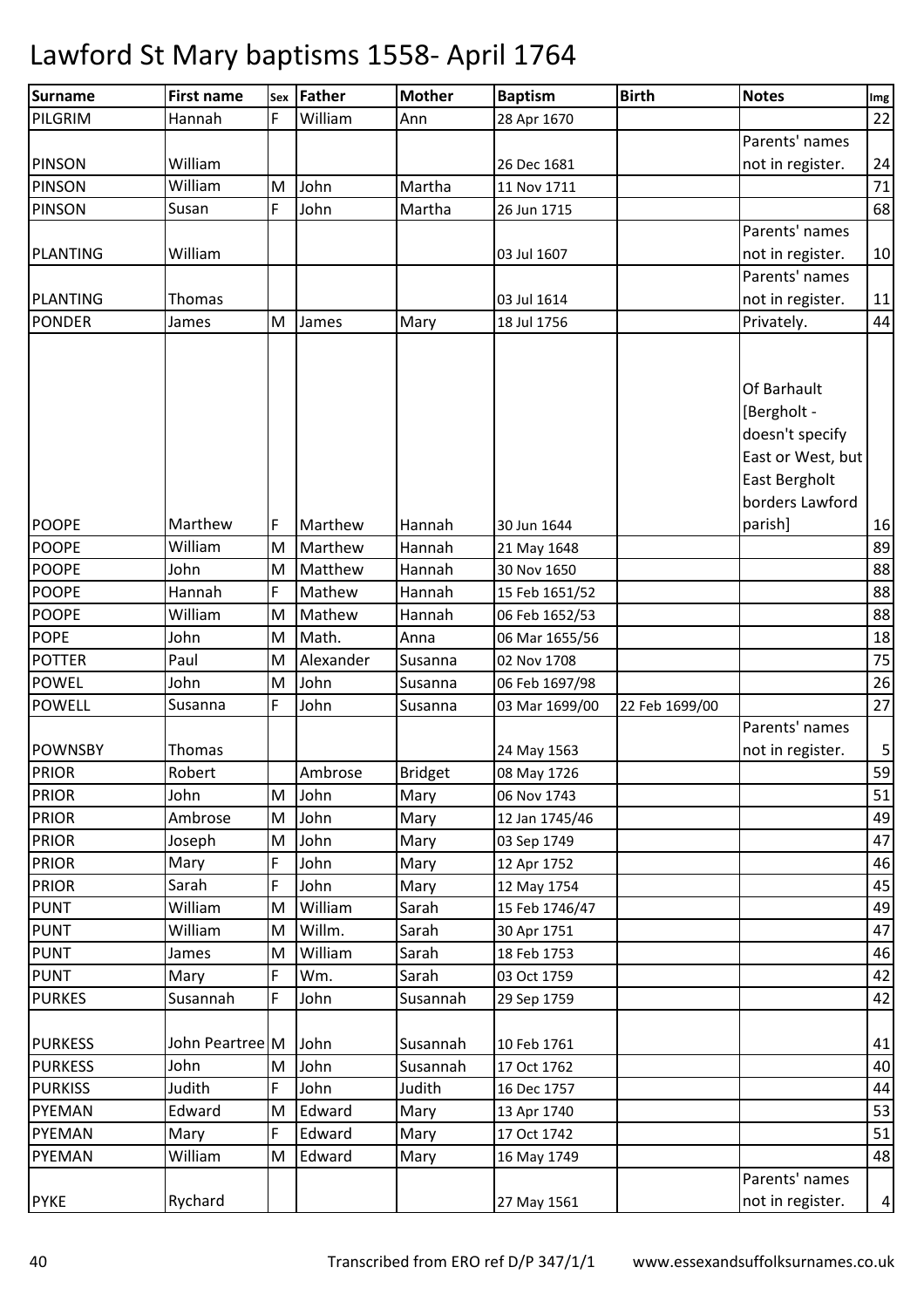| <b>Surname</b>     | <b>First name</b> |   | Sex Father | <b>Mother</b> | <b>Baptism</b> | <b>Birth</b>   | <b>Notes</b>      | Img            |
|--------------------|-------------------|---|------------|---------------|----------------|----------------|-------------------|----------------|
|                    |                   |   |            |               |                |                | Parents' names    |                |
| <b>PYKE</b>        | Leonerd           |   |            |               | 16 Dec 1582    |                | not in register.  | 5              |
| <b>RACOCKE</b>     | Anna              | F | Richd.     | Anna          | 01 Nov 1635    |                |                   | 14             |
|                    |                   |   |            |               |                |                | Parents' names    |                |
| <b>RAFE</b>        | Roberd            |   |            |               | 04 Jul 1622    |                | not in register.  | 12             |
| <b>RALPHE</b>      | Susan             | F | William    | Susan         | 15 Apr 1632    |                |                   | 14             |
|                    |                   |   |            |               |                |                | Parents' names    |                |
| <b>RAPH</b>        | Daniel            |   |            |               | 21 Jan 1598/99 |                | not in register.  | 8              |
|                    |                   |   |            |               |                |                |                   |                |
|                    |                   |   |            |               |                |                | Edmund & Olyve    |                |
|                    |                   |   |            |               |                |                | Raphe, twyns.     |                |
|                    |                   |   |            |               |                |                | Parents' names    |                |
| <b>RAPHE</b>       | Edmund            |   |            |               | 12 Nov 1592    |                | not in register.  | $\overline{7}$ |
|                    |                   |   |            |               |                |                |                   |                |
|                    |                   |   |            |               |                |                | Edmund & Olyve    |                |
|                    |                   |   |            |               |                |                | Raphe, twyns.     |                |
|                    |                   |   |            |               |                |                | Parents' names    |                |
| <b>RAPHE</b>       | Olyve             |   |            |               | 12 Nov 1592    |                | not in register.  | $\overline{7}$ |
|                    |                   |   |            |               |                |                | Parents' names    |                |
| <b>RAPHE</b>       | Roberte           |   |            |               | 04 Mar 1595/96 |                | not in register.  | $\overline{7}$ |
| <b>REDFERN</b>     | Thomas            | M | Thomas     | Mary          | 07 Aug 1698    |                |                   | 26             |
| <b>REDFERNE</b>    | William           | M | Thomas     | Elizabeth     | 24 Aug 1701    |                |                   | 81             |
| <b>REDGING</b>     | John              | M | Willm.     | Sarah         | 19 Aug 1750    |                |                   | 47             |
| <b>REDGING</b>     | John              | M | William    | Sarah         | 29 Jul 1753    |                |                   | 46             |
| <b>REDGING</b>     | Hannah            | F | William    | Sarah         | 17 Aug 1755    |                |                   | 45             |
| <b>REDGING</b>     | James             | M | Wm.        | Sarah         | 29 Jan 1758    |                |                   | 43             |
|                    |                   |   |            |               |                |                | Elizabeth & Ann,  |                |
| <b>REDGING</b>     | Elizabeth         | F | Wm.        | Sarah         | 18 Oct 1760    |                | twins of          | 42             |
|                    |                   |   |            |               |                |                | Elizabeth & Ann,  |                |
| <b>REDGING</b>     | Ann               | F | Wm.        | Sarah         | 18 Oct 1760    |                | twins of          | 42             |
|                    |                   |   |            |               |                |                | Parents' names    |                |
| <b>REE</b>         | Elizabeth         |   |            |               | 02 Aug 1584    |                | not in register.  | 5              |
| REES?              | Martha            | F | John       | Thamasin      | 10 Oct 1627    | 29 Sep 1627    | Rees or Kees?     | 13             |
|                    |                   |   |            |               |                |                | Daughter of John  |                |
|                    |                   |   |            |               |                |                | Reeves, cole-     |                |
|                    |                   |   |            |               |                |                | burner and        |                |
|                    |                   |   |            |               |                |                | sojourner in this |                |
| <b>REEVES</b>      | Rachel            | F | John       | Sarah         | 14 Feb 1703/4  |                | parish.           | 78             |
|                    |                   |   |            |               |                |                | Son of John       |                |
|                    |                   |   |            |               |                |                | Reeves, cole-     |                |
| <b>REEVES</b>      | John              | M | John       | Sarah         | 06 Mar 1704/5  |                | burner            | 77             |
|                    |                   |   |            |               |                |                | Birth only, not a |                |
| <b>REIDOLLSDON</b> | Willam            | М | Willam     | Elizabeth     |                | 14 Mar 1653/54 | baptism           | 17             |
| <b>RICE</b>        | Anna              | F | Thomas     |               | 22 May 1642    |                |                   | 15             |
| <b>RICE</b>        | Susanna           | F | Thomas     |               | 24 Oct 1646    |                |                   | 89             |
| RICHARDSON         | William           | M | William    | Elizabeth     | 21 Apr 1745    |                |                   | 50             |
| <b>RICHARDSON</b>  | Elizabeth         | F | Willm.     | Elizabeth     | 14 Sep 1746    |                |                   | 49             |
| <b>RICHARDSON</b>  | James             | M | Willm.     | Elizabeth     | 13 Jul 1748    |                |                   | 48             |
| <b>RICHARDSON</b>  | James             | M | James      | Mary          | 29 Jul 1753    |                |                   | 46             |
|                    |                   |   |            |               |                |                |                   |                |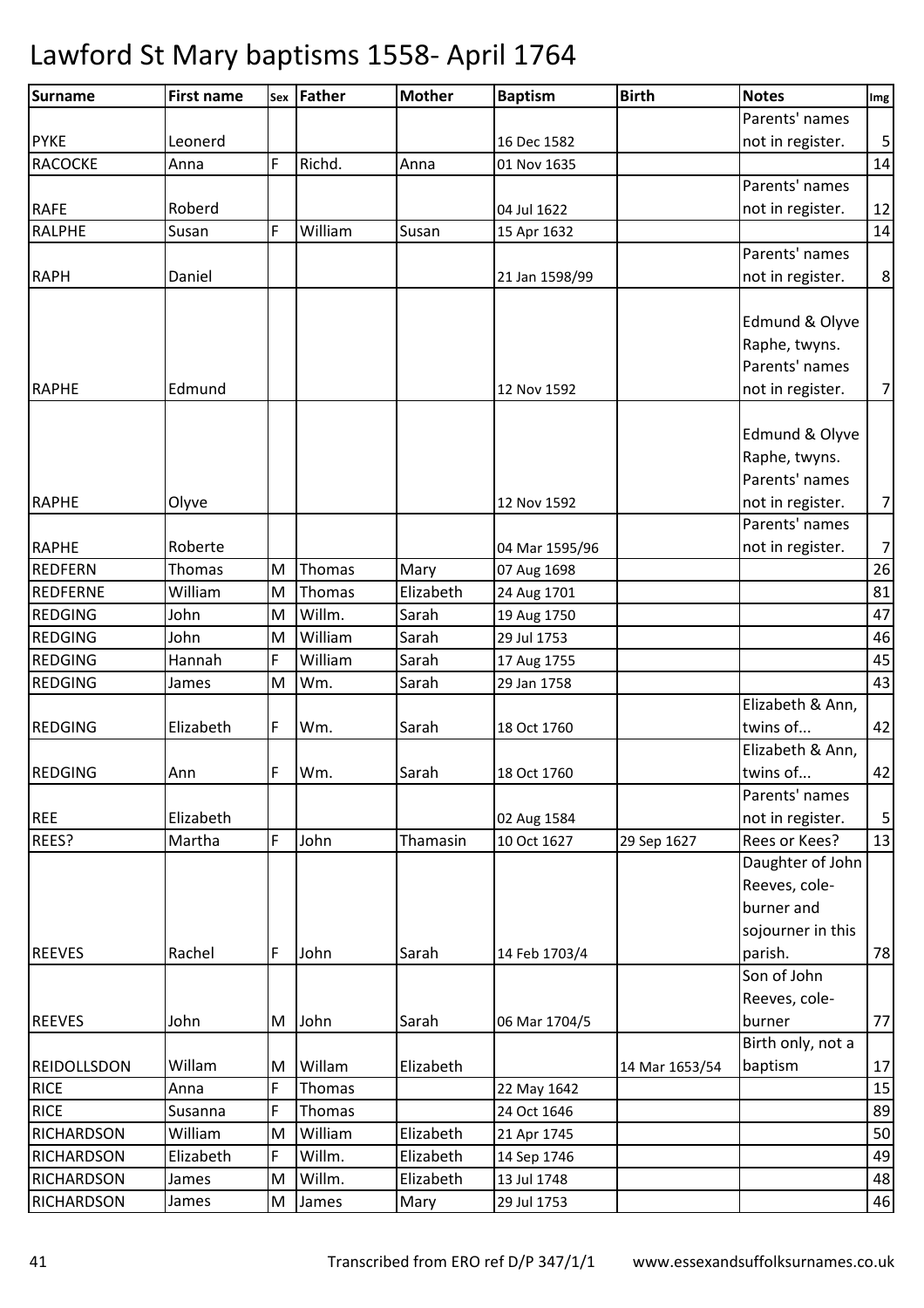| <b>Surname</b>    | <b>First name</b> | Sex | Father  | <b>Mother</b> | <b>Baptism</b> | <b>Birth</b> | <b>Notes</b>                                                      | Img            |
|-------------------|-------------------|-----|---------|---------------|----------------|--------------|-------------------------------------------------------------------|----------------|
| <b>RICHARDSON</b> | Mary              | F   | James   | Mary          | 20 Apr 1755    |              |                                                                   | 45             |
| <b>RICHARDSON</b> | Sarah             | F   | James   | Mary          | 07 Nov 1756    |              |                                                                   | 44             |
| <b>RICHARDSON</b> | Elizabeth         | F   | James   | Mary          | 16 Apr 1758    |              |                                                                   | 43             |
| <b>RICHES</b>     | Mary              |     |         | Mary          | 25 Apr 1762    |              | <b>Base child</b>                                                 | 40             |
| <b>RICKEARD</b>   | Margarett         | F   | John    | Margarett     | 25 Oct 1635    |              |                                                                   | 14             |
| RIDDLESDALE       | Sarah             | F   | William |               | 17 Mar 1669/70 |              |                                                                   | 22             |
| RIDDLESDALE       | John              | M   | John    | Margaret      | 08 Jun 1682    |              |                                                                   | 24             |
| RIDDLESDALE       | Elizabeth         | F   | John    | Margarett     | 14 Sep 1701    |              |                                                                   | 80             |
| RIDDLESDALE       | Margaret          | F   | John    | Margaret      | 26 Sep 1703    |              |                                                                   | 78             |
|                   |                   |     |         |               |                |              | Son of John<br>Riddlesdale and<br>Mary Abbot.<br>Base born. Baptd |                |
| RIDDLESDALE       | William           | M   | John    | Mary          | 08 Dec 1734    |              | at home.                                                          | 55             |
| <b>RIDDLESDEL</b> | John              | M   | John    | Margaret      | 03 Mar 1696/97 |              |                                                                   | 26             |
| RIDDLESDEL        | William           | M   | John    | Margaret      | 16 Dec 1698    |              |                                                                   | 26             |
| RIDDLESDEL        | John              |     | John    | Mary          | 25 Jan 1736/37 |              |                                                                   | 54             |
| RIDDLESDEL        | John              | M   | John    | Mary          | 23 Nov 1740    |              |                                                                   | 52             |
| RIDDLESDELL       | Margaret          | F   | John    | Margaret      | 04 Mar 1690/91 |              |                                                                   | 24             |
| RIDDLESDELL       | Mary              | F   | John    | Mary          | 13 Aug 1738    |              |                                                                   | 53             |
| RIDDLESDELL       | Richard           | M   | John    | Mary          | 19 Aug 1744    |              |                                                                   | 50             |
| RIDDLESDELL       | Margaret          | F   | John    | Mary          | 10 Dec 1752    |              | Posthumous                                                        | 46             |
| RIDELSDEN         | John              | M   | Wilam   | Elizebeth     | 29 Nov 1657    |              |                                                                   | 18             |
| RIDELSDON         | Elizabeth         | F   | William | Elizabeth     | 04 May 1656    |              |                                                                   | 18             |
| RIDLESDALE        | <b>Thomas</b>     | M   | William |               | 18 Apr 1661    |              |                                                                   | 21             |
| <b>RIECE</b>      | Sarah             | F   | Thomas  |               | 12 Apr 1640    |              |                                                                   | 15             |
|                   |                   |     |         |               |                |              | Kingesberry or                                                    |                |
| RINGESBERRY?      | Marye             | F   | Thomas  | Susan         | 30 Jan 1625/26 |              | Ringesberry?                                                      | 13             |
|                   |                   |     |         |               |                |              | Parents' names                                                    |                |
| <b>RISBYE</b>     | Ann               |     |         |               | 10 Dec 1598    |              | not in register.                                                  | $\,8\,$        |
|                   |                   |     |         |               |                |              | Child's first name                                                |                |
|                   |                   |     |         |               |                |              | and parents'                                                      |                |
|                   |                   |     |         |               |                |              | names not in                                                      |                |
| <b>ROCHESTER</b>  | ?                 |     |         |               | 18 Oct 1620    |              | register.                                                         | 12             |
|                   |                   |     |         |               |                |              | Parents' names                                                    |                |
| <b>ROCHESTER</b>  | Elizabeth         |     |         |               | 27 Oct 1622    |              | not in register.                                                  | 12             |
| <b>ROCHESTER</b>  | Frances           | F   | John    | Susan         | 16 Sep 1624    |              |                                                                   | 12             |
| <b>ROCHESTER</b>  | Hannah            | F   | John    |               | 05 Dec 1630    |              |                                                                   | 13             |
| <b>ROCHESTER</b>  | John              | M   | John    | Rebecka       | 25 Apr 1648    |              |                                                                   | 89             |
|                   |                   |     |         |               |                |              | Not sure if<br>surname is<br>"Rose" or "Rofe".<br>Parents' names  |                |
| <b>ROFE</b>       | Anna              |     |         |               | 02 Jul 1564    |              | not in register.                                                  | $\mathbf{5}$   |
|                   |                   |     |         |               |                |              | Rofe or Rose?                                                     |                |
|                   |                   |     |         |               |                |              | Parents' names                                                    |                |
| <b>ROFE</b>       | Francis           |     |         |               | 20 Sep 1593    |              | not in register.                                                  | $\overline{7}$ |
|                   |                   |     |         |               |                |              |                                                                   |                |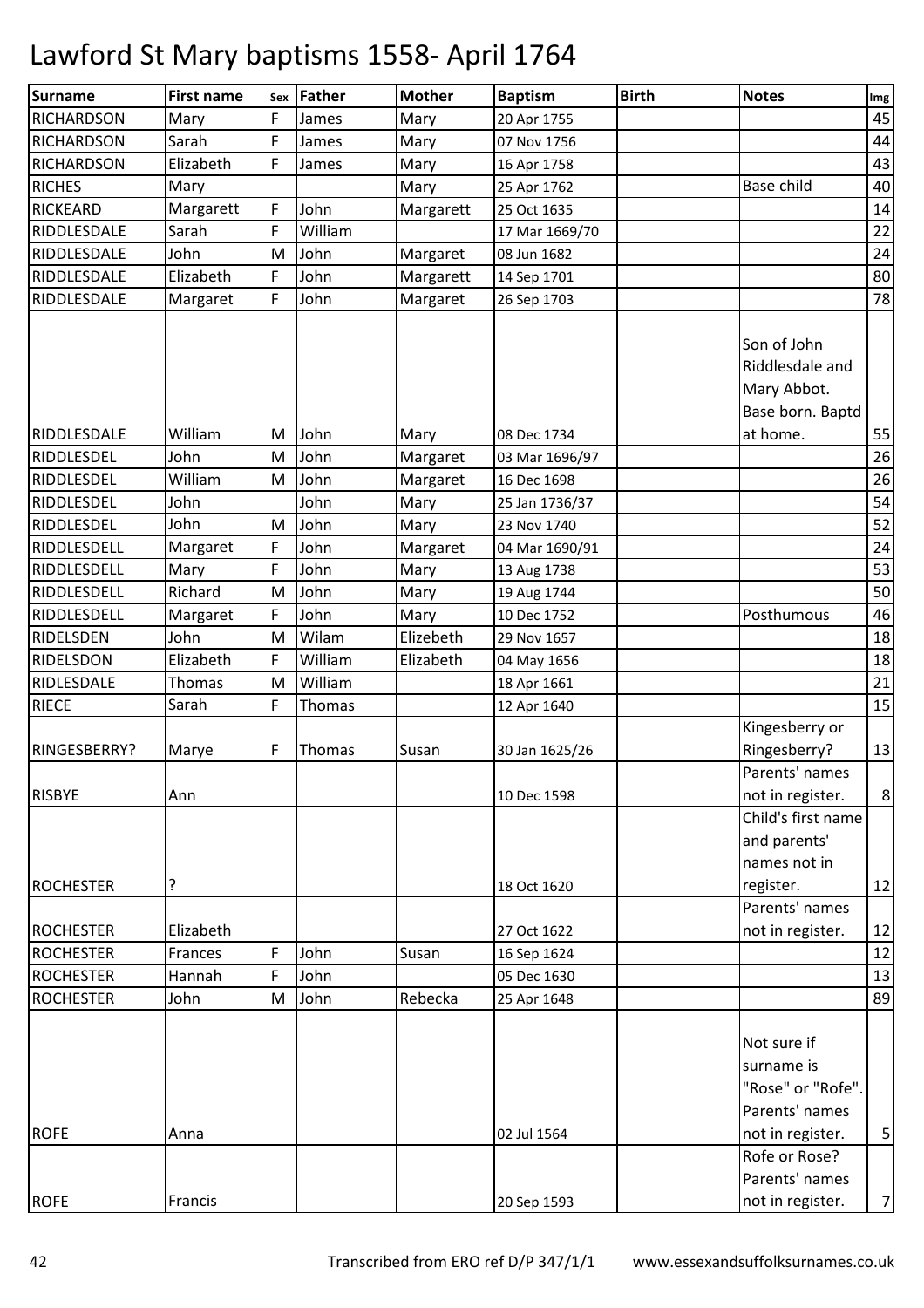| <b>Surname</b> | <b>First name</b> |   | Sex Father | <b>Mother</b> | <b>Baptism</b> | <b>Birth</b> | <b>Notes</b>       | Img                     |
|----------------|-------------------|---|------------|---------------|----------------|--------------|--------------------|-------------------------|
|                |                   |   |            |               |                |              | Surname is         |                         |
|                |                   |   |            |               |                |              | either Rose or     |                         |
| <b>ROFE</b>    | Samuell           | M | Thomas     |               | 23 Jun 1644    |              | Rofe               | 16                      |
| <b>ROFE</b>    | Elizebeth         | F | John       | Elezebeth     |                | 26 Sep 1658  |                    | 19                      |
|                |                   |   |            |               |                |              | Parents' names     |                         |
|                |                   |   |            |               |                |              | not in register.   |                         |
|                |                   |   |            |               |                |              | Surname is         |                         |
|                |                   |   |            |               |                |              | either Rose or     |                         |
| ROFE?          | Elizabeth         |   |            |               | 29 Jul 1638    |              | Rofe.              | 15                      |
|                |                   |   |            |               |                |              | Parents' names     |                         |
| <b>ROFFE</b>   | Gylberte          |   |            |               | 25 May 1561    |              | not in register.   | $\overline{\mathbf{4}}$ |
|                |                   |   |            |               |                |              | Parents' names     |                         |
| <b>ROLFE</b>   | Francis           |   |            |               | 28 Oct 1593    |              | not in register.   | $\overline{7}$          |
|                |                   |   |            |               |                |              | Parents' names     |                         |
| <b>ROLFE</b>   | John              |   |            |               | 11 Jan 1595/96 |              | not in register.   | $\overline{7}$          |
|                |                   |   |            |               |                |              | Parents' names     |                         |
| <b>ROLFE</b>   | Martha            |   |            |               | 07 Jan 1620/21 |              | not in register.   | 12                      |
|                |                   |   |            |               |                |              | Parents' names     |                         |
| <b>ROLFE</b>   | Hannah            |   |            |               | 14 Mar 1623/24 |              | not in register.   | 12                      |
| <b>ROLFE</b>   | John              | M | William    | Susan         | 19 Apr 1629    |              |                    | 13                      |
| <b>ROLFE</b>   | Susan             | F | William    | Susan         | 15 Jan 1630/31 |              |                    | 13                      |
| <b>ROLFE</b>   | John              | M | John       | Elevebeth     | 07 Jul 1663    |              |                    | 21                      |
|                |                   |   |            |               |                |              |                    |                         |
|                |                   |   |            |               |                |              | Not sure if        |                         |
|                |                   |   |            |               |                |              | surname is         |                         |
|                |                   |   |            |               |                |              | "Rose" or "Rofe".  |                         |
|                |                   |   |            |               |                |              | Parents' names     |                         |
| <b>ROSE</b>    | Anna              |   |            |               | 02 Jul 1564    |              | not in register.   | $\mathsf S$             |
|                |                   |   |            |               |                |              | Rofe or Rose?      |                         |
|                |                   |   |            |               |                |              | Parents' names     |                         |
| <b>ROSE</b>    | Francis           |   |            |               | 20 Sep 1593    |              | not in register.   | $\overline{7}$          |
|                |                   |   |            |               |                |              | Surname is         |                         |
|                |                   |   |            |               |                |              | either Rose or     |                         |
| <b>ROSE</b>    | Samuell           | M | Thomas     |               | 23 Jun 1644    |              | Rofe               | 16                      |
|                |                   |   |            |               |                |              | Parents' names     |                         |
|                |                   |   |            |               |                |              | not in register.   |                         |
|                |                   |   |            |               |                |              | Surname is         |                         |
|                |                   |   |            |               |                |              | either Rose or     |                         |
| ROSE?          | Elizabeth         |   |            |               | 29 Jul 1638    |              | Rofe.              | 15                      |
|                |                   |   |            |               |                |              | Parents' names     |                         |
| <b>ROYSE</b>   | Johan             |   |            |               | 08 Oct 1564    |              | not in register.   | $\mathsf S$             |
|                |                   |   |            |               |                |              |                    |                         |
|                |                   |   |            |               |                |              | A bastard child of |                         |
|                |                   |   |            |               |                |              | Daniel Rudkin of   |                         |
|                |                   |   |            |               |                |              | Langham,           |                         |
|                |                   |   |            |               |                |              | Suffolk, and       |                         |
|                |                   |   |            |               |                |              | Martha Simons      |                         |
| <b>RUDKIN</b>  | Daniel            |   | Daniel     | Martha        | 14 Nov 1725    |              | of Lawford         | 59                      |
| <b>RUFFEL</b>  | James             | M | William    | Alice         | 13 Dec 1719    |              |                    | 65                      |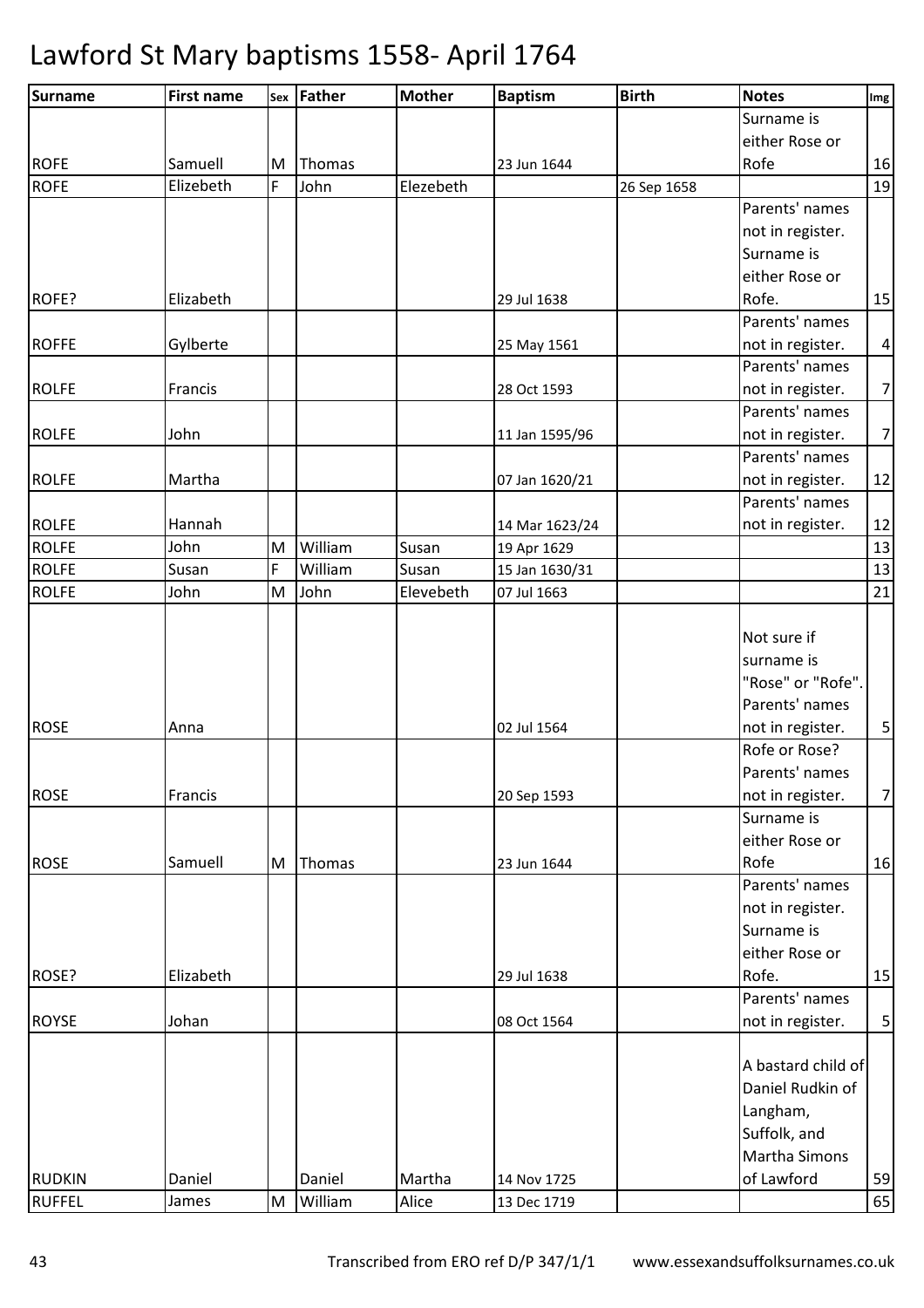| <b>Surname</b>  | <b>First name</b> |   | sex Father | <b>Mother</b> | <b>Baptism</b> | <b>Birth</b> | <b>Notes</b>                       | Img              |
|-----------------|-------------------|---|------------|---------------|----------------|--------------|------------------------------------|------------------|
|                 |                   |   |            |               |                |              | Parents' names                     |                  |
| <b>RUFFELL</b>  | Roberte           |   |            |               | 14 Mar 1583/84 |              | not in register.                   | $\mathsf S$      |
| <b>RUFFELL</b>  | Ann               | F | Edwd.      | Mary          | 03 Oct 1763    |              |                                    | 40               |
| <b>RUFFELS</b>  | James             | M | Willam     | Ells          | 21 Mar 1717/18 |              |                                    | 66               |
| <b>RUFFELS</b>  | Alice             | F | William    | Alice         | 04 Apr 1724    |              |                                    | 62               |
| <b>RUFFELS</b>  | Alice             | F | William    | Alice         | 24 Oct 1725    |              |                                    | 59               |
| <b>RUFFELS</b>  | Elizabeth         |   | Wm.        | Alice         | 07 Apr 1728    | 27 Mar 1728  |                                    | 58               |
| <b>RUFFELS</b>  | Mary              |   | William    | Alice         | 16 Jan 1729/30 |              | Privately                          | 57               |
|                 |                   |   |            |               |                |              | Parents' names                     |                  |
| <b>RUFFLE</b>   | Thom.             |   |            |               | 17 Jun 1587    |              | not in register.                   | $\boldsymbol{6}$ |
| <b>RUFFLES</b>  | William           | M | William    | Mary          | 02 Mar 1711/12 |              |                                    | $71$             |
|                 |                   |   |            |               |                |              |                                    |                  |
|                 |                   |   |            |               |                |              | Child's first name                 |                  |
| <b>RUFFLES</b>  | ?                 | М | William    | Mary          | 07 May 1714    |              | not in register.                   | 69               |
| <b>RUFFLES</b>  | John              | M | William    | Alice         | 05 Jun 1716    |              |                                    | 67               |
| <b>RUFFLES</b>  | Edward            | M | William    | Alice         | 28 Jan 1721/22 |              |                                    | 64               |
| <b>RUFFLES</b>  | Mary              | F | Edward     | Mary          | 12 Sep 1756    |              |                                    | 44               |
| <b>RUFFLES</b>  | William           | M | Edward     | Mary          | 22 Oct 1758    |              |                                    | 43               |
| <b>RUFFLES</b>  | Susannah          | F | Edward     | Mary          | 18 Oct 1761    |              |                                    | 41               |
|                 |                   |   |            |               |                |              | Parents' names                     |                  |
| <b>RUGLE</b>    | Margarett         |   |            |               | 14 Aug 1593    |              | not in register.                   | $\overline{7}$   |
| <b>RUST</b>     | Edmund            | M | Edmund     | Mary          | 28 Sep 1755    |              |                                    | 45               |
| <b>RUST</b>     | John              | M | Edmund     | Mary          | 01 Jan 1758    |              |                                    | 43               |
| <b>RUST</b>     | James             | M | Edmund     | Mary          | 22 Jun 1760    |              |                                    | 42               |
| <b>RUST</b>     | Joseph            | M | Edmund     | Mary          | 31 Oct 1762    |              |                                    | 40               |
|                 |                   |   |            |               |                |              | First letter of                    |                  |
|                 |                   |   |            |               |                |              | surname hard to                    |                  |
|                 |                   |   |            |               |                |              | read - Rutler or                   |                  |
| RUTLER?         | John              |   | M John     | Susan         | 05 Nov 1637    |              | Kutler?                            | 14               |
|                 |                   |   |            |               |                |              | Parents' names                     |                  |
| <b>RYE</b>      | John              |   |            |               | 10 Dec 1592    |              | not in register.                   | $\overline{7}$   |
|                 |                   |   |            |               |                |              | Parents' names                     |                  |
| <b>RYE</b>      | Willm.            |   |            |               | 31 Oct 1596    |              | not in register.                   | $\overline{7}$   |
|                 |                   |   |            |               |                |              | Parents' names                     |                  |
|                 |                   |   |            |               |                |              |                                    |                  |
| <b>RYE</b>      | Thomas            |   |            |               | 20 Sep 1601    |              | not in register.<br>Parents' names | $\bf 8$          |
|                 |                   |   |            |               |                |              |                                    |                  |
| <b>RYE</b>      | Marie             |   |            |               | 03 Jun 1604    |              | not in register.                   | $\boldsymbol{9}$ |
|                 |                   |   |            |               |                |              | Parents' names                     |                  |
| <b>RYE</b>      | Richard           |   |            |               | 26 Jan 1605/6  |              | not in register.                   | $9\,$            |
|                 |                   |   |            |               |                |              | Parents' names                     |                  |
| <b>RYE</b>      | John              |   |            |               | 28 Aug 1607    |              | not in register.                   | 10               |
| <b>SAKINS</b>   | Elizabeth         | F | John       | Elizabeth     | 23 Jan 1684/85 |              |                                    | 24               |
| <b>SAKINS</b>   | John              | M | John       | Elizabeth     | 27 May 1692    |              |                                    | 25               |
| <b>SAKINS</b>   | Richard           | M | John       | Elizabeth     | 28 Jun 1695    | 28 Jun 1695  |                                    | 25               |
| <b>SAKINS</b>   | Mary              | F | John       | Elizabeth     | 15 Aug 1697    |              |                                    | 26               |
|                 |                   |   |            |               |                |              |                                    |                  |
| <b>SAKINS</b>   | ?                 |   | Jon.       | Eliz.         |                | 26 Dec 1701  | A still born child                 | 27               |
| <b>SAKINS</b>   | Sarah             | F | John       | Eliz.         | 19 Nov 1704    |              |                                    | 77               |
| <b>SANDFORD</b> | Sarah             | F | John       | Sarah         | 27 Feb 1697/98 |              |                                    | 26               |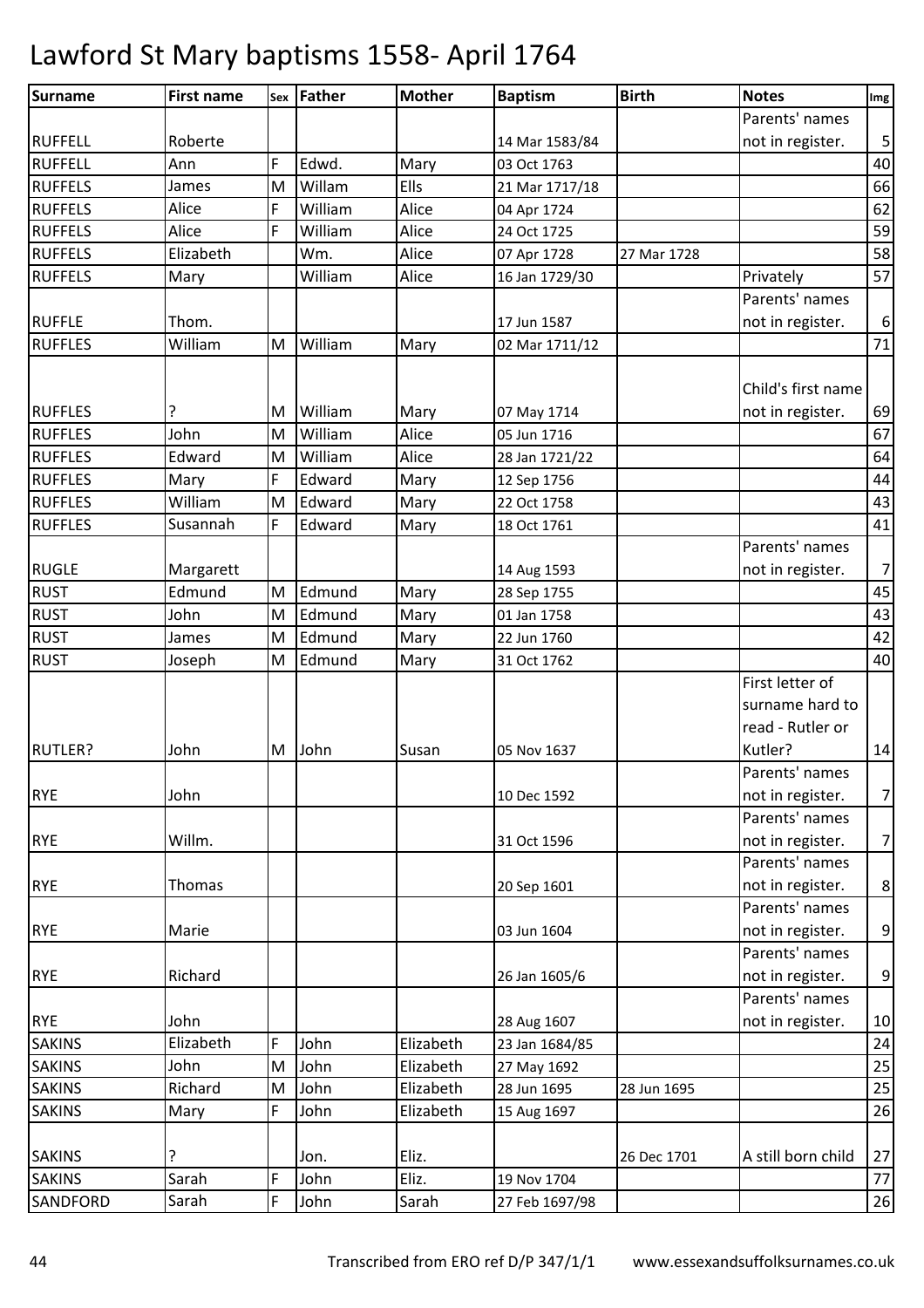| Surname         | <b>First name</b> |   | sex Father | <b>Mother</b>   | <b>Baptism</b> | <b>Birth</b>   | <b>Notes</b>      | Img            |
|-----------------|-------------------|---|------------|-----------------|----------------|----------------|-------------------|----------------|
|                 |                   |   |            |                 |                |                | Full date not     |                |
|                 |                   |   |            |                 |                |                | given; just says  |                |
|                 |                   |   |            |                 |                |                | "beginning of     |                |
|                 |                   |   |            |                 |                |                | September."       |                |
|                 |                   |   |            |                 |                |                | Parents' names    |                |
| <b>SARGANT</b>  | Elizabeth         |   |            |                 | * Sep 1592     |                | not in register.  | $\overline{7}$ |
|                 |                   |   |            |                 |                |                | Parents' names    |                |
| <b>SARIANT</b>  | Franncis          |   |            |                 | 27 Jun 1596    |                | not in register.  | $\overline{7}$ |
|                 |                   |   |            |                 |                |                | Parents' names    |                |
| <b>SARIANT</b>  | Richard           |   |            |                 | 13 Jan 1599/00 |                | not in register.  | $\,8\,$        |
|                 |                   |   |            |                 |                |                | Birth only, not a |                |
| <b>SAUKINS</b>  | Mary              | F | Richard    | Margrett        |                | 20 Mar 1654/55 | baptism           | 18             |
| <b>SAUKINS</b>  | Richard           | M | Richard    | Mergrett        | 16 Jul 1657    |                |                   | 18             |
| <b>SAUKINS</b>  | John              | M | Richard    | Mergerett       | 30 Jul 1659    |                |                   | 19             |
| <b>SAUKINS</b>  | Mary              | F | John       | Mary            | 09 Sep 1711    |                |                   | 71             |
| <b>SAUNDERS</b> | James             |   | James      | Susanna         | 05 Oct 1729    |                |                   | 57             |
| <b>SAUNDERS</b> | John              |   | James      | Susannah        | 21 Jan 1732/33 |                |                   | 56             |
| <b>SAUNDERS</b> | James             | М | James      | Susannah        | 21 Sep 1735    |                | Privately.        | 55             |
| <b>SAWKINS</b>  | William           | M | John       | Eliz.           | 13 Dec 1699    | 26 Nov 1699    |                   | 27             |
| SAWYER          | Sarah             | F | William    | Ann             | 25 Nov 1750    |                |                   | 47             |
| <b>SAWYER</b>   | Alice             | F | William    | Alice           | 27 May 1753    |                |                   | 46             |
| <b>SAWYER</b>   | Mary              | F | Wm.        | Alice           | 27 Jun 1756    |                |                   | 44             |
| <b>SAWYER</b>   | Elizabeth         | F | William    | Alice           | 15 Nov 1761    |                |                   | 41             |
|                 |                   |   |            |                 |                |                | Birth only, not a |                |
| <b>SCARFE</b>   | Mary              | F | William    | Mary            |                | 12 Jun 1648    | baptism           | 17             |
|                 |                   |   |            |                 |                |                | Privately. Base   |                |
| <b>SCOFIELD</b> | Leonard           |   |            | Dinah           | 21 Feb 1754    |                | child.            | 46             |
| <b>SCOLDEN</b>  | Mary              | F | Daniel     | Mary            | 28 Apr 1742    |                |                   | 51             |
| <b>SCOT</b>     | Samuel            | M | Samuel     | Margaret        | 28 Jul 1734    |                |                   | 55             |
| <b>SCOT</b>     | William           |   | M John     | Susannah        | 16 Dec 1759    |                |                   | 42             |
| <b>SCOTT</b>    | Elizabeth         | F | John       | Susannah        | 07 Dec 1760    |                |                   | 41             |
| <b>SCOTT</b>    | John              | M | John       | Susan           | 26 Feb 1764    |                |                   | 40             |
| <b>SHED</b>     | Mathew            | M | Mathew     | <b>Bridgett</b> | 30 Sep 1686    |                |                   | 24             |
| <b>SHED</b>     | Joseph            | M | Matthew    | <b>Bridget</b>  | 08 Oct 1693    |                |                   | 25             |
| <b>SHED</b>     | John              | M | Matthew    | <b>Bridget</b>  | 15 Dec 1695    |                |                   | 26             |
| <b>SHED</b>     | Anne              | F | Matthew    | <b>Bridget</b>  | 25 Dec 1697    |                |                   | 26             |
| <b>SHED</b>     | William           | M | Matthew    | <b>Bridget</b>  | 04 Mar 1704/5  |                |                   | 77             |
| <b>SHED</b>     | Sarah             | F | Mathew     | Sarah           | 04 Feb 1719/20 |                | Privately.        | 65             |
| <b>SHED</b>     | Mary              | F | Mathew     | Sarah           | 13 Feb 1720/21 |                |                   | 64             |
| <b>SHED</b>     | John              | M | Mathew     | Sarah           | 21 Feb 1721/22 |                |                   | 64             |
| <b>SHED</b>     | John              | M | Mathew     | Sarah           | 11 Aug 1723    |                |                   | 62             |
| SHEDD           | Mary              | F | Matthew    | <b>Bridgitt</b> | 16 Sep 1701    |                |                   | 80             |
| SHELDRACKE      | John              | M | Robert     |                 | 09 Feb 1622/23 |                |                   | 12             |
|                 |                   |   |            |                 |                |                | Parents' names    |                |
| SHELDRAK        | Willm.            |   |            |                 | 20 May 1600    |                | not in register.  | 8              |
|                 |                   |   |            |                 |                |                | Parents' names    |                |
| SHELDRAKE       | Marie             |   |            |                 | 19 Nov 1592    |                | not in register.  | $\overline{7}$ |
|                 |                   |   |            |                 |                |                | Parents' names    |                |
| SHELDRAKE       | Mary              |   |            |                 | 18 Nov 1593    |                | not in register.  | $\overline{7}$ |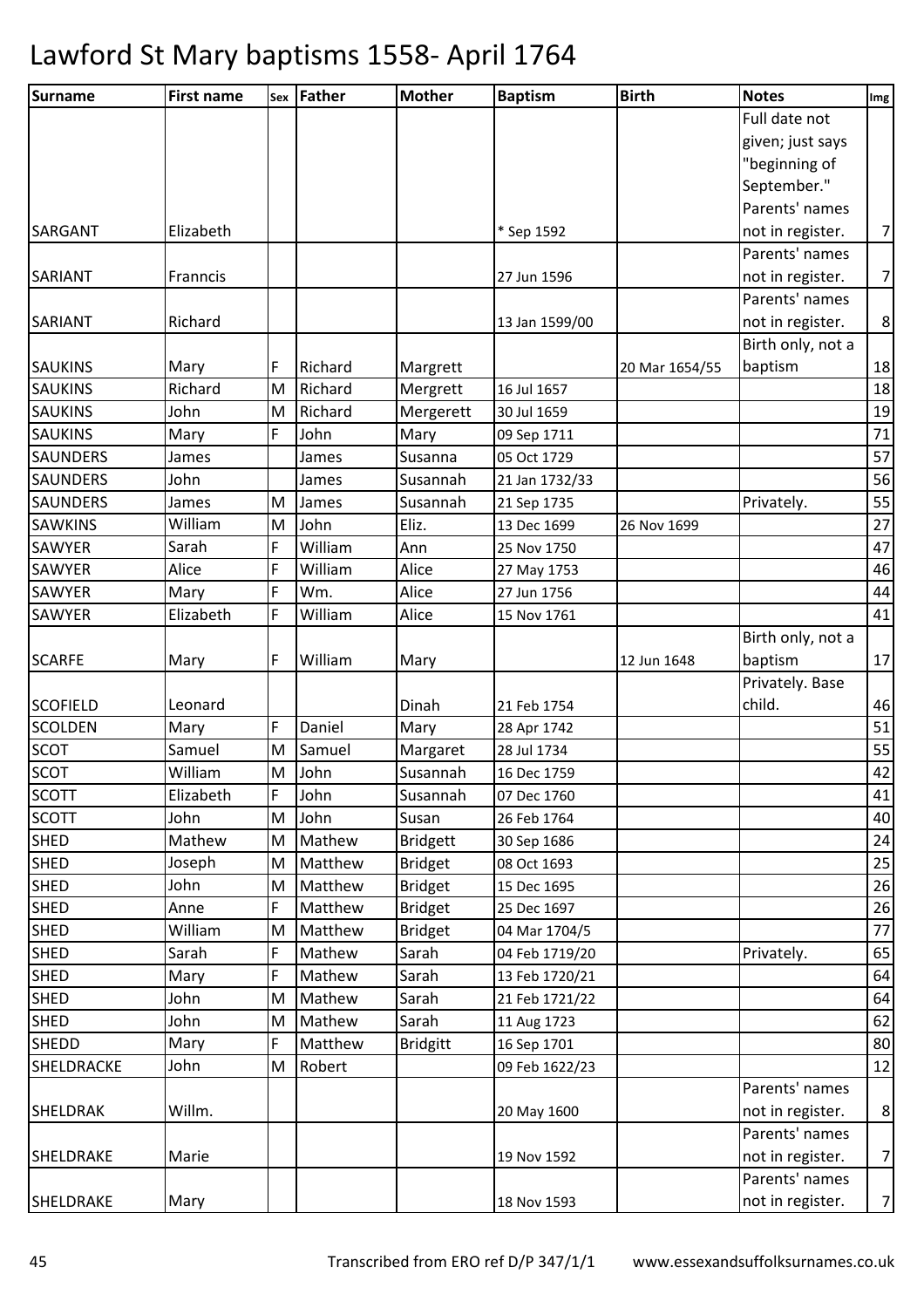| <b>Surname</b>   | <b>First name</b> |   | sex Father | <b>Mother</b> | <b>Baptism</b> | <b>Birth</b> | <b>Notes</b>                                                                               | Img            |
|------------------|-------------------|---|------------|---------------|----------------|--------------|--------------------------------------------------------------------------------------------|----------------|
|                  |                   |   |            |               |                |              | Parents' names                                                                             |                |
| SHELDRAKE        | Sara              |   |            |               | 21 Nov 1604    |              | not in register.                                                                           | 9              |
| SHELDRAKE        | Samuell           | M | Salomon    |               | 14 Sep 1607    |              |                                                                                            | 9              |
|                  |                   |   |            |               |                |              | Parents' names                                                                             |                |
| <b>SHEPARD</b>   | John              |   |            |               | 05 Nov 1623    |              | not in register.                                                                           | 12             |
| <b>SHEPHARD</b>  | Abigall           | F | William    | Violet        | 18 Oct 1627    |              |                                                                                            | 13             |
| <b>SHEPHARD</b>  | Deborah           | F | William    | Violet        | 05 Nov 1632    |              |                                                                                            | 14             |
| <b>SHEPHERD</b>  | Susan             | F | William    | Violet        | 27 Sep 1629    |              |                                                                                            | 13             |
| <b>SHERMAN</b>   | Nathaniel         | M | Nathaniel  | Sarah         | 19 Dec 1714    |              |                                                                                            | 69             |
| <b>SHERMAN</b>   | Nathaniel         | M | Nathaniel  | Mary          | 14 Jul 1736    |              |                                                                                            | 54             |
| <b>SHERMAN</b>   | Sarah             | F | Nathaniel  | Mary          | 17 Dec 1738    |              |                                                                                            | 53             |
|                  |                   |   |            |               |                |              | Parents' names                                                                             |                |
| <b>SHILDRAKE</b> | Sara              |   |            |               | 23 Feb 1595/96 |              | not in register.                                                                           | $\overline{7}$ |
|                  |                   |   |            |               |                |              | A bastard child of<br>Daniel Rudkin of<br>Langham,<br>Suffolk, and<br><b>Martha Simons</b> |                |
| <b>SIMONS</b>    | Daniel            |   | Daniel     | Martha        | 14 Nov 1725    |              | of Lawford                                                                                 | 59             |
| <b>SIMSON</b>    | Isaac             | M | Isaac      | Hannah        | 04 Oct 1762    |              |                                                                                            | 40             |
| <b>SIMSON</b>    | William           | M | Isaac      | Hannah        | 06 Nov 1763    |              |                                                                                            | 40             |
| <b>SKOLDEN</b>   | Anne              |   | Daniel     | Anne          | 16 Apr 1732    |              |                                                                                            | 56             |
| <b>SKOLDEN</b>   | Susannah          |   | Daniel     | Anne          | 10 Mar 1733/34 |              |                                                                                            | 55             |
| <b>SKOLDEN</b>   | Daniel            | M | Daniel     | Anne          | 11 Jul 1736    |              |                                                                                            | 54             |
| <b>SKOLDEN</b>   | Susanna           | F | Daniel     | Mary          | 23 Dec 1744    |              |                                                                                            | 50             |
| <b>SMEY</b>      | Nathaniel         | M | Nathaniel  | Mathew        | 16 Nov 1679    |              |                                                                                            | 23             |
| SMIE             | Susannah          | F | James      | Susannah      | 14 May 1670    |              |                                                                                            | 22             |
| <b>SMIE</b>      | James             | M | James      | Susannah      | 25 Feb 1671/72 |              |                                                                                            | 22             |
| <b>SMITH</b>     | Edward            |   |            |               | 23 Jul 1599    |              | Parents' names<br>not in register.                                                         | 8              |
| <b>SMITH</b>     | Thomas            |   |            |               | 19 Jan 1605/6  |              | Parents' names<br>not in register.                                                         | 9              |
| <b>SMITH</b>     | Edward            | M | Henry      | Susan         | 13 Sep 1640    |              |                                                                                            | 15             |
| <b>SMITH</b>     | Kezia             | F | Henry      | Susan         | 04 Dec 1642    |              |                                                                                            | 15             |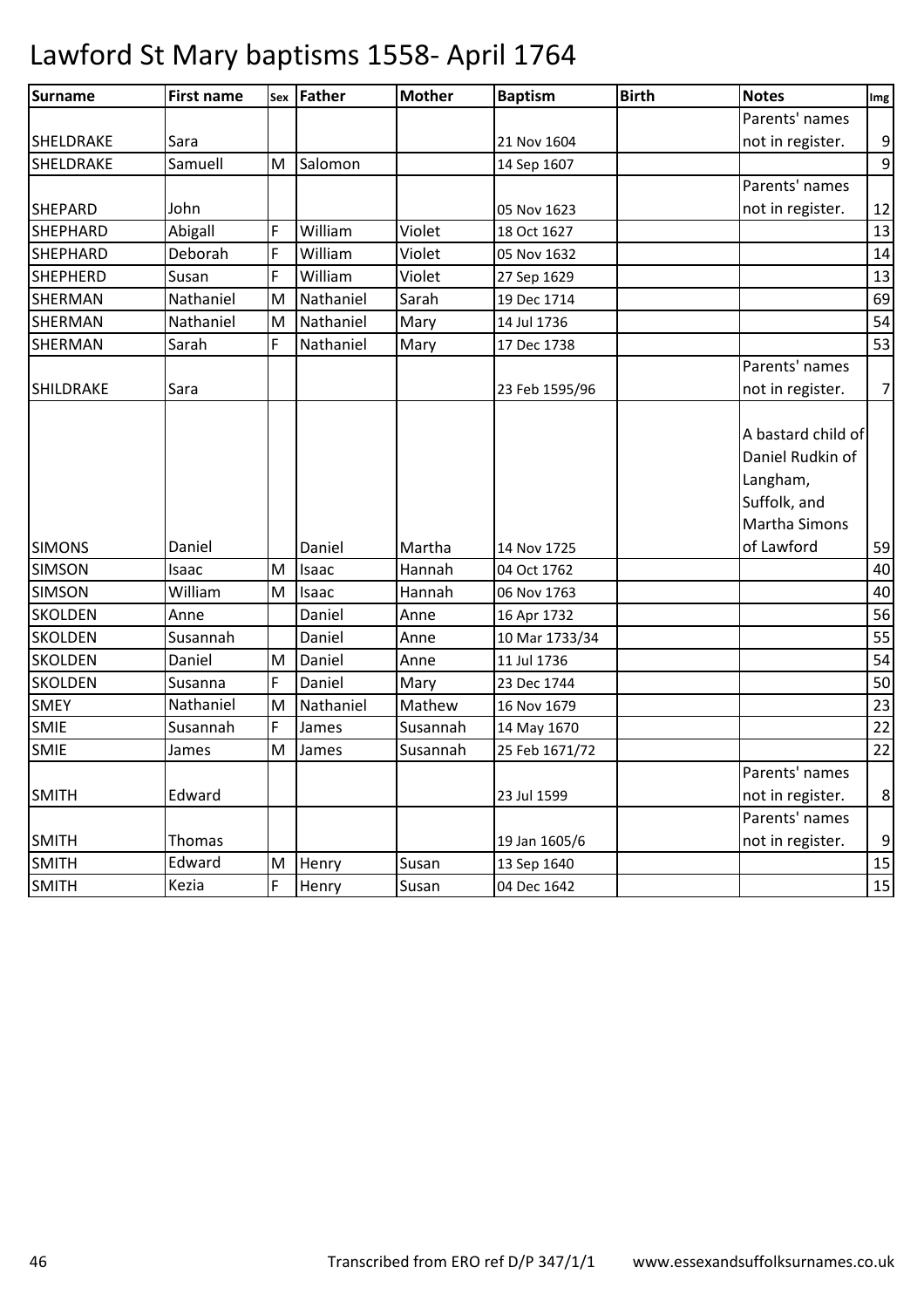| Surname      | <b>First name</b> |   | Sex Father | <b>Mother</b> | <b>Baptism</b> | <b>Birth</b> | <b>Notes</b>                      | Img            |
|--------------|-------------------|---|------------|---------------|----------------|--------------|-----------------------------------|----------------|
|              |                   |   |            |               |                |              |                                   |                |
|              |                   |   |            |               |                |              |                                   |                |
|              |                   |   |            |               |                |              |                                   |                |
|              |                   |   |            |               |                |              |                                   |                |
|              |                   |   |            |               |                |              | Mrs Jonne Smith                   |                |
|              |                   |   |            |               |                |              | inhabitant in                     |                |
|              |                   |   |            |               |                |              | Worster in St                     |                |
|              |                   |   |            |               |                |              | Mary pish was<br>delivered of a   |                |
|              |                   |   |            |               |                |              |                                   |                |
|              |                   |   |            |               |                |              | maydon childe as<br>she travelled |                |
|              |                   |   |            |               |                |              |                                   |                |
|              |                   |   |            |               |                |              | through here to<br>her freinds    |                |
|              |                   |   |            |               |                |              | whom she                          |                |
|              |                   |   |            |               |                |              | named                             |                |
|              |                   |   |            |               |                |              | Mergeratt Smith                   |                |
|              |                   |   |            |               |                |              | [not clear if the                 |                |
|              |                   |   |            |               |                |              | date is the                       |                |
| <b>SMITH</b> | Mergeratt         | F |            | Jonne         | 08 Jan 1653/54 |              | baptism or birth]                 | 17             |
| <b>SMITH</b> | Mary              | F | John       |               | 13 Aug 1704    |              |                                   | 77             |
| <b>SMITH</b> | Sarah             |   | John       | Tryphosa      | 11 May 1726    |              |                                   | 59             |
| <b>SMITH</b> | <b>Bemmis</b>     |   | John       | Tryphosa      | 24 Dec 1727    |              |                                   | 58             |
| <b>SMITH</b> | John              |   | John       | Elizabeth     | 02 Jun 1728    | 30 May 1728  |                                   | 58             |
| <b>SMITH</b> | John              |   | John       | Elizabeth     | 15 Mar 1729/30 |              |                                   | 57             |
| <b>SMITH</b> | William           |   | John       | Tryphosa      | 02 Dec 1730    |              | Privately                         | 57             |
| <b>SMITH</b> | <b>Bemmis</b>     |   | John       | Tryphosa      | 13 Feb 1731/32 |              | Privately.                        | 56             |
|              |                   |   |            |               |                |              | Tryphosa &                        |                |
|              |                   |   |            |               |                |              | Elizabeth, two                    |                |
|              |                   |   |            |               |                |              | twins. Baptd at                   |                |
| <b>SMITH</b> | Tryphosa          |   | John       | Tryphosa      | 28 Sep 1736    |              | home.                             | 54             |
|              |                   |   |            |               |                |              | Tryphosa &                        |                |
|              |                   |   |            |               |                |              | Elizabeth, two                    |                |
|              |                   |   |            |               |                |              | twins. Baptd at                   |                |
| <b>SMITH</b> | Elizabeth         |   | John       | Tryphosa      | 28 Sep 1736    |              | home.                             | 54             |
| <b>SMITH</b> | Samuel            | M | John       | Elizabeth     | 13 Apr 1740    |              | Parents' names                    | 53             |
| <b>SMY</b>   | Thomas            |   |            |               | 26 Feb 1597/98 |              | not in register.                  | 8 <sup>2</sup> |
|              |                   |   |            |               |                |              | Parents' names                    |                |
| <b>SMY</b>   | Daniel            |   |            |               | 27 Jun 1619    |              | not in register.                  | 12             |
| <b>SMY</b>   | Mary              | F | Leonard    | Priscilla     | 06 Feb 1641/42 |              |                                   | 15             |
|              |                   |   |            |               |                |              | Day of month                      |                |
| <b>SMY</b>   | Sarah             | F | Leonard    | Prissilla     | *Feb 1649/50   |              | faded                             | 88             |
| SMY          | Susanna           | F | Leondard   | Priscilla     | 05 Nov 1652    |              |                                   | 88             |
| <b>SMY</b>   | Sarah             | F | Nathaniel  | Martha        | 21 Sep 1677    |              |                                   | 23             |
|              |                   |   |            |               |                |              | Parents' names                    |                |
| <b>SMYE</b>  | Elizabeth         |   |            |               | 08 Jul 1593    |              | not in register.                  | 7              |
|              |                   |   |            |               |                |              | Parents' names                    |                |
| SMYE         | Robert            |   |            |               | 13 May 1599    |              | not in register.                  | 8              |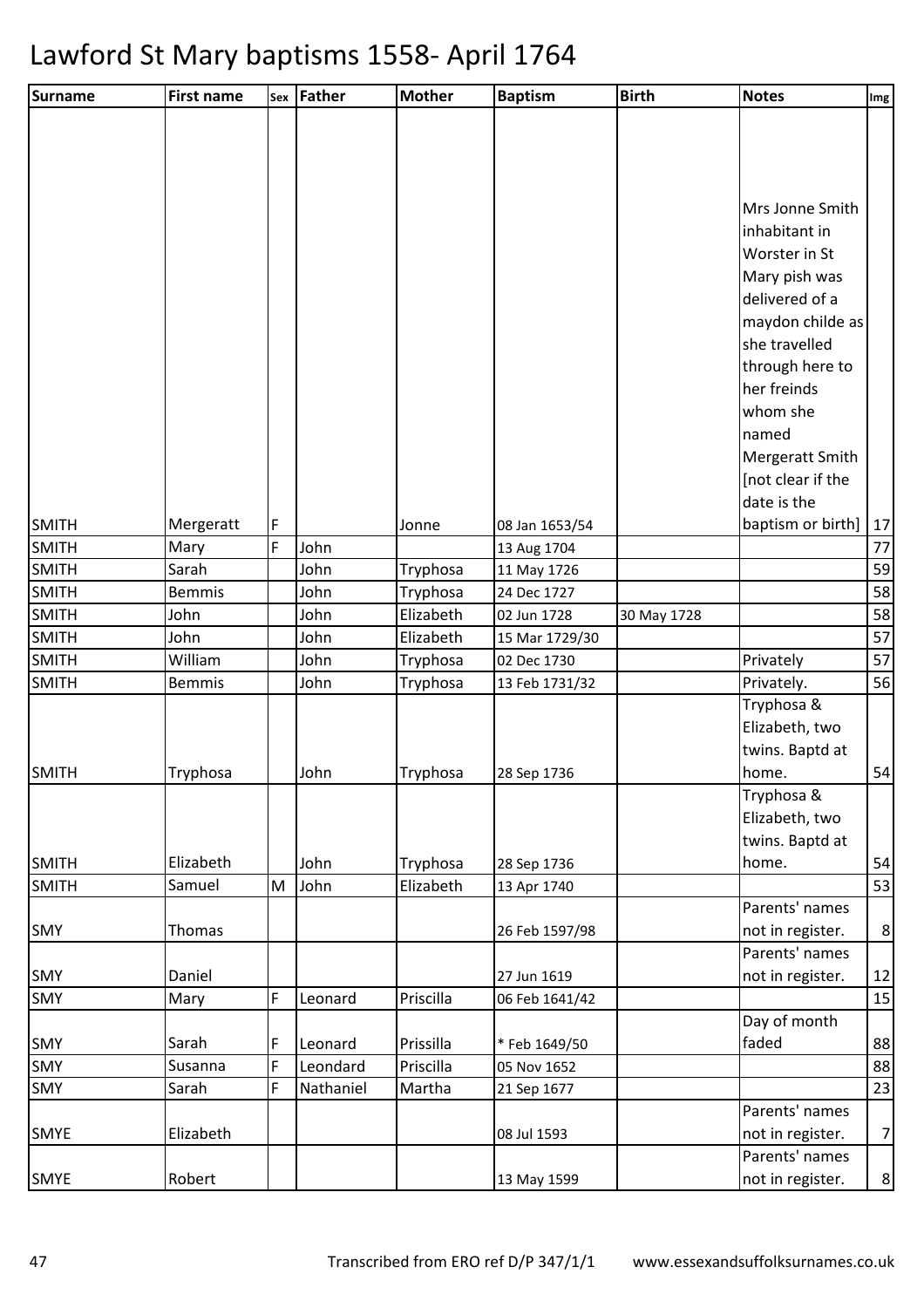| Surname        | <b>First name</b> |   | sex Father | <b>Mother</b> | <b>Baptism</b> | <b>Birth</b> | <b>Notes</b>       | Img              |
|----------------|-------------------|---|------------|---------------|----------------|--------------|--------------------|------------------|
|                |                   |   |            |               |                |              | Parents' names     |                  |
| <b>SMYE</b>    | John              |   |            |               | 23 Feb 1602/3  |              | not in register.   | 9                |
|                |                   |   |            |               |                |              | Parents' names     |                  |
| <b>SMYE</b>    | Leonard           |   |            |               | 09 Oct 1603    |              | not in register.   | $\boldsymbol{9}$ |
|                |                   |   |            |               |                |              | Parents' names     |                  |
| <b>SMYE</b>    | John              |   |            |               | 20 Jul 1606    |              | not in register.   | 9                |
|                |                   |   |            |               |                |              | Parents' names     |                  |
| <b>SMYE</b>    | Alice             |   |            |               | 12 Feb 1608/9  |              | not in register.   | 10               |
|                |                   |   |            |               |                |              | Parents' names     |                  |
| <b>SMYE</b>    | Henrie            |   |            |               | 14 Feb 1612/13 |              | not in register.   | 11               |
| <b>SMYE</b>    | Marye             | F | Leonard    | Mary          | 16 Dec 1638    |              |                    | 15               |
| <b>SMYE</b>    | Thomas            | M | Leannerde  | Priscilla     | 20 Nov 1657    |              |                    | 18               |
|                |                   |   |            |               |                |              | Parents' names     |                  |
| <b>SMYTH</b>   | <b>Fillies</b>    |   |            |               | 29 Dec 1585    |              | not in register.   | 6                |
|                |                   |   |            |               |                |              | Parents' names     |                  |
| <b>SMYTH</b>   | Elizabeth         |   |            |               | 11 Sep 1586    |              | not in register.   | $\boldsymbol{6}$ |
|                |                   |   |            |               |                |              | Parents' names     |                  |
| <b>SMYTH</b>   | Jane              |   |            |               | 14 Oct 1587    |              | not in register.   | $\boldsymbol{6}$ |
|                |                   |   |            |               |                |              | Parents' names     |                  |
| <b>SMYTH</b>   | Ellyn             |   |            |               | 06 Apr 1589    |              | not in register.   | $\boldsymbol{6}$ |
|                |                   |   |            |               |                |              | Parents' names     |                  |
| <b>SMYTH</b>   | Katheryne         |   |            |               | 07 Mar 1590/91 |              | not in register.   | 6                |
|                |                   |   |            |               |                |              |                    |                  |
|                |                   |   |            |               |                |              | Child's first name |                  |
| <b>SMYTH</b>   | ?                 |   | Henrie     |               | 05 Mar 1591/92 |              | not in register.   | $\overline{7}$   |
|                |                   |   |            |               |                |              | Parents' names     |                  |
| <b>SMYTH</b>   | Anne              |   |            |               | 14 Jan 1592/93 |              | not in register.   | $\overline{7}$   |
|                |                   |   |            |               |                |              | Parents' names     |                  |
| <b>SMYTH</b>   | Margarett         |   |            |               | 13 May 1594    |              | not in register.   | $\overline{7}$   |
|                |                   |   |            |               |                |              | Parents' names     |                  |
| <b>SMYTH</b>   | Maryan            |   |            |               | 28 Nov 1596    |              | not in register.   | $\overline{7}$   |
| <b>SMYTH</b>   | Thomas            | M | Leonard    | Presilae      | 04 Mar 1654/55 |              |                    | 18               |
| <b>SMYTH</b>   | James             |   | John       | Elizabeth     | 14 Jan 1732/33 |              |                    | 56               |
|                |                   |   |            |               |                |              | The child's father |                  |
| <b>SMYTH</b>   | John              | M | John       | Sarah         | 30 Jan 1746/47 |              | is a clerk         | 49               |
|                |                   |   |            |               |                |              | The father is the  |                  |
| <b>SMYTH</b>   | Catharine         | F | John       | Sarah         | 20 Jun 1749    |              | clerk              | 48               |
|                |                   |   |            |               |                |              | The father is the  |                  |
| <b>SMYTH</b>   | Charles           | M | John       | Sarah         | 15 Jun 1752    |              | clerk              | 46               |
| SOUTHGATE      | James             | M | James      | Sarah         | 20 Dec 1724    |              |                    | 62               |
|                |                   |   |            |               |                |              | Parents' names     |                  |
| <b>SPENCER</b> | Thomas            |   |            |               | 25 Jul 1596    |              | not in register.   | $\overline{7}$   |
|                |                   |   |            |               |                |              |                    |                  |
|                |                   |   |            |               |                |              | Robert Spencer     |                  |
|                |                   |   |            |               |                |              | and his sister     |                  |
|                |                   |   |            |               |                |              | Elizabeth.         |                  |
|                |                   |   |            |               |                |              | Parents' names     |                  |
| <b>SPENCER</b> | Robert            |   |            |               | 14 Aug 1597    |              | not in register.   | 8                |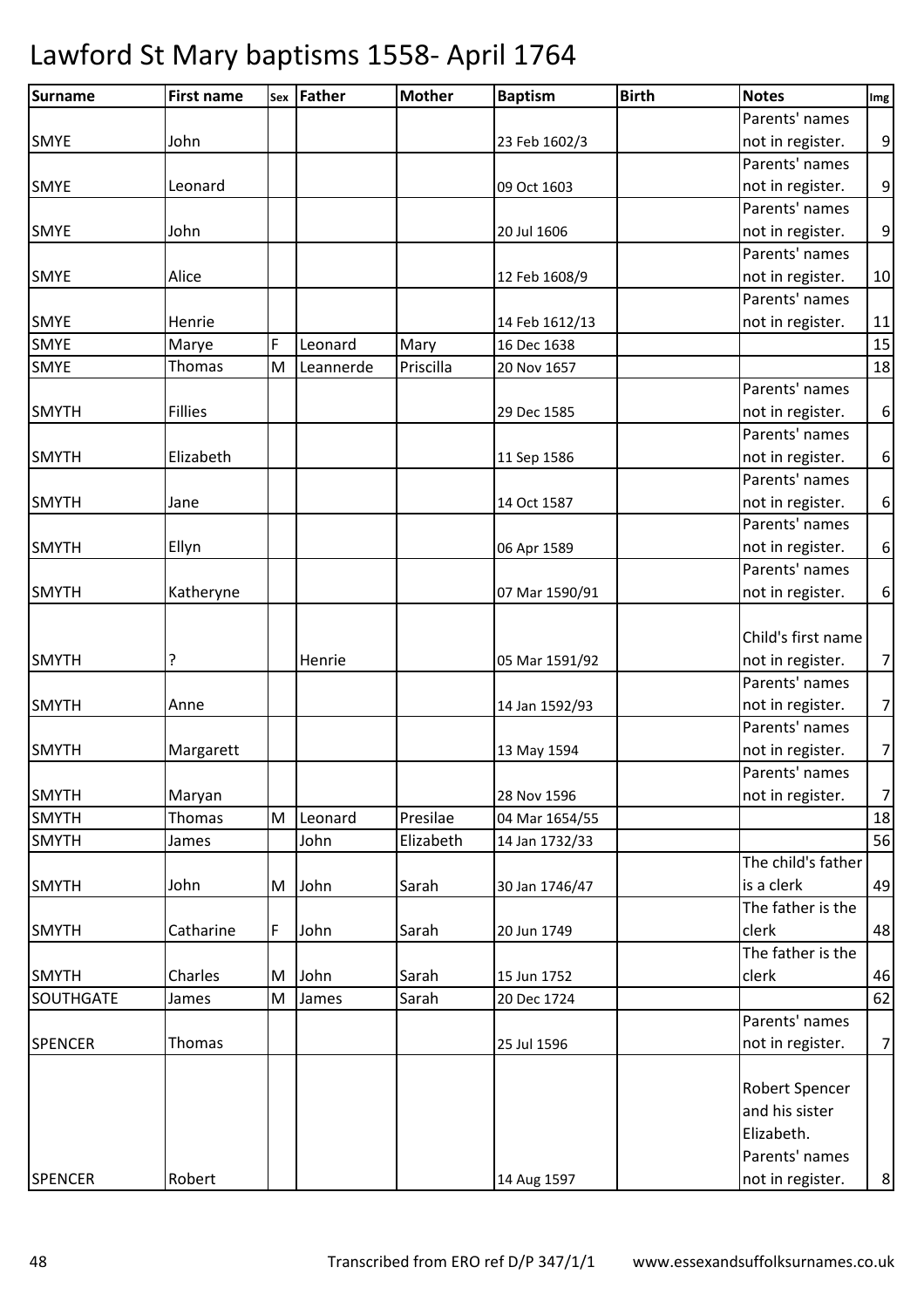| Surname           | <b>First name</b> |                                                                                       | sex Father | <b>Mother</b> | <b>Baptism</b> | <b>Birth</b> | <b>Notes</b>     | Img              |
|-------------------|-------------------|---------------------------------------------------------------------------------------|------------|---------------|----------------|--------------|------------------|------------------|
|                   |                   |                                                                                       |            |               |                |              |                  |                  |
|                   |                   |                                                                                       |            |               |                |              | Robert Spencer   |                  |
|                   |                   |                                                                                       |            |               |                |              | and his sister   |                  |
|                   |                   |                                                                                       |            |               |                |              | Elizabeth.       |                  |
|                   |                   |                                                                                       |            |               |                |              | Parents' names   |                  |
| <b>SPENCER</b>    | Elizabeth         |                                                                                       |            |               | 14 Aug 1597    |              | not in register. | 8                |
| <b>SPINCKE</b>    | Elizabeth         | F                                                                                     | Gorge      | Elizabeth     | 06 Oct 1639    |              |                  | 15               |
| <b>SPINCKE</b>    | Richard           | M                                                                                     | Gorge      | Mary          | 25 Dec 1649    |              |                  | 88               |
|                   |                   |                                                                                       |            |               |                |              | Parents' names   |                  |
| <b>SPINK</b>      | John              |                                                                                       |            |               | 17 Feb 1604/5  |              | not in register. | 9                |
| <b>SPINK</b>      | Richard           | M                                                                                     | George     | Susanna       | 31 Aug 1704    |              |                  | $77 \,$          |
| <b>SPINK</b>      | George            | $\mathsf{M}% _{T}=\mathsf{M}_{T}\!\left( a,b\right) ,\ \mathsf{M}_{T}=\mathsf{M}_{T}$ | George     | Susanna       | 02 Nov 1707    |              |                  | 75               |
| <b>SPINK</b>      | Mary              | F                                                                                     | Georg      | Susan         | 24 Jan 1709/10 |              |                  | 74               |
| <b>SPINK</b>      | Mathew            | M                                                                                     | George     | Susana        | 23 Mar 1711/12 |              |                  | $71\,$           |
| <b>SPINK</b>      | Sarah             | F                                                                                     | Georg      | Susan         | 21 Nov 1714    |              |                  | 69               |
|                   |                   |                                                                                       |            |               |                |              | Parents' names   |                  |
| <b>SPINKE</b>     | Francis           |                                                                                       |            |               | 25 Mar 1601    |              | not in register. | $\bf 8$          |
|                   |                   |                                                                                       |            |               |                |              | Parents' names   |                  |
| <b>SPINKE</b>     | George            |                                                                                       |            |               | 18 May 1609    |              | not in register. | 10               |
|                   |                   |                                                                                       |            |               |                |              | Parents' names   |                  |
| <b>SPINKE</b>     | Daniel            |                                                                                       |            |               | 16 Aug 1612    |              | not in register. | 11               |
| <b>SPINKE</b>     | George            | M                                                                                     | Richard    | Mary          | 29 Oct 1682    |              |                  | 24               |
| <b>SPINKS</b>     | John              | M                                                                                     | George     | Susan         | 28 Oct 1705    |              |                  | 77               |
| <b>SPURDINS</b>   | William           | M                                                                                     | William    | Elizabeth     | 10 Oct 1762    |              |                  | 40               |
|                   |                   |                                                                                       |            |               |                |              | Parents' names   |                  |
| <b>SPYLTINBER</b> | Willm.            |                                                                                       |            |               | 28 Mar 1584    |              | not in register. | 5                |
| <b>STARLING</b>   | Robert            | M                                                                                     | Henry      | Mary          | 30 Sep 1724    |              |                  | 62               |
| <b>STEBBIN</b>    | Susanna           | F                                                                                     | Thomas     | Susanna       | 07 Oct 1677    |              |                  | 23               |
| <b>STEBBIN</b>    | Mary              | F                                                                                     | Thomas     | Susanna       | 15 Dec 1681    |              |                  | 24               |
| <b>STEBBING</b>   | Thomas            | M                                                                                     | Tho.       | Susannah      | 02 Oct 1670    |              |                  | 22               |
| <b>STEBBING</b>   | Ann               | F                                                                                     | Thomas     |               | 22 Feb 1684/85 |              |                  | 24               |
| <b>STEBINGE</b>   | Mary              | F                                                                                     | Thomas     | Judeth        | 26 Aug 1632    |              |                  | 14               |
| <b>STEBINGE</b>   | Elizabeth         | F                                                                                     | Thomas     | Judeth        | 26 Apr 1635    |              |                  | 14               |
| <b>STEBINGE</b>   | Thomos            | M                                                                                     | Thomas     | Annah         | 23 Apr 1643    |              |                  | 15               |
|                   |                   |                                                                                       |            |               |                |              | Parents' names   |                  |
| <b>STEGALL</b>    | Grace             |                                                                                       |            |               | 05 May 1607    |              | not in register. | 10               |
|                   |                   |                                                                                       |            |               |                |              | Parents' names   |                  |
| <b>STEGGUL</b>    | John              |                                                                                       |            |               | 25 Jul 1602    |              | not in register. | $\overline{9}$   |
|                   |                   |                                                                                       |            |               |                |              | Parents' names   |                  |
| <b>STEGOLL</b>    | Marie             |                                                                                       |            |               | 12 Feb 1603/4  |              | not in register. | $\overline{9}$   |
|                   |                   |                                                                                       |            |               |                |              | Parents' names   |                  |
| <b>STEGOLL</b>    | Thomas            |                                                                                       |            |               | 20 May 1606    |              | not in register. | $\boldsymbol{9}$ |
| <b>STEPHENS</b>   | Mary              | F                                                                                     | Richard    |               | 03 Nov 1695    |              |                  | 26               |
| <b>STERLING</b>   | Sarah             |                                                                                       | Henry      | Mary          | 08 Jun 1726    |              |                  | 59               |
| <b>STERLING</b>   | Mary              |                                                                                       | Henry      | Mary          | 26 Aug 1727    |              |                  | 58               |
| <b>STERLING</b>   | Henry             |                                                                                       | Henry      | Mary          | 10 Feb 1730/31 |              | Privately        | 57               |
|                   |                   |                                                                                       |            |               |                |              | Parents' names   |                  |
| <b>STEVENES</b>   | Martha            |                                                                                       |            |               | 11 May 1623    |              | not in register. | 12               |
| <b>STEVENES</b>   | Daniell           | M                                                                                     | Daniell    |               | 17 Mar 1624/25 |              |                  | 12               |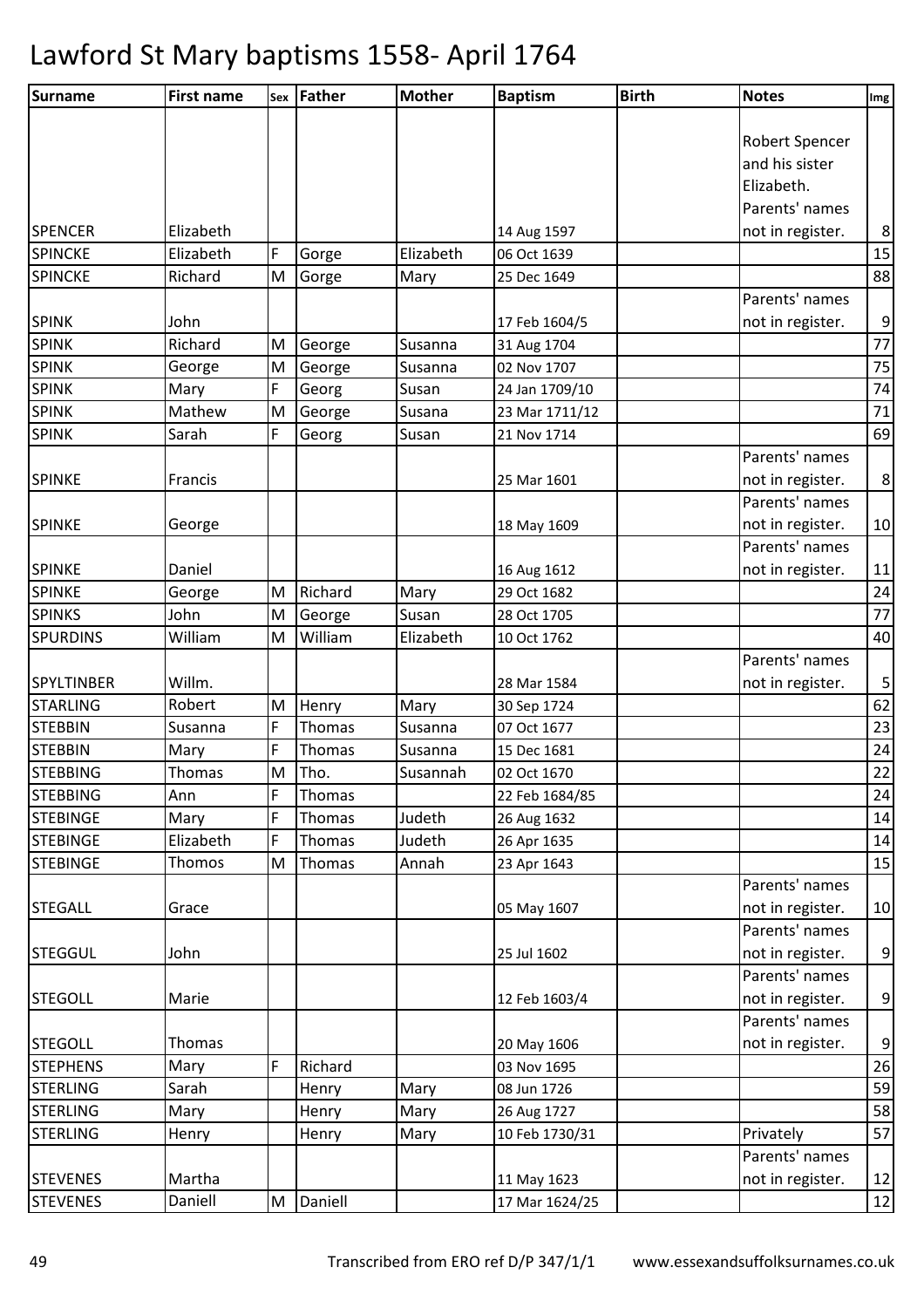| <b>Surname</b>   | <b>First name</b> | Sex | Father    | <b>Mother</b> | <b>Baptism</b> | <b>Birth</b> | <b>Notes</b>                       | Img              |
|------------------|-------------------|-----|-----------|---------------|----------------|--------------|------------------------------------|------------------|
|                  |                   |     |           |               |                |              |                                    |                  |
|                  |                   |     |           |               |                |              | Ann & Elizabeth                    |                  |
|                  |                   |     |           |               |                |              | Stokes. Parents'                   |                  |
|                  |                   |     |           |               |                |              | names not in                       |                  |
| <b>STOKE</b>     | Ann               |     |           |               | 11 May 1613    |              | register.                          | 11               |
|                  |                   |     |           |               |                |              |                                    |                  |
|                  |                   |     |           |               |                |              | Ann & Elizabeth                    |                  |
|                  |                   |     |           |               |                |              | Stokes. Parents'                   |                  |
|                  |                   |     |           |               |                |              | names not in                       |                  |
| <b>STOKE</b>     | Elizabeth         |     |           |               | 11 May 1613    |              | register.                          | $11\,$           |
| <b>STUD</b>      | Mary              | F   | John      | Mary          | 13 Jun 1653    |              |                                    | 88               |
| <b>STUD</b>      | Sarah             | F   | John      | Sarah         | 15 Jul 1660    |              |                                    | 21               |
| <b>STUD</b>      | Elcebeth          | F   | John      |               | 25 Sep 1662    |              |                                    | 21               |
| <b>STUD</b>      | Nathanael         | M   | Nathanael | Elizabeth     | 22 Jan 1698/99 |              |                                    | 26               |
| <b>STUD</b>      | Mary              | F   | Nathaniel | Mary          | 31 May 1744    |              |                                    | 50               |
| <b>STUDD</b>     | Nathaniel         | M   | Nathaniel | Mary          | 19 Jul 1724    |              |                                    | 62               |
| <b>STUDD</b>     | Jonathan          | M   | Nathaniel | Mary          | 05 Sep 1725    |              |                                    | 59               |
| <b>STUDD</b>     | Nathaniel         |     | Nathaniel | Mary          | 09 Apr 1727    |              |                                    | 58               |
| <b>STUDD</b>     | Nathaniel         | M   | Nathaniel | Mary          | 26 Nov 1746    |              |                                    | 49               |
| <b>STUDD</b>     | Margaret          | F   | Nathaniel | Mary          | 09 Jul 1749    |              |                                    | 48               |
| <b>STUDE</b>     | John              | M   | John      | Sara          | 12 Dec 1655    |              |                                    | 18               |
|                  |                   |     |           |               |                |              | Parents' names                     |                  |
| <b>SYMSON</b>    | Elizabeth         |     |           |               | 10 Mar 1587/88 |              | not in register.                   | $\boldsymbol{6}$ |
|                  |                   |     |           |               |                |              | Parents' names                     |                  |
| <b>TAYLER</b>    | Agnes             |     |           |               | 13 Dec 1558    |              | not in register.                   | $\overline{a}$   |
|                  |                   |     |           |               |                |              | Parents' names                     |                  |
| <b>TAYLER</b>    | Edmund            |     |           |               | 20 Apr 1561    |              | not in register.                   | $\pmb{4}$        |
| <b>TAYLER</b>    | John              |     | Robert    | Susanna       | 01 Jun 1729    |              |                                    | 57               |
|                  |                   |     |           |               |                |              | Robert of                          |                  |
|                  |                   |     |           |               |                |              | Susannah Tayler,                   |                  |
| <b>TAYLER</b>    | Robert<br>Thomas  |     |           | Susannah      | 31 Oct 1731    |              | widow                              | 56               |
| <b>TERRY</b>     |                   | M   | Thomas    | Sarah         | 17 Oct 1716    |              | Parents' names                     | 67               |
|                  |                   |     |           |               |                |              |                                    |                  |
| <b>TEYLOR</b>    | Rycharde          |     |           |               | 11 Jun 1564    |              | not in register.<br>Parents' names | 5                |
| <b>THACHER</b>   | Agnes             |     |           |               | 30 Nov 1562    |              | not in register.                   | $\mathsf S$      |
| <b>THORP</b>     | Elizabeth         | F   | William   | Elizabeth     | 06 Feb 1753    |              |                                    | 46               |
| <b>THORPE</b>    | James             | M   | Richd.    |               | 30 Mar 1632    |              |                                    | 14               |
|                  |                   |     |           |               |                |              |                                    |                  |
|                  |                   |     |           |               |                |              | Son of Mary                        |                  |
| <b>THORPE</b>    | John              | M   |           | Mary          | 26 Sep 1634    |              | Thorpe, widow.                     | 14               |
|                  |                   |     |           |               |                |              | Parents' names                     |                  |
| <b>THURSTONE</b> | Daniel            |     |           |               | 04 Mar 1620/21 |              | not in register.                   | 12               |
|                  |                   |     |           |               |                |              | Parents' names                     |                  |
| <b>THURSTONE</b> | John              |     |           |               | 20 Oct 1622    |              | not in register.                   | 12               |
| <b>THURSTONE</b> | Daniel            | M   | Daniell   |               | 12 Dec 1624    |              |                                    | 12               |
| <b>TIBBLE</b>    | Thomas            | M   | William   | Martha        | 27 Mar 1709    |              |                                    | 74               |
| <b>TIBUL</b>     | William           | M   | William   |               | 02 Mar 1706/7  |              |                                    | 76               |
|                  |                   |     |           |               |                |              |                                    |                  |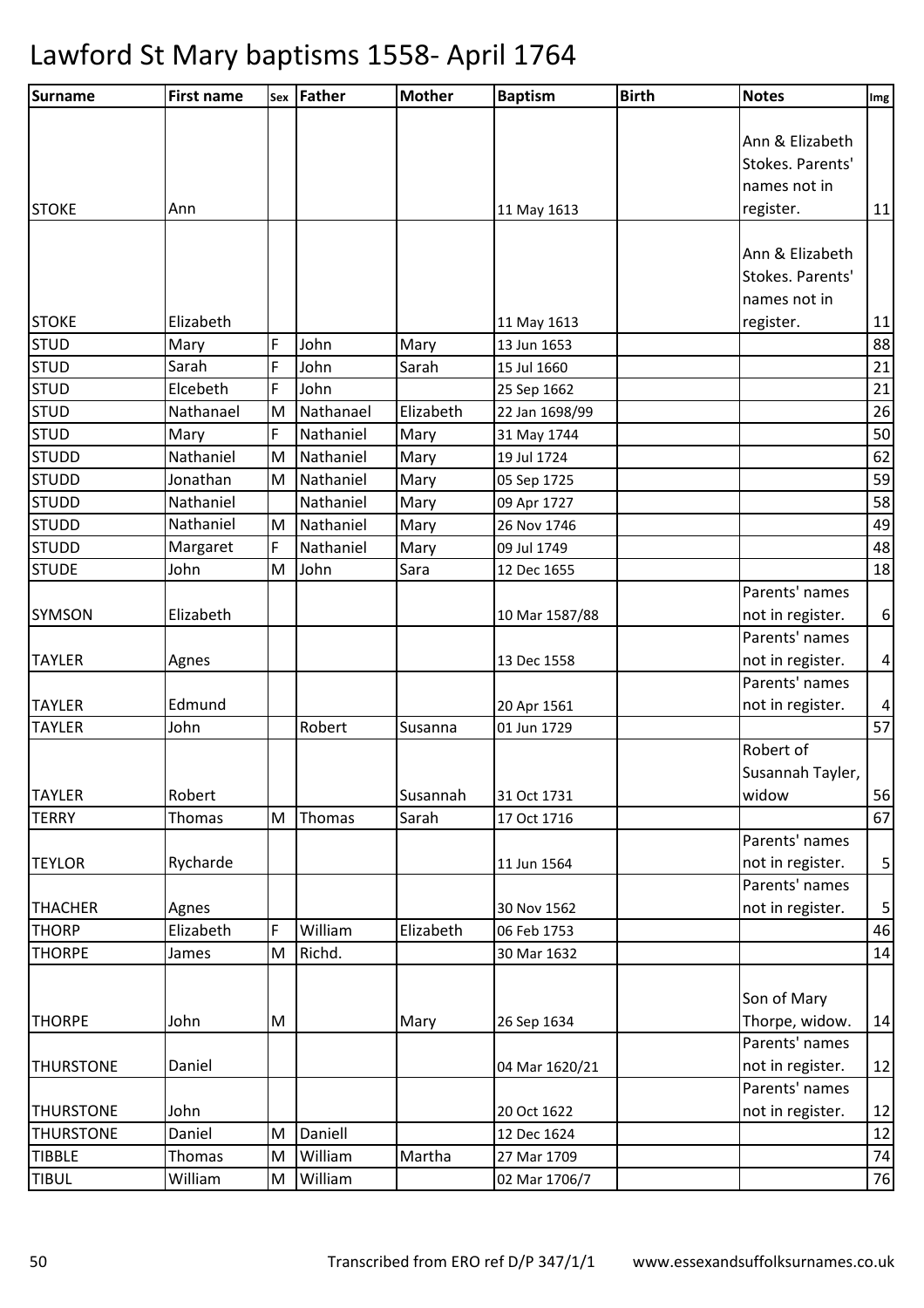| <b>Surname</b>              | <b>First name</b> |        | Sex Father     | <b>Mother</b>   | <b>Baptism</b>             | <b>Birth</b> | <b>Notes</b>                                                                                                                                       | Img        |
|-----------------------------|-------------------|--------|----------------|-----------------|----------------------------|--------------|----------------------------------------------------------------------------------------------------------------------------------------------------|------------|
|                             |                   |        |                |                 |                            |              | Parents' names                                                                                                                                     |            |
| <b>TOKLEY</b>               | Elizabethe        |        |                |                 | 07 May 1564                |              | not in register.                                                                                                                                   | $\sqrt{5}$ |
|                             |                   |        |                |                 |                            |              | Parents' names                                                                                                                                     |            |
| <b>TOMSON</b>               | Elizabeth         |        |                |                 | 15 Apr 1613                |              | not in register.                                                                                                                                   | 11         |
|                             |                   |        |                |                 |                            |              | Parents' names                                                                                                                                     |            |
| <b>TOMSON</b>               | Thomasine         |        |                |                 | 18 May 1615                |              | not in register.                                                                                                                                   | 11         |
|                             |                   |        |                |                 |                            |              | Parents' names                                                                                                                                     |            |
| <b>TOMSON</b>               | John              |        |                |                 | 20 Jan 1621/22             |              | not in register.                                                                                                                                   | 12         |
| <b>TOMSON</b>               | Marye             | F      | William        | Elliza.         | 20 Oct 1625                |              |                                                                                                                                                    | 13         |
| <b>TRAFORD</b>              | Nathanell         | M      | Gorge          | Elizabeth       | 16 Jul 1626                |              |                                                                                                                                                    | 13         |
|                             |                   |        |                |                 |                            |              | Birth only, not a                                                                                                                                  |            |
| <b>TRAFORD</b>              | Elizabeth         | F      | Georg          | Elizabeth       |                            | 10 Jul 1651  | baptism.                                                                                                                                           | 88         |
| <b>TURNER</b>               | Elizabeth         | F      | William        | Elizabeth       | 25 Aug 1752                |              |                                                                                                                                                    | 46         |
| <b>TURNER</b>               | Thomas            | M      | Thomas         | Sarah           | 26 Jan 1754                |              |                                                                                                                                                    | 46         |
| <b>TURNER</b>               | William           | M      | William        | Elizabeth       | 26 Apr 1754                |              | Privately.                                                                                                                                         | 45         |
| <b>TURNER</b>               | William           | M      | Thos.          | Sarah           | 14 Mar 1756                |              |                                                                                                                                                    | 44         |
| <b>TURNER</b>               | John              | M      | Thomas         | Sarah           | 15 Oct 1758                |              |                                                                                                                                                    | 43         |
| <b>TURNER</b>               | Sarah             | F      | Thos.          | Sarah           | 07 Feb 1762                |              |                                                                                                                                                    | 40         |
| <b>VEELS</b><br><b>VICE</b> | Sarrah<br>Frances | F<br>F | Jams<br>Robert | Rebecah<br>Mary | 28 Sep 1658<br>07 Aug 1757 |              | Sarrah Veels,<br>then the father's<br>name is "Jams ye<br>Veels" or<br>"Yeveells" - the<br>"ye" has been<br>added in a<br>different hand<br>later. | 19<br>44   |
|                             |                   |        |                |                 |                            |              |                                                                                                                                                    |            |
| <b>VIMOY</b>                | Marie             |        |                |                 | 21 Mar 1610/11             |              | Vinioy or Vimoy?<br>Parents' names<br>not in register<br>Day of month<br>faded. Child's                                                            | 10         |
|                             |                   |        |                |                 |                            |              | name and sex                                                                                                                                       |            |
| <b>VINCE</b>                | ?                 |        | John           |                 | * Mar 1649/50              |              | not in register.                                                                                                                                   | 88         |
|                             |                   |        |                |                 |                            |              | Birth only, not a                                                                                                                                  |            |
|                             |                   |        |                |                 |                            |              | baptism. Parents'<br>names not in<br>register. Entered<br>out of sequence                                                                          |            |
| <b>VINCE</b>                | John              |        |                |                 |                            | 26 Dec 1671  | with 1659<br>entries.                                                                                                                              | 19         |
|                             |                   |        |                |                 |                            |              |                                                                                                                                                    |            |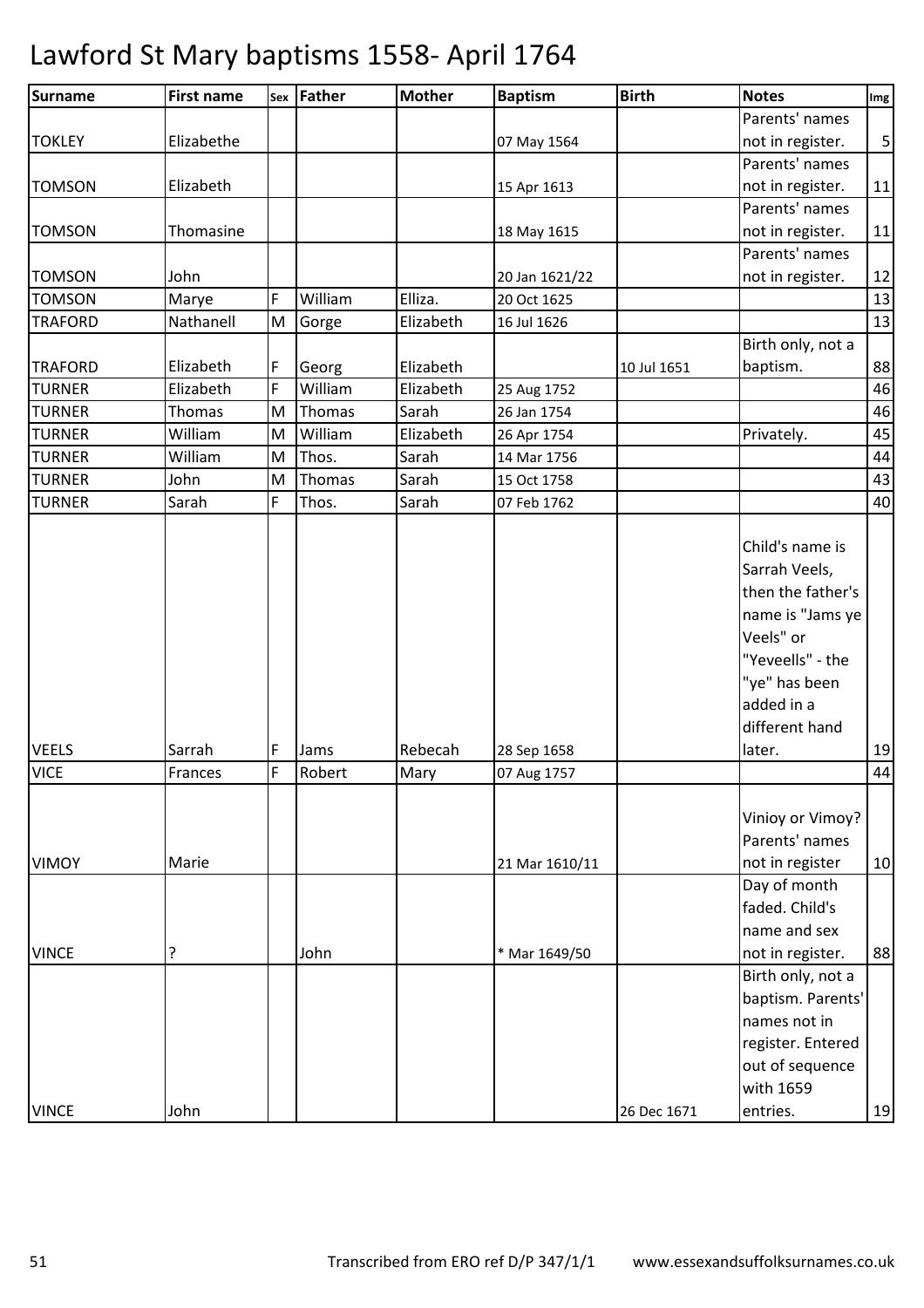| Surname           | <b>First name</b>   |   | sex Father | <b>Mother</b> | <b>Baptism</b> | <b>Birth</b> | <b>Notes</b>       | Img            |
|-------------------|---------------------|---|------------|---------------|----------------|--------------|--------------------|----------------|
|                   |                     |   |            |               |                |              | Birth only, not a  |                |
|                   |                     |   |            |               |                |              | baptism. Parents'  |                |
|                   |                     |   |            |               |                |              | names not in       |                |
|                   |                     |   |            |               |                |              | register. Entered  |                |
|                   |                     |   |            |               |                |              | out of sequence    |                |
|                   |                     |   |            |               |                |              | with 1659          |                |
| <b>VINCE</b>      | Mary                |   |            |               |                | 16 Jun 1673  | entries.           | 19             |
| <b>VINCE</b>      | Joseph              | M | Obadiah    | Ann           | 17 Nov 1667    |              |                    | 22             |
| <b>VINCE</b>      | Anne                | F | Obadiah    | Ann           | 07 May 1676    |              |                    | 23             |
| <b>VINCE</b>      | Damaris             | F | Obadiah    | Ann           | 07 Dec 1679    |              |                    | 23             |
| <b>VINCE</b>      | Ann                 | F | Obadiah    |               | 01 Jan 1681/82 |              |                    | 24             |
| <b>VINCE</b>      | Elizabeth           | F | Obadiah    | Elizabeth     | 03 Dec 1699    | 19 Nov 1699  |                    | $27\,$         |
| <b>VINCE</b>      | Daniel              | M | Obadiah    | Elizabeth     | 10 Jun 1702    |              |                    | 80             |
| <b>VINCE</b>      | <b>Francis Sadd</b> |   |            | Ann           | 23 Feb 1702/3  |              | A base child       | 79             |
| <b>VINCE</b>      | Daniel              | M | Daniel     | Elizabeth     | 05 Aug 1724    |              |                    | 62             |
| <b>VINCE</b>      | Daniel              |   | Daniel     | Elizabeth     | 11 Dec 1726    |              |                    | 59             |
| <b>VINCE</b>      | John                |   | Daniel     | Elizabeth     | 26 Apr 1730    |              |                    | 57             |
| <b>VINCE</b>      | Elizabeth           |   | Daniel     | Eliz.         | 14 Jan 1732/33 |              |                    | 56             |
| <b>VINCE</b>      | Joseph              | M | Daniel     | Elizabeth     | 28 Dec 1735    |              |                    | 55             |
|                   |                     |   |            |               |                |              |                    |                |
|                   |                     |   |            |               |                |              | Vinioy or Vimoy?   |                |
|                   |                     |   |            |               |                |              | Parents' names     |                |
| <b>VINIOY</b>     | Marie               |   |            |               | 21 Mar 1610/11 |              | not in register    | 10             |
|                   |                     |   |            |               |                |              | Parents' names     |                |
| <b>WADE</b>       | John                |   |            |               | 24 Jan 1601/2  |              | not in register.   | $\overline{9}$ |
|                   |                     |   |            |               |                |              | Parents' names     |                |
| <b>WALDEGRAVE</b> | Thomas              |   |            |               | 27 Aug 1583    |              | not in register.   | $\mathbf{5}$   |
| WALDEGRAVE        | Ann                 | F | Edward     |               | 02 Feb 1588/89 |              |                    | $6 \mid$       |
|                   |                     |   |            |               |                |              |                    |                |
|                   |                     |   |            |               |                |              |                    |                |
|                   |                     |   |            |               |                |              | Mrs. Marie         |                |
|                   |                     |   |            |               |                |              | Waldegrave.        |                |
|                   |                     |   |            |               |                |              | Parents' names     |                |
|                   |                     |   |            |               |                |              | not in register    |                |
|                   |                     |   |            |               |                |              | (Mrs means         |                |
|                   |                     |   |            |               |                |              | Mistress at this   |                |
|                   |                     |   |            |               |                |              | period, so this is |                |
|                   |                     |   |            |               |                |              | not necessarily a  |                |
| WALDEGRAVE        | Marie               |   |            |               | 03 Sep 1601    |              | married woman)     | 8 <sup>1</sup> |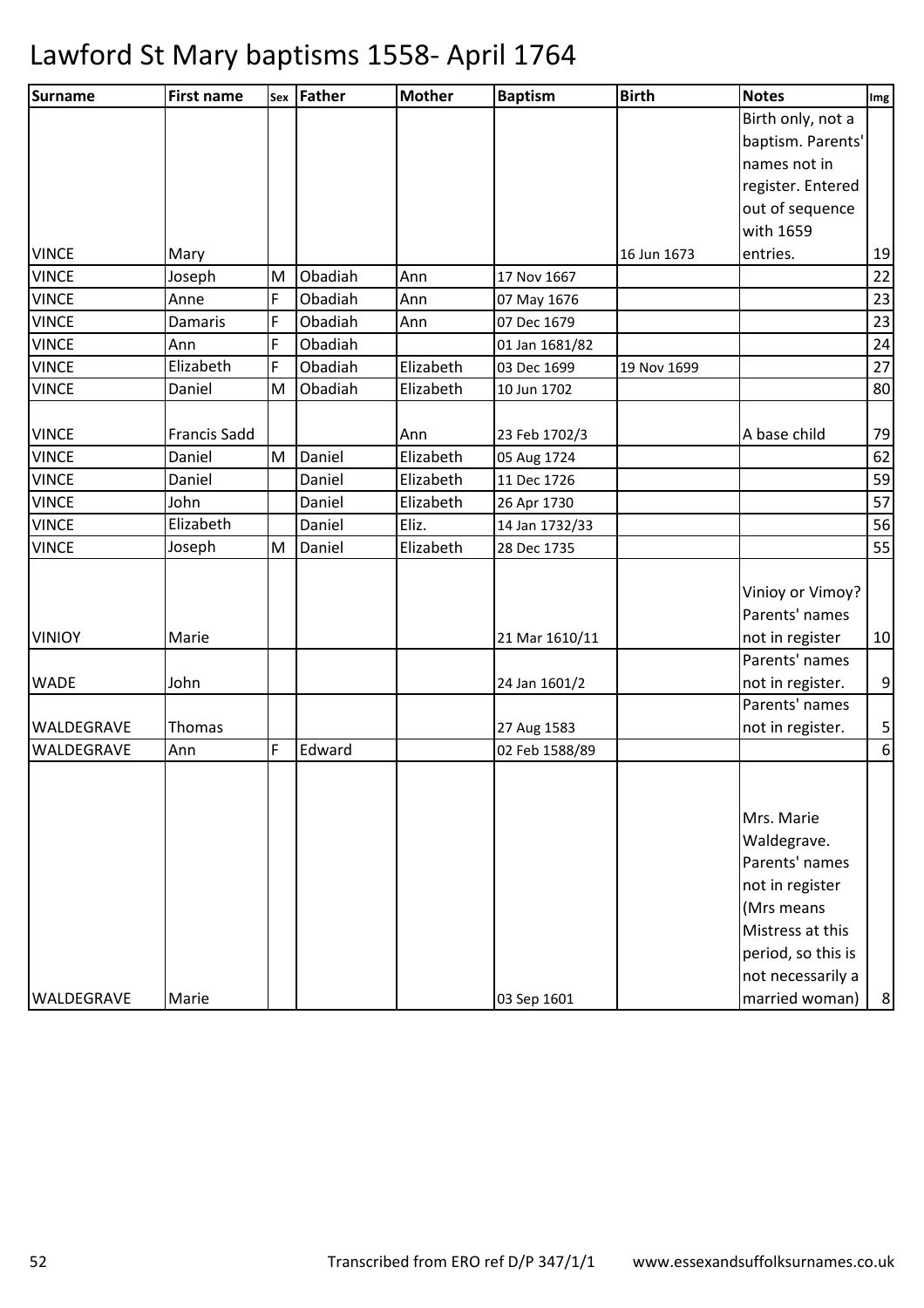| <b>Surname</b>  | <b>First name</b> |   | Sex Father | <b>Mother</b> | <b>Baptism</b> | <b>Birth</b> | <b>Notes</b>       | Img            |
|-----------------|-------------------|---|------------|---------------|----------------|--------------|--------------------|----------------|
|                 |                   |   |            |               |                |              |                    |                |
|                 |                   |   |            |               |                |              |                    |                |
|                 |                   |   |            |               |                |              | Mrs. Jemima        |                |
|                 |                   |   |            |               |                |              | Waldegrave.        |                |
|                 |                   |   |            |               |                |              | Parents' names     |                |
|                 |                   |   |            |               |                |              | not in register    |                |
|                 |                   |   |            |               |                |              | (Mrs means         |                |
|                 |                   |   |            |               |                |              | Mistress at this   |                |
|                 |                   |   |            |               |                |              | period, so this is |                |
|                 |                   |   |            |               |                |              | not necessarily a  |                |
| WALDEGRAVE      | Jemima            |   |            |               | 26 Oct 1602    |              | married woman)     | 9              |
|                 |                   |   |            |               |                |              | Parents' names     |                |
| <b>WARD</b>     | Mary              |   |            |               | 26 Aug 1621    |              | not in register.   | 12             |
|                 |                   |   |            |               |                |              | Parents' names     |                |
| <b>WARD</b>     | Sarah             |   |            |               | 13 Apr 1623    |              | not in register.   | 12             |
| <b>WARD</b>     | Thomas            | M | Thomas     | Mary          | 20 Mar 1624/25 |              |                    | 12             |
| <b>WARD</b>     | Samuell           | M | Thomas     |               | 26 Apr 1629    |              |                    | 13             |
| <b>WARD</b>     | Gorge             | M | Gorge      | Dorcas        | 07 Jun 1646    |              |                    | 16             |
| <b>WARD</b>     | Sarah             | F | John       | Sarah         | 17 Jul 1722    |              |                    | 64             |
| <b>WARD</b>     | John              | M | John       | Sarah         | 10 Apr 1724    |              |                    | 62             |
| <b>WARD</b>     | Elizabeth         |   | John       | Sarah         | 06 Jul 1727    |              |                    | 58             |
| <b>WARD</b>     | John              |   | John       | Sarah         | 24 Nov 1731    |              | Privately.         | 56             |
|                 |                   |   |            |               |                |              | Parents' names     |                |
| <b>WARDE</b>    | Peter             |   |            |               | 13 Oct 1584    |              | not in register.   | 5              |
| <b>WARDE</b>    | Nathannell        | M | Cornwall   | Ann           | 30 Aug 1643    |              |                    | 15             |
| <b>WARDE</b>    | Mary              | F | Nathaniell | Judith        | 31 May 1664    |              |                    | 22             |
|                 |                   |   |            |               |                |              | Parents' names     |                |
| <b>WARNER</b>   | Margarett         |   |            |               | 29 Sep 1583    |              | not in register.   | 5              |
|                 |                   |   |            |               |                |              | Parents' names     |                |
| <b>WARNER</b>   | Suzan             |   |            |               | 13 Nov 1587    |              | not in register.   | 6              |
|                 |                   |   |            |               |                |              | Parents' names     |                |
| <b>WARNER</b>   | Estblanden        |   |            |               | 05 Sep 1591    |              | not in register.   | 6              |
| <b>WARNER</b>   | Abigall           | F | Joshua     | Abigall       | 14 Apr 1633    |              |                    | 14             |
| <b>WASP</b>     | Robert            | M | Robert     | Elizabeth     | 26 Aug 1748    |              |                    | 48             |
| <b>WASP</b>     | Robert            | M | Robert     | Elizabeth     | 07 Apr 1752    |              |                    | 46             |
| <b>WASP</b>     | William           | M | Robert     | Elizabeth     | 14 Apr 1754    |              |                    | 45             |
| <b>WASP</b>     | James             | M | Robert     | Eliz.         | 23 Feb 1757    |              |                    | 44             |
| <b>WATERMAN</b> | Mary              | F | Henery     |               | 10 Dec 1664    |              |                    | 22             |
| <b>WATERMAN</b> | Ann               | F | Henry      |               | 22 Jan 1670/71 |              |                    | 22             |
| <b>WATERMAN</b> | Elizabeth         | F | Henry      |               | 28 Apr 1672    |              |                    | 22             |
| <b>WEB</b>      | John              | M | John       | Martha        | 13 Dec 1717    |              |                    | 66             |
| <b>WEB</b>      | Nathaniel         | M | Jon.       | Martha        | 03 Sep 1719    |              |                    | 65             |
| <b>WEBB</b>     | Jonathan          | M | John       | Martha        | 23 Mar 1721/22 |              |                    | 64             |
| <b>WEBB</b>     | John              | M | John       | Martha        | 21 May 1723    |              |                    | 62             |
| <b>WEBB</b>     | William           | M | John       | Martha        | 30 Sep 1724    |              |                    | 62             |
| <b>WEBB</b>     | Robert            |   | John       | Martha        | 17 Jan 1725/26 |              |                    | 59             |
| <b>WEBB</b>     | Mary              | F | Nathaniel  | Mary          | 06 Mar 1747/48 |              |                    | 48             |
|                 |                   |   |            |               |                |              | Parents' names     |                |
| <b>WEBE</b>     | Rose              |   |            |               | 23 May 1596    |              | not in register.   | $\overline{7}$ |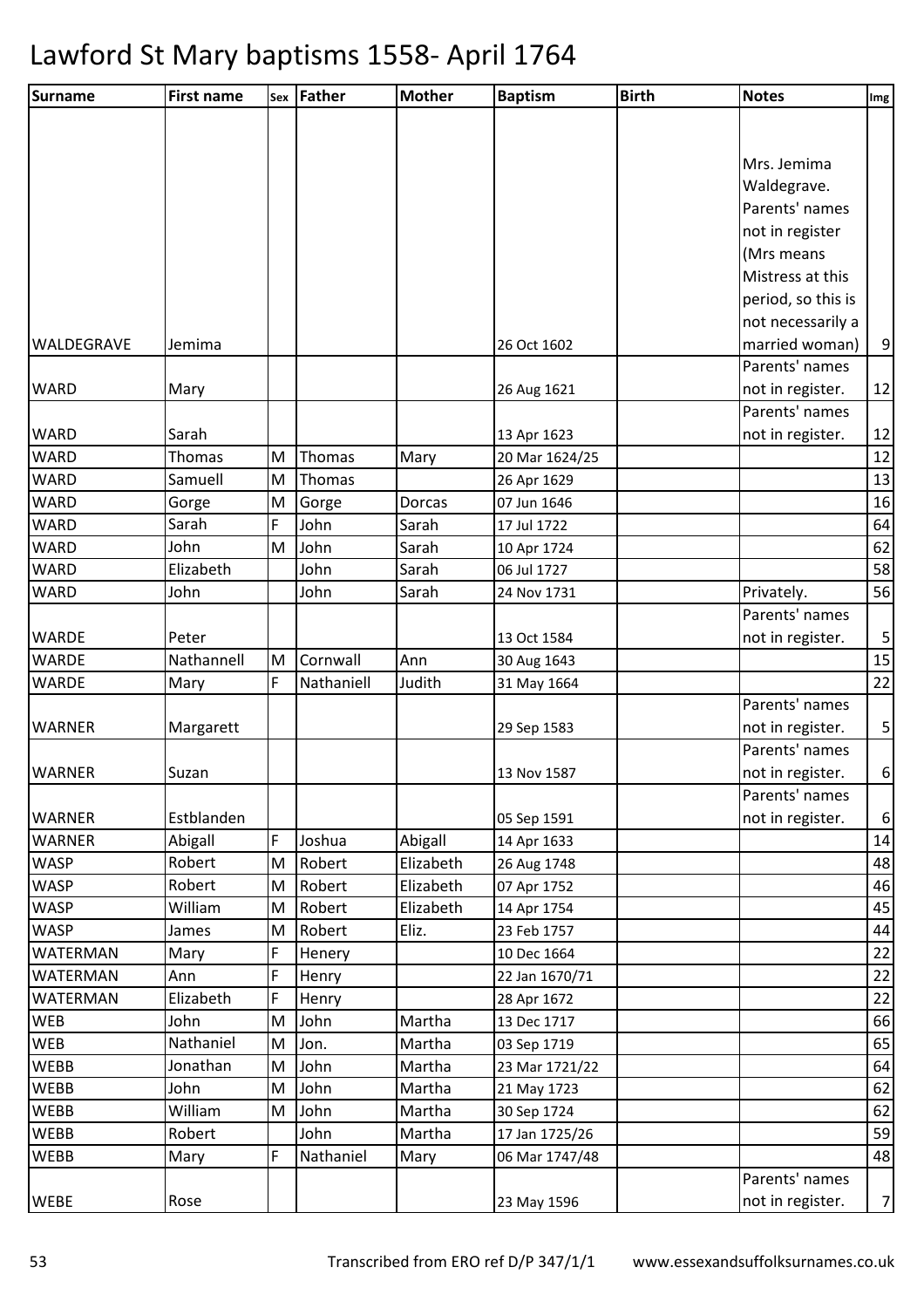| Surname          | <b>First name</b> |   | sex Father | <b>Mother</b> | <b>Baptism</b> | <b>Birth</b> | <b>Notes</b>                       | Img             |
|------------------|-------------------|---|------------|---------------|----------------|--------------|------------------------------------|-----------------|
| WELHAM           | Mary              | F | Arthur     | Mary          | 08 Sep 1692    |              |                                    | 24              |
| WELLAM           | William           | M | Arthur     | Martha        | 04 Feb 1693/94 |              |                                    | 25              |
|                  |                   |   |            |               |                |              | Daughter of<br>Daniel Wellam       |                 |
|                  |                   |   |            |               |                |              | and Elizabeth his                  |                 |
|                  |                   |   |            |               |                |              | wife deceased                      |                 |
|                  |                   |   |            |               |                |              | being eight yeers                  |                 |
|                  |                   |   |            |               |                |              | old and upward                     |                 |
|                  |                   |   |            |               |                |              | (the child being                   |                 |
|                  |                   |   |            |               |                |              | baptised is 8                      |                 |
|                  |                   |   |            |               |                |              | years old and the                  |                 |
|                  |                   |   |            |               |                |              | daughter of                        |                 |
|                  |                   |   |            |               |                |              | Daniel's late wife                 |                 |
|                  |                   |   |            |               |                |              | - year of birth                    |                 |
| <b>WELLAM</b>    | Elizabeth         | F | Daniel     | Elizabeth     | 24 Apr 1696    | ** 1688      | estimated)                         | 26              |
| WELLAM           | Sarah             | F | Daniel     | Elizabeth     | 30 Aug 1696    |              |                                    | 26              |
| WELLAM           | Martha            | F | Arthur     | Martha        | 04 Oct 1696    |              |                                    | 26              |
| WELLAM           | Mary              | F | Daniel     | Sarah         | 02 Jan 1697/98 |              |                                    | 26              |
| <b>WELLAM</b>    | Martha            | F | Daniel     | Eliz.         | 21 Jan 1699/00 |              |                                    | $27\,$          |
| WELLOM           | Sarah             | F | Daniel     | Sarah         | 14 Oct 1694    |              |                                    | 25              |
| WELLS            | Sarah             | F | George     | Sarah         | 27 May 1705    |              |                                    | 77              |
| WELLS            | Mary              | F | George     | Sarah         | 19 Apr 1707    |              |                                    | 76              |
| WELLS            | George            | M | Georg      | Sarah         | 23 Jul 1710    |              |                                    | 73              |
| WELLS            | Martha            | F | Georg      | Sarah         | 17 Aug 1712    |              |                                    | 70              |
| WELLS            | John              | M | George     | Sarah         | 25 Nov 1716    |              |                                    | 67              |
| WELLS            | Charles           | M | George     | Sarah         | 30 May 1719    |              |                                    | 65              |
|                  |                   |   |            |               |                |              | Parents' names                     |                 |
| <b>WENT</b>      | <b>Myls</b>       |   |            |               | 29 Sep 1562    |              | not in register.                   | $\vert 4 \vert$ |
|                  |                   |   |            |               |                |              | Parents' names                     |                 |
| <b>WENTT</b>     | Edmund            |   |            |               | 04 Aug 1560    |              | not in register.<br>Parents' names | $\vert 4 \vert$ |
| <b>WEST</b>      |                   |   |            |               | 26 Sep 1611    |              |                                    | 10              |
|                  | Ann               |   |            |               |                |              | not in register.<br>Parents' names |                 |
| <b>WEST</b>      | Rebecca           |   |            |               | 22 Feb 1614/15 |              | not in register.                   | 11              |
|                  |                   |   |            |               |                |              | Parents' names                     |                 |
| <b>WESTE</b>     | John              |   |            |               | 06 Jan 1621/22 |              | not in register.                   | 12              |
|                  |                   |   |            |               |                |              | Parents' names                     |                 |
| <b>WHATLOCKE</b> | Sarah             |   |            |               | 12 Feb 1620/21 |              | not in register.                   | 12              |
|                  |                   |   |            |               |                |              | Parents' names                     |                 |
| <b>WHETE</b>     | Thomas            |   |            |               | 25 Jun 1620    |              | not in register.                   | 12              |
|                  |                   |   |            |               |                |              | Parents' names                     |                 |
| <b>WHITE</b>     | Marye             |   |            |               | 03 Nov 1622    |              | not in register.                   | 12              |
|                  |                   |   |            |               |                |              | Abbreviated to                     |                 |
|                  |                   |   |            |               |                |              | Whittp. Parents'                   |                 |
|                  |                   |   |            |               |                |              | names not in                       |                 |
| <b>WHITTOP</b>   | Margarett         |   |            |               | 15 Jan 1562/63 |              | register.                          | $\mathbf{5}$    |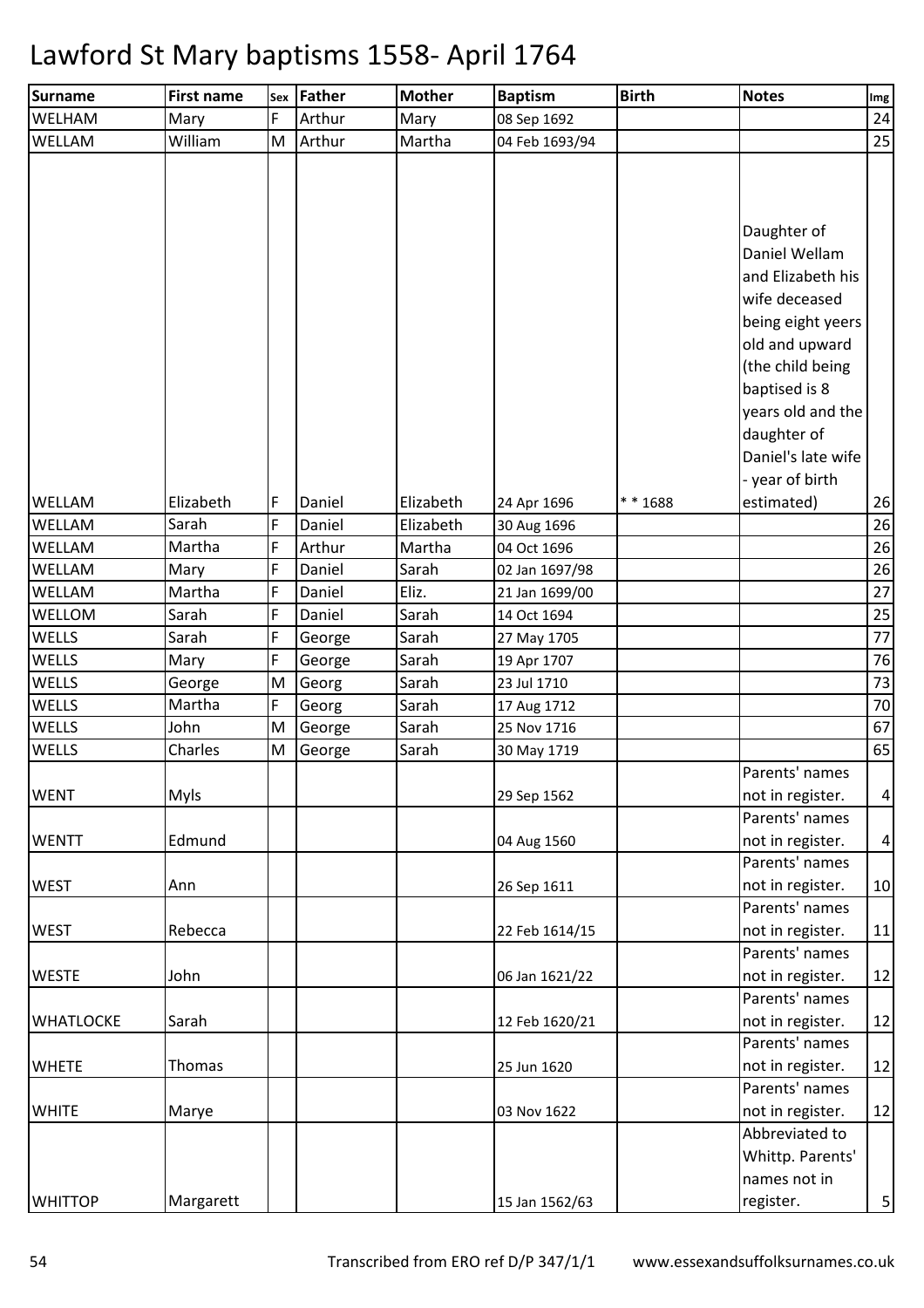| Surname                    | <b>First name</b> |   | sex Father | <b>Mother</b> | <b>Baptism</b> | <b>Birth</b> | <b>Notes</b>                                                                                                  | Img            |
|----------------------------|-------------------|---|------------|---------------|----------------|--------------|---------------------------------------------------------------------------------------------------------------|----------------|
| <b>WHYATT</b>              | Robert            | M | John       | Hannah        | 21 Nov 1756    |              |                                                                                                               | 44             |
| <b>WHYATT</b>              | John              | M | John       | Hannah        | 22 Jan 1758    |              |                                                                                                               | 43             |
| <b>WHYATT</b>              | Joseph            | M | John       | Hannah        | 05 Aug 1759    |              |                                                                                                               | 42             |
| <b>WHYATT</b>              | Sarah             | F | John       | Hannah        | 08 Nov 1761    |              |                                                                                                               | 41             |
|                            |                   |   |            |               |                |              | Parents' names                                                                                                |                |
| <b>WHYTTOPP</b>            | Rebecka           |   |            |               | 04 May 1561    |              | not in register.                                                                                              | $\overline{a}$ |
| <b>WILES</b>               | Mary              | F | John       | Dennise       | 12 Apr 1629    |              |                                                                                                               | 13             |
| <b>WILES</b>               | Daniell           | M | John       | Dennis        | 23 Apr 1631    |              |                                                                                                               | 13             |
| <b>WILLS</b>               | Sara              | F | John       | Sara          | 28 Apr 1656    |              |                                                                                                               | 18             |
| <b>WILLS</b>               | Mary              | F | John       | Sarah         | 12 Sep 1658    |              |                                                                                                               | 19             |
| <b>WINGE</b>               | Abraham           | M | Abraham    | Mary          | 16 Sep 1649    |              |                                                                                                               | 88             |
| <b>WINGE</b>               | Mary              | F | Abraham    | Mary          | * Sep 1650     |              | Day of month<br>hard to read on<br>page edge.<br>Twenty-<br>something.                                        | 88             |
|                            |                   |   |            |               |                |              | Day of month                                                                                                  |                |
| <b>WINGE</b>               | John              | M | Abraham    | Mary          | * Dec 1652     |              | faded                                                                                                         | 88             |
| <b>WINGE</b>               | Sara              | F | Abraham    | Sara          | 31 Oct 1655    |              |                                                                                                               | 18             |
| <b>WINGE</b>               | <b>Thomas</b>     | M | Will.      |               | 04 Feb 1656/57 |              |                                                                                                               | 18             |
| <b>WINKEN</b>              | Samuel            |   | Jn.        | Mary          | 23 May 1731    |              |                                                                                                               | 57             |
| <b>WITHERES</b>            | Susan             | F | Raphe      |               | 05 Nov 1630    |              |                                                                                                               | 13             |
| <b>WITHERES</b>            | Mary              | F | John       | Grace         | 08 Feb 1634/35 |              |                                                                                                               | 14             |
| <b>WITHERES</b>            | Samuall           | M | Ralfe      |               | 14 Sep 1638    |              |                                                                                                               | 15             |
| <b>WODEGATE</b>            | Alyce             |   |            |               | 08 Mar 1559/60 |              | Parents' names<br>not in register.                                                                            | $\overline{a}$ |
|                            | Johan             |   |            |               |                |              | Parents' names                                                                                                |                |
| <b>WOOD</b><br><b>WOOD</b> |                   | F | John       |               | 09 Jul 1612    |              | not in register.                                                                                              | 11             |
|                            | Margaret          |   |            |               | 23 Oct 1670    |              | Parents' names                                                                                                | 22             |
| <b>WOODLAND</b>            | Roberte           |   |            |               | 14 Nov 1596    |              |                                                                                                               | $\overline{7}$ |
| <b>WOODTHORPE</b>          | Ann               | F | Edward     | Ann           | 15 Feb 1670/71 |              | not in register.                                                                                              | 22             |
|                            |                   |   |            |               |                |              |                                                                                                               |                |
|                            |                   |   |            |               |                |              | First name hard<br>to read - either<br>Samell or Daneel<br>(Samuel or<br>Daniel). Parents'<br>first names not |                |
| <b>WOODWARD</b>            | Samell?           |   |            |               | 02 Oct 1621    |              | in register.                                                                                                  | 12             |
|                            |                   |   |            |               |                |              | Parents' names                                                                                                |                |
| <b>WORMINGJOHN</b>         | Henry             |   |            |               | 13 Jun 1564    |              | not in register.                                                                                              | 5              |
| <b>WYATT</b>               | Hannah            | F | John       | Hannah        | 08 Apr 1764    |              |                                                                                                               | 39             |
| <b>WYATT</b>               | Mary              | F | John       | Hannah        | 18 Aug 1751    |              |                                                                                                               | 47             |
| <b>WYATT</b>               | William           | M | John       | Hannah        | 17 Dec 1752    |              |                                                                                                               | 46             |
| <b>WYATT</b>               | John              | M | John       | Hannah        | 26 Jul 1755    |              | Privately.                                                                                                    | 45             |
| <b>WYATT</b>               | Hannah            | F | John       | Hannah        | 08 Apr 1764    |              |                                                                                                               | 39             |